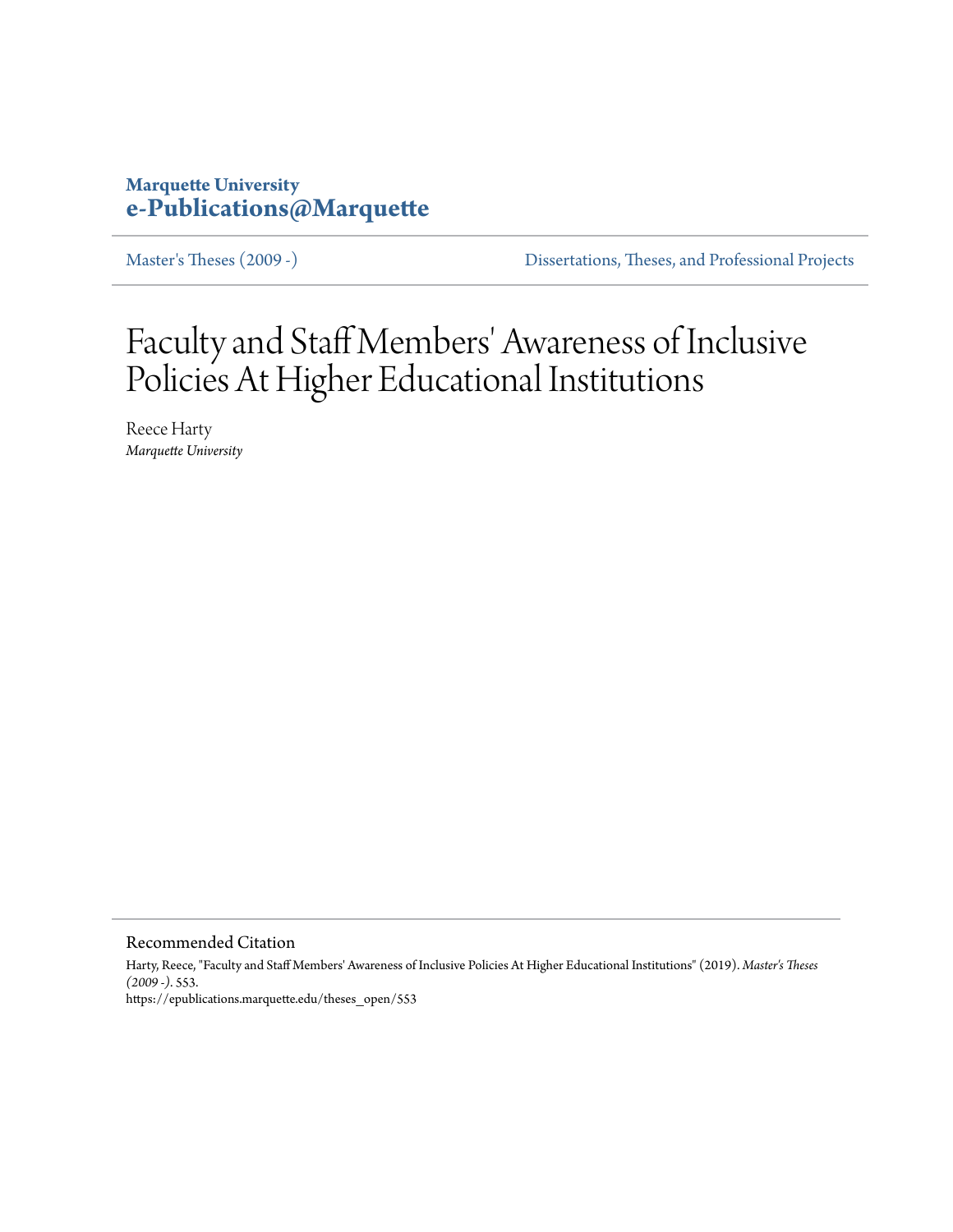## FACULTY AND STAFF MEMBERS' AWARENESS OF INCLUSIVE POLICIES AT HIGHER EDUCATIONAL INSTITUTIONS

by Reece T. Harty

A Thesis submitted to the Faculty of the Graduate School, Marquette University, in Partial Fulfillment of the Requirements for the Degree of Master of Communications

Milwaukee, WI

August 2019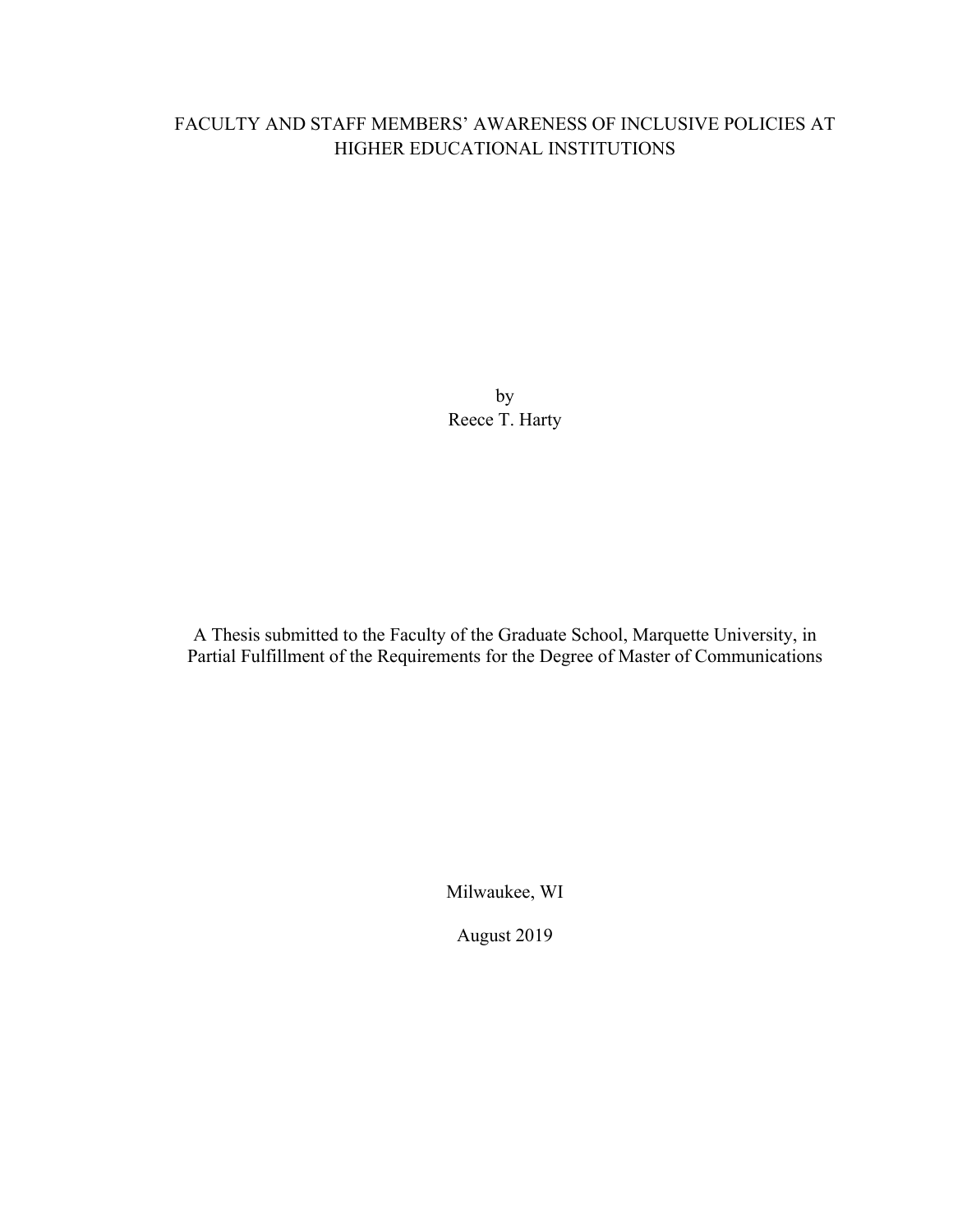#### ABSTRACT

### FACULTY AND STAFF MEMBERS' AWARENESS OF INCLUSIVE POLICIES AT HIGHER EDUCATIONAL INSTITUTIONS

#### Reece Harty

#### Marquette University, 2019

The identity of a person has many different layers from one's sexual orientation to race, their morals and values, to even their gender. As times progress, many individuals are finding that their identities are not easily defined; making their gender unable to be categorized into the current boxes that society has. This forces many to struggle with discerning who they really are and where they fit into societal structures. As more people explain how one may not subscribe to all of the gender expectations of one identity, some have decided to identify as non-binary. Non-binary means that a person does not completely identify as either male or female. In fact, some may subscribe to different aspects of the different types of gender. By not identifying as a part of the two major gender identities, many non-binary individuals struggle to know where they fit in within organizational structures and cultures. This study looks more closely at how some institutions of higher education do not have systems and policies in place to support the experiences of these individuals. When institutions do have specific inclusive or diversity policies, that highlight non-binary identities, the policies tend to be not well known. Often times the policies lack clarity and are not understood by various campus community members including students, faculty and staff alike. The purpose of this study is to gain insight into how faculty and staff understand and respond inclusive policies regarding non-binary identities. Through in-depth interviews that occurred through snowball sampling, the study examined inclusive policies and how those policies affected faculty and staff as well as their perceptions of the university and its culture. *Keywords: non-binary identity, faculty and staff awareness, higher education, inclusive policy.*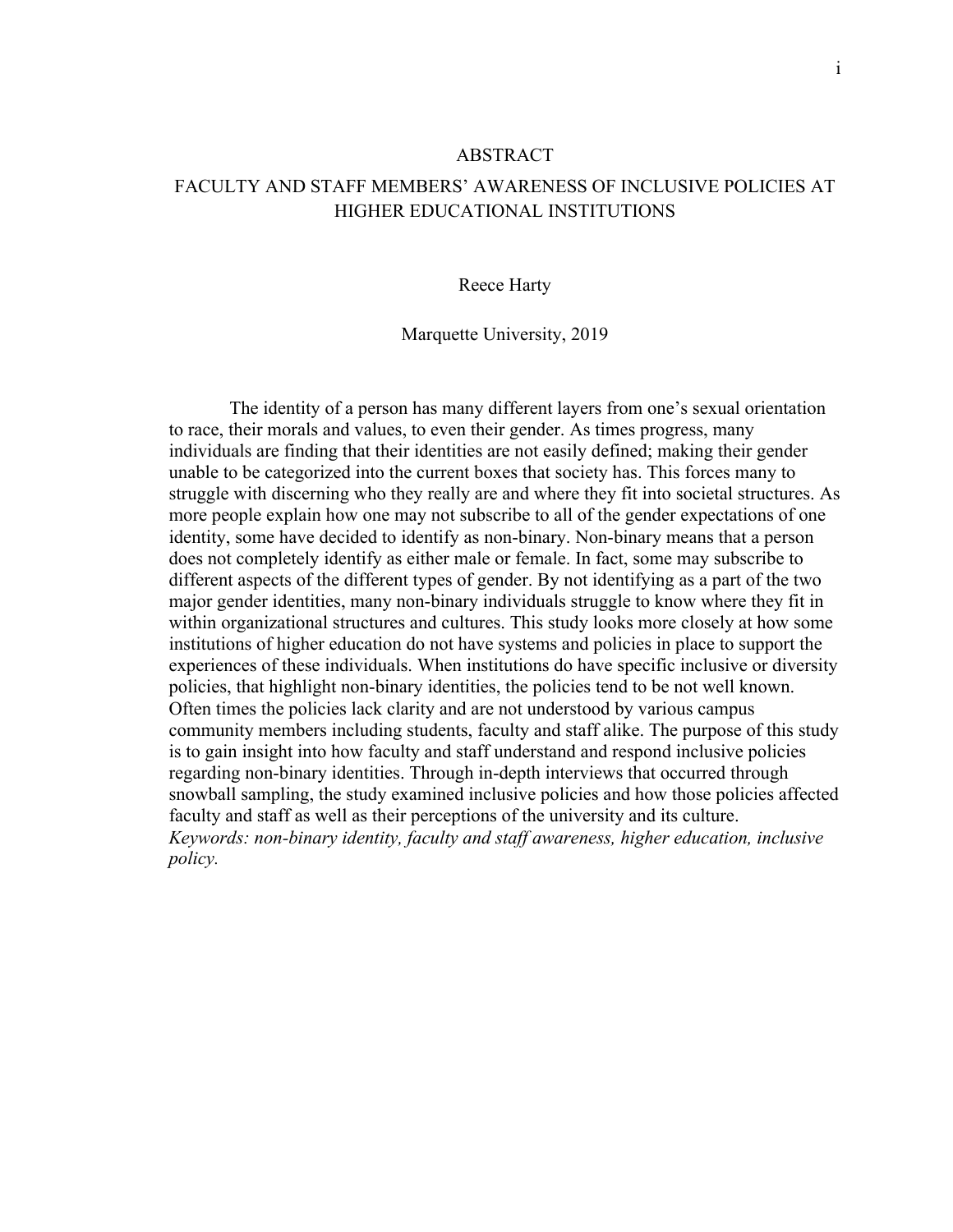#### ACKNOWLEDGEMENTS

#### Reece Harty

The author is incredibly grateful for all the participants who were willing to share their insight and experiences on these issues. This topic is one that may be difficult for some to discuss, but their willingness to be vulnerable and share their experiences to gain more insight and understanding regarding policies centering around inclusion and diversity is deeply appreciated.

To the thesis committee members for their guidance with helping to make it as holistic as possible and being willing to push the author to think of ways to take the research to new levels - forever grateful & cannot thank you enough for your patience, support and dedication to the project.

With all large-scale projects, such as this, external support from family and friends is extremely crucial; whether it was the many late-night phone calls to words of encouragement, continuous patience and understanding. Thank you to all of who provided this support.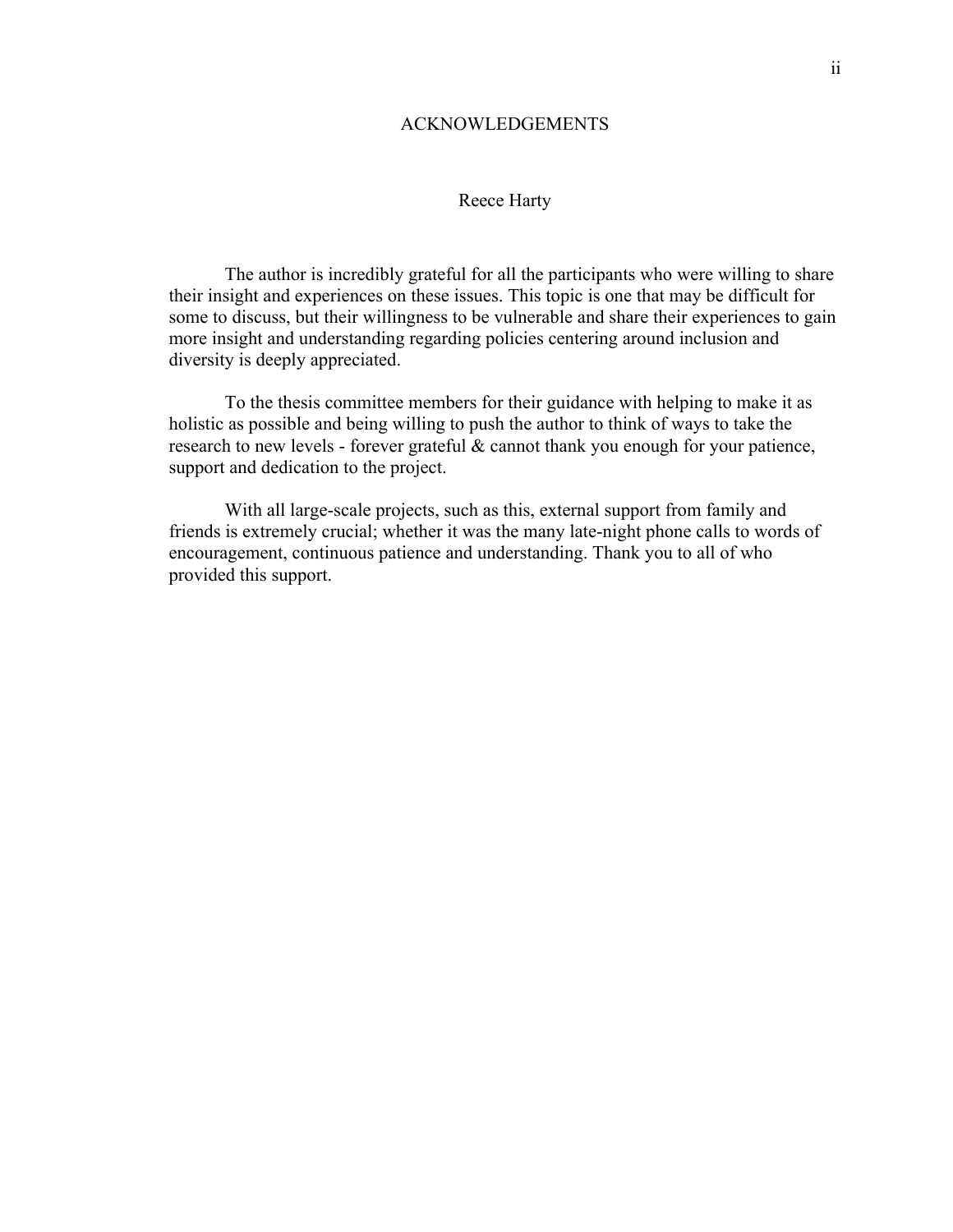| <b>CHAPTER</b>                                             |
|------------------------------------------------------------|
|                                                            |
|                                                            |
|                                                            |
| II. LITERATURE REVIEW & THEORETICAL FRAMEWORK 8            |
|                                                            |
|                                                            |
|                                                            |
|                                                            |
|                                                            |
| v. Workplace & higher educational institutions policies 29 |
|                                                            |
|                                                            |
|                                                            |
|                                                            |
|                                                            |
|                                                            |
|                                                            |
|                                                            |
|                                                            |
|                                                            |

## TABLE OF CONTENTS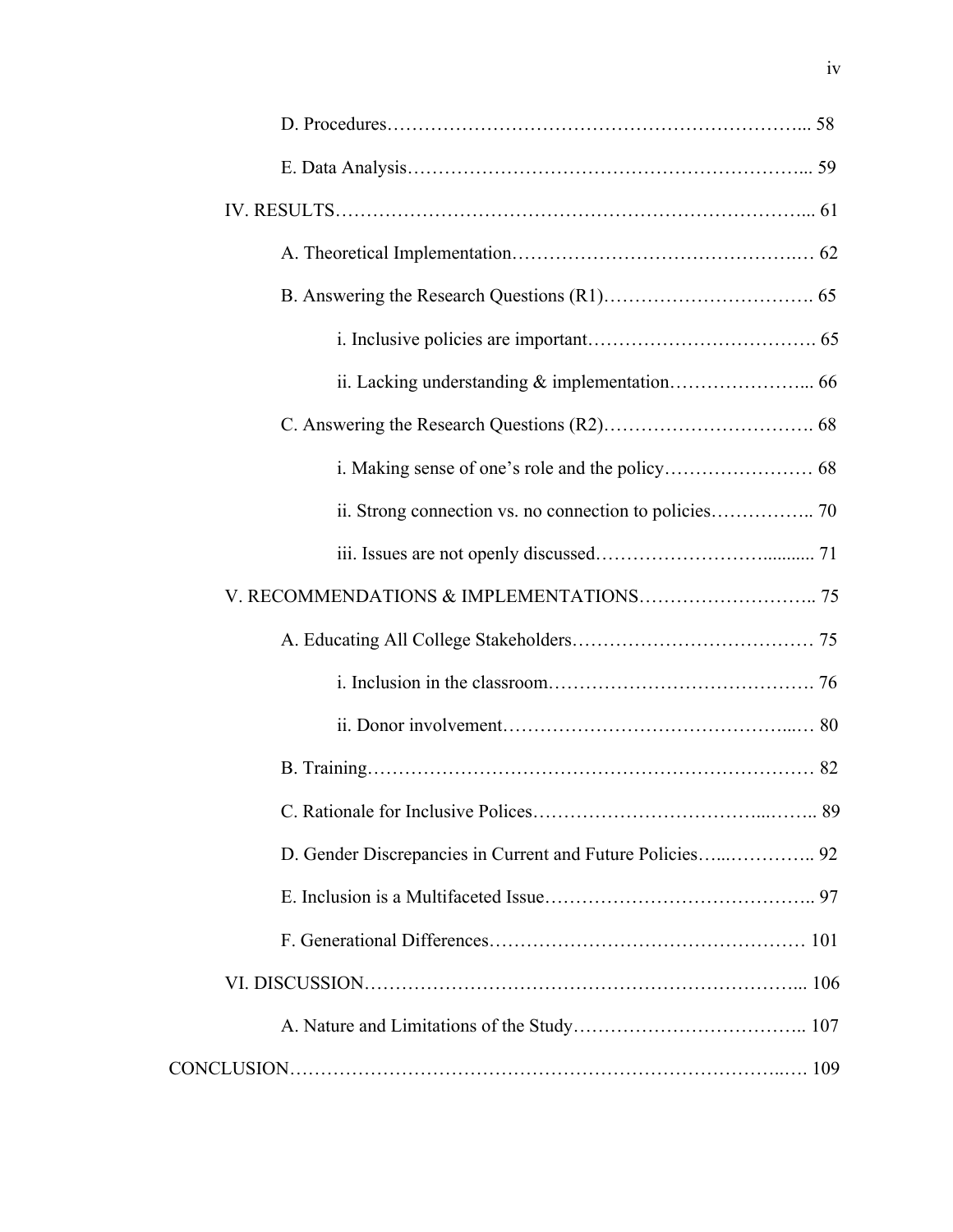| L TACTICS TO CREATE MORE WELCOMING & INCLUSIVE SPACES, 129 |
|------------------------------------------------------------|
|                                                            |
| III. CLASS INTRODUCTIONS - INCORPORATING PRONOUNS 129      |
| IV. FACULTY & STAFF DISCUSSIONS ON INCLUSIVE & DIVERSE     |
|                                                            |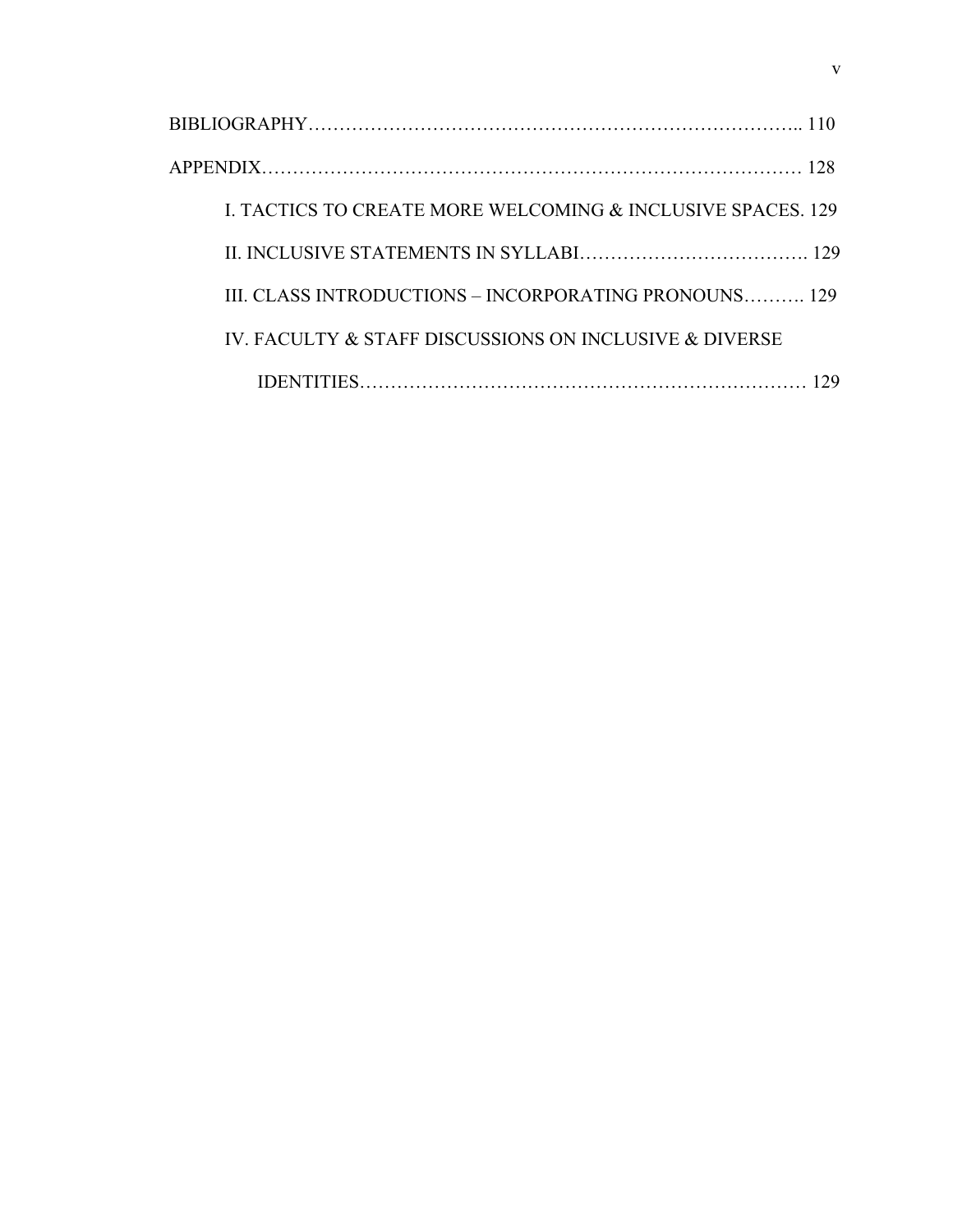#### **CHAPTER 1 Introduction**

"I'm not male or female. I think I float somewhere in between" (Aviles, 2019, p.1) were the words that Grammy Award-winning singer-songwriter Sam Smith spoke on a new Instagram show "I Weigh Interviews." This was the first time that he identified as non-binary but did acknowledge how "his gender identity lacked a label" (Aviles, 2019 p.1) for many years prior. Non-binary is when someone doesn't identify with society's binary gender options: male or female, rather a combination of the two genders (Papisova, 2018). Sam Smith isn't the first or the last person to fall outside of the gender binary that society has created. Others include actors, Jayden Smith, Ruby Rose from *Orange is the New Black,* and even actress and singer, Miley Cyrus (Back, 2019). In fact, many individuals live their entire lives as one gender that they may not identify as. This is due to the societal pressure that is placed on individuals to present themselves as either masculine or feminine, depending how they were anatomically born. In contrast, those with non-binary identities may feel as though they identify as another gender or possibly identify as a combination of the two.

The change in society's gender structures push us to have more dialogues about our societal understanding of gender: such as reevaluating what makes up one's gender and how to adjust the current structures and how-to best support those who fall outside of the current gender binary. This requires members of society to take the time and have deeper conversation to get to know more about another individual, rather than judging and categorizing them based on societal expectations and norms. These conversations would have to occur everywhere: one's school and college, the classroom and office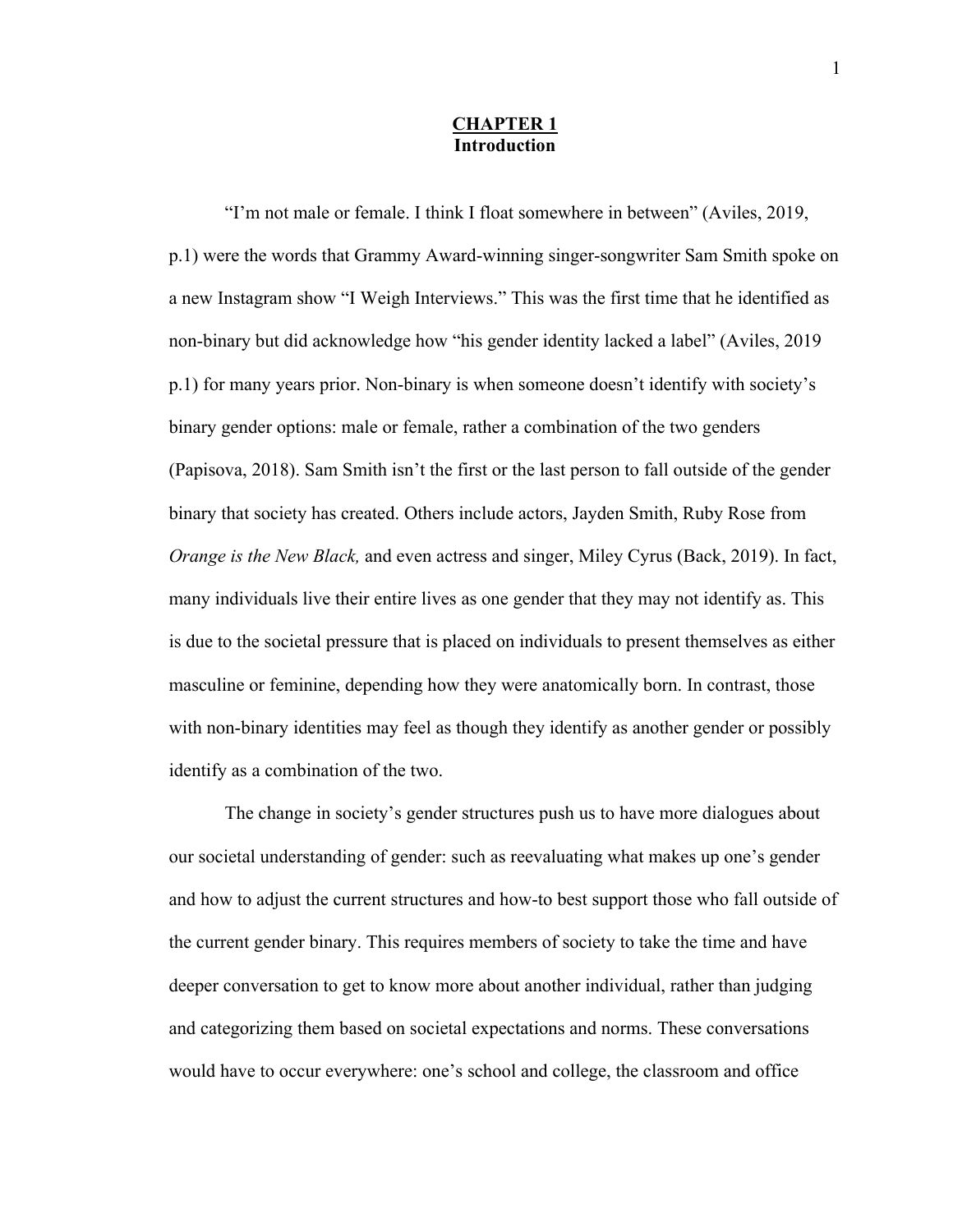environment, church or mosque, to the family dinner table and even the dating scene. Many have yet to even experience or been challenged to think that someone is different than how they present themselves. By creating a culture that is more inclusive and more considerate to how people identify, it will help to create a more thoughtful community and greater sense of belonging. This change could occur with having an increase in more policies, that would bring non-binary identities to the forefront, and challenge people to have the deeper conversations with others they interact with, daily.

While conversations help spur a deeper understanding, there is still more that needs to occur to aid in better supporting and changing the binary gender stigmas. The work that has yet to be done needs to work in tandem with daily conversations, including researching more about the gender identities, non-binary identities and educating the masses. There is a need to create spaces and educate people on the different identities that currently exist. Living in a world where one is not accepted or welcomed for how they identify is an excruciatingly difficult, painful and potentially dangerous situation. This can occur especially when communities do not create spaces of inclusion or foster policies that promote tolerance and acceptance. There has been several debates and conversations regarding how those who identify outside of the gender binary are not accepted or welcomed (Doran & Specht, 2018; Drew, 2018; Fausset, 2017). The Trump administration has gone so far to work to eliminate the term "transgender," which has greatly endangered and harmed the civil rights and well-being of those who fall outside of the norm (Wald, 2019; Green, Benner & Pear, 2018; National Center for Transgender Equality, 2018). As individuals across the world wrestle to find where they belong and how one may identify it is crucial to find ways to best support all identities as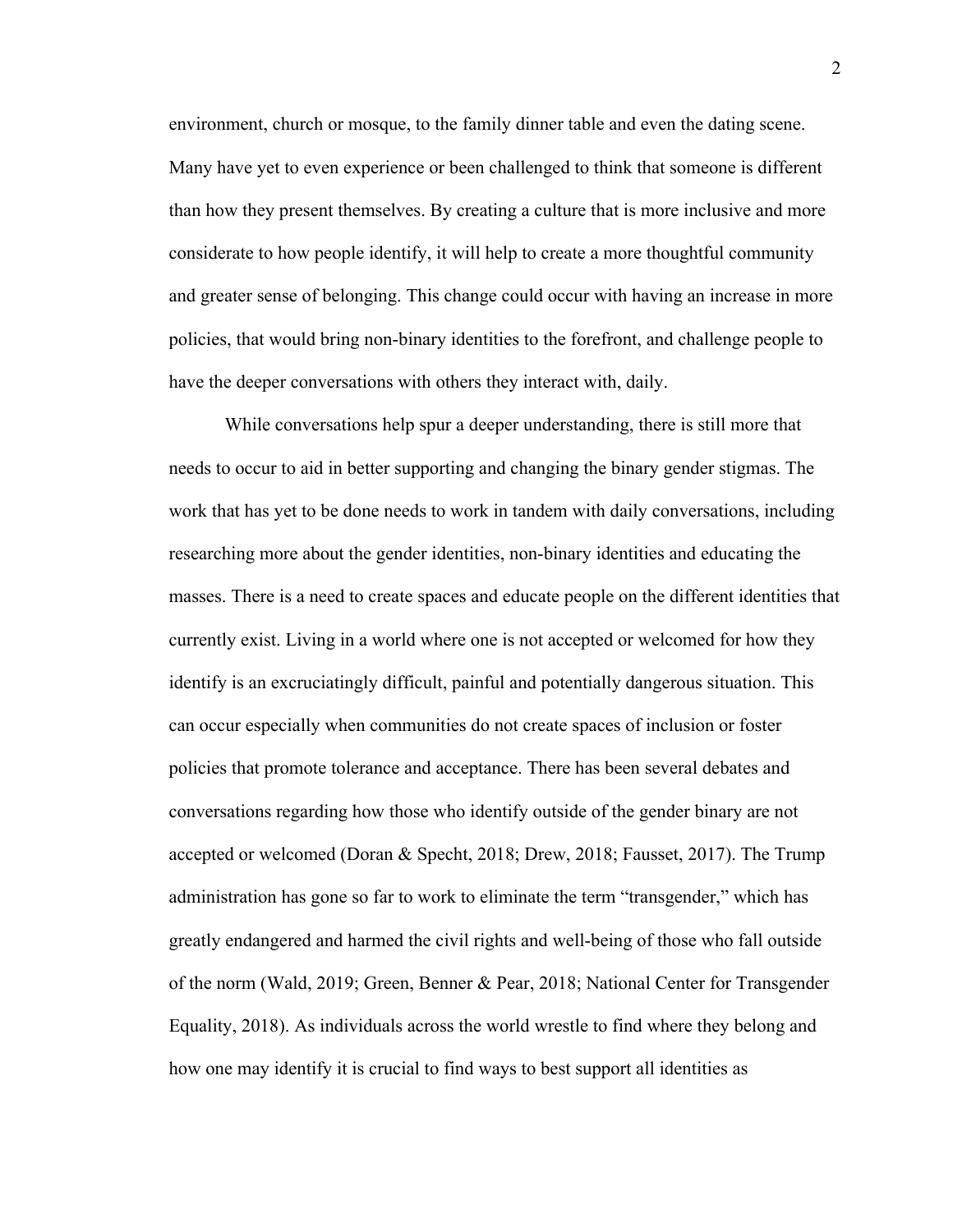individuals' sense of self develops. Often times these conversations and realizations tend to occur in their late teens and early twenties. For some, this means that they're in college and or on their own for the first time when they're exploring and finding their true self. The importance of these conversations truly takes center stage to best support as individuals in this age range require some additional resources and support. This means that colleges and universities need to be prepared to support their students' selfexploration and all individuals as well as how institutions must have various resources to foster understanding of all identities. Recognizing this developmental period for their students pushes the need for faculty and staff to have the tools, training, and resources to support all individuals, no matter how one may identify. Diane Richler, past president of Inclusion International and advocate for inclusive education, said it best how "inclusion is not a strategy to help people fit into the systems and structures which exist in our societies; it is about transforming those systems and structures to make it better for everyone. Inclusion is about creating a better world for everyone." This study is salient to consider with knowing what faculty and staff members awareness of inclusive policies and issues of diversity on their college campuses is as well as their understanding of how crucial their support is for helping to create inclusive and welcoming environments.

The identity of a person has many different layers: morals, race, sexual orientation and gender. Many individuals are finding that their identities are not easily defined or fit into the specific categories, especially as more research continues develop in the field of gender studies. This forces many to struggle to discern who they really are. With more people explaining how they may not subscribe to all of the expectations of the gender binary; some have decided to identify their gender as non-binary. Non-binary means that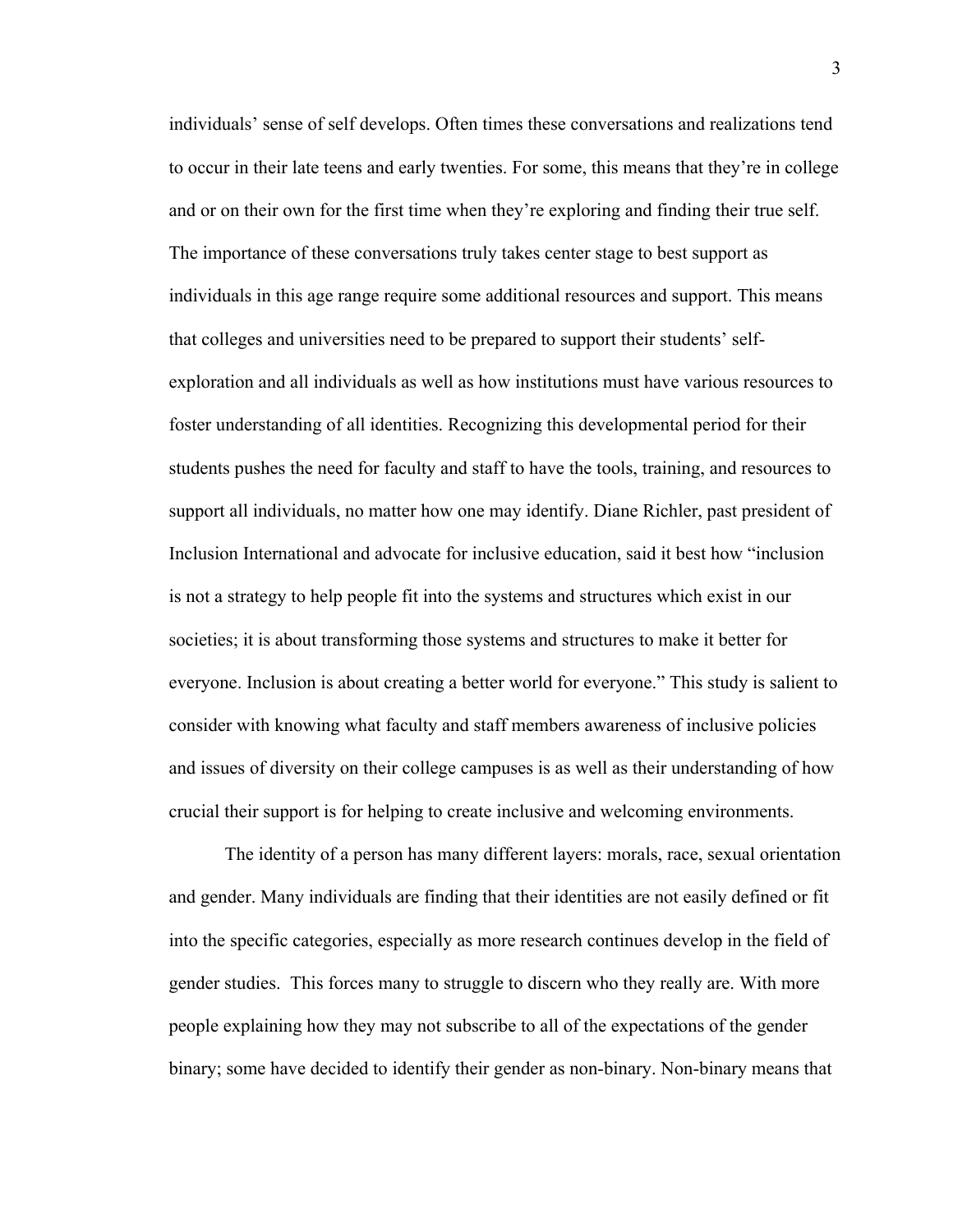a person doesn't identify as either male or female and may subscribe to different aspects of the different types of gender.

By not identifying as a part of the two major gender identities, many non-binary members of organizations and society struggle to know where they fit within organizational structures and cultures. In many cases, organizations do not have systems and policies in place to support the experience of these individuals in public areas, such as counseling centers or all gender bathrooms.

Having specific policies and resources to support the marginalized communities makes an organization more inclusive and allows all members to not feel forced to subscribe to their biological assignment, should they identify differently. For example, option is to better address issues more openly in a variety of settings and create more inclusive spaces, such has having pronouns listed in one's email signature. Another option is to have all gender bathrooms or non-gender specific language in spousal benefits in healthcare policies, eliminates the burden of ensuring one is meeting the binary gender expectations and norms that society sets. Creating environments to be more inclusive forces colleges and universities to change its healthcare, life insurance offerings, as well as its classroom curriculum for non-binary members and others who fall outside of the societal norm. The research presented here in this qualitative study will look into what faculty and staff at higher educational institutions know about inclusive policies and how they view their role in implementing inclusive policies. In-depth interviews with various faculty and staff members at various institutions were conducted to hone in on their understanding of inclusive policies, how these policies came to fruition and presented to faculty and staff members and eventually implemented, as well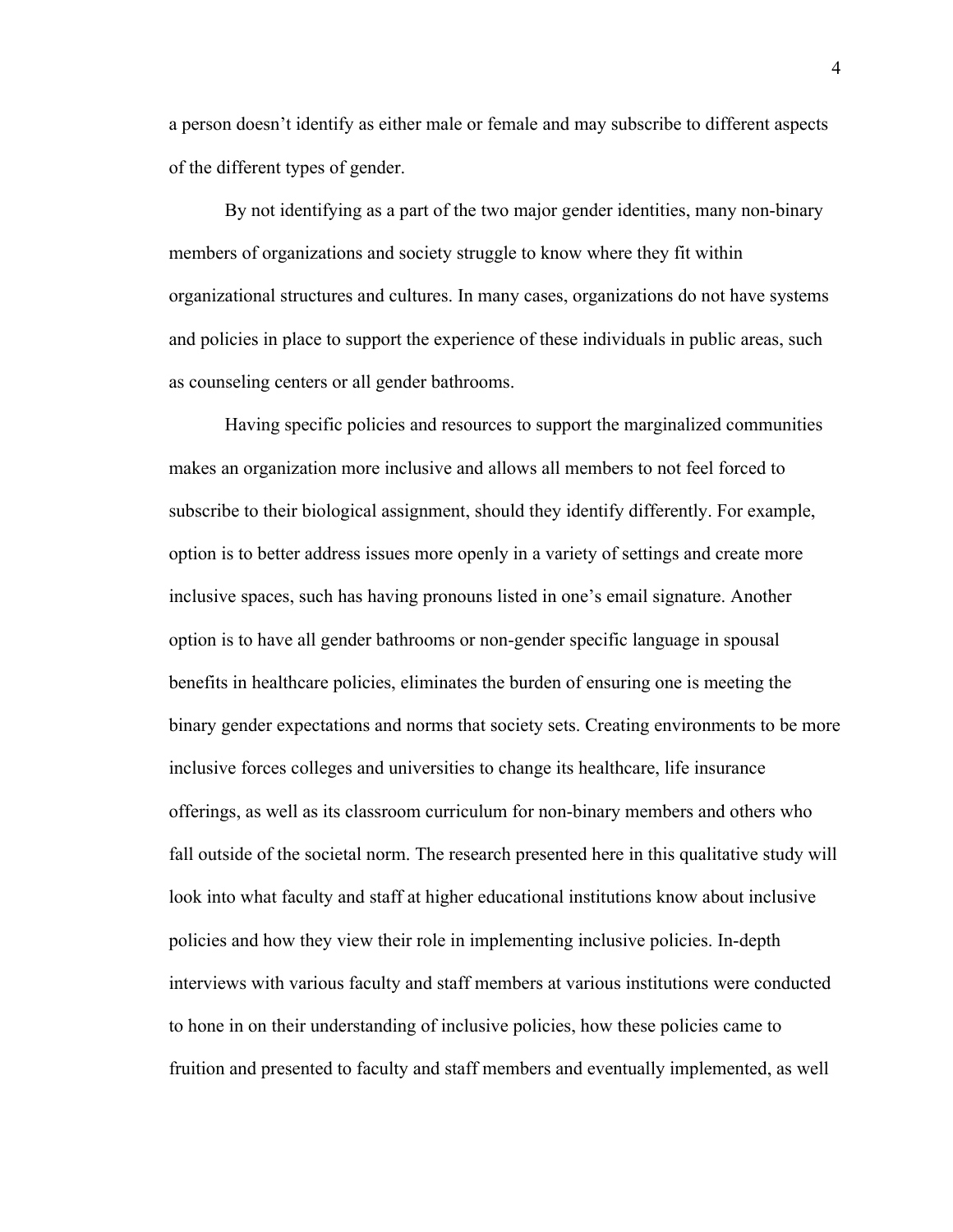as how non-binary amenities, as well as even the topic of gender identity was discussed (or not) are affected or incorporated into the overall mission, values and goals of the organization through the support and role of faculty and other staff members.

#### **Purpose of the Study**

 The purpose of this study is to look closer into what faculty and staff members awareness is with inclusive policies and how they interpret their role involved with implementing such policies. With more individuals not being able to identify as either male or female, it is important for institutions to be more intentionally inclusive. Colleges that have more inclusive policies have a positive impact on students (Smith, 1997). If colleges focus on creating their campus to be more inclusive and ensuring that "underrepresented students feel a greater sense of belonging… [then the] majority of students show greater support for the university's diversity efforts" (Whitt, Edison, Pascarella, Terenzini, & Nora, 2001). This demonstrates how schools' need to be intentional with inclusive policies that offer greater support for more welcoming policies which will help all students to feel more a part of the campus community.

Faculty support of diversity and inclusion initiatives is a huge component for ensuring that students will support the policies of inclusion (Ryder, Reason, Mitchell, Gillon, Hemmer, 2015). How students perceive the climate of a college campus, is strongly influenced by faculty members actions , words and ways one implements inclusive policies, whether it be through curriculum structure, classroom protocols and how faculty facilitated institution policies in their classes (Ryder, et. al., 2015). Classroom faculty and staff members are actually the "most important socialization agents on a college campus" (Ryder, et. al., 2015 p. 10) since they are the ones with the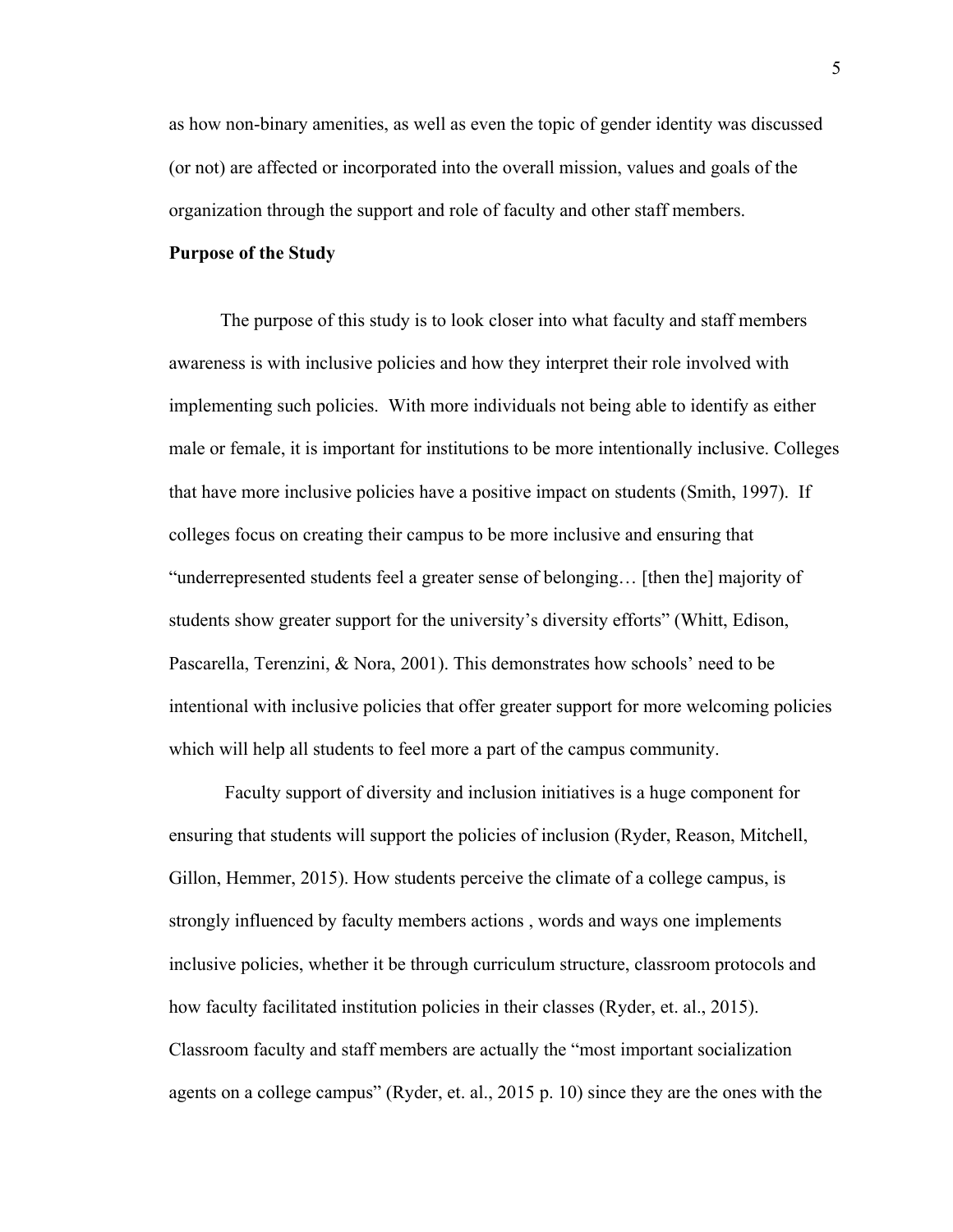most interactions with students on a weekly basis. Faculty support is vital to inclusive policies and warrants soliciting their feedback and support for inclusive policies on campus as they have a direct and strong influence over the students whom are affected by these policies (Ryder, et. al., 2015). While students are a key stakeholder, faculty and staff are a huge group within the university or college that can help an institution to become more inclusive through their support, hence requiring faculty to be aware and ready to sift through the issues of inclusive policies. With the direct interaction and often weekly contact that faculty has with students, is an example of how crucial it is for faculty to be on board with implementing and executing inclusive policies. The continuous, direct interaction that faculty and staff have with students requires them to not only be aware of inclusive policies, but also know how to best engage in the relative topics with students and working through issues that may arise that may hinder the implementation of the policy. Research suggests that LGBTQ+ students and their supporters felt an increase sense of "comfort and improved perceptions of campus" after being exposed to "Safe Space" trainings which work to create inclusive environments on campus (Evans, 2002; Poytner & Lewis, 2003). As more institutions work to introduce more inclusive policies, more data can be gathered in the future to see if diversity and inclusive policies can pave the way for greater acceptance. Potentially, if colleges and its faculty members refuse to promote or support resources that aid inclusion and diversity initiatives, it can be inferred that an institution's retention will suffer greatly and thereby harming its overall success and future. This study will offer more insight and help other institutions consider the various levels that should be considered when working to create a more inclusive campus. Specifically, it will focus on faculty and staff members'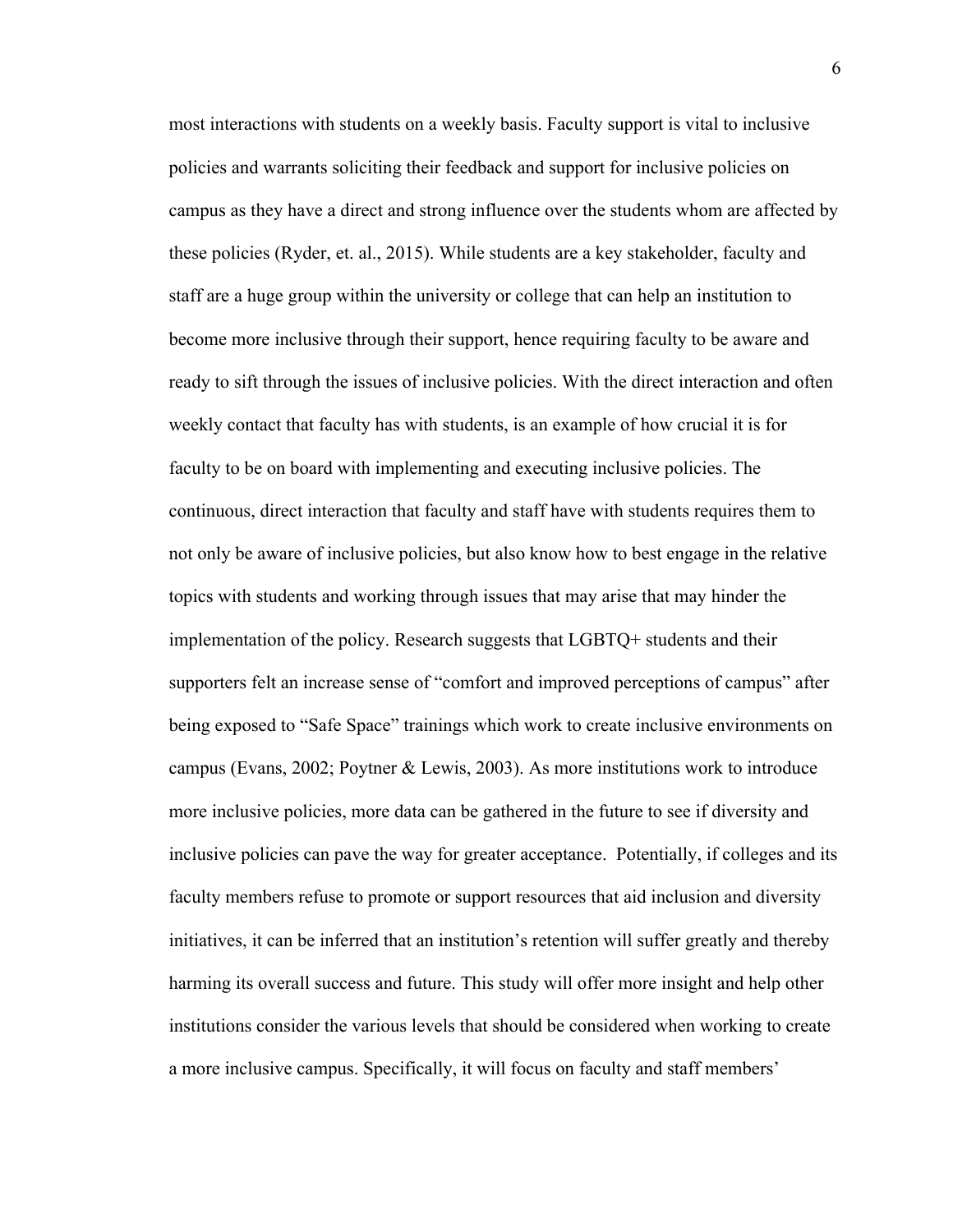perceptions of the institution and culture, its diversity and inclusion issues throughout campus and how such issues addressed through policies or other forms of implementation to create more welcoming campus environments.

#### **Significance of the Study**

 Research indicates that the current political climate has forced schools to take a stand and consider how it can support and ensure that all students are being heard and protected, regardless of how one may identify (Doran & Specht, 2018; Drew, 2018; Fausset, 2017; Ryder, Reason, Mitchell, Gillon, Hemmer, 2015) . This study will help offer more insight into faculty and staff members knowledge about inclusive policies and what they consider their role to be in the implementation process. The study will also stress and consider how the faculty and other staffs' responses to the change are crucial to the process. By considering how others respond to the policy change, future policies can be considered when making changes that aim to be more inclusive and go against societal norms.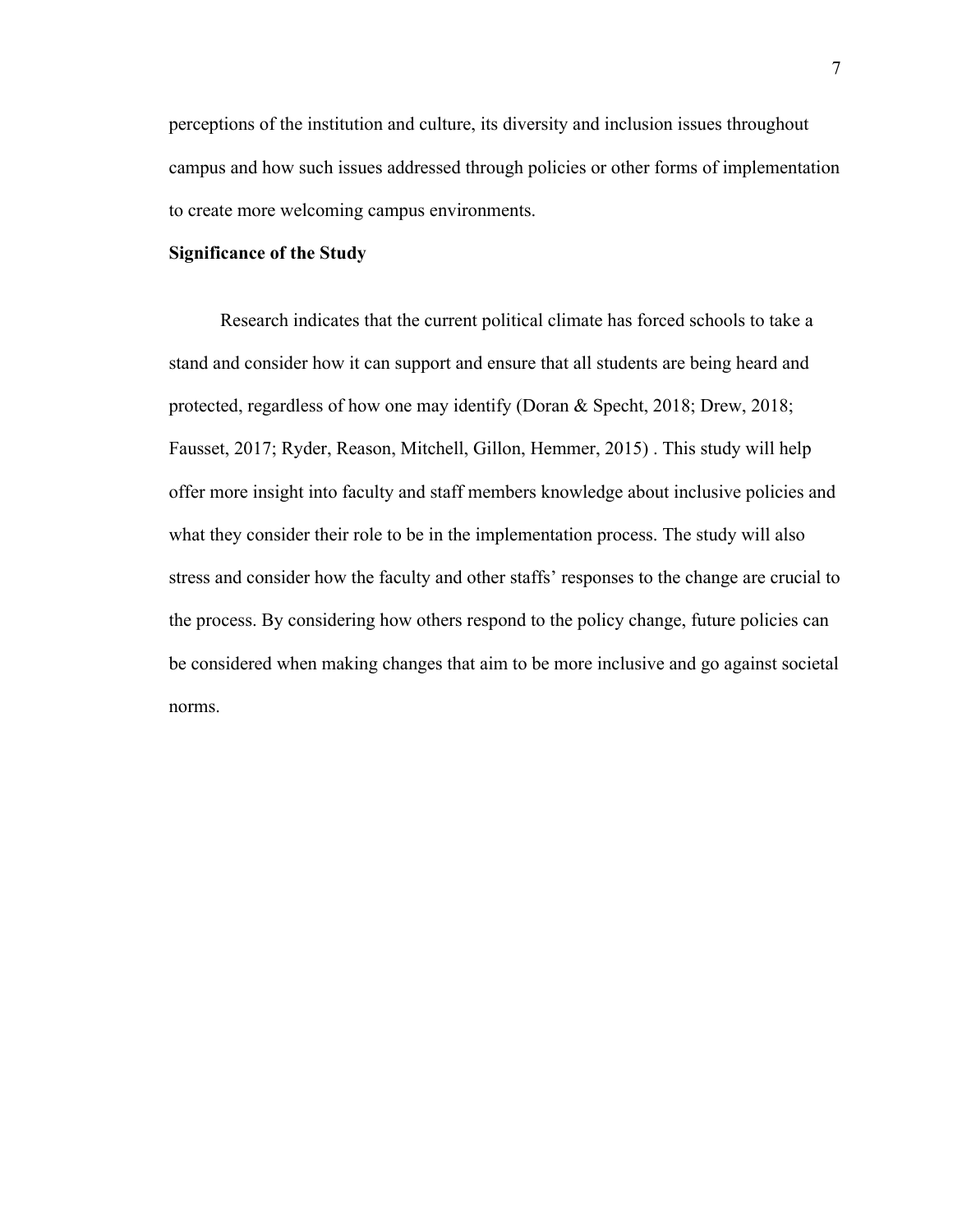#### **CHAPTER 2: Literature Review & Theoretical Framework**

 We must recognize the importance of having faculty and staff support inclusive identities and by considering multiple considerations. The concept of gender identity and non-binary identities specifically are crucial to recognizing the need for inclusive policies. By recognizing these policies, as well as the historical events and current culture that affects non-binary individuals, more research can be gathered and a deeper understanding for the issues surrounding gender and acceptance of all gender identities may occur. From there, it is crucial to understand how faculty and university staff play into ensuring all students have a sense of community on a college campus. Their awareness of inclusive policies for non-binary individuals is salient to ensuring colleges succeed in retaining marginalized students, but also with assisting with spreading the mission of their institutions and, potentially changing the world for the better.

#### **Review of Literature**

To successfully incorporate inclusive policies in any organization, specifically in higher educational institutions, there are a variety of considerations to keep in mind. From understanding how gender identity forms and is currently defined, to diving deeper into non-binary identities, its history and current culture of those who identify as nonbinary. One's understanding of the use of pronouns is also salient to creating more open and inclusive spaces is also of great relevance to the non-binary community for the fight for deeper conversations to happen. From there it is salient to remember how structures influence members of an organization's role, more specifically being how faculty and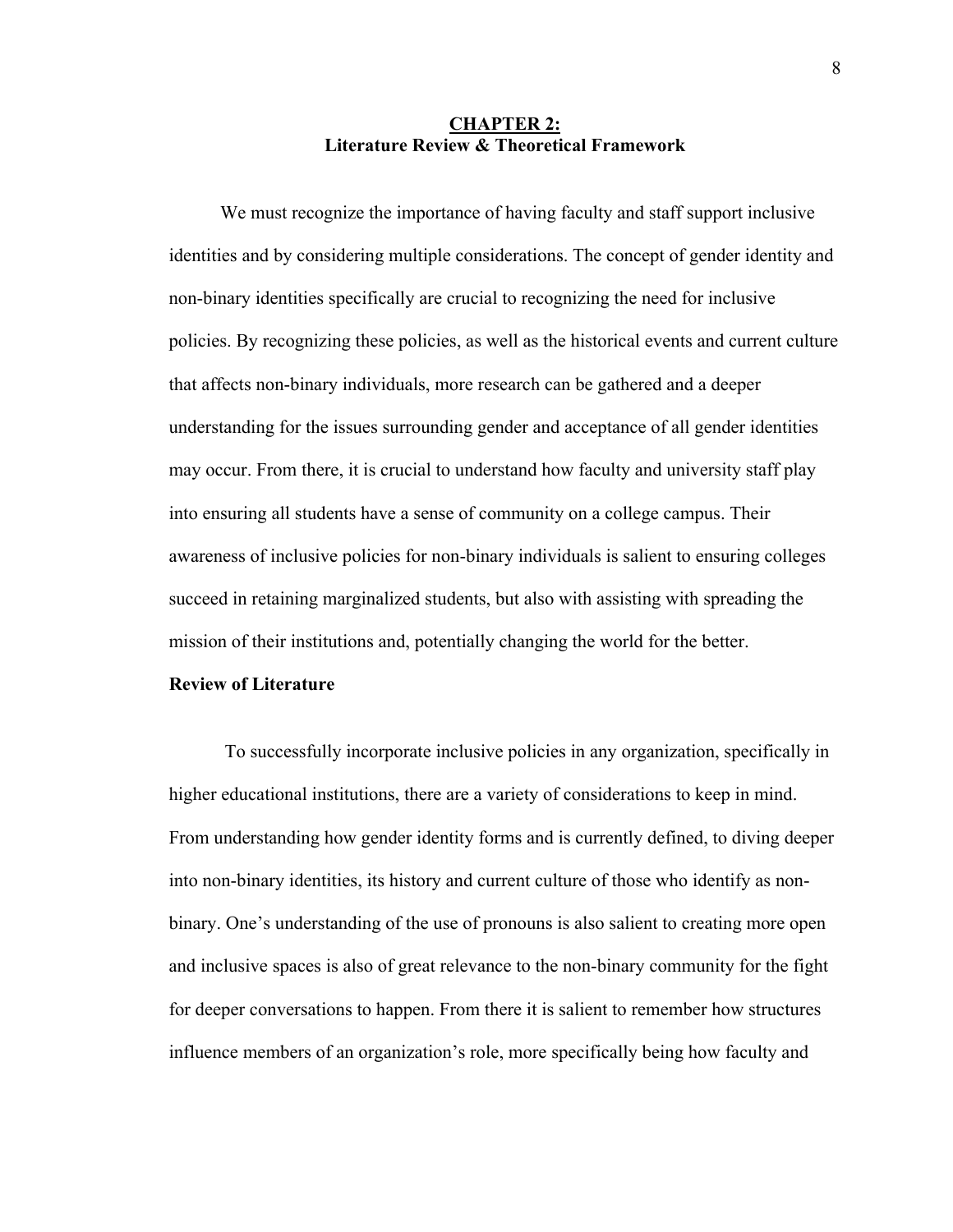staff aid or hinder students' success and support directly, including their personal understanding.

#### **Gender identity.**

As times evolve, the various attributes of gender identity changes, making it vital to understand how one makes decisions, sees themselves and how others' perceptions of themselves and others around the community. Wood and Eagly (2015), break apart the two words to offer a more encompassing definition of the phrase, gender identity. According to Wood and Eagly (2015), gender "consist of the meanings ascribed to male and female social categories within a culture" (Wood  $&$  Eagly, 2015, p. 461). When individuals begin to subscribe and internalize cultural meanings into who they are and how they identify, "individuals [begin] to understand themselves in relation to the culturally feminine and masculine meanings attached to men and women and may think and act according to those gendered aspects of themselves" (Wood et. al., 2015, p. 461), which creates one's gender identity. The problem with this definition is that it does not consider those who do not subscribe to all of the male or female gender expectations and forces them to categorize themselves in a way in which is different than how they view themselves.

Others consider how there are those who fit outside of the standard norms or expectations of gender, rather than being forced to identify as either solely male or female (Nicolazzo, 2016; Wood and Eagly, 2015; Butler, 2006;). For example, looking at how there is an expectation for transgenders to completely change from one gender to another (Nicolazzo, 2016). Nicolazzo (2016) notes "trans-normativity suggests all trans people should transition from one socially knowable sex to another (e.g. male-to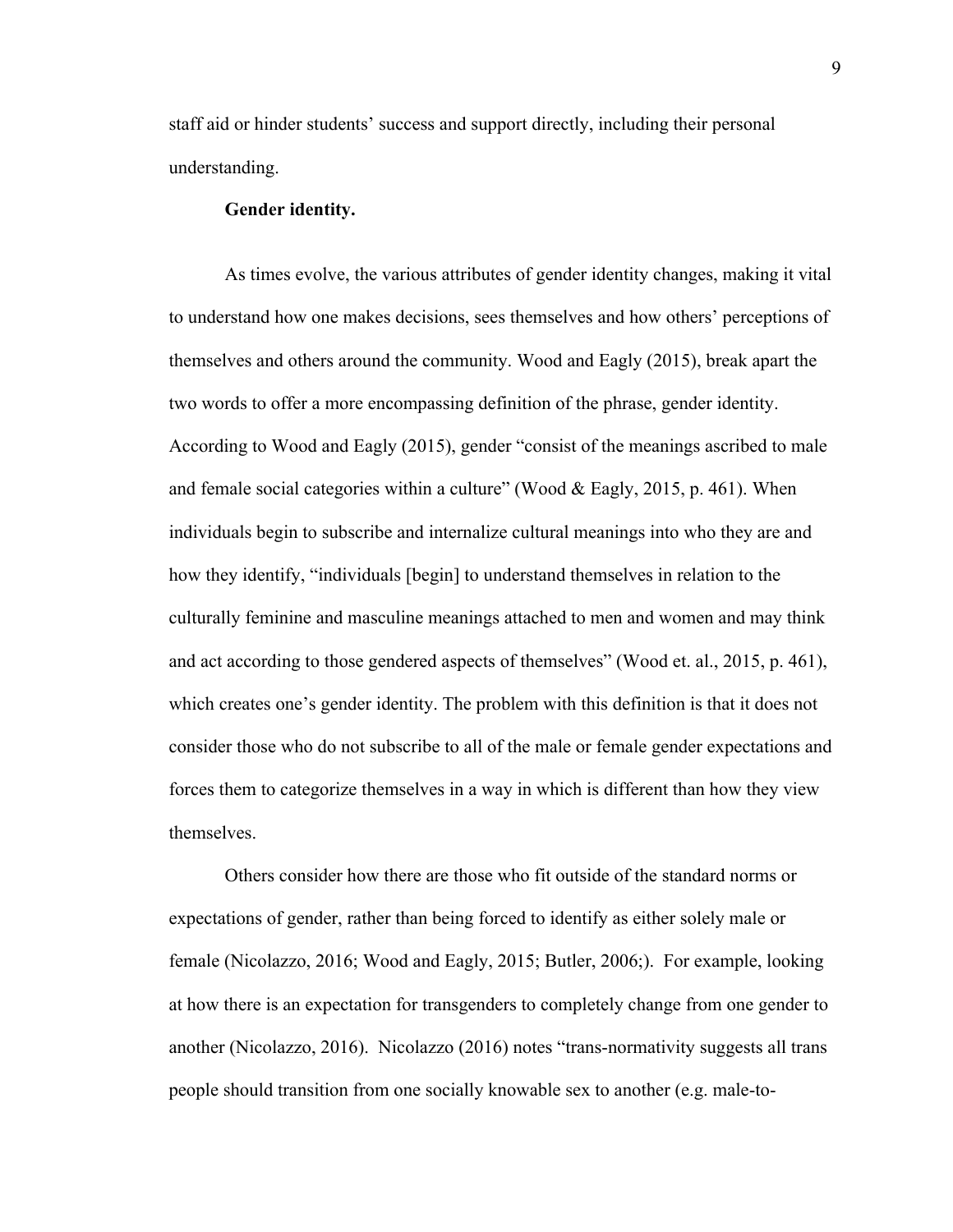female)" (p. 1175) which is what many have come to assume based on the media coverage of those who have transitioned from one gender to another, such as Caitlyn Jenner and Laverne Cox. However, this idea, according to Judith Butler (2006) is a "false assumption [because] there are [more than] only two identifiable sexes (i.e. male/female), which are then linked to only two genders (e.g. man/woman), which are discrete, natural, and immutable" (p. 1175), as we have come to learn more about, specifically with nonbinary or gender non-conforming. Thus a "trans person's transitioning from one sex to another is connected to that person transitioning from one gender to another, as sex and gender are entailed in specific ways that make only certain people and positionalities culturally intelligible" (Butler, 2006, p. 1175). This shows how gender is not binary or switchable between the being male or female; rather it is much more personal and subjective depending on the individual. This makes it much more challenging to define and categorize. Other definitions of gender identity focus on how one's looks. Specifically, with how "a person's identification as male, female, both, neither or somewhere in between… is independent of their sexual orientation" (Macgillivray, 2007, p. 4). Wood and Eagley (2015) then added how gender identification does not have a "uniform, unvarying meaning" (p. 465) but are embedded in other social categories and is much more individualized in how one may identify in various contexts. Again, showing how gender is more than just what is seen on the surface, but should be based more on what is personally interpreted by both society and the individual themselves. This tug-ofwar is one that seems to be creating the tension between understanding how one identifies and how others understand them.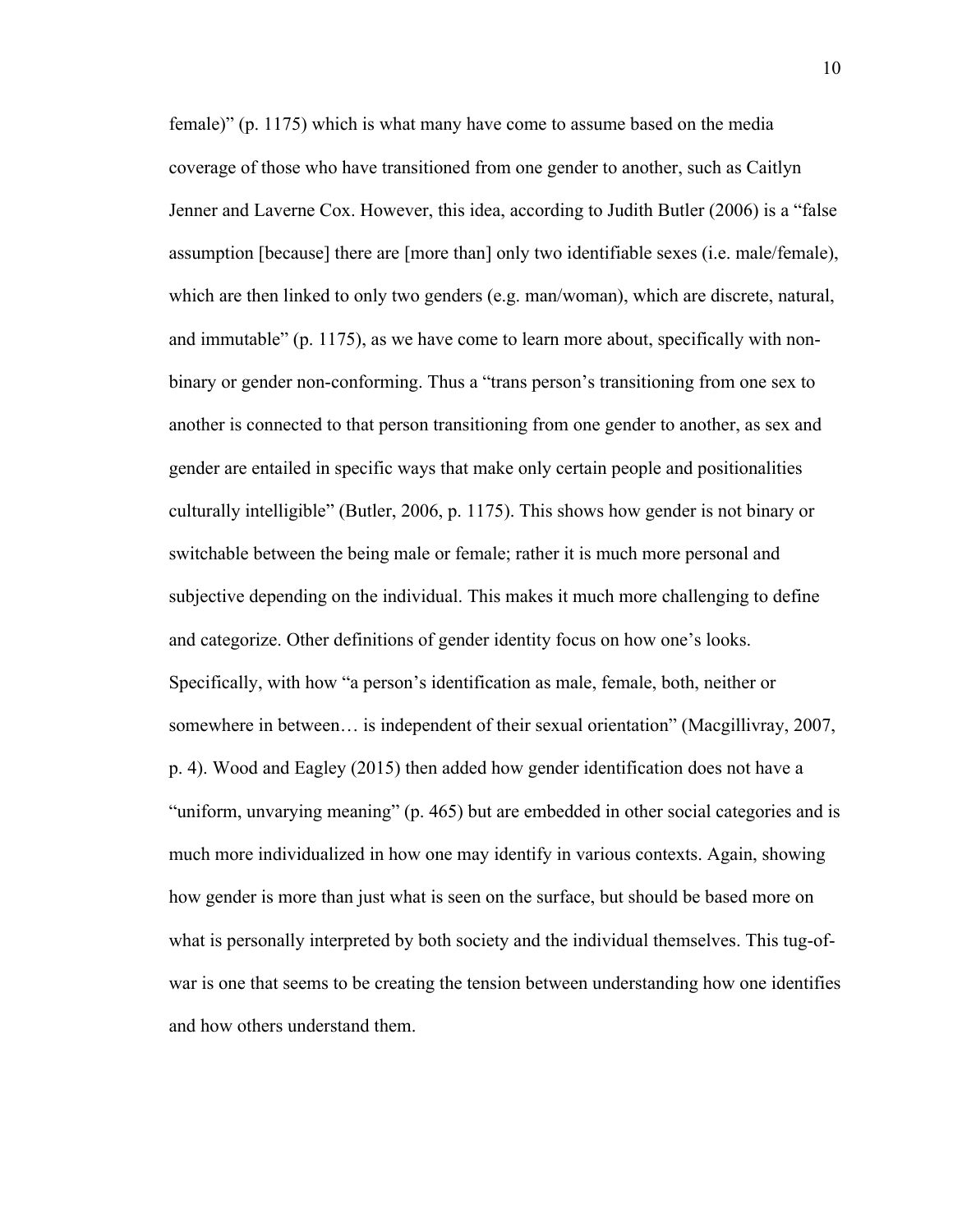It is crucial to have more specific measures of gender identity in order to help better develop a deeper and more encompassing understanding of gender identity (Mehta, 2015). With many different definitions of gender identity and none being widely accepted (Andrews, Martin & Gallagher, 2016; Mehta, 2015) it is often difficult know exactly what both scholars and everyday members of society consider to be and make up a person's gender identity. The traits between those who subscribe to the main two identities, male and female, and those who subscribe outside them, displays key differences. Distinguishing these traits as solely and completely male or female gender identities causes great discomfort and issues for anyone at any age, especially if they do not align or meet all the characteristics of one gender or identify with different characteristics of each gender.

An examination of physical aggressive traits between children who are gendernormative versus children who are non-gender-normative have less aggressive tendencies (Andrews et. al., 2016). Research indicates that children need to have more freedom in expressing themselves and ensuring that there are environments that allow them to be open with various parts of their identity, rather than forcing them to subscribe to a certain identity and the expectations that go along with a binary identity. By eliminating the pressure to meet specific gender expectations, a sense of freedom and acceptance is created for all, regardless of how one identifies.

Acceptance and freedom from societal labels are both goals that many minorities strive to attain. For LGBTQ+ individuals, many work to distinguish how one's identity is not solely defined as who one has sexual relations with but includes identification and association with others who claim the same sexual orientation (Macgillivray, 2007),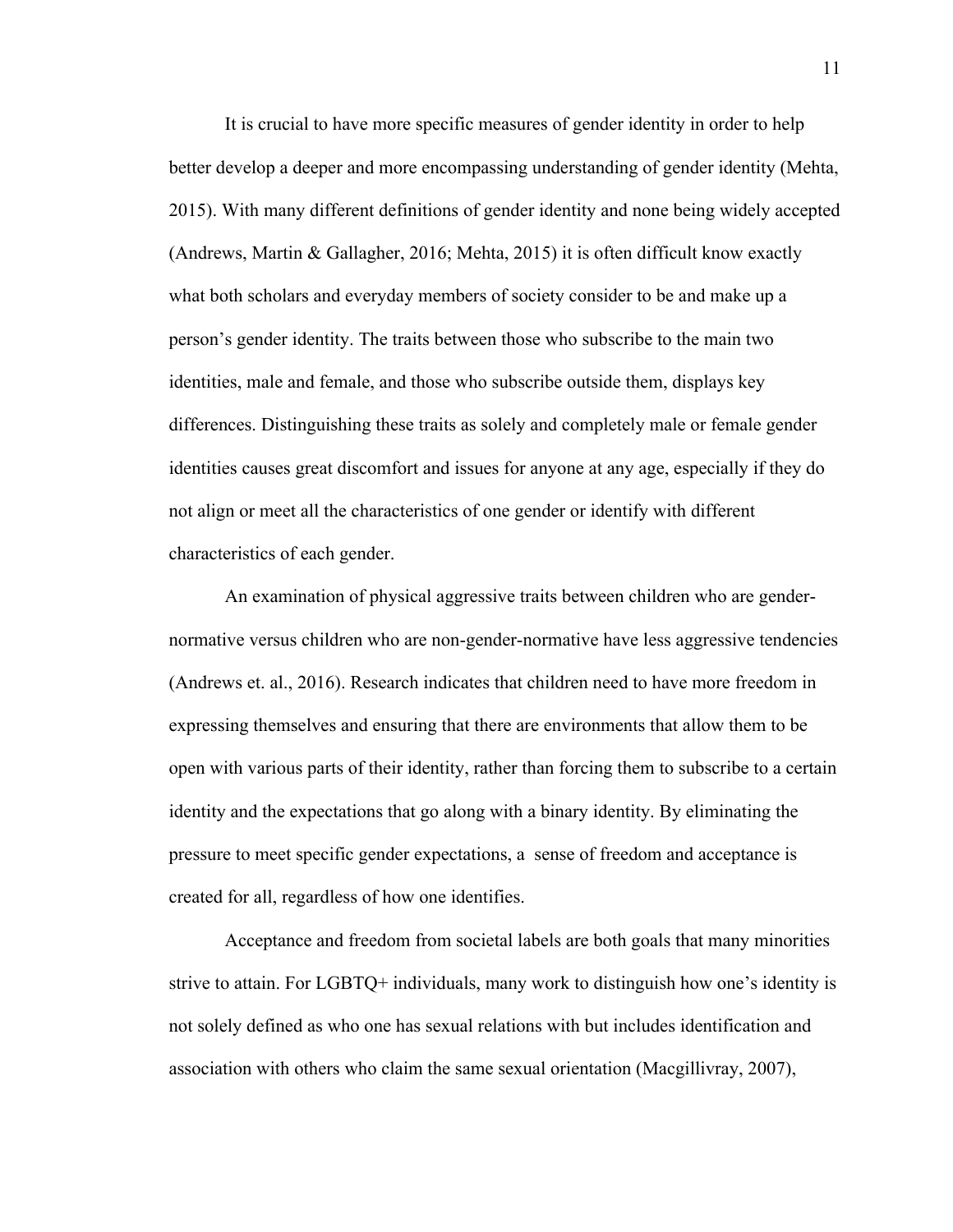which is not something that is the sole aspect of their identity. This is because it is "more important [to consider] other aspects of themselves" (Macgillivray, 2007 p. 3) such as race, religion, ability (Savin and Williams, 2005). Recognizing the difference between gender identity and sexual orientation is crucial, as it is one piece of many aspects that craft and sculpt who an individual is and what values one may hold. By creating spaces that eliminate need for people to focus one part of their identity is crucial to creating more inclusive and accepting environments. The salience of creating more accepting environments and allow anyone to identify however they choose, without being worried about meeting all the characteristics of the heteronormative genders.

In order to create more open and inclusive atmospheres, it is necessary to look at how one's gender identify forms and evolves. Gender identity proceeds in stages, including comparing gender standards to one's personal behavior as well as people's responses to how one's behavior is based on the gender that one is assumed to be based on their physical characteristics. One's own self-esteem is at play too. It is greatly affected by how one is internally discerning their gender identity, which is based on society's standards and expectations, but as well as people's emotional responses to how one may behave when following the gender norms or expectations for their external gender (Wood, et. al., 2015). The psychological consideration of how one categorizes themselves through the process of identifying with societal expectations, while also internalizing aspects of one's own identity demonstrates how complex gender identity is for individuals who don't fully identify as either male or female. This emphasizes the importance of how more open policies can help individuals feel welcome and not feel forced to make a decision on what societal expectations one should follow based on their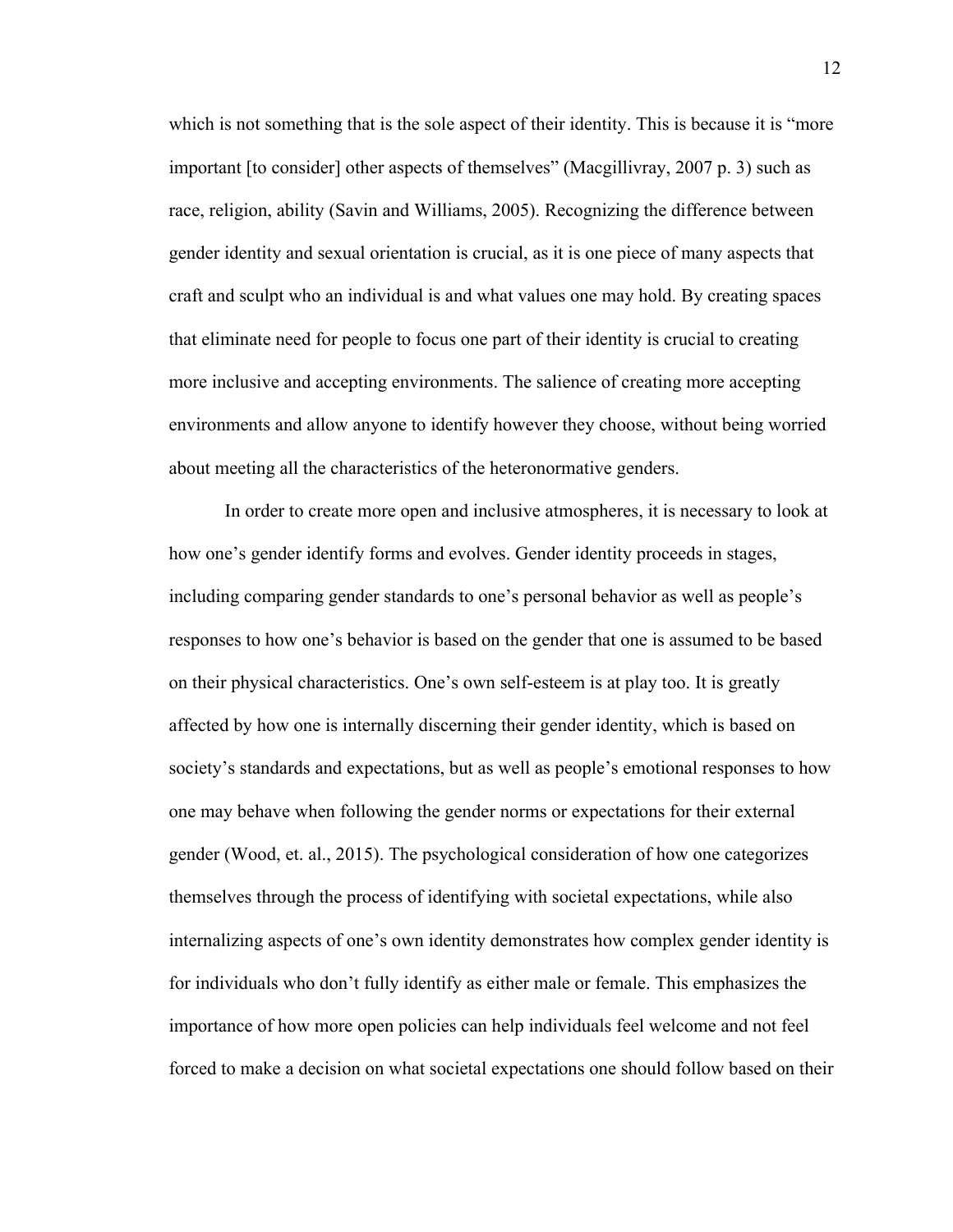physical or anatomical characteristics. There must be a greater awareness of how messages are sent by both members of society who identify as either male or female and those who don't subscribe to societal expectations of gender. Research and policies can better look at how to promote acceptance and tolerance among groups and consider what characteristics are used as defining someone as a male or female or a combination of the two main genders, male and female.

#### **Non-binary identity.**

To create more open environments, it is vital to consider those who fall outside of the margins of the binary genders or those who identify as non-binary. It is salient to understand the different levels of gender since the current gender structures are no longer all-encompassing of the different identities that exist. It is one area that requires more research are those who identify as non-binary individuals, their experiences and the various ways to support them. The term non-binary is not only ambiguous with various meanings but is connected to the argument for more open and inclusive policies at any organization. It is important to note that while the concept and specifics of non-binary and trans identities are still being studied, there has been a long historical interest in the terms (Lang, 1999; MacKenzie, 1994; MacKenzie, 1999; Macgillivray, 2007). Nonbinary individuals have been around for hundreds of years. The first observations and documented research were on men and women who cross-lived or cross-dressed occurred in the  $16<sup>th</sup>$  century in several different newspapers, legal records, and medical journals (MacKenzie, 1994). First-hand accounts of white explorers and missionaries stumbled upon "women-men" and "men-women" in Native American cultures (Lang, 1999). These instances continued through the 19<sup>th</sup> century with many cases involving individuals who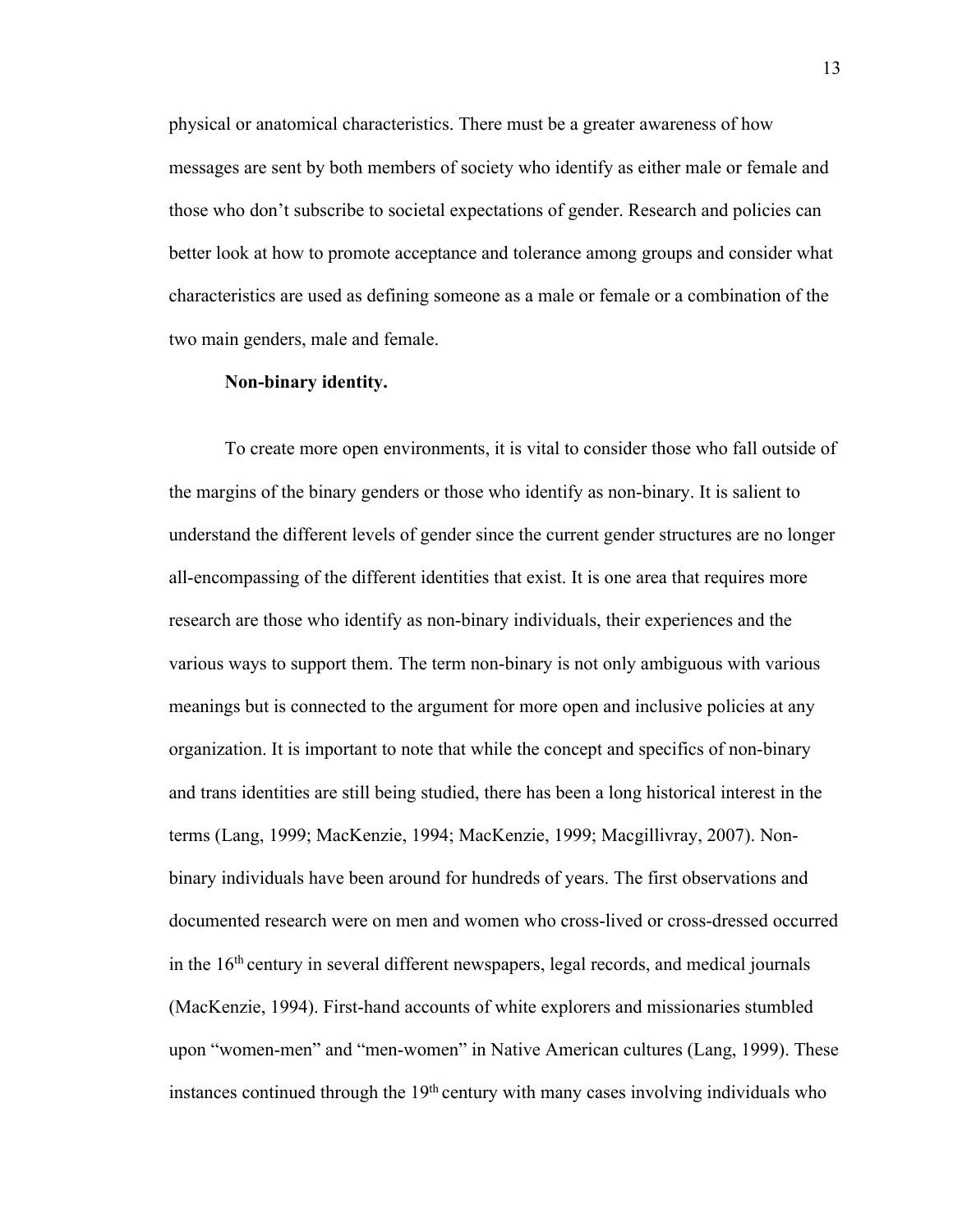considered themselves to be in the "opposite" gender and/or live as members of the "opposite" gender (MacKenzie, 1999). However, the first American to undergo a sex change operation was Christine Jorgensen and took place in 1952 (Serlin, 1995). The surgery gained a great deal of media coverage, even though there had already been several gender reassignment surgeries in Europe prior to Jorgensen (Serlin, 1995).

While many forget or do not always recognize those who identify as non-binary, under the Fourteenth Amendment individuals may "define their own identify to give nonbinary citizens the tools to successfully challenge sex-based discrimination under Title VII and the anti-discrimination laws" (Reinck, K., 2017, p. 322). As times continue to evolve, laws, organizational policies will have to change and progress. These changes and considerations demonstrate how including people of different genders can create a better sense of unity despite gender differences. This could be elevated even more to include members who do not identify as either of the two, to promote more inclusion and a better sense of comradery that can be felt by members of an organization and society.

A fundamental consideration is how the term non-binary is different than transgender. Transgender focuses on the changing process and the transition from one gender to the other. According to Dr. Meredith R. Chapman, a psychiatrist at Children's Health GENECIS Program in Dallas, recently explained the difference in *Teen Vogue*, (Papisova, 2018) saying how:

The non-binary gender is any gender that isn't exclusively male or female. Nonbinary people may feel some mix of both male and female, somewhere in between, or something completely different. Other terms that are similar to 'nonbinary' are gender-queer, gender expansive, gender nonconforming (p.1). In his book, *Gay-Straight Alliances: A handbook for students, educators, and* 

*parents,* Dr. Ian Macgillivray (2007) addresses the specifics of word and meaning of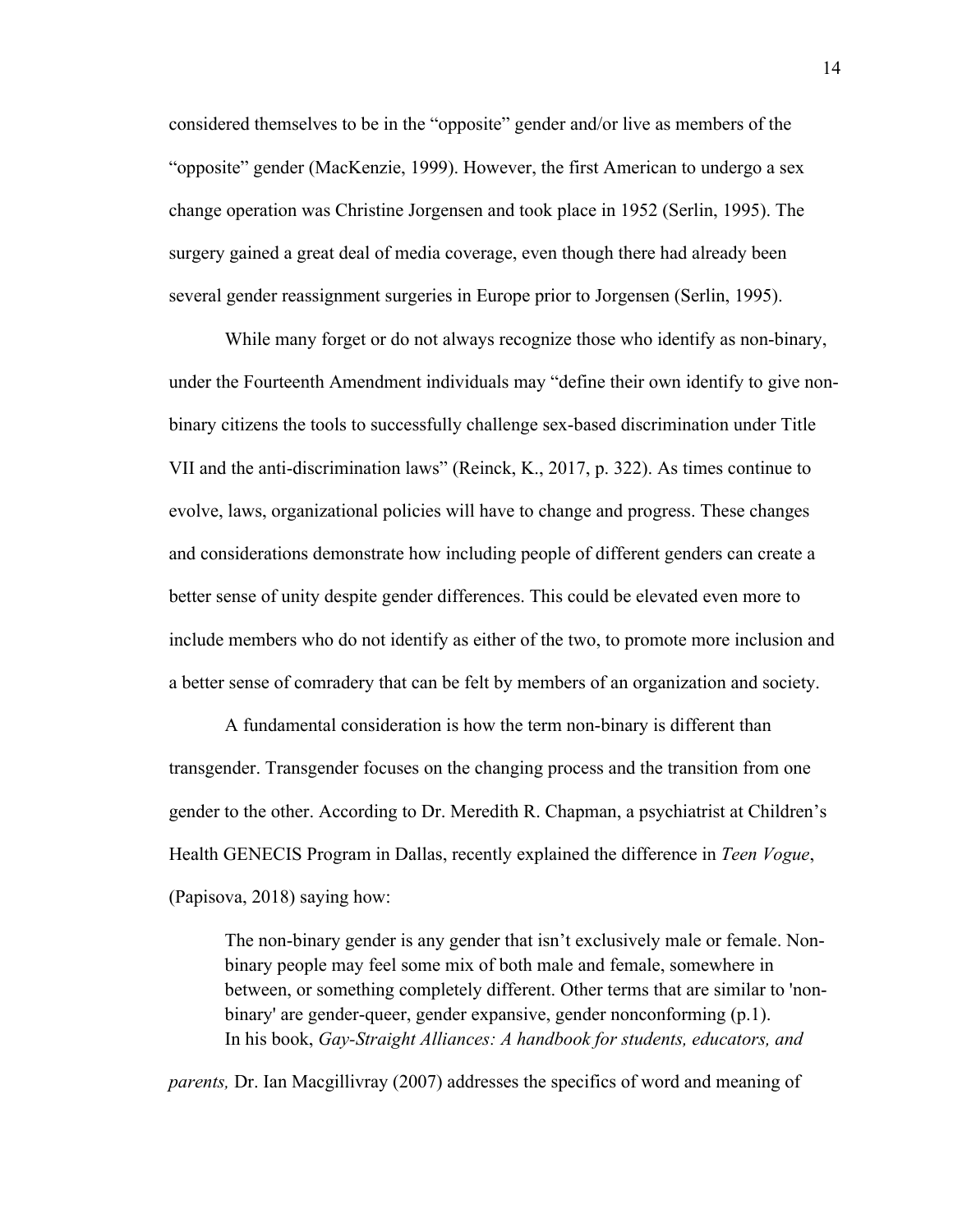transgender. "The term 'transgender' includes a broad spectrum of people, from those who privately do not identify as their birth sex but do nothing about it to those who crossdress sometimes, to always to those who change their body to match their identify with hormone therapy and sex-reassignment surgery" (p. 4). Others have defined the identity to be considered more holistically. Dr. Beemyn, an expert in the field of non-binary and transgender research (2003) offers a broader interpretation:

The word transgender is considered an umbrella term for those who identify or express cross or transgress established gender categories, including but not limited to transsexuals (individuals who identify with a gender different from their biological gender), crossdressers (the preferred term over 'transvestites'), drag kings and queens (p. 36).

This distinction is crucial to ensuring that the different identities are being considered and allows society to better understand them based on the identity that one may hold. Furthering the research and education of the various gender identities differences between the growing number of possible identities will help to ensure individuals feel heard and recognized by their community.

There are other words that are associated with the term non-binary. Another term that is related to non-binary is intersex. Intersex individuals are "those who were born with a genetic, hormonal or physical anatomy that is not regarded as completely male or female" (Macgillivray, 2007, p. 4) and includes individuals who, according to the Intersex Society of North America, "range of anatomical conditions in which individual's anatomy mixes key masculine anatomy with key feminine anatomy" (Intersex Society of North America, 1993). This can occur through incomplete chromosomes, syndromes that alter the body's production of or reaction to hormones, reproductive organs and genitals that are not fully formed as male or female and several others (Macgillivray, 2007). There are various treatments and surgeries that individuals can have to normalize or define who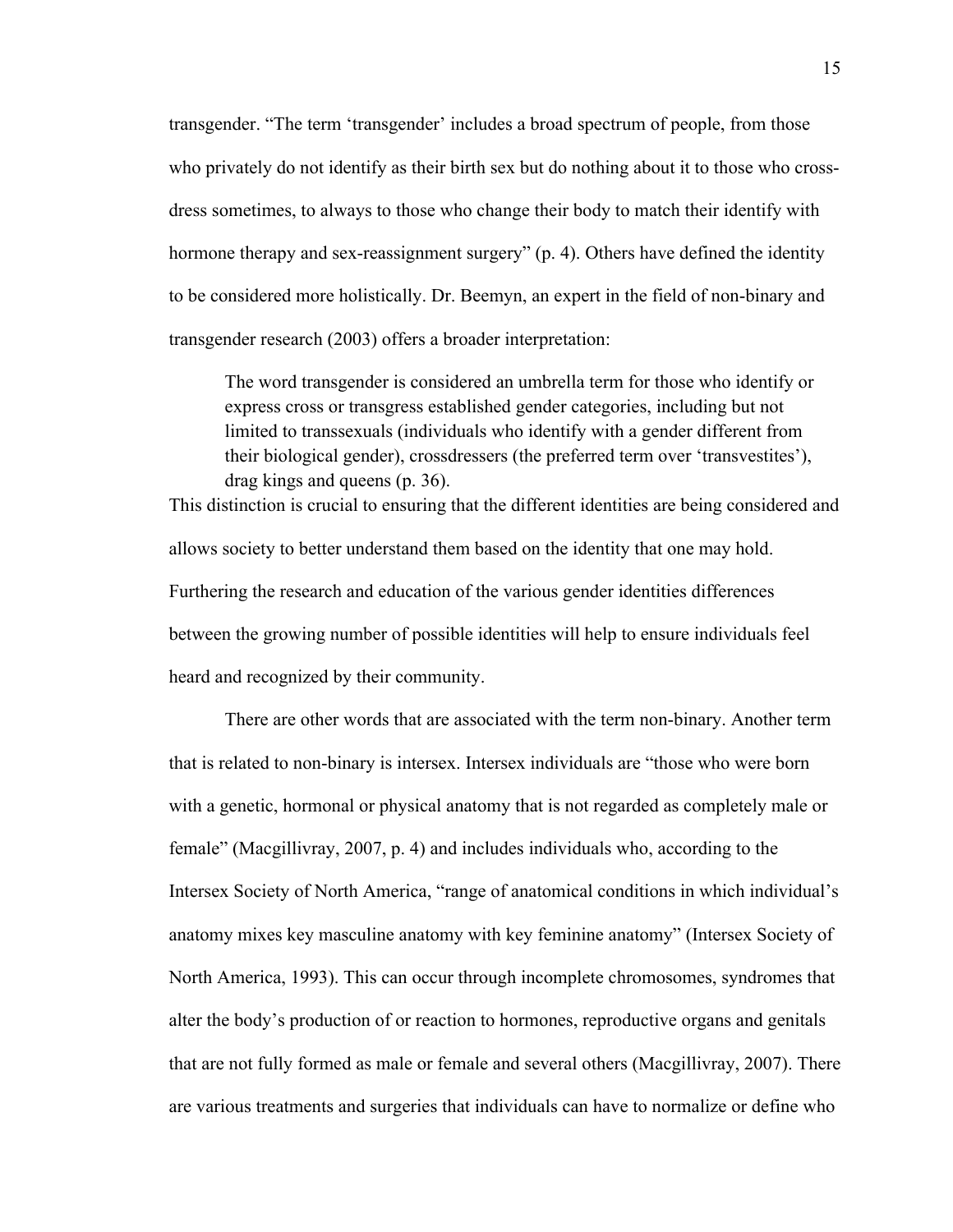one is, which is why many intersex individuals do not know they are intersex or choose to keep information private.

It is clear that gender identity is multifaceted and complex. With the various terms and identities that exist it is difficult to fully grasp what these implications mean for society and the socially constructed identities that are forced onto people. There is a difference between one's gender identity: which will be defined as how one perceives themselves; and gender expression: defined as how one presents themselves, such as "how a person dresses, how they style their hair, their behaviors/mannerisms, and even their voice" (Papisova, 2018, p.1). Some other things to consider is that how one may dress or present themselves, may be different one how they identify. This makes identifying as non-binary more complex and difficult to understand and requires careful thought and compassion. Many individuals who identify as non-binary are against "the whole system of gender" (Weiss, 2018, p. 1). There are those who want to stress to others that (Weiss, 2018):

There's no non-binary card people have to get validated via distress about their bodies… Dysphoria can be common and is sometimes influenced by the ways in which society (at large and even LGBTQ-specific spaces) often pushes people to gender binaries of male or female gender and leaves non-binary people feeling broken, confused, and unsettled, like they're doing something wrong for 'not picking a side already (p.1).

This furthers the need for inclusive policies to ensure all feel welcomed to identify as they would like to freely, without any discomfort.

Considering how gender has a broad spectrum and requires open and safe spaces for people to feel welcomed and accepted, the need for all-gender bathrooms and other practical inclusive methods, such as support group and safe spaces, are crucial to taking away the burden that is felt by those who don't identify as fully male or female genders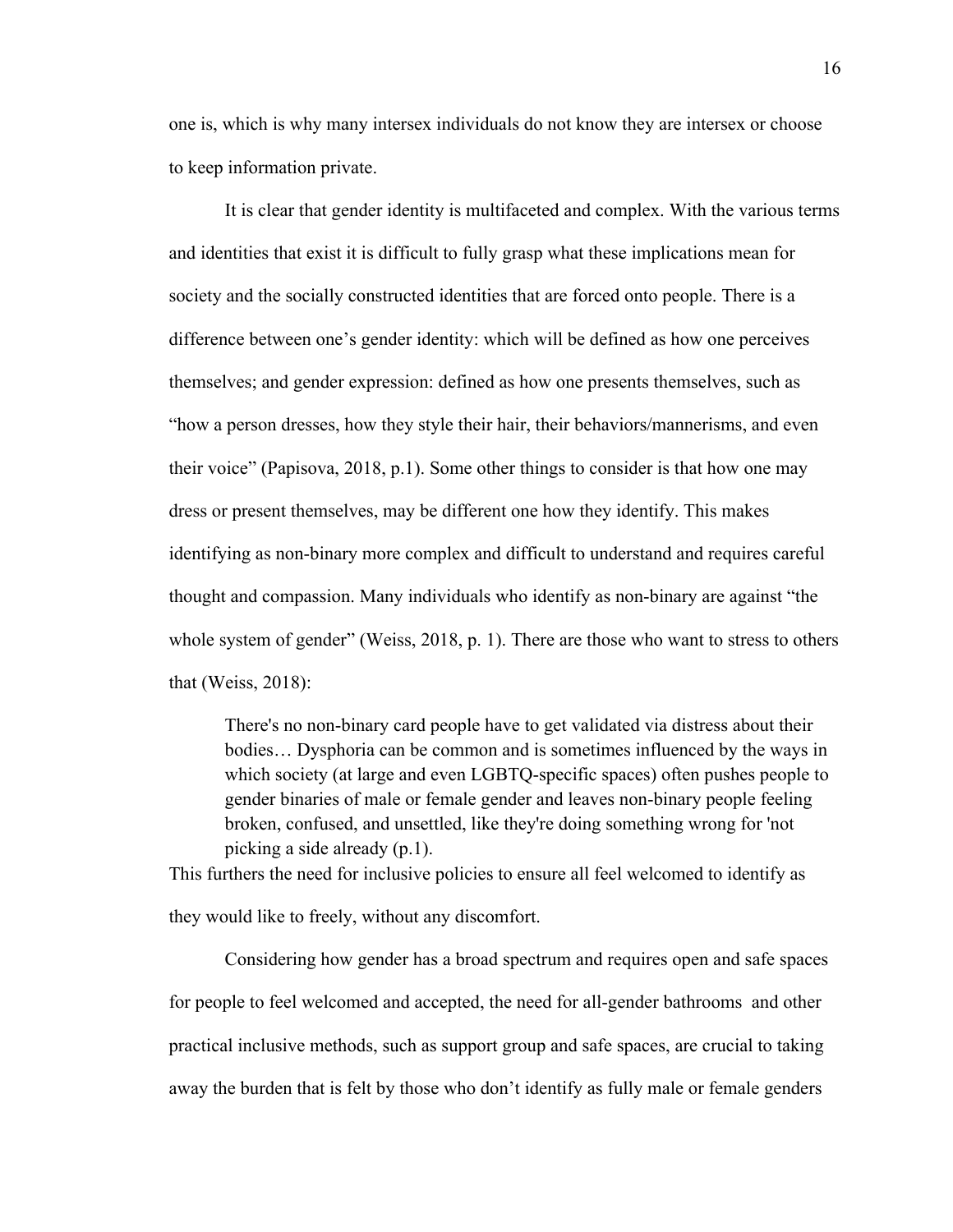(Macgillivray, 2007; Griffin, Lee, Waugh, & Beyer, 2004; Sampson, 2000). Studies show inclusive policies and spaces that are designated to be more inclusive have helped LGBTQ+ students. In *Gay-Straight Alliances: a handbook for students, educators and parents*, Macgillivray (2007), looked at the roots and effects that gay-straight alliance (GSA) clubs have had on students, parents and educators. Students who do not identify as heterosexual tend to experience more fear of rejection, abandonment for being LGBTQ+, with most of instances of these feelings being experienced at schools, which in turn makes schools the most frequent places where LGBTQ+ students seek and require support (Macgillivray, 2007). Thus, furthering the need to create more open and safe spaces for all, regardless of their gender identity. A 1997 survey of five high schools was conducted in Massachusetts that focused on youth risk behavior found that gay, lesbian and bisexual students who endured social isolation and bullying at school were more likely to engage in risky behavior when compared to their heterosexual peers (Sampson, 2000). This information is crucial because these students are already susceptible to being unaccepted and unsure of their place based on the social contracts that are created in a binary world. These risky behaviors include, but are not limited to, having multiple sexual partners, increased drug use and alcohol consumption, increased likelihood of carrying a weapon and fighting in school and attempting suicide (Sampson, 2000). Those who experienced those risky behaviors, found that having a GSA organization helped students "engage in fewer risky behaviors in almost every category measured than in previous studies that were conducted" (Sampson, 2000, p. 73). Sampson (2000) concluded:

The challenges faced by gay and lesbian youth are formidable, but the results of this survey indicate that there may be hope for constructing effective school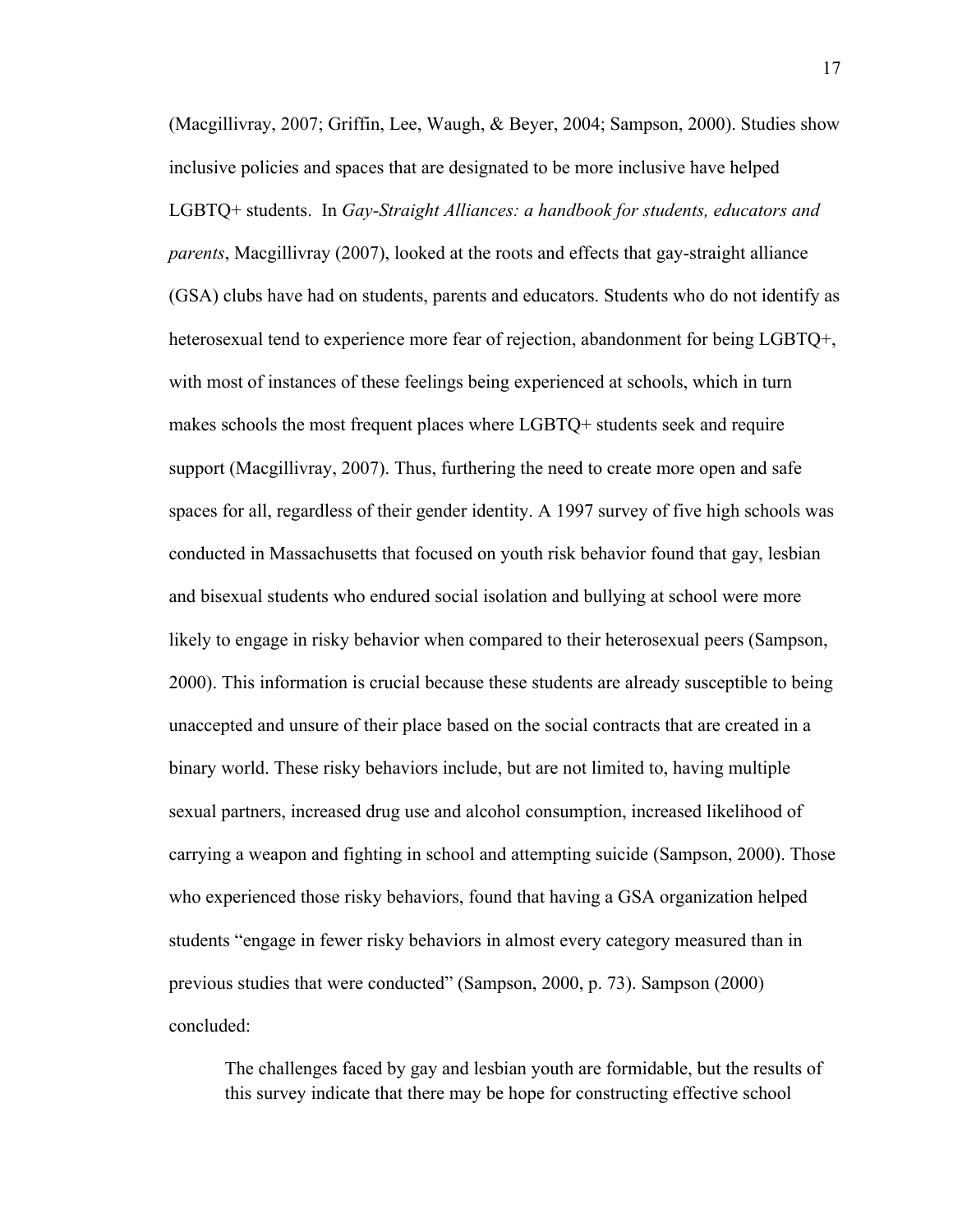support systems… All [students surveyed] expressed the need for their GSAs to become visible and active agents for change in their own schools… while continuing to provide support on a personal level. GSA's provide a place where students can relax and regroup their energy to face another day or another week at school (p. 76).

It is salient to further the need for schools and universities alike to create more spaces that help students to feel more accepted and freer to express themselves openly and freely. While this study focused on having an inclusive space for LGBTQ+ students, it is important that there is more than just one single place for students and staff who identify outside of the hetero-norm have other places to feel safe and not fear rejection or harassment.

A survey of 634 high school and middle school students, with 46 percent identifying as LGBTQ+, asked respondents about their perceptions of safety and experiences of harassment (Sampson, 2000). The results of the survey found that students wanted schools to respond to these issues of harassment motivated by identity and sexual orientation by: establishing policies that prohibits discrimination based on sexual orientation and gender identity, train teachers and staff to stop slurs and harassment, support the establishment of GSA's and similar student clubs, ensure students know whom to approach for support and information related to one's sexual orientation and gender identity and finally, introduce curriculum that includes LGBTQ+ people and information about sexual orientation and gender identity (Sampson, 2000). It is clear that as students age, holistic and open options are required for all members of their communities to help others and individuals better understand themselves. This stresses the important consideration of the effects that having all-gendered bathrooms, which will assist with helping others better understand their own identity and feel more welcomed in various organizations, such as schools and colleges.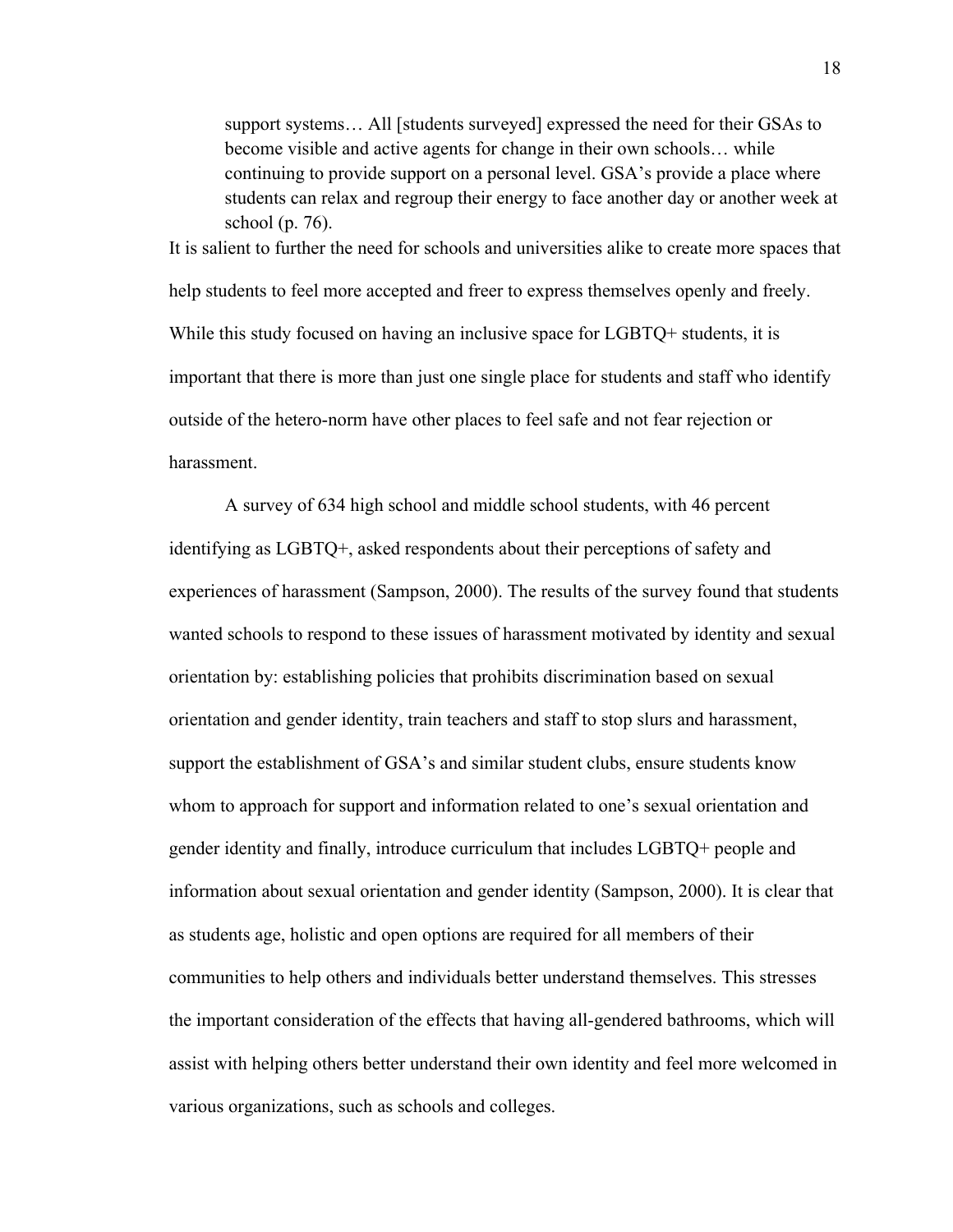Schools that had a GSA or other LGBTQ+ resource groups have "helped individual students work through identify issues, accompanying stresses, meet peers with similar values, overcome persistent isolation and victimization at schools" (Griffin, Lee, Waugh, & Beyer, 2004). A survey of 22 high schools found that GSAs help make "more substantial institutional changes [through] a broad ongoing effort to make schools safe and welcoming for all students, staff, and families" (Griffin, et. al, 2004, p. 20). This demonstrates how inclusive changes can occur through providing clubs and supportive resources, such as GSAs and all-gendered bathrooms, can create more inclusive and welcoming spaces for all members of a school and campus community.

By being considerate and open to with non-binary members of a community, a deeper understanding can occur and allow others to learn to be more accepting and change the standards to be more inclusive and open to others' identities rather than focusing on the labels that our society sets on its members.

#### **Violence from fear & lack of understanding.**

While the non-binary gender identity is growing in popularity, it is important to be considerate of the various issues that currently affect this group. Inclusive spaces help members of the community or organization feel more valued and supported to themselves. However, not every area is as supportive or safe for non-binary identities. This freedom to be oneself has a large effect on their everyday choices, such as the clothes they wear to the bathroom one may choose to use. There are those who chose to be brave and express themselves freely, but often at a huge cost for their safety to both their personal and professional lives. Most of the issues can be addressed with helping to educate people of the non-binary identities and minimize the fear that binary members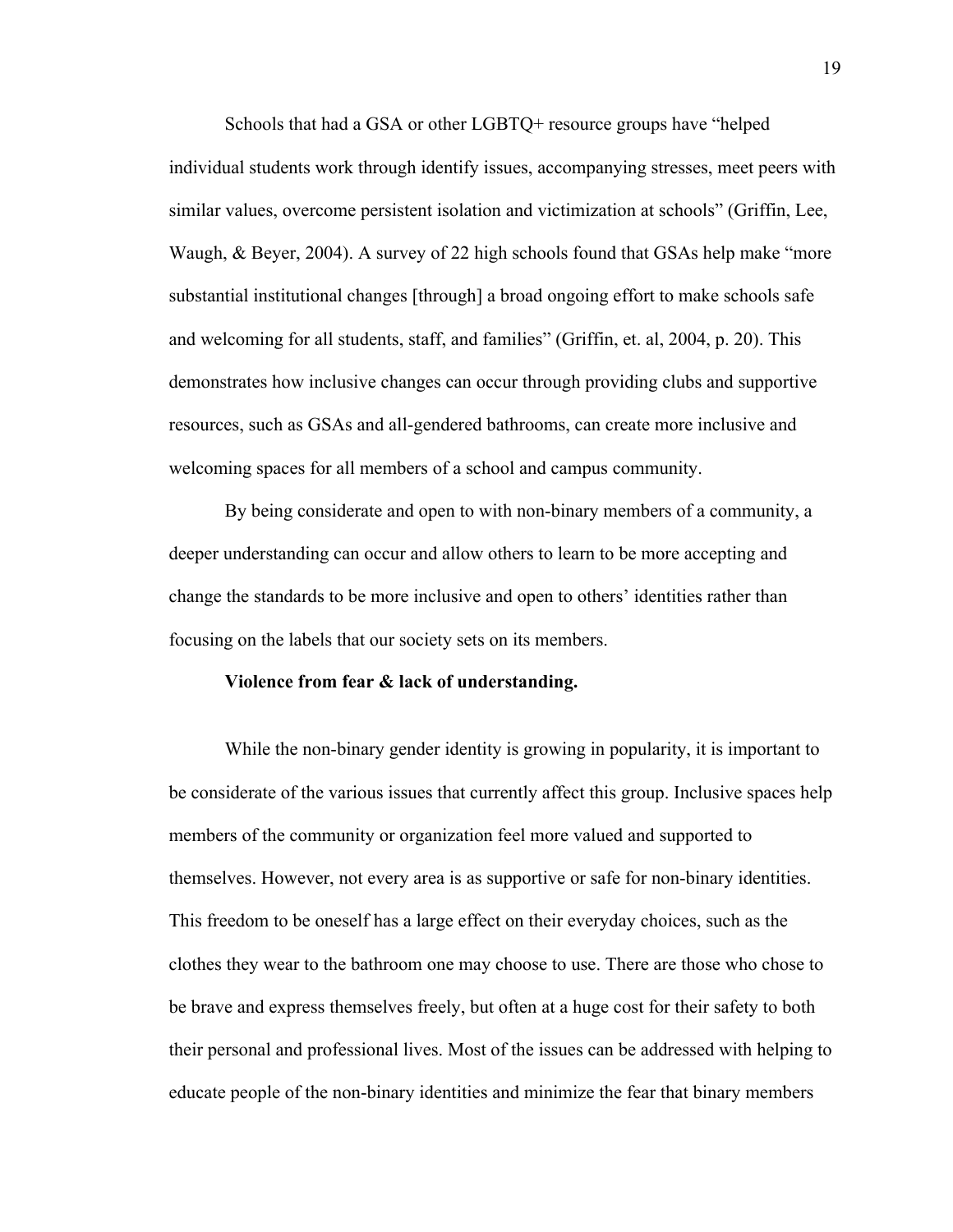feel due to not understanding the non-binary identity. Often times this group experiences greater amounts of harassment and physical violence due to being different than the norm. The most common place where this violence and harassment occurs is in public bathrooms.

 Bathrooms are a way for the majority of society to enact power over others who don't identify as one of the two gender options in bathrooms (Bender-Baird, 2016). The bathroom is a place "where people feel vulnerable… [due to their] own bodily functions" (Bender-Baird, 2016, p. 985; Brown, 2006) and seeing those who aren't the same gender in the bathroom often causes people to be "less shy about speaking up" (Bender-Baird, 2016, p. 985) to those violating their expectations for who should be in the bathroom, hence making the place be more policed and less inclusive.

Many transgender and non-conforming people often experience harassment, threats and or violence in public areas (Brown, 2006; Bender-Baird, 2016). These dangerous instances tend to occur in bathrooms of social settings, such as at bars, nightclubs, and restaurants (Brown, 2006) but also in places where social interactions are not forced to occur such as gas stations or grocery stores (Brown, 2006). More 2000 incidents of anti-LGBT hate violence were reported to the National Coalition of Anti-Violence Programs in 2013, with trans people being six times more likely to experience discrimination than non-trans people (National Coalition of Anti-Violence Programs, 2014). The largest national study of trans discrimination found similar results with 53% of respondents reporting verbal assault and 8% of physical assault occurring in public spaces (Grant, Mottet, Tanis Harrison, Herman & Keisling, 2011). The experiences of trans and gender non-conforming people in public restrooms confirms that public spaces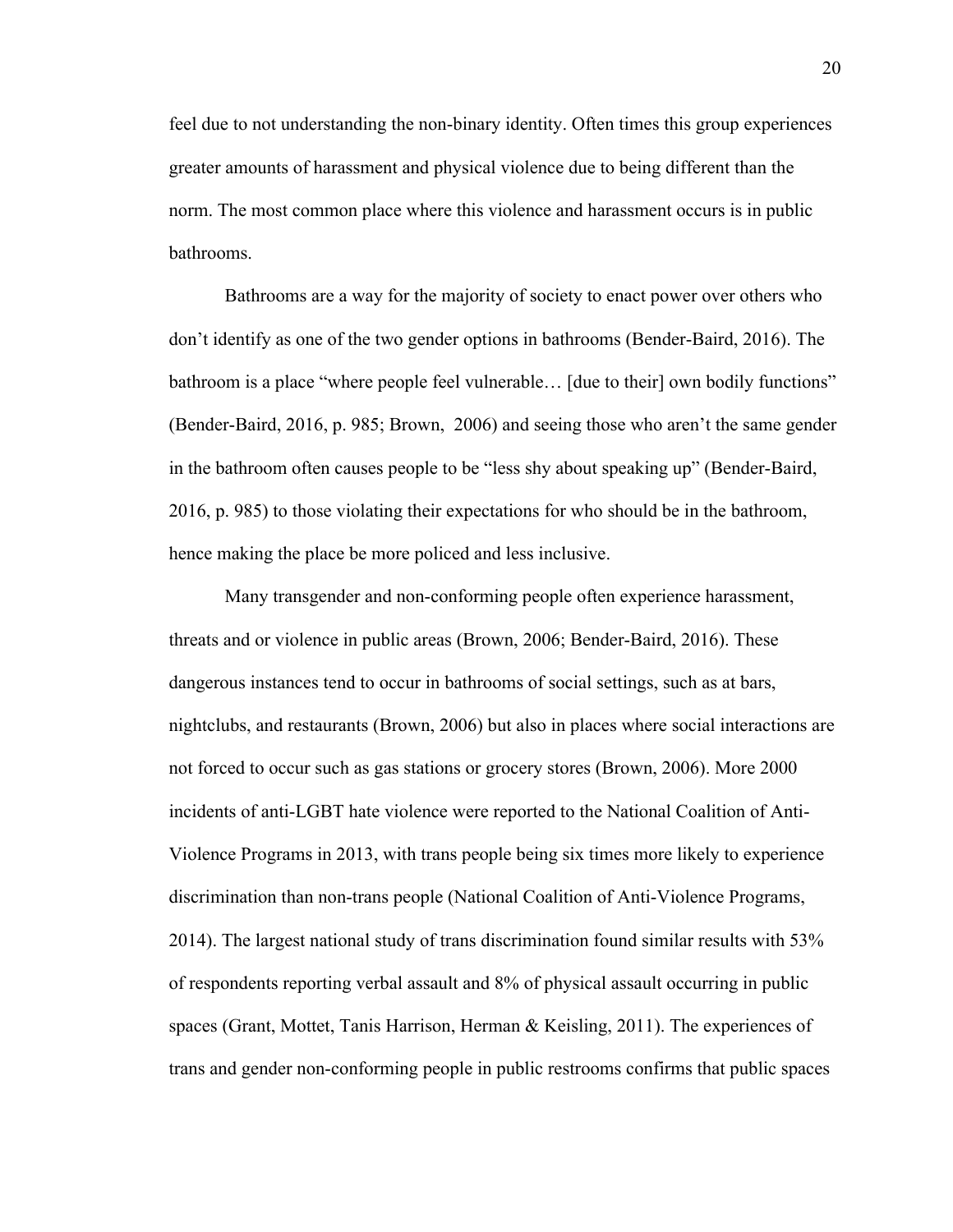are not a neutral space, rather it is the place where power is enacted (Gardner 1989). The lack of understanding of the non-binary and transgender identities may be part of the fear that causes violence on these individuals; however, it is clear that non-binary individuals need more assistance with creating more inclusive spaces in the larger society setting in order to prevent violence from occurring.

Most instances of violence and harassment towards non-binary identities tends to be in bathrooms. Bathrooms are a part of everyone's bodily functions (Bender-Baird, 2016), which makes it vital for all, while forcing people to identify in a way that may not be conducive to their true self. When a trans or non-binary person is questioned or "found out" in the bathroom, the reaction is typically not to reassess the policy issue or social construct of the binary segregation bathrooms, but to violently eject the trans or nonbinary person (Bender-Baird, 2016). Entering a public restroom is not easy and can evoke a lot of emotional and fearful experiences for trans and gender non-conforming people. In several cases, trans and non-binary gender people must alter their appearance to correspond to the gender or identity that is closest to their anatomical or birth identity (Bender-Baird, 2016) though that is not how they identify. Many transgender individuals feel as though they are reprimanded for using the bathroom that they identify as, rather than the bathroom of their anatomy assigned them to use. This is because of the violence that ensues, should one enter the other bathroom. It also begs the question, what causes these violent outbursts from, often times cisgender and heterosexual individuals who are upset with someone using the bathroom?

Using Foucault's analysis of docile bodies to gender and the division of space, found that bathrooms are indeed "a technology of disciplinary power" (Bender-Baird,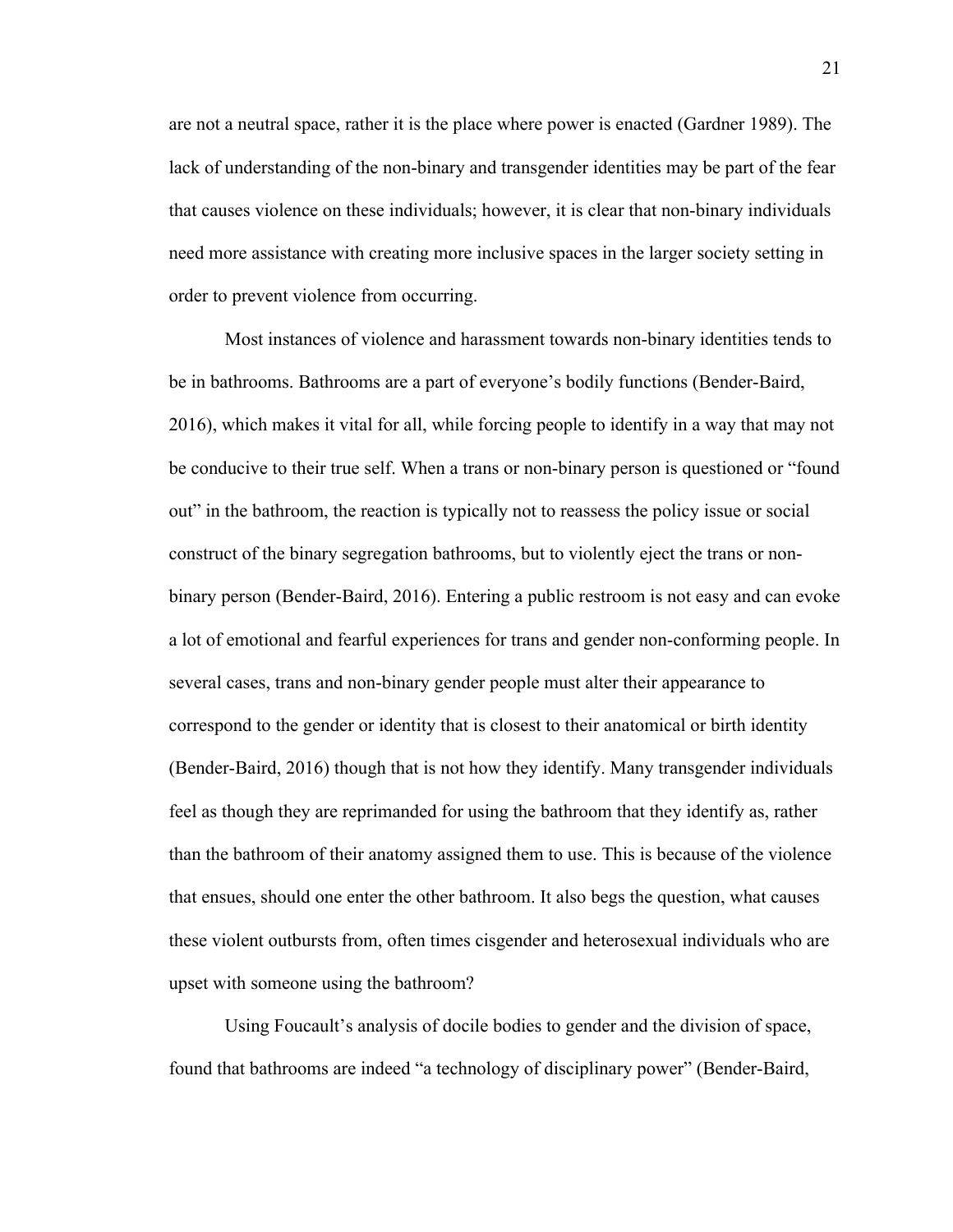2016, p. 984). Transgender individuals are often disciplined and reprimanded in various ways by using the bathroom, from "surveilling gazes… to verbal attacks" (Bender-Baird, 2016, p. 985-6) and potentially much worse. Many of their experiences include instances of how if they did not fit in the expectations of the cisgender individuals, discipline and exclusion would occur almost instantly, which "forced [transgender participants] into compliance with the gender norms operating in the sex segregation of these spaces or face possible violence" (Bender-Baird, 2016, p. 986). Several participants have come to expect the surveillance from others in the bathroom, so they have used a variety of techniques to avoid or minimize attacks. Some techniques are adjusting their clothing to accentuate their male or female aspects of their identity, by showing more cleavage of their breasts, carrying a purse, or asking a friend to accompany them to the bathroom (Devor, 1989; Lucal 1999; Browne, 2006; Cavanagh, 2011). Some non-binary individuals have shared how they avoid using a bathroom all together to completely avoid the confrontation or violence (Bender-Baird, 2016). A participant, who identifies as a trans man, shared how at his place of work (Bender Baird, 2011) he was threatened by a co-worker in the bathroom, which led to him completely changing his daily routine:

As a transsexual man who only sometimes 'passed' as male, the troubles I had in using the men's washroom started shortly after I began [a new job] ... I entered the men's staff washroom the same time as another man ... As I locked the stall door behind me to pee, the other man in the bathroom began expressing concern about why I was using the men's facility ... For 15 min, he berated and screamed at me from outside the stall ... I huddled silently in the corner of the stall, fearful for my safety, as the man tried to peer inside the stall through the crack and even over the door. Eventually, he left the bathroom, but not before yelling that I was 'disgusting' and that I was 'doing something wrong in there' ... Over the next three years, I went all the way home during the day to pee (p. 2). It is clear that the type of harassment and violence that occurs in various public bathroom

spaces is used as a punishment to re-establish the norms as "power passes through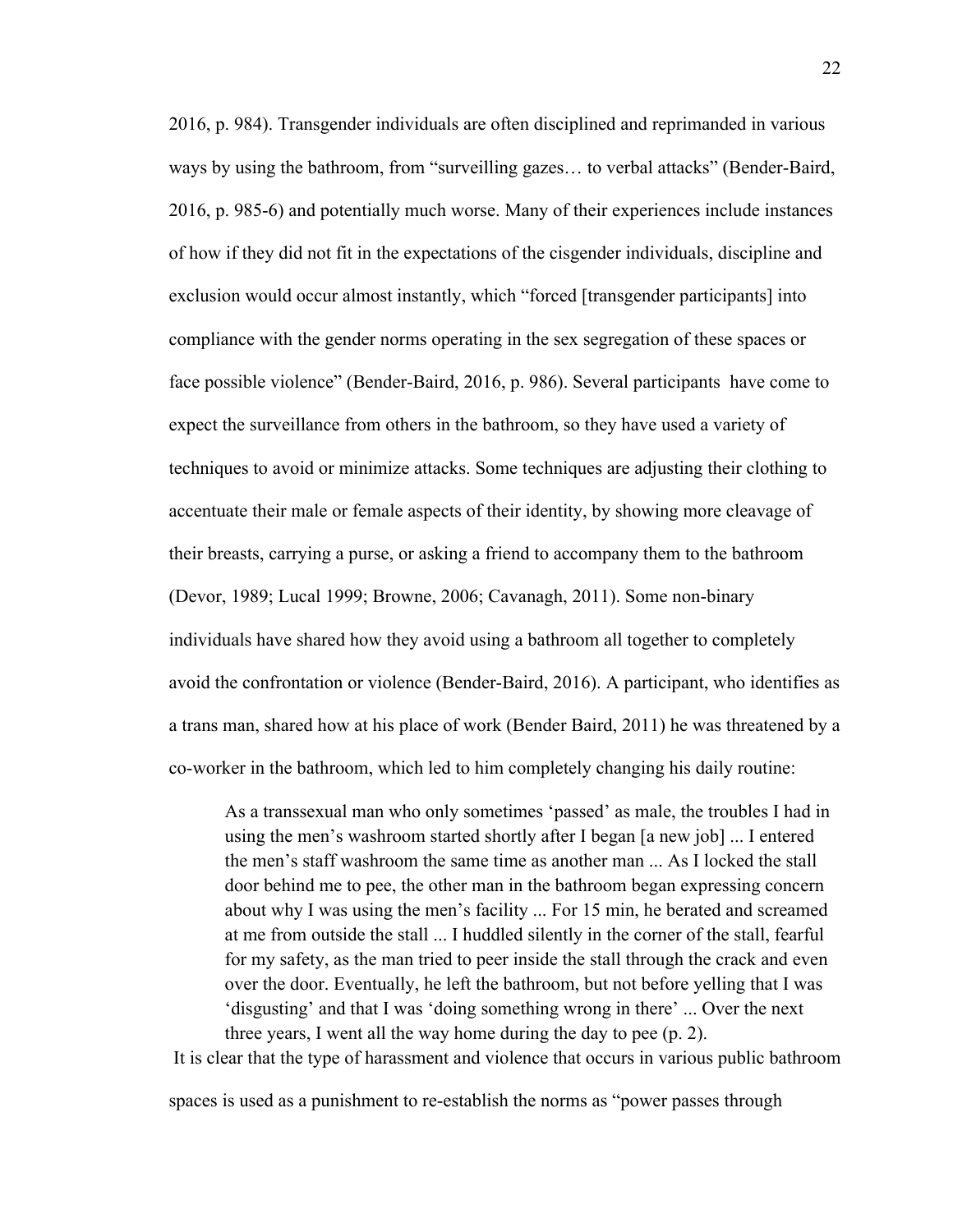individuals (Foucault, 1997, p. 29) towards those who fall outside of the gender binary.

The hate violence towards trans and gender non-conforming people is a form of

punishment to reaffirm gender norms as binary (Jauk, 2013; Lynch, 2005). Several

researchers (Bender-Baird, 2016; Bettcher 2007; Cavanaugh, 2010; Juang, 2006) affirm

that gender is policed in bathrooms because

People believe that there is always a correlation between genitals and gender presentation and that the gender segregation of bathrooms is based on one's anatomical configuration. [Surveillance or judging of] a trans woman in the women's restroom [by other biological women often occurs to check to see if one is] as 'really' a man in feminine attire is therefore very threatening to this belief structure (Bender-Baird, 2016, p. 987). According to Foucault (1977), power is everywhere and always recreating itself. They

key thing to note is that there are opportunities for a change in the power dynamics to help create more safe and inclusive environments. An option is to reconsider the structure of public bathrooms, such as changing the bathroom sign to be a mixed-gender or genderneutral option for bathrooms, but also having more policies, mandatory courses or even fostering conversations around gender identity to help others to be aware and respectful of all gender identities and differences that exist.

#### **Pronouns.**

Some salient things to consider when interacting or discussing non-binary identities is to consider one's pronouns, as these will vary to person to person. From a language perspective, pronouns "are words used to refer to people by replacing proper nouns, like names" (Purdue Writing Lab, 2019). They can also reference either the subject doing an action (like *I* or *you*) or someone or something that is being discussed (such as *she, he, it, them*) (Lesbian, Gay, Bisexual, Transgender Resource Center at University of Wisconsin-Milwaukee, 2019). Common pronouns that exist in the English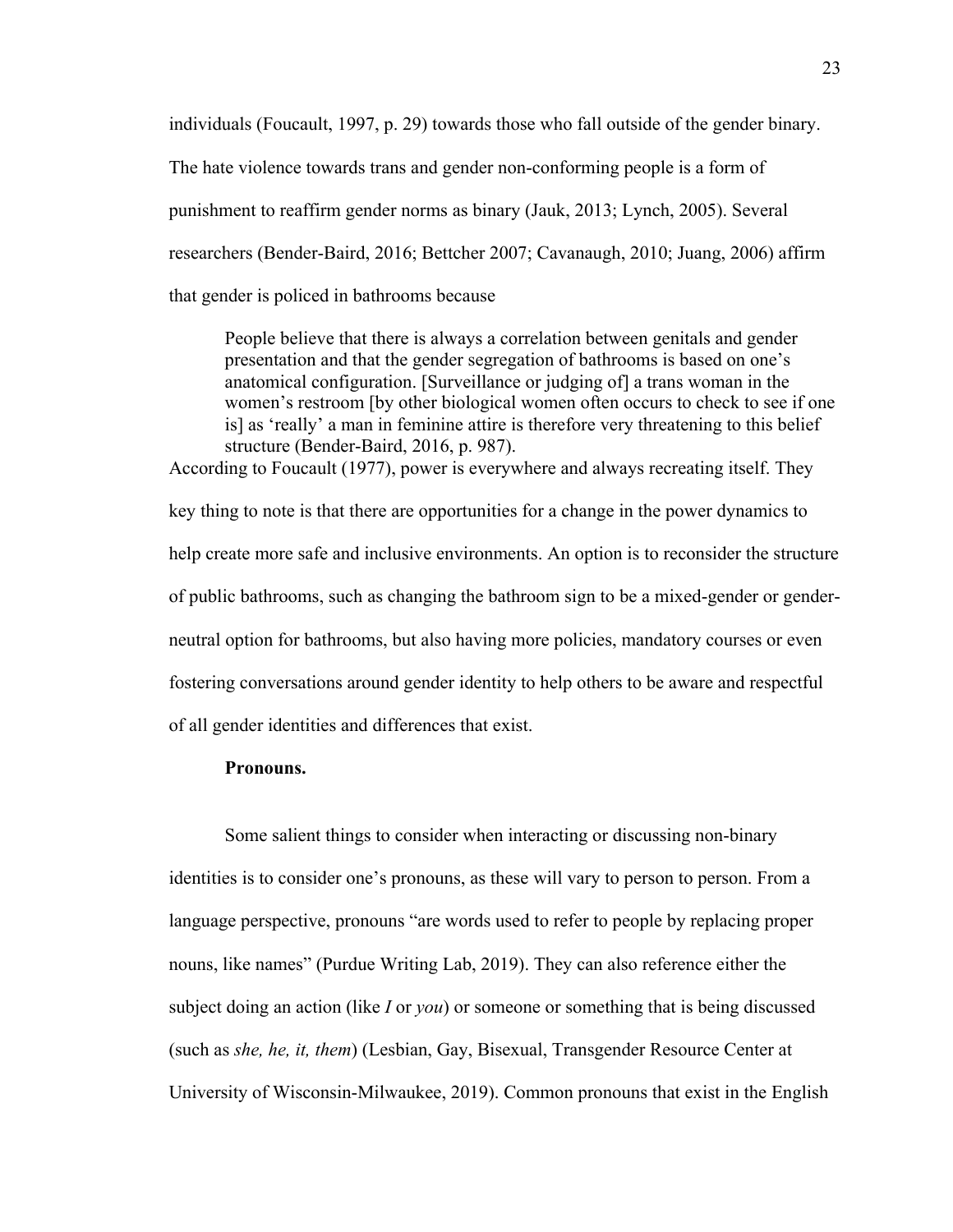language include *they/them/theirs, she/her/hers, he/him/his* (Purdue Writing Lab, 2019)*.*  Pronouns can also be used to tell what gender that one identifies as, such as *he* refers to the male gender and *she* refers to female gender. While some may identify as a male gender and use the male pronouns of, he, his, him, one person may dress in the traditional masculine attire, while another may feel more comfortable wearing more traditional feminine clothing and still identify as male and use traditionally male pronouns. Taking into account how some may appear differently than their gender identity, it is important to have structures and appropriate language for any and all identities, especially those that go against the gender binary. This will help everyone, in particular those who identify as non-binary, to feel respected and create a better sense of community and inclusion as a culture and society.

The use of having a gender-neutral term for the subject of a sentence has helped to make other languages and cultures more inclusive and considerate of all identities that exist. While there are other languages that have gender neutral pronouns, such as French, German, Italian, Hebrew, Spanish and many others (Siewierska, 2013), the English language does *not* have a gender-neutral third-person pronoun. The English language has grammar rules that tends to favor the gender binary that currently exists. Dennis Barron (Barron, 1981), a scholar of the American-English language, explains how

It's certainly useful to have a gender-neutral pronoun but it's even more useful if speakers of the language actually make use of these pronouns. Studies on French and Arabic and Hebrew speakers have shown how speakers make use of existing linguistic approaches to convey gender neutral cases. Amalia Sa'ar's 2007 study discusses how women in Israel are subconsciously using masculine pronouns to refer to themselves, regarding them as gender neutral. "In Hebrew and Arabic, for example, it is very common to hear expressions as intimate and feminine as "when you $\circ$  become $\circ$  a mother" (Hebrew Keshe 'ata nihya 'ima) ... (the symbols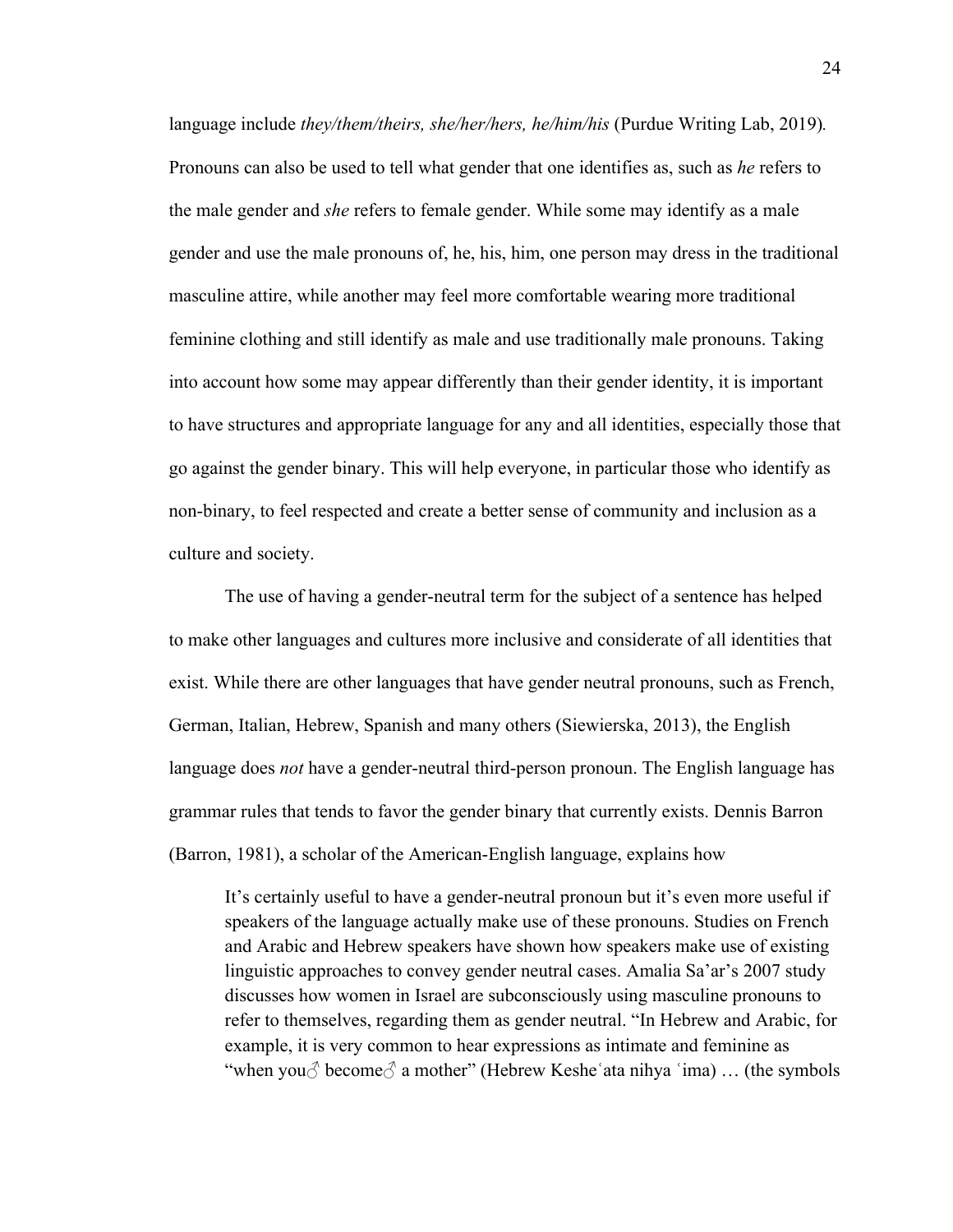$\Omega$  and  $\partial$  are used to designate feminine and masculine grammatical gender, respectively) uttered in masculine form by women (p. 88). The English language almost followed other languages, until government officials

got involved. Historically, the pronoun of *they* used to be used by many literary geniuses, such as Geoffrey Chaucer, William Shakespeare and Jane Austen (Luu, 2015). The Oxford British Dictionary's first citation for a gender-neutral, indefinite *they* first occurred in 1375 from the romance of William of Palerne, as well as how *they* was used to refer to people in general has been used prior to the book being published (Purdue Writing Lab, 2019). The pronoun *they* also appeared in 1382 Wycliffe's translation of the Bible and in Shakespeare's *Much Ado About Nothing* in the line "To strange sores, strangely they straine the cure" (Purdue Writing Lab, 2019). This changed, when the British government made the pronoun, *he* legally inclusive of all genders in the mid nineteenth century. Barron explains (Barron, 1981) how the

generic he was actually given the force of law when, in 1850, the English Parliament passed 'An Act for shortening the language used in acts of Parliament,' which ordered 'that in all acts words importing the masculine gender shall be deemed and taken to include females, and the singular to include the plural, and the plural the singular, unless the contrary as to gender and number is expressly provided (p. 92).

With the historical considerations, many academics still struggle to accept *they* and other new pronouns that are gender-neutral. In a *New York Times* article, when the University of Vermont was overhauling its policies and procedures to be more inclusive, faculty and staff were adamantly against having *they/them* pronouns allowed as students pronouns. "Students proposed 'they/them' pronouns, but the faculty vetoed the idea because they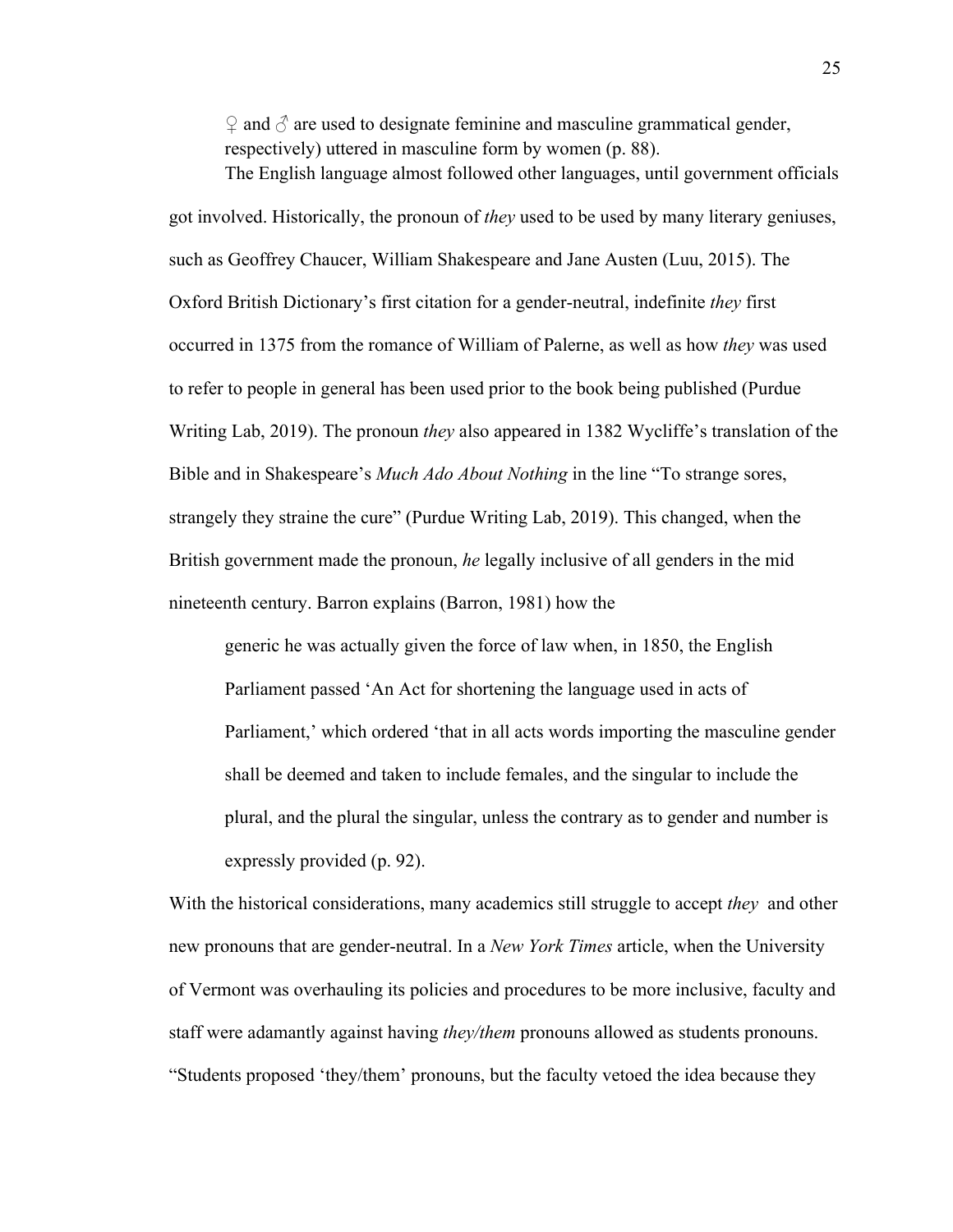said it is grammatically incorrect… claiming how, 'You don't put a plural pronoun with a single individual'" (Scelfo, 2015, p. 2). The school compromised by using a term that was being used in various trans communities, was "ze" (pronounced ZEE), a riff on the German pronoun "sie," with "hir" replacing "his/her" (Scelfo, 2015). Bowing to the faculty, the task force selected "ze" and revised its information system, becoming the first school in the nation at which students could select their pronoun (Scelfo, 2015). They could also leave the field blank, or opt for "name only," indicating a preference for being referred to by name instead of by pronoun (Scelfo, 2015). Since 2009, 1,891 University of Vermont students have specified a preferred pronoun, with 14 opting for "ze," 10 for "they" and another 228 for name only (Scelfo, 2015) which shows how the trend for new pronouns that fall outside of the gender binary are extremely necessary to not only offer in database to address people as they'd prefer to be called.

While the need for more incorporations of new pronouns is necessary to create a more inclusive environment, there are those who still stand behind the gender binary options. Prestigious journals and publishers still stress having traditional, binary grammar and focus more on historical grammar guidelines (Enago Academy, 2018). To maintain inclusive language and still follow national guidelines, journal reviewers and publishers will push authors to revise their works. Many recommend trying to avoid gendering subjects by "changing sentences to the plural or eliminating the pronoun altogether" (Enago Academy, 2018, p. 6) or use the binary *he or she*, however some researchers may intentionally use singular *they* as a reflection of their stance on gendered language or to push further the long-standing colloquial usage, since the acceptance of *they* has been increasing (Enago Academy, 2018). It is of the utmost salience to remember to *never*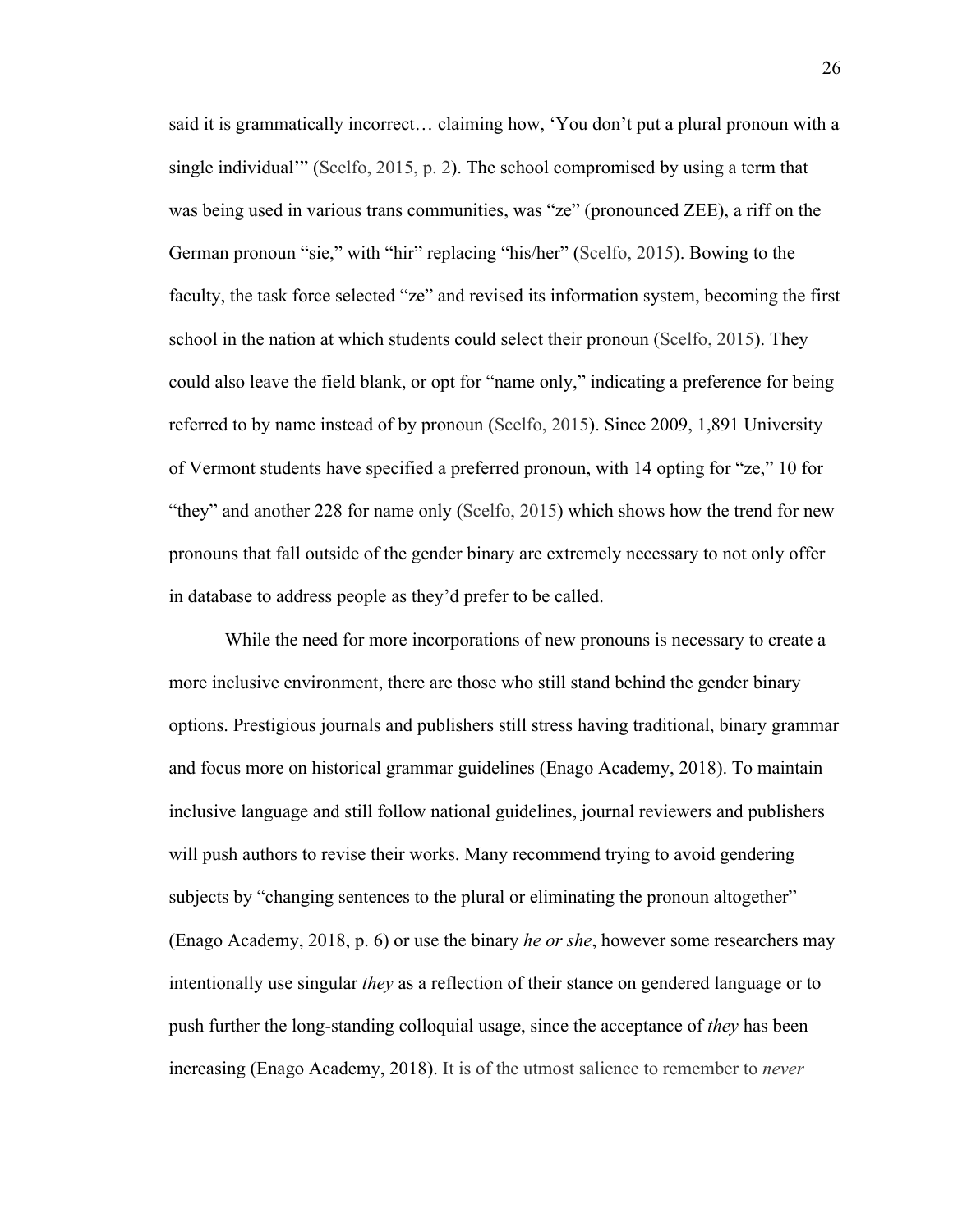refer to someone who doesn't subscribe to the gender binary as *it* or *he-she*, as it is extremely disrespectful and often considered to be an offensive slur against trans and gender non-conforming individuals (Lesbian, Gay, Bisexual, Transgender Resource Center at University of Wisconsin-Milwaukee, 2019). As times continue to be more considerate, the debate over the proper grammar rules will surely change to be more inclusive as more education and conversations occur around the topic of non-binary identities.

In recent years, the return to a singular *they* has been making a comeback – one that is being recognized by a variety of English language organizations, such as the Associated Press and the Chicago Manual of Style (Purdue Writing Lab, 2019). In fact, the two organizations announced that it is acceptable to use *they/them/their* as an example of a singular and/or gender-neutral pronoun (Purdue Writing Lab, 2019). The American Dialect Society awarded singular *they* as its word of the year in 2015 (Purdue Writing Lab, 2019). The Oxford Dictionaries website added the honorific Mx, defining it as "a title used before a person's surname or full name by those who wish to avoid specifying their gender or by those who prefer not to identify themselves as male or female" ("They, pron., adj., adv., and n.", 2017). Linguists have affirmed that *they* as a pronoun is a third person singular form widely used in colloquial English when a person's gender is unknown or unspecified, and has been around for centuries (Grey, 2015). The reason for this is that more grammar experts are recognizing that the singular use of *they* has been around for hundreds of years and feel that grammar must often change and shift with the times. With national organizations assisting with the shift in grammar rules, genderneutral pronouns are being able to be better understood and discussed by society at large.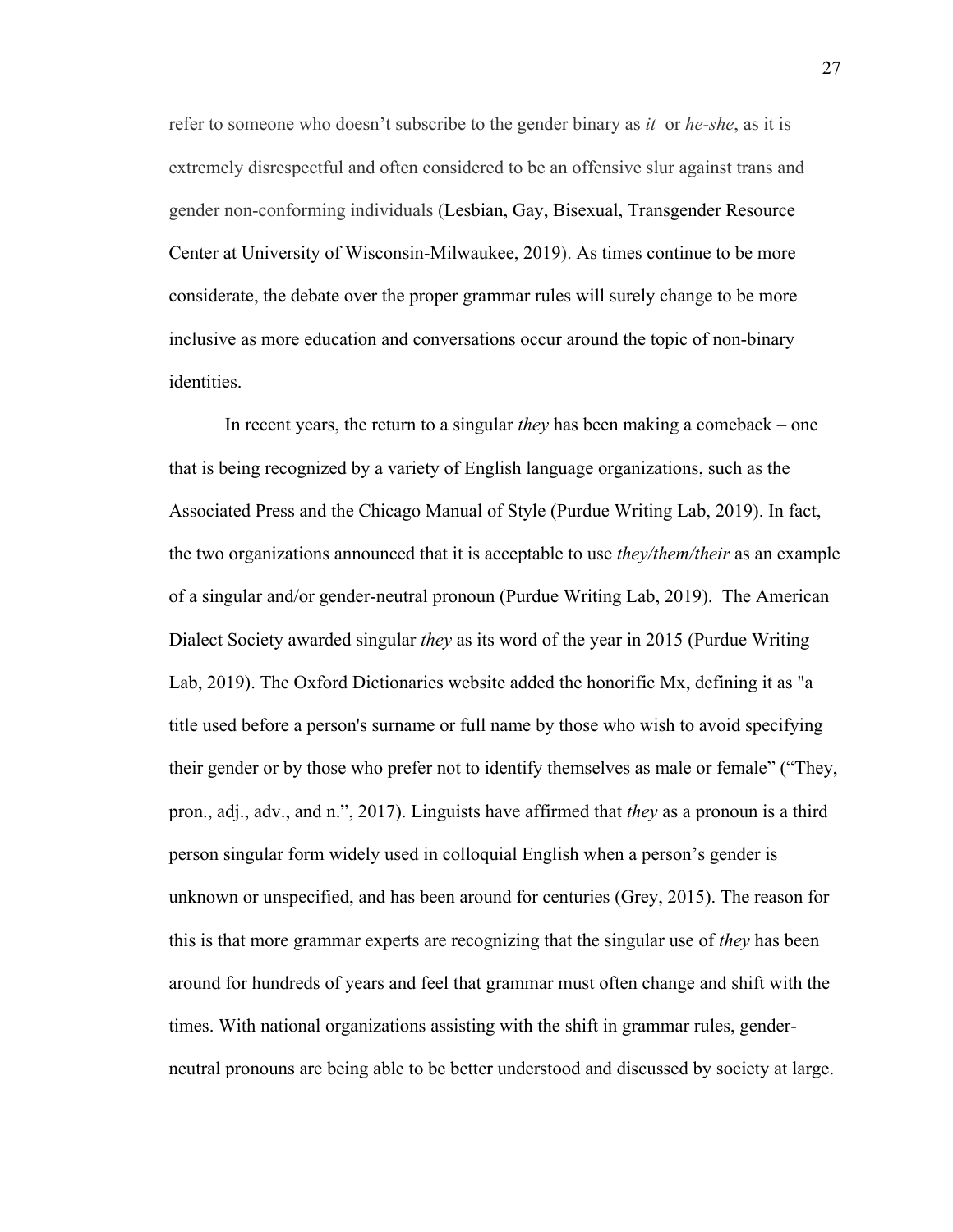*They* is not the only gender-neutral pronoun that is an option. In 1884, the phrase *that one* was combined to create *thon* as an option for a gender-neutral pronoun (Barron, 1981) and actually appeared in the Funk and Wagnalls *Standard Dictionary* in 1898 (Luu, 2015). Though, that pronoun did not catch on. Other options include *xe* and *ze*. In hopes of raising consciousness of the biases built into social structures and into the language we use to discuss them, students are organizing identity conferences and inventing new vocabularies, which include pronouns like "ze" and "xe," and pressing administrations to make changes that validate, in language, the existence of a gender outside the binary (Scelfo, 2015). To create greater equality for those who fall outside the gender-binary, there are more options for pronouns that one may identify as. Below are some pronouns that do not have a gender associated with them, but serve as alternatives to *he/she, him/her, his/her(s), himself/herself* include: *e/ey/em/eir/eirs/eirself, per/pers/perself, ve/ver/vis/verself, xe/xem/xyr/xyrs/xemself, zi/zie/hir/hirs/hirself*  (Lesbian, Gay, Bisexual, Transgender Resource Center at University of Wisconsin-Milwaukee, 2019).

These considerations, of individualizing pronouns and not associating them with binary genders, male or female, forces society to change the way it looks at others as a whole. Should these kinds of conversations or policies not occur, marginalized identities will not be able to contribute to improving or supporting society to function and flourish, all because these individuals may feel fear or unaccepted by their peers and fellow community members. From having these kinds of conversions, more inclusive policies and amenities will begin to be renovated and incorporated into everyday life. By adding more inclusive policies and amenities into daily life will strengthen the sense of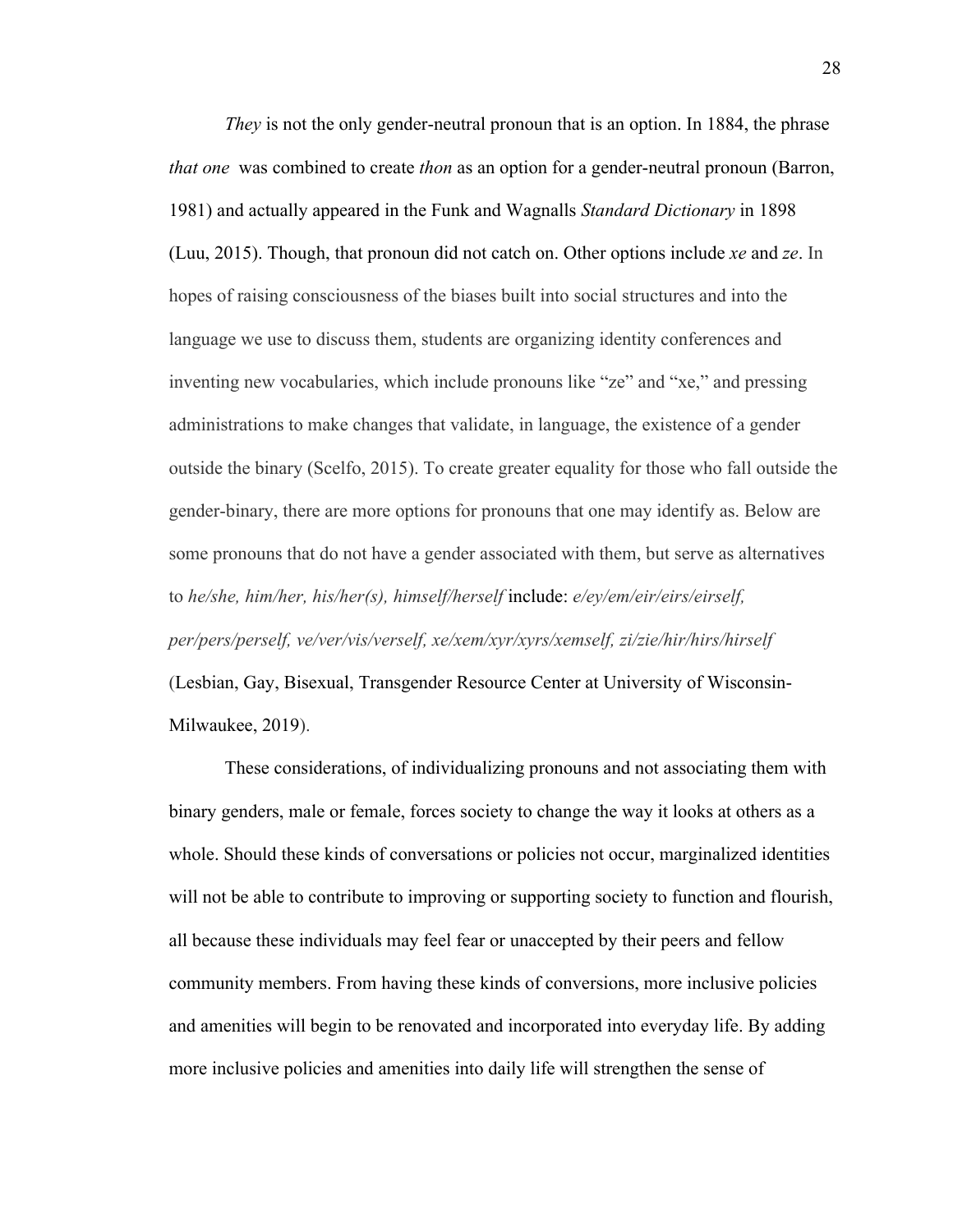belonging and acceptance of all in our society. These policies are important in their own right, but more to the point of how policy communicates to organizational members where they fit and how they belong in a culture. These policies are a part of the broader conversation on how organizations can function as safe spaces for all individuals.

#### **Workplace & higher educational institutions policies.**

Considering how violence and harassment occur towards non-binary individuals in public bathrooms, it is crucial to consider how society can better create inclusive spaces. There must also be ways to prepare everyone to be more accepting and understanding of others who fall outside of the cisgender, heteronormative societal constructs. An opportune time to expose individuals to various identities is when one is attending college, since this tends to be the same time that people explore who they are as an individual. With faculty and staff being key influencers due to their weekly, if not more often, interactions with students, it is important for faculty and staff to understand how to support marginalized individuals and promote diversity. Through being exposed to different identities, students can help promote positive change in their places of work by helping to advocate for marginalized communities and helping to ensure that all members of any workplace or university community may receive the same benefits and respect across from others.

Being aware of identities that fall outside of the gender binary is extremely beneficial to all members of a community. Whether it is conversations, policy changes or specific changes to building amenities, these considerations to promote inclusive spaces should extend to every workplace and school. To create a positive and accepting work culture that allows its members to express themselves freely, great changes must occur to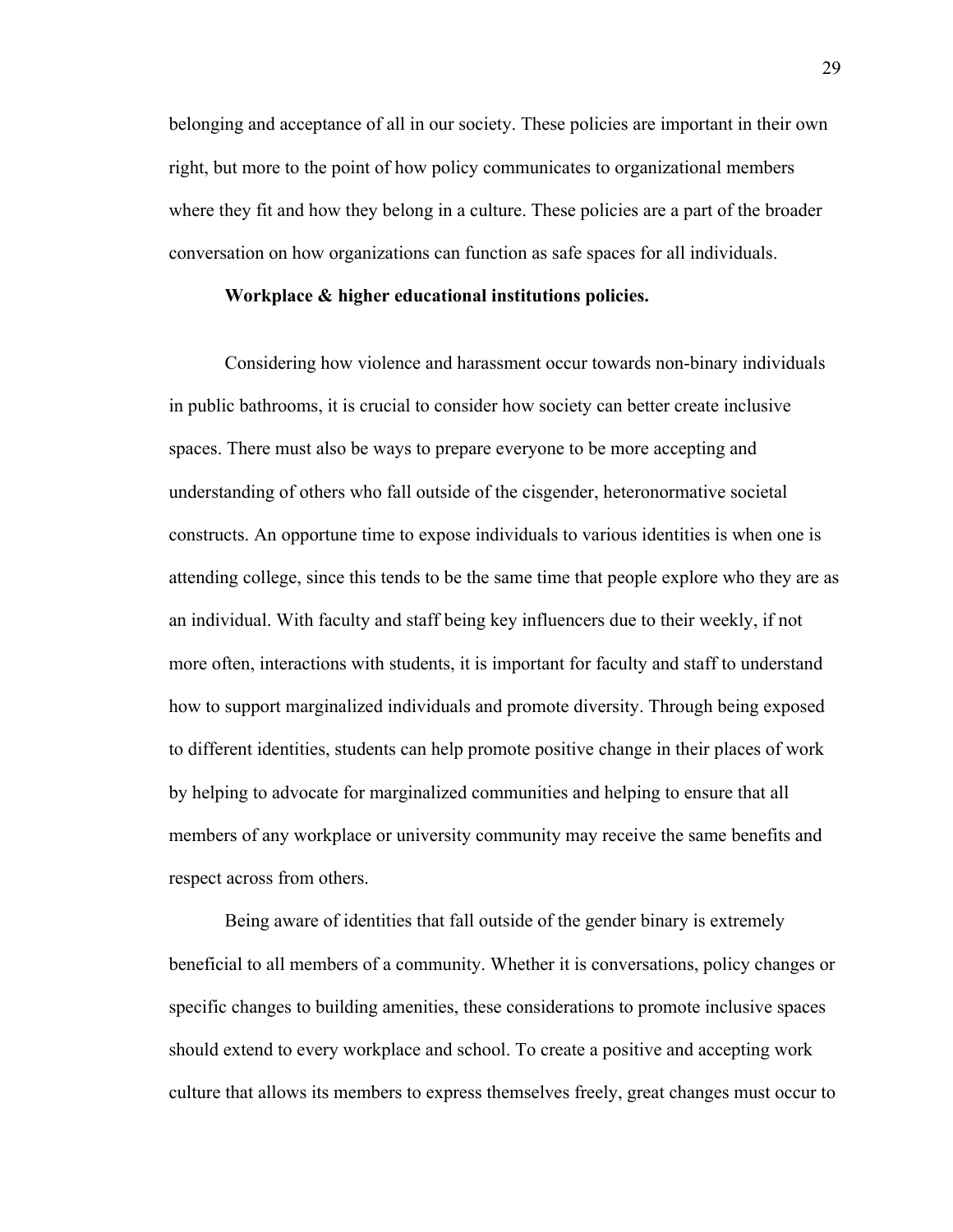prevent and eliminate the dangers that occur in both communal bathrooms and other common spaces. Places of work and education should offer resources and amenities that are open for all members, regardless of their gender. This includes bathrooms and support services such as counseling centers, diversity councils, etc., which would promote inclusion and acceptance. A case study (van Wijk & Finchilescu, 2008) looked at the rituals and integrating women and men into the organizational culture of the United States navy. The symbols and rituals that occurred specifically in regards to having the same initiation for both females and males, promoted equality and a sense of unison (van Wijk & Finchilescu, 2008) but also required a change in the language use and phrase, such as being more considerate of female shipmates, such as not referring to the ship as a "love boat" or "man's world" or including more women in the on-deck sports to create a greater sense of comradery (van Wijk & Finchilescu, 2008). Other changes to how the ships run include changing the set up the ship to offer more privacy between genders (Brown, 2006; van Wijk & Finchilescu, 2008), but also creating that sense of unity. These changes to atmosphere and corporate culture helped to demonstrate how inclusive measures, which demonstrates how society is ever-evolving, can be successful both on the shore and out at sea. Some other aspects that influence a corporate culture are the objects that convey meaning, such as the dress code of the organization, which demonstrates one's rank in the military. Many females expressed how they felt that since their dress code was explicitly feminine and felt it was a sign of oppression (van Wijk, et. al., 2008), however it has then since evolved to be more inclusive. This demonstrates how important language is in assisting with policy changes to help create and promote more acceptance and unity among group members.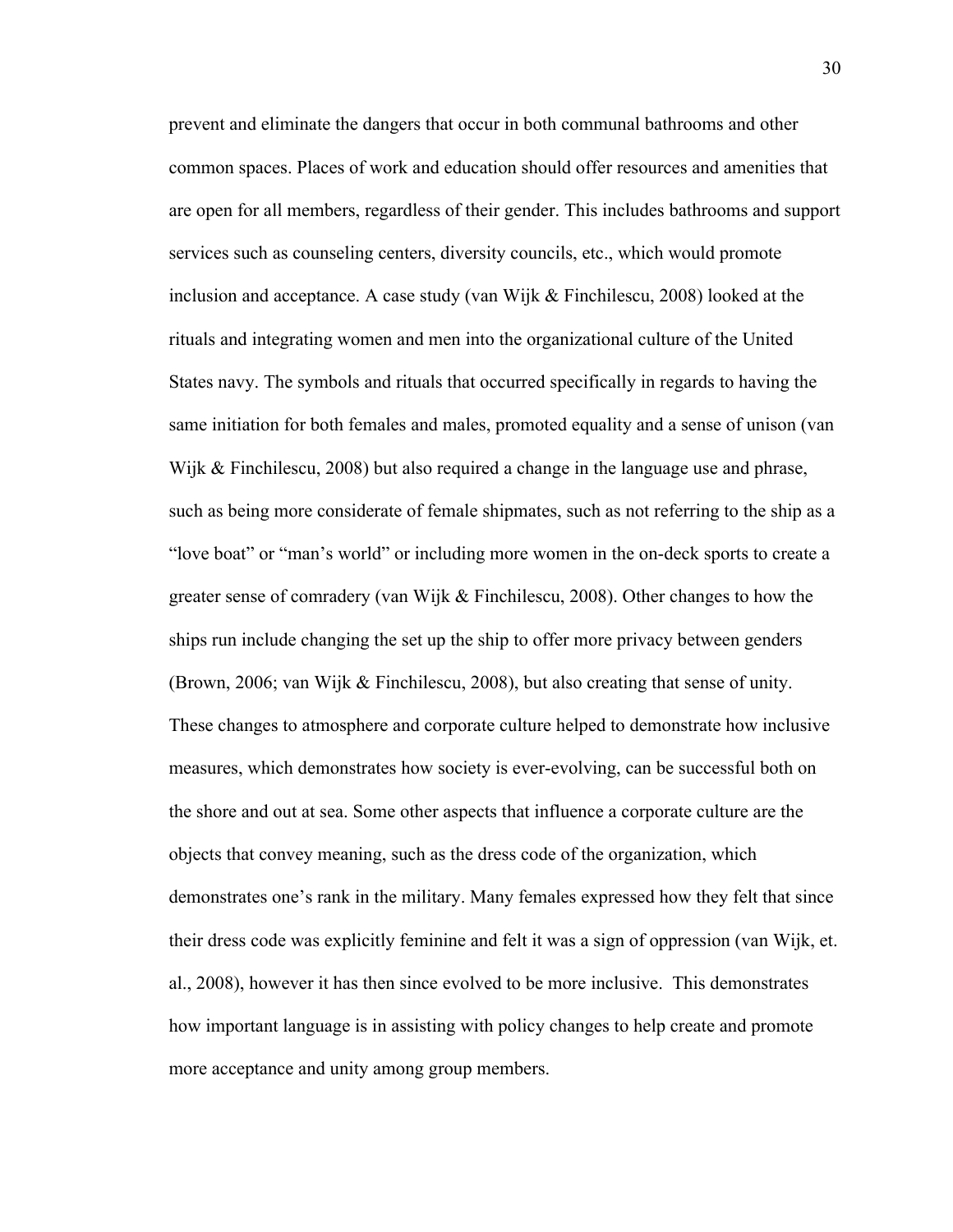Over the past several decades, higher educational institutional leaders and scholars alike have challenged the field to reinvigorate its civic mission (Boyer, 1987; Thomas & Levine, 2011) to better prepare students to join and be a part of an active citizenship within a diverse society (Dey & Associates, 2010; Gutmann, 1987; Hamrick, 1998; Hurtado, 2007). Although diversity remains an ongoing quest, at each individual institution of higher education (Colby, Ehrlich, Beaumont, & Stephens, 2003), a culturally diverse society awaits all college graduates. Many identities are diverse and often intersect with social, economic, and political issues each having an innumerable values and points of view (Colby, Beaumont, Ehrlich, & Corngold, 2007). A key part of helping students understanding these different identities are interactions with faculty and staff members. Faculty members have long been considered primary socializing agents in higher education (Endo & Harpel, 1982; Pascarella & Terenzini, 2005), as they embark to deliver the curriculum, advance knowledge through research, and engage the campus and community through service. Through this intellect and leadership, faculty members influence student learning and development in various ways, including students' openness to diversity and challenge (Pascarella et al., 1996; Pascarella & Terenzini, 2005; Reason, Cox, McIntosh, & Terenzini, 2010; Whitt et al., 2001). This means that faculty and staff need to be aware of their institutions' policies of diversity and inclusion and be prepared to have these kinds of conversations with students and colleagues alike to help them better understand, respect and potentially accept marginalized individuals both inside and outside of the classroom.

The learning climate that is created in classrooms, across campus, and how students perceive their campus climate are a critical component to students' success.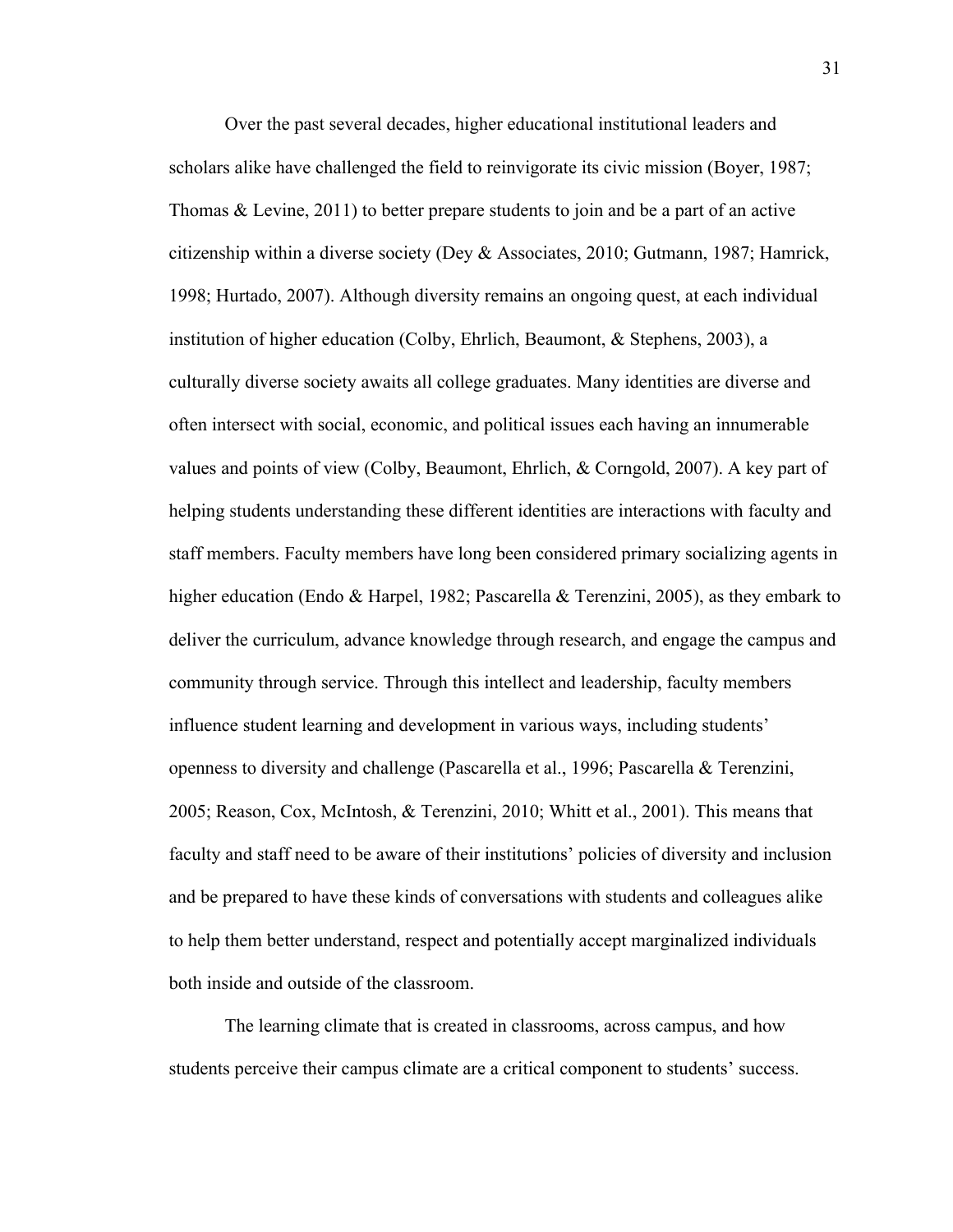Faculty members influence inclusive ideas not only through the content of their courses, but their pedagogies too. Three types of diversity have been identified in higher education: structural diversity, interactions with diverse others, and curricular or classroom diversity (Gurin, Dey, Hurtado, & Gurin, 2002; Hurtado, Milem, Clayton-Petersen, & Allen, 1999). Studies of diversity and related educational outcomes within higher education typically focus on one or a combination of these three categories. Each category of diversity has been linked to outcomes related to overall student learning (Bowman, 2010; Gurin et al., 2002; Nelson Laird, 2005), commitment to tolerance and understanding of difference (Antonio, 2001; Chang, 2002; Denson, 2009; Zuniga, Williams, & Berger, 2005), and democratic outcomes of college, which include the ability to work in and contribute to a diverse community (Engberg, 2007; Gurin et al., 2002; Jayakumar, 2008).

Structural diversity is defined as the presence of diversity on campus as indicated by student demographic data (Hurtado et al., 1999) and includes socioeconomic factors to consider within the courses and real-world application (Park, Denson, & Bowman, 2013). Studies of structural diversity focus on the benefits of the presence of diversity on college campuses, since it emphasizes interactions with diverse others (Gurin, 1999; Gurin et al., 2002; Reason, Cox, Quaye, & Terenzini, 2010). Structural diversity often leads to interactional diversity which spurs an increase in students' self-reported growth in acceptance of people of different races and cultures, tolerance of different beliefs, overall leadership abilities, and long-term cultural competencies for majority students (Chang, Denson, Sáenz, & Misa, 2006; Hurtado, 2001; Jayakumar, 2008).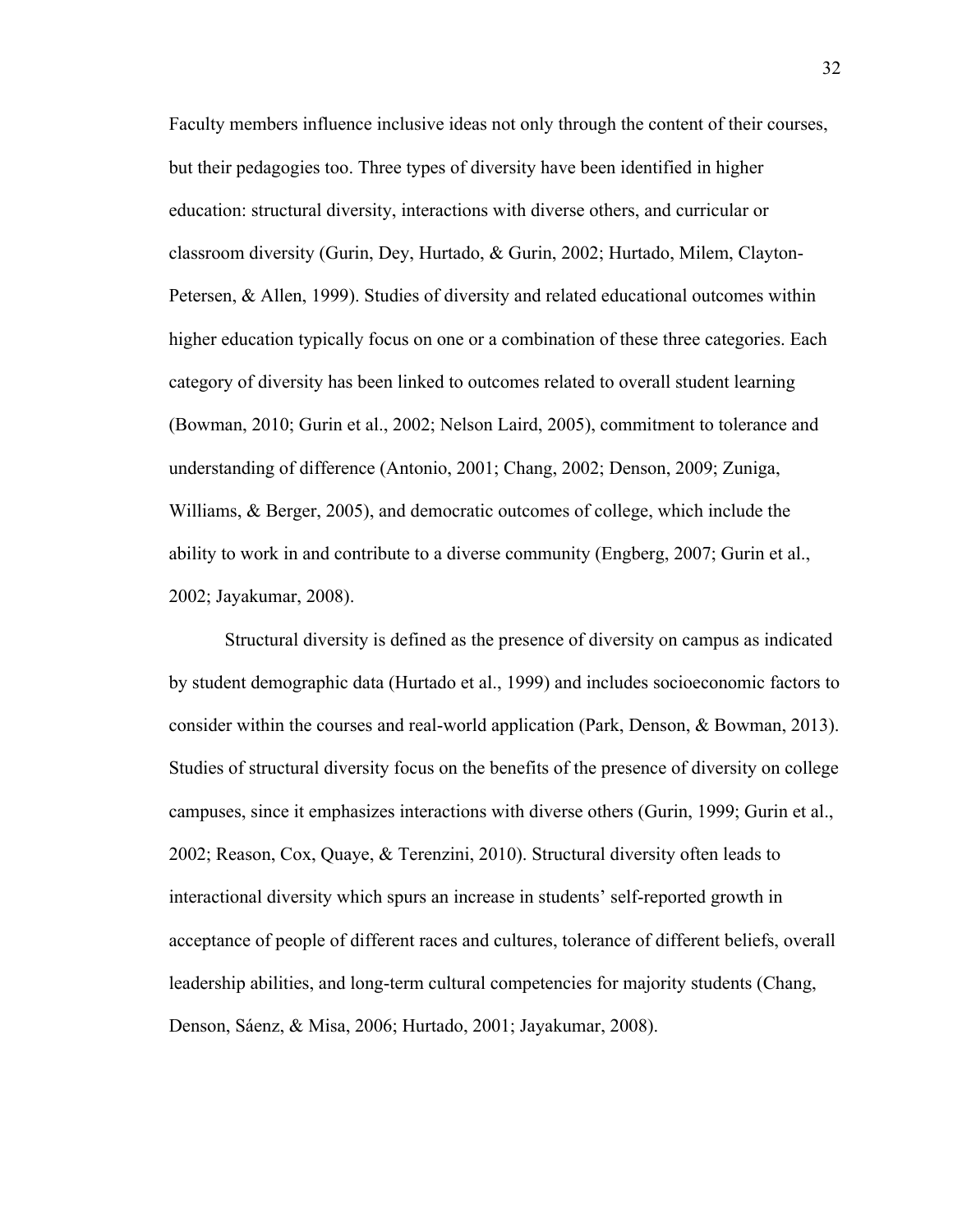The second category is interactions with diverse others which includes both formal and informal associations, for example being part of friendship groups, on residence hall floors or within the classroom. Positive interactions with diverse peers, in both social and intellectually related settings studying, discussing issues of race, were demonstrated to contribute to the sense of belonging on campus for both students of color and white students (Locks, Hurtado, Bowman, & Oseguera, 2008). Interactions with diverse others have been demonstrated to positively affect students' gains in cultural awareness and commitment to racial understanding (Antonio, 2001), challenge their own prejudice, advocate more for inclusion and social justice (Zuniga et al., 2005), and contribute to increased levels of self-reported academic self-confidence, social agency, and critical thinking (Nelson Laird, 2005). One meta-analysis that compared 17 diversity studies found that Bowman's (2010) students' interactions with diverse peers were related to increased cognitive growth. Sustained cross-racial interactions, such as diverse friendships or friendship groups, demonstrated the greatest significant cognitive benefits and openness to diversity (Bowman, 2012; Chang et al., 2006).

The third category is curricular diversity, which are formal opportunities to expose students to different people, perspectives, and ideas (Denson, 2009; Hurtado et al., 1999). Denson defines curricular diversity as "intentionally structured and purposeful programmatic efforts to help students engage in diversity in the form of both ideas and people" (p. 806) and involves service learning, required diversity courses, and other pedagogical practices that introduce diverse perspectives and explore controversial issues. Curricular diversity prepares students for the diverse people and ideas that comprise the U.S. democracy and the global community by reducing prejudice and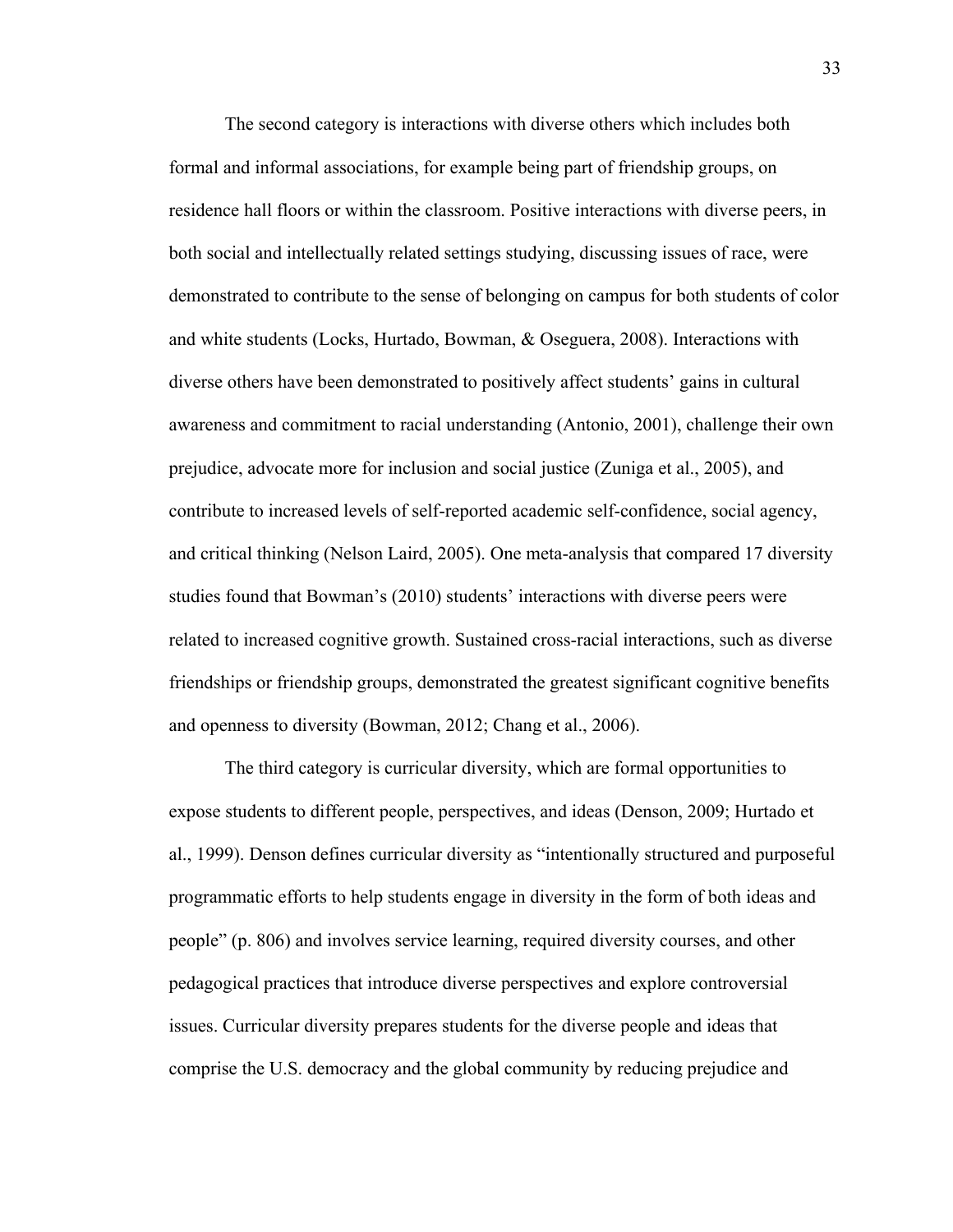increasing intergroup racial understanding (Antony, 1993; Chang, 2002). Specifically, participation in required or optional diversity-related courses motivated students to advocate for inclusion and social justice (Zuniga et al., 2005), increased students' pluralistic orientation through the exploration of diverse identity groups (Engberg, 2007), and enhanced their academic self-confidence, critical thinking, and sense of social agency (Nelson Laird, 2005). Students' interest in diversity after taking a diversity-related course, upon the completion of their first year of college and have an increased interest in diversity (Bowman, 2009) after taking the initial course, hence furthering the argument for students to be required to be exposed to diverse experiences in college.

While diversity courses do help students in their first year in college, it is the faculty members who are vital to helping students to foster more growth and diverse development in the following years (Ryder et al., 2015). A survey of students from 15 different institutions, with questions focusing on topics such as student behaviors and perceptions of intuitional climate, found there to be specific courses that impacted students' understanding of diversity and inclusion. Some areas included how schools strive for excellence, cultivate academic integrity, contribute to a larger community, considering the perspectives of others seriously and developing competence in ethical and moral reasoning and action. Looking at variables pertaining to a school's climate for learning, students' perceptions and considerations of diversity and inclusivity drastically increased when the faculty members specifically mentioned or tied in social justice issues into the learning objectives and outcomes (Ryder et al., 2015). Courses where it resonated most with students were their capstone courses, senior thesis, or culminating project or participation in diversity-related courses. Faculty members who use strategies of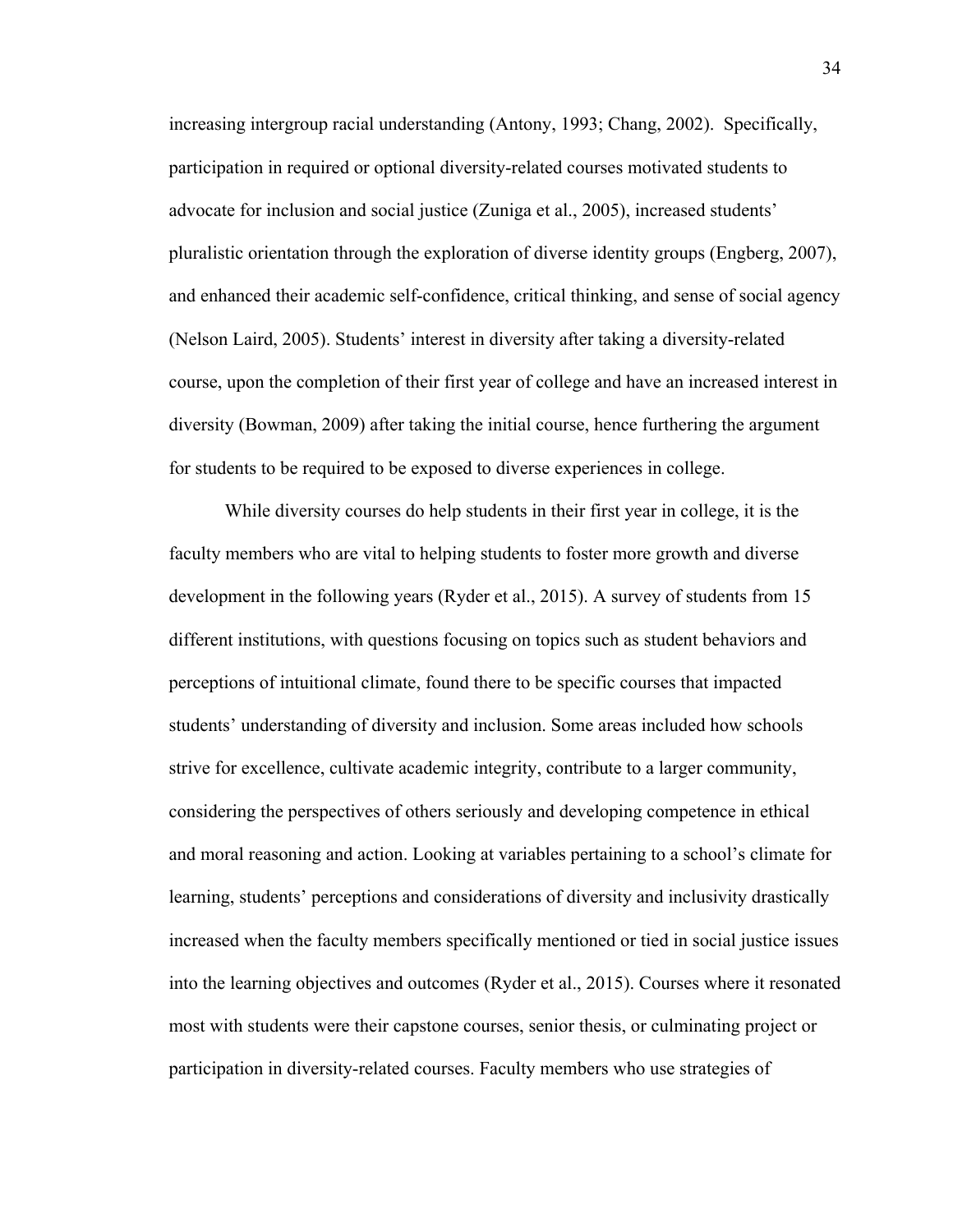inclusion their teaching was more successful in promoting and exposing students to think about diversity and inclusion used methods such as, collaborative and discussion- based learning, community service and service- learning, reflection (Ryder et al., 2015). With faculty and staff encouragement, partnered with different diverse experiences, students are able to better see the value in diverse identities and learn more about themselves at the same time.

Similarly, active teaching and assessment practices, such as student presentations and in-class discussions as well as community service activities, were found to be more likely to encourage student encounters with differences (Reason, Cox, McIntosh, et al., 2010). Faculty members almost exclusively determined whether and how to pursue these sorts of educational practices, given their primary responsibility for institutional academic policies, curricula, and what occurs in classrooms. When faculty members have students engage with intellectual topics and disciplinary values, provide formal feedback on academic work, and interact informally with students, faculty members communicate preferred behaviors and dispositions are incorporated (Bragg, 1976) and held considerable sway over students' intellectual and personal development (Pascarella & Terenzini, 2005). Such influence has established faculty members as the primary socializing agents for student learning and development (Endo & Harpel, 1982; Pascarella & Terenzini, 2005; Reason, Cox, Quaye, et al., 2010). Again, proving the salience of faculty and staff members need to be aware, ready and supportive of their institutions policies on inclusion and diversity in order to assist with the helping students to reflect and process their diverse experiences.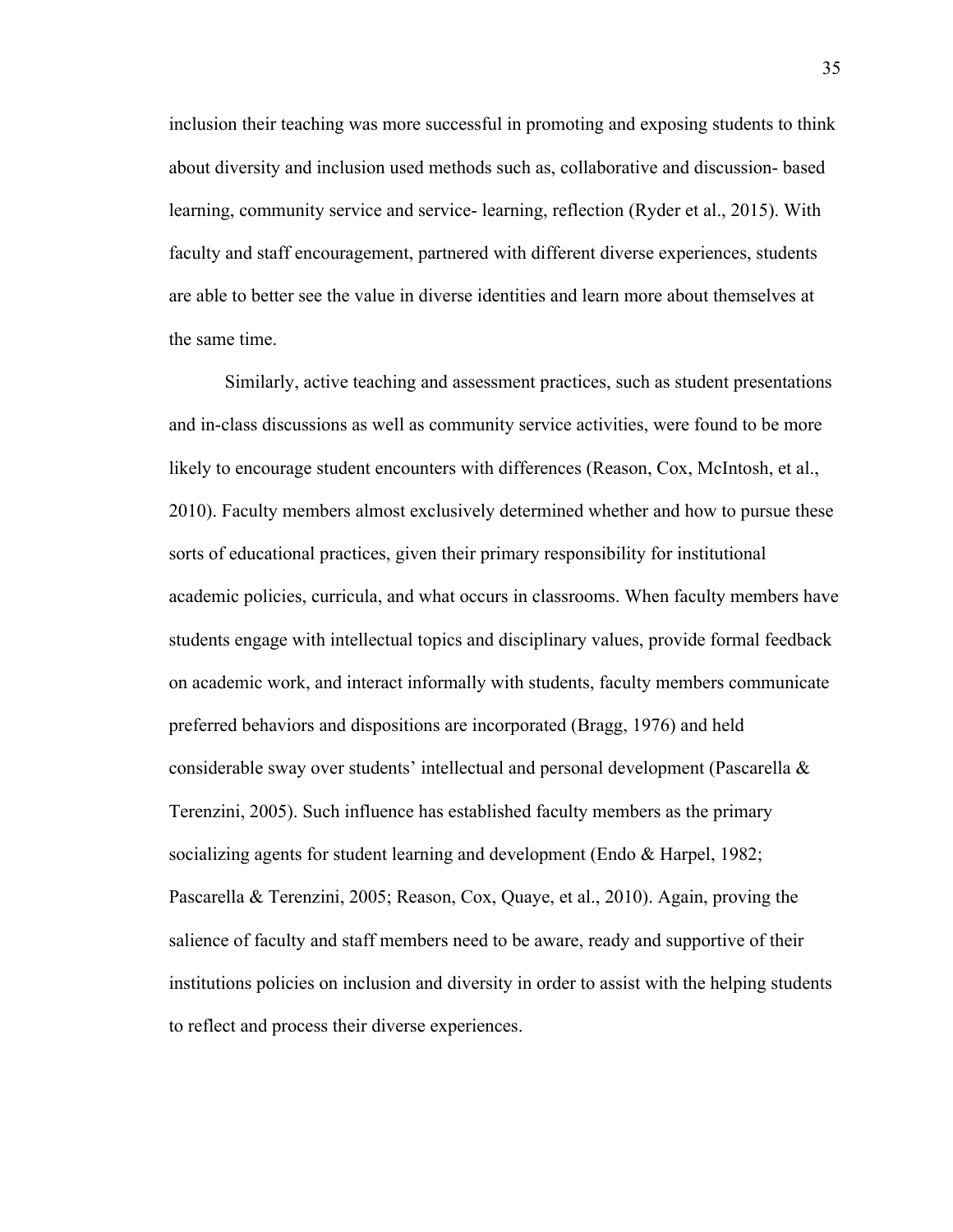With this influential role that faculty and staff have over students, it is important to have them consider ways to better support marginalized students who fall outside of the binary gender categories. Ensuring there are support systems is helpful and offers a sense of security, but it doesn't completely solve the problem, hence calling for more policies and resources to support non-binary students. Various LGBTQ+ resource center directors and supervisors shed light on more ways to better support minority students (Beemyn, Domingue, Pettitt, Smith, 2005). All-gendered bathrooms must be not only on a campus, but all across it and the locations need to be publicized so that everyone is aware of where they can go if needed. Other findings were categorized based on the level of difficulty it would be to accomplish for an institution. On the beginning, lowest, easiest level, it would be easy for colleges to have information available for non-binary students on the location of the unisex, all-gender bathrooms across campus, educate faculty and staff on the importance of having all-gender bathrooms and establish temporary unisex facilities where LGBTQ+ events are held (Beemyn et al., 2005). An intermediate step would be to have single-occupancy men's and women's restrooms converted into gender-neutral bathrooms by installing locks and changing signs, while the most advanced method would be to completely renovate academic buildings to include gender neutral bathrooms (Beemyn et al., 2005), which creates more inclusive spaces for all identities of a community.

In residence halls, an easy solution would be to identify names of individuals within the department who can help trans or non-binary members of the community because they have been trained and are knowledgeable in the areas of concern and issues in the trans community (Beemyn et al., 2005). Other step would be to offer single rooms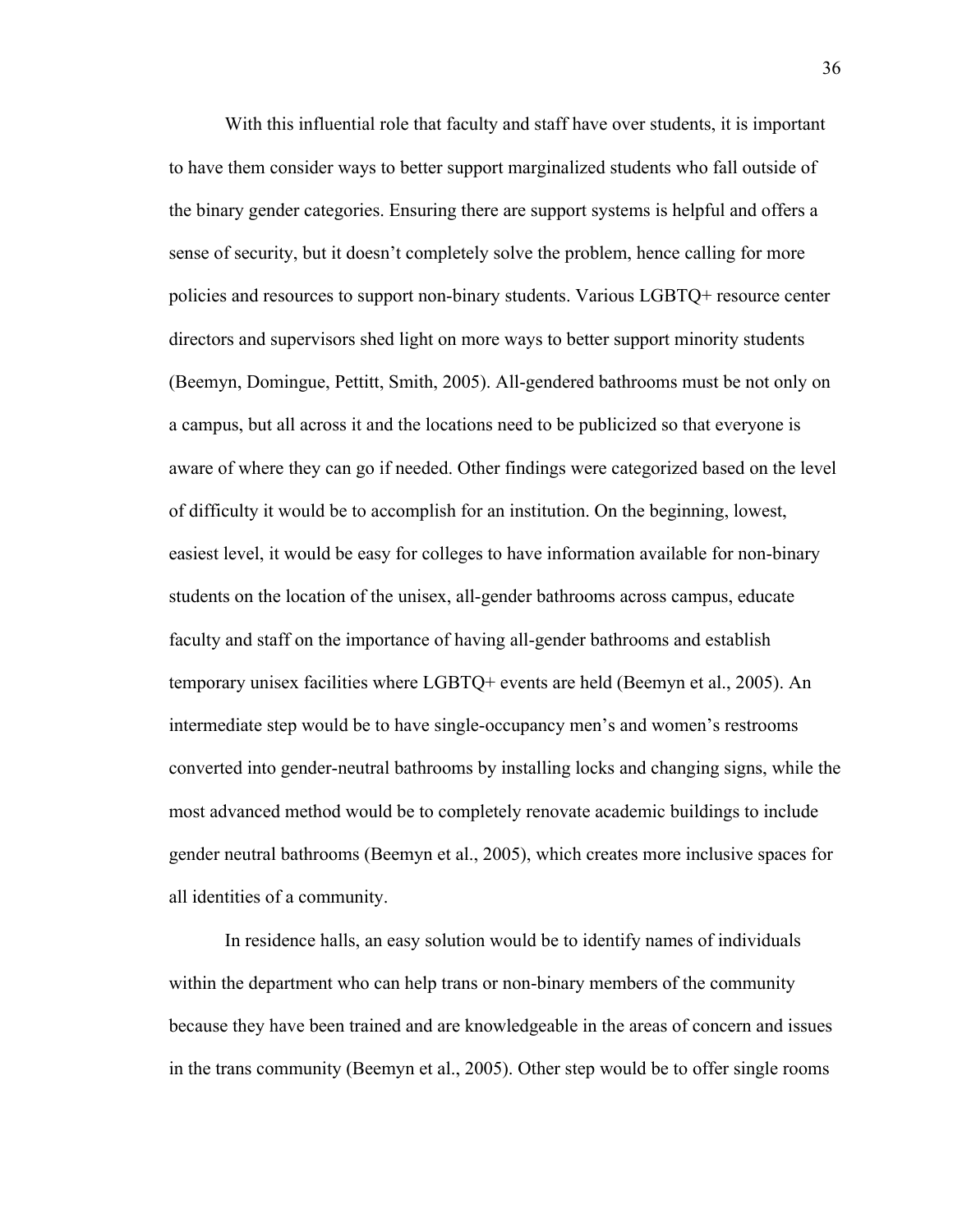to LGBTQ+ students to allow them privacy and freedom to express their gender identity freely, to even having gender-neutral bathrooms and private showers in existing and newly constructed residence halls and establishing a LGBTQ+ and Allies Living-Learning Community or program as an option for living (Beemyn et al., 2005). Ultimately, if schools are wanting to "begin the process of creating a better campus climate and safe environment for crossdressers, transsexuals and other gender variant people… which would then create a more positive college experience… it must be an institution wide effort" (Beeyman, 2005) meaning it should be supported across campus by all institution members, but especially spear headed and supported by central administration, faculty and staff members to transform the culture of the institution to be more accepting and diverse with all identities.

Moving forward with researching, faculty and staff members awareness of inclusive policies, it is salient that they play a crucial role in helping students process new ideas and policies that directly and indirectly affect the classroom. Schools of all levels need to have specific policies that address issues of diversity and inclusion in order to truly promote and support all identities that exist. With gender identity still being a new research area, educating the masses and having open dialogues is crucial to helping students and others alike better understand the different identities that exist in our society. By educating faculty and staff members in universities about the different ways to support any gender identity, from providing counseling resources, normalizing pronoun usage, etc. and ways to promote inclusion inside and outside of the classroom, their students will be able to make more changes that positively affect the other industries to be more inclusive and welcoming of all gender identities.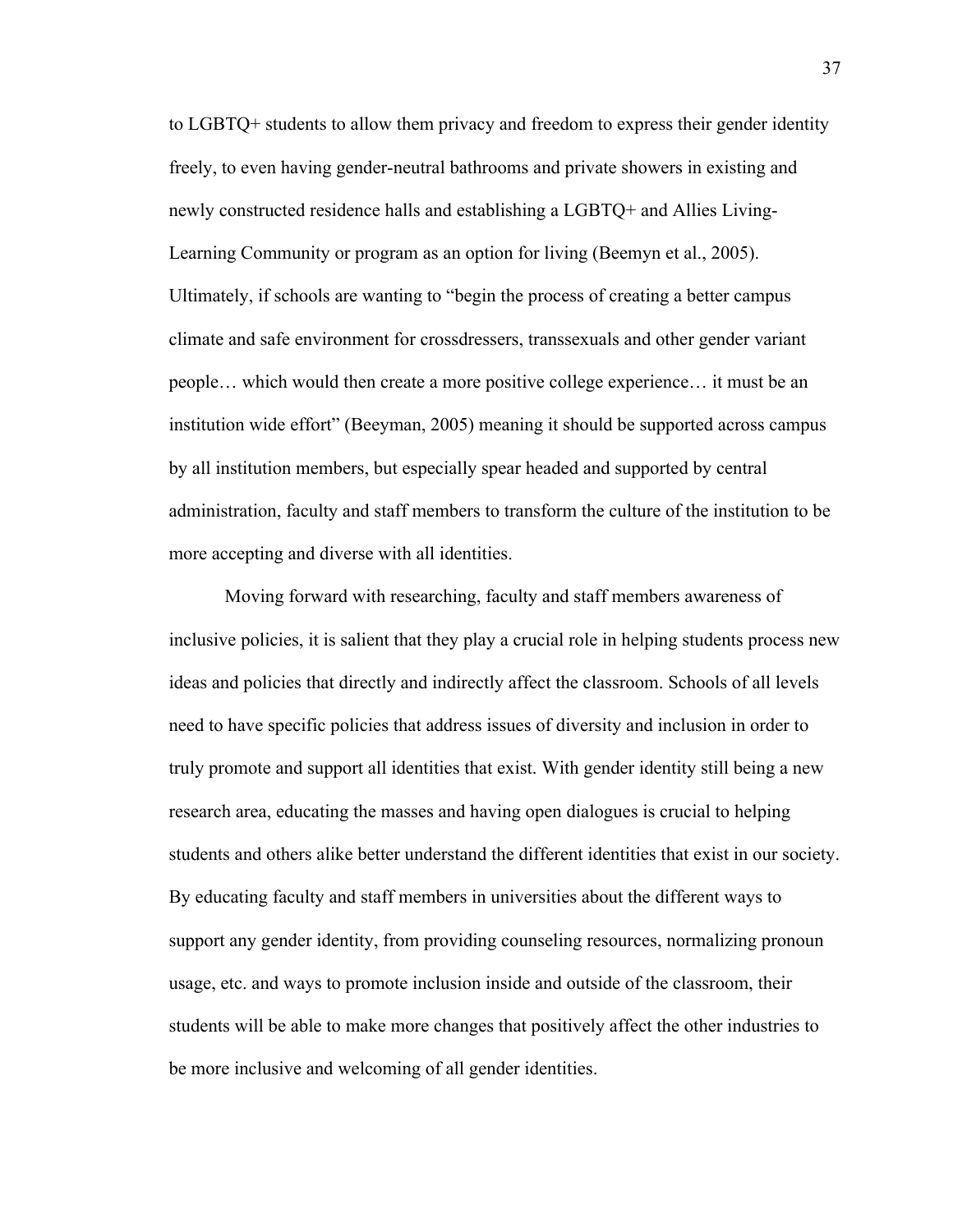## **Theoretical Perspectives**

The two theories that will be used to help understand the implementation process and awareness of inclusive policies, such as all-gender bathrooms are the structuration theory and sensemaking theory. Structuration theory is used to see how inclusive policies, such as having all-gender bathrooms came to fruition, how it was presented and to see if there were any issues, both positive and negative, with creating the spaces. Sensemaking is used to help gain more insight into how faculty and staff members view their role and rationalize their opinions on the issue.

# **Structuration theory.**

To understand the implications of this policy one needs to understand how communication (such as policies) structures our experiences. Giddens' (1976) structuration theory is a theory of social action, stating that "human action is a process of producing and reproducing various social systems through the appropriation of rules and resources in ordinary practice" (Littlejohn, Foss, & Oetzel, 2017, p. 282), otherwise known as structuration. Giddens defines systems as observable patterns of relationships ranging from large social and cultural institutions to smaller groups (as cited in Littlejohn et. al., 2017) and that structures are the policies and resources people use in their work that give the system its pattern (Littlejohn et. al., 2017) such as relational expectations, group roles and norms, networks. These policies are considered structures and guide one's actions, which in turn create new rules and reproduce old ones, which Giddens calls the duality of structure (Littlejohn et. al., 2017). Structures and interactions that occur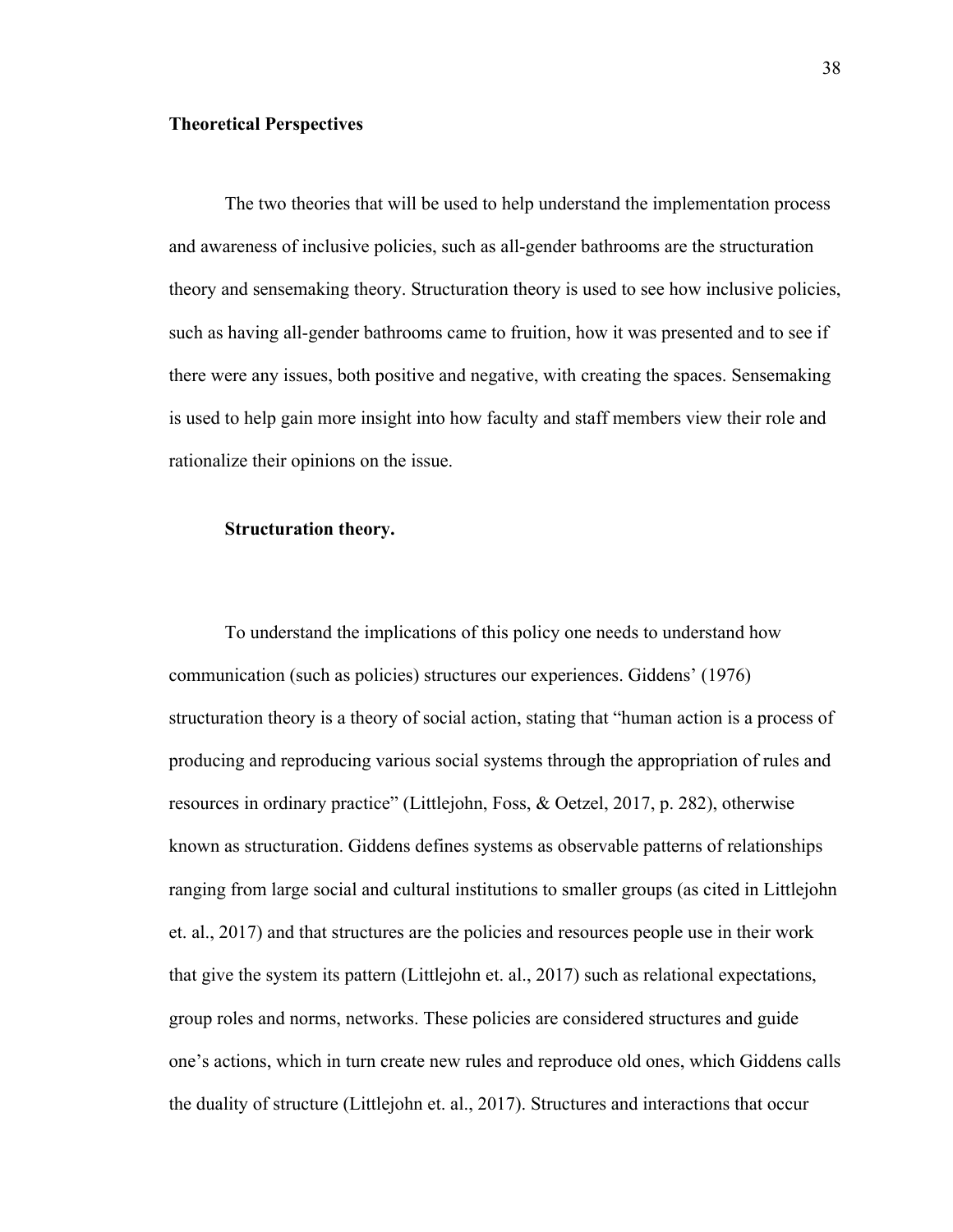because of them, are what Donald Ellis says are "braided entities" (Littlejohn et. al., 2017, p. 307) which help one to accomplish an action or task, while also establishing more structures that affect future occurrences.

The theory includes various layers that can be complex, including the duality of structure, practical and discursive consciousness, reclusiveness, temporality and contextuality of action (Heracleous, 2013). Structuration theory offers importance guidelines to empirical work through the various concepts to help frame research, analyze data and interpret results. While this can be challenging to interpret into more "concrete and operational terms… [the goal of the theory is] to offer scope for viewing persistent conceptual challenges in new ways and approaching data in a way that can offer insights to these challenges" (Heracleous, 2013, p. 600). This demonstrates how the theory can help policy makers at any level to reevaluate the current inclusive policy and whether they need to be reevaluated to be broadened and ultimately more inclusive of all identities.

Structuration theory has three dimensions: interpretation or understanding, sense of morality or proper conduct and a sense of power in action. Policies and procedures guide actions and help clarify what should be understood (interpretation), what should be done (morality) and how to get things accomplished (power) (Littlejohn et. al., 2017). Within these dimensions there are other factors, such as discursive consciousness, which is an awareness and knowledgeability about social conditions and the conditions of their own actions that agents can express in a discursive form (Heracleous, 2013). Another example is how ideology is viewed as a discourse, "amenable to manipulation by the dominant classes to further their own ends" (Heracleous, 2013, p. 600). Other factors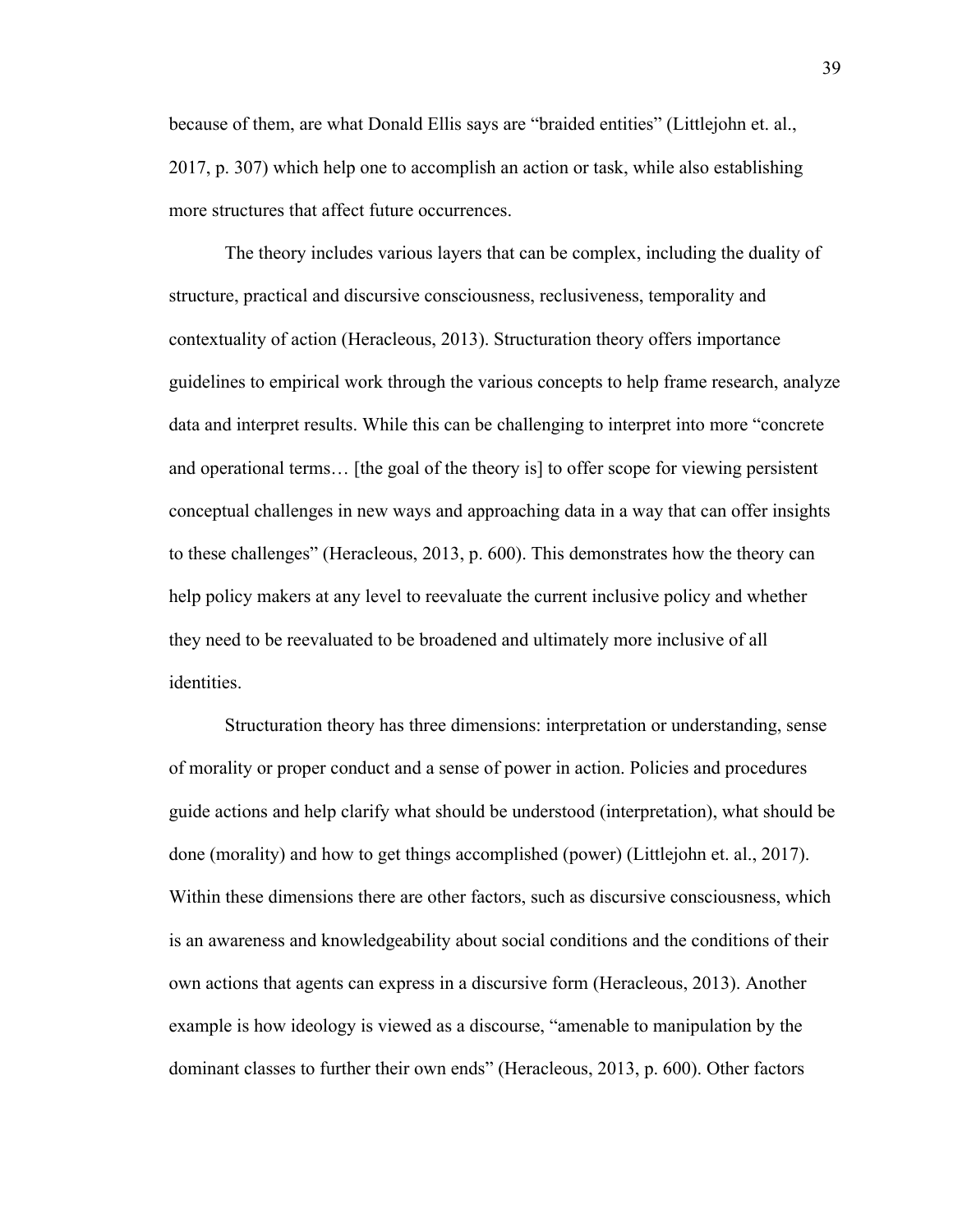include ways and methods of sharing and presenting knowledge, which are constitutive of social life, operating through agents' discursive and practical consciousness (Giddens, 1984). For example, when it comes to non-binary students or staff having to select which bathroom to use, should the bathroom be labeled the gender that was assigned at birth, the interpretation is that one must revert back to what gender one was assigned at birth, the morality is that one should subscribe to that narrative and fit those stigmas and expectations, such as dressing or behaving in that particular manner of one's assigned gender and the power is taken away from the individual and given to those who believe that there are only two genders and that members of that community must follow according to their own beliefs that are a part of the rules and regulations that are imposed on members of that community.

Another key factor in this theory is the power of language, not only being a "functional tool but as constitutive of social life due to its role as a medium of social interaction and it's social medium of characterization and typification, making it an example of duality of structure" (Heracleous, 2013, p. 600). Language rules are enforced and reaffirm daily communicative actions, and the structures that are enforced (Heracleous, 2013). This demonstrates the power that language has on reinforcing gender norms and negative effects that having binary bathrooms labels on transgender individuals, especially when it forces them to have to decide which gender to identify with: either the one they identify with or the one that they were born as. Structures can change or remain constant based on various interactions and individuals who are a part of the organization that implements the structure (Littlejohn et. al., 2017). For example, structures can mediate proper protocols and procedures, such as traffic flow, protocol for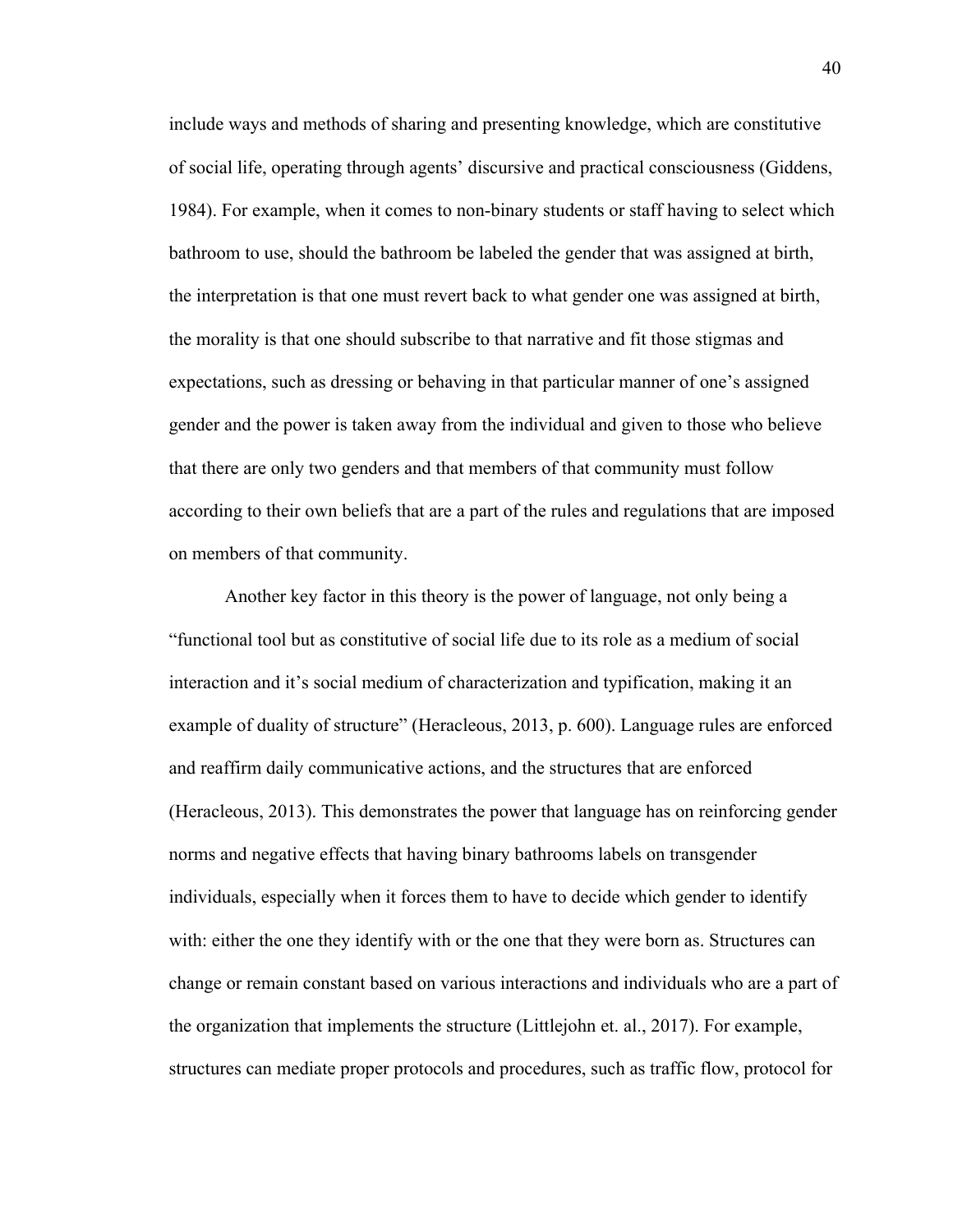various occurrences such as filing a complaint or changing a policy etc. The other contradicts a current structure, which in turn forces a new one to be created in order to improve systems or processes within an organization. This theory helps to demonstrate the various considerations that organizations and its members experience when creating and implementing new policies and/or procedures. Structuration theory has been used in various fields such as information systems, accounting or strategic management but it has not been extensively used in empirical studies of organizational discourse, communication (Heracleous, 2013) or education. This study offers an opportunity to reevaluate inclusive policies of schools to further them to be more inclusive throughout the structuration framework.

It is imperative for organizations to be holistic and consider all aspects that are affected within an organization when changing policies, especially the language and other processes or protocols to better support the new policy. Suchan (2006) found that when structures and policies must be supported by change agents, its workers and staff members, which means being transparent with making sure all are aware of the factors and processes, which will help the new policy to become a habit and routine. Some key things to help ensure an organization is on track with successfully changing a policy or to detract from reverting to old processes, is to change the way that the policy or related situations are talked about through rebranding and renaming the policy and similar situations (Edvardsson, B., Tronvoll, B., & Gruber, T., 2011; Suchan, 2006). This helps to distinguish the new policies from the old ones and minimize confusion. Another trick is to realign systems and structures to ensure "support [of] the change effort" (Edvardsson et. al., 2011; Suchan, 2006, p. 20), which depending on the depth or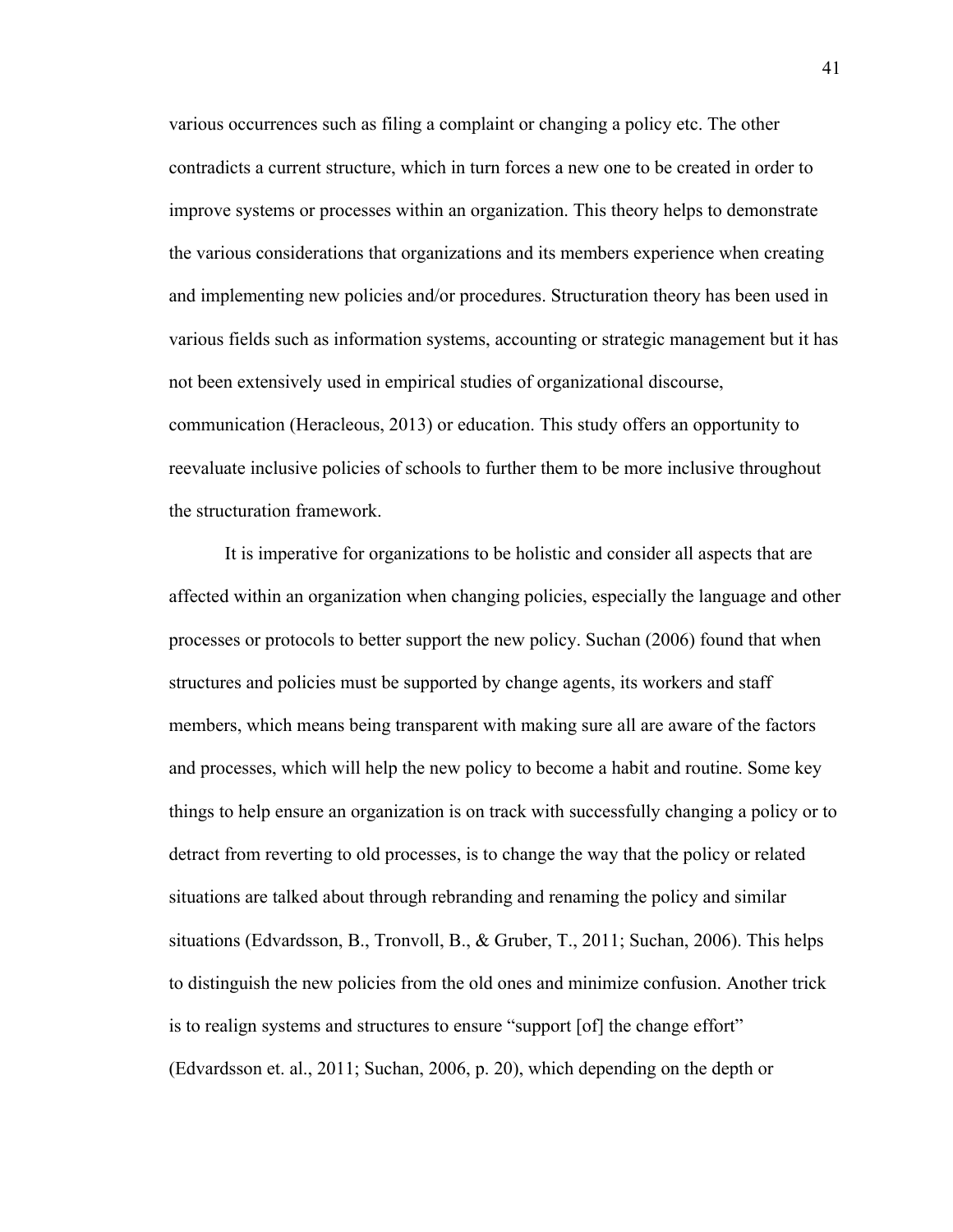intensity and the context of the situation, may vary. Other important considerations when rolling out a new policy to members of an organization is to be transparent and offer clear and honest rationale for the change, which will assist with the onboarding process (Suchan, 2006). By considering changing linguistic and other processes that pertain to the changed policy, it will improve the transitional process and onboarding of workers and organizational members with understanding the new policy and how it aids the institution and its members.

It is also necessary to recognize how organizations may already have policies implemented that focus on inclusion and acceptance, but the individual members of the organization will have their own interpretation to how to best execute the policies. Edvardsson, Tronvoll, and Gruber (2011) looked at the social constructs and factors that affect how policies are executed based on others social interactions. Each individuals' "norms, values and ethical standards that guide what is acceptable and unacceptable during interactions between interactions, has implications for" (Edvardsson et. al., 2011, p. 336) both current and future policies. It is important to have systems in place to ensure that the policy change is working properly and that those affected by the change are properly supported.

Kirby and Krone (2002) used the structuration theory to look at how work and family was discussed and the various policies that were implemented in various organizations. The structuration theory looks into how the policies are implemented and communicated by both coworkers and supervisors, which can be directly applied to how having inclusive policies implemented, however there is no research applying this theory to this specific situation.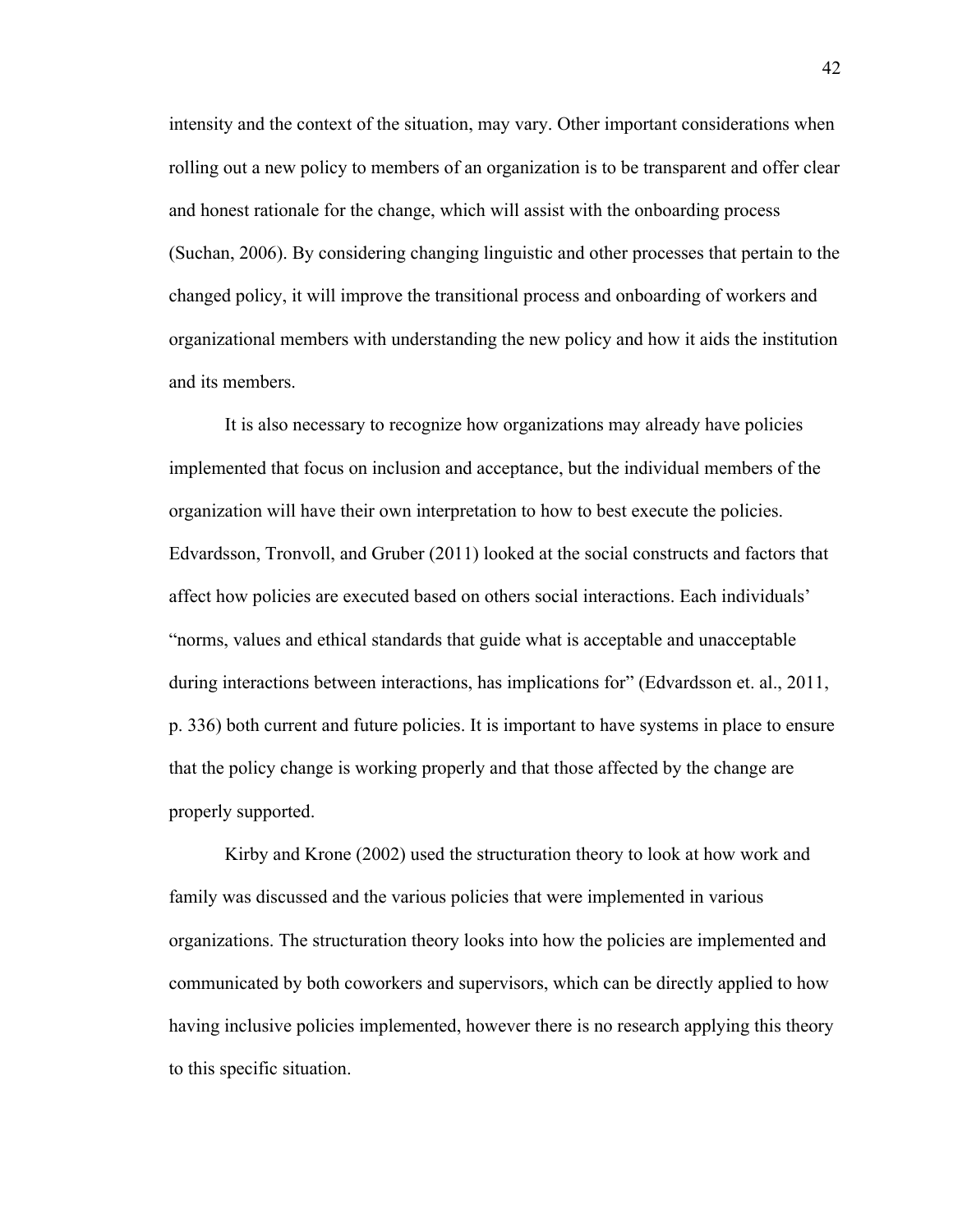This theory has never been applied to considering how higher educational institutions implement policies. Structuration theory has not considered how all gendered bathroom policies have been implemented at those types of organizations. By using this theory, the study will be able to better understand staff and faculty members at higher educational institutions experiences with these policy implementations, how they come about and what effects they have on college campuses, its stakeholders, policy implementations and communities. The study will dive into just how faculty and staff members are aware and understand the current policies which then, through analysis, that how policies should be changed to be more inclusive and how to better implement them.

## **Sensemaking theory.**

 Sensemaking is another theory that is crucial in understanding how faculty and staff process and think of inclusive policies and their experiences with issues surrounding trans and non-binary individuals as well as other amenities of inclusion. It has been widely recognized as a key process for effective organizing (Maitlis & Christianson, 2014). There are many different definitions that exist for sensemaking as a theory. In one study that worked to integrate various definitions of the theory, defined sensemaking as "a process, promoted by violated expectations, that involves attending to and bracketing cues in the environment, creating intersubjective meaning through cycles of interpretation and action, and thereby enacting a more ordered environment from which further cures can be drawn" (Maitlis & Christianson, 2014). There are still those who challenge this definition. The theory first came to fruition in 1972 (Weick, 1995) by Karl Weick and assists with an approach to considering and implementing communication research and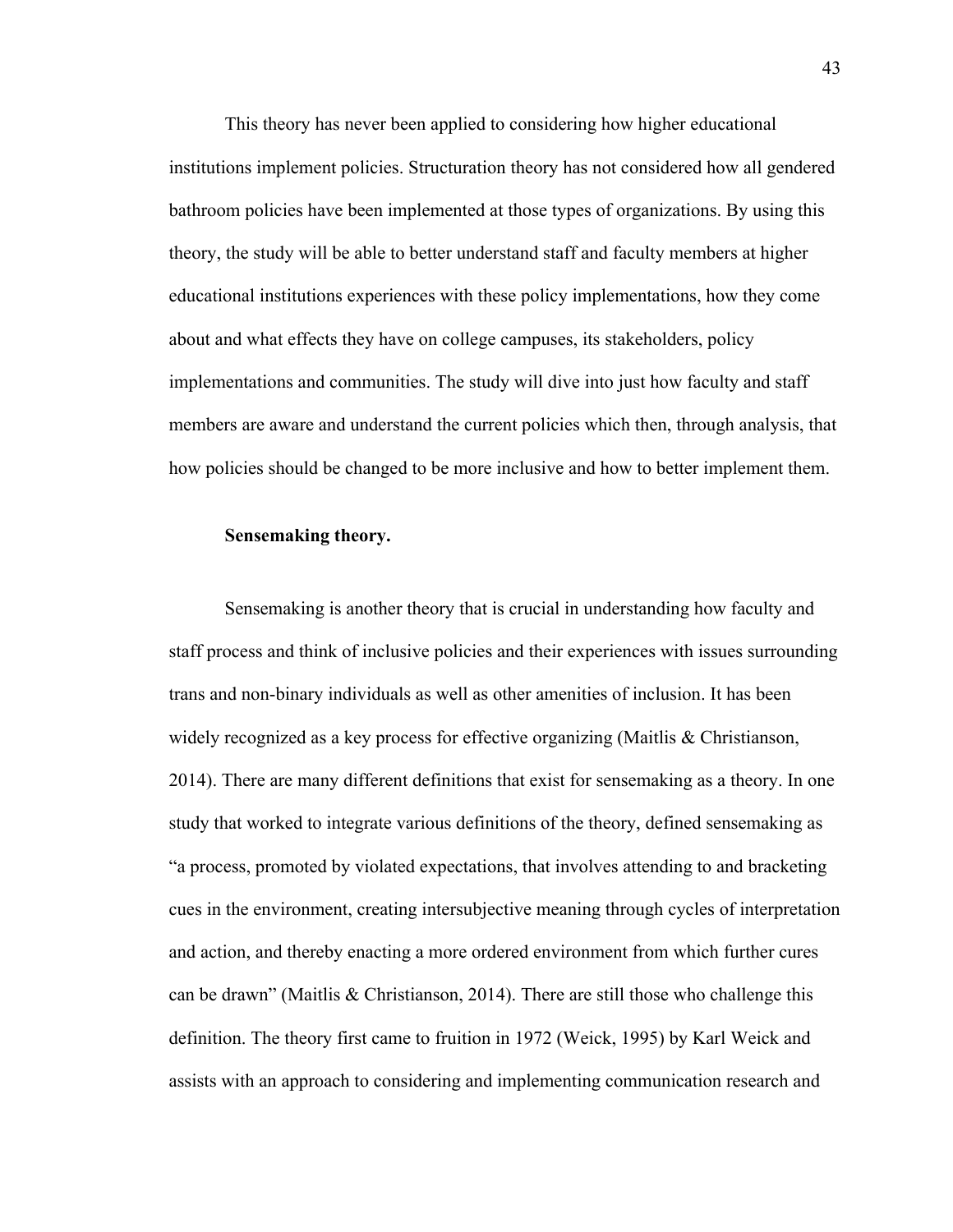practice and the design of communication-based systems and activities (Weick, 1995). Weick defined sensemaking as having a set of core principles or properties characterizing its attendant processes, in terms of being retrospective, ongoing, social and linked to identity, cue extraction and environmental enactment (Weick, 1995; Weick et al., 2005). While the theory has seven aspects that help make up the process of understanding a certain occurrence, it has three key themes that are a part of communication practice. The themes include one may create and implement a communication system and practice that is responsive to human needs; it is possible for humans to enhance their communication repertories to pursue this vision; achieving these outcomes requires the development of communication-based methodological approaches (Weick, 1995). Some key aspects of sensemaking theory are that each individual has a lot of identities, which all play a role in how one may interpret or perceive an issue or instance of communication (Weick, 1995). As interviews occurred, analyze of responses and notes following interviews demonstrated how participants were rationalizing their role and understanding of the policies and where the two intercede.

This can be seen by how a staff or faculty member is aware of their role, whether it be as an advocate, educator, mentor, community member, etc. The theory is also retrospective, meaning that after the communication process or event occurs, one reflects on it and tends to search for (and eventually finding) clarity to assist with future interactions and decisions regarding future instances (Weick, 1995). With the implementation process of inclusive policies, faculty and staff may wonder how they can incorporate this idea into their learning objectives, homework assignments, papers, or ways of service to the institution, etc. It recognizes how individuals cannot control every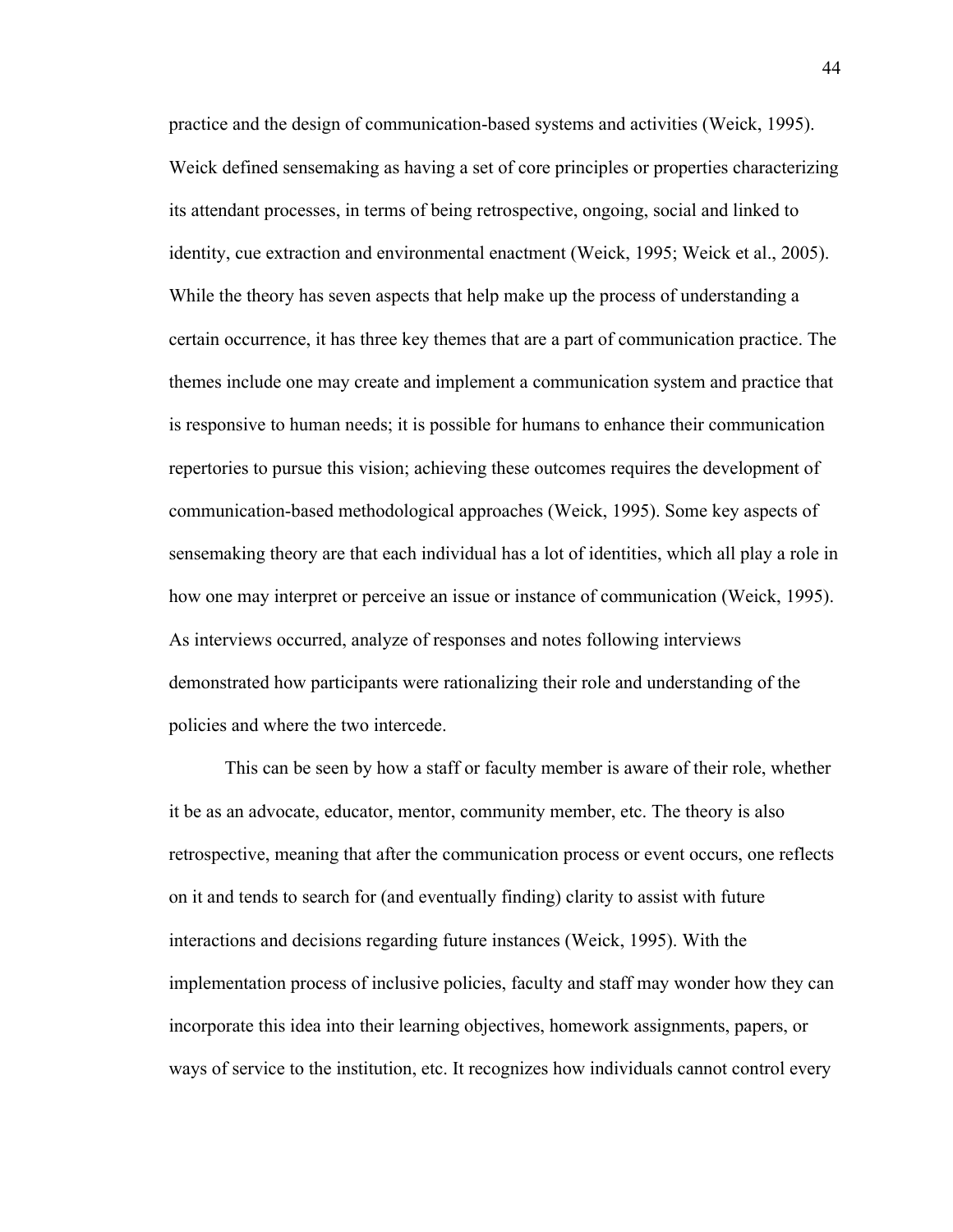instance or communication interaction, since there are always unpredictable and unexpected aspects that may occur (Weick, 1995). The theory is a social process, meaning that human thinking and social functioning are essential aspects of another (Weick, 1995) and one must recognize cues that may lead to similar events or outcomes, such as prototypes, stereotypes, and roles. By posing deep questions regarding identities, faculty and staff members roles and responsibilities, are then forced to better consider their own personal identity, their role as an educator and how the two intersect when it comes to how they can better support all students. This pushes them to think more critically causing them to consider their interactions with all students and the specific policies as well as where there is a connection between their roles, identities and policies.

The process of sensemaking is ongoing and continuous, which shows that individuals will be forever processing and reflecting on instances of communication. With organizational issues, sensemaking requires individuals to seek explanations and answers in terms of how people see things rather than rather than structures or systems. Sensemaking suggests that organizational issues, such as 'strategies', 'breakdowns', 'change', 'goals', 'plans', 'tasks', 'teams', etc. are not things that one can find out in the world or that exist in the organization (Weick, 1995). Rather, their source is people's way of thinking and rationalizing broader topics and experiences into everyday life and potential changes for the future.

 Sensemaking has been used to consider inclusive policies, but not non-binary identities. It is often used in situations that organizational issues or ideas. The same can be applied to the field of academia. As an organization, academia is filled with "values, norms, routines and ideas which significantly impact how it is possible to act and think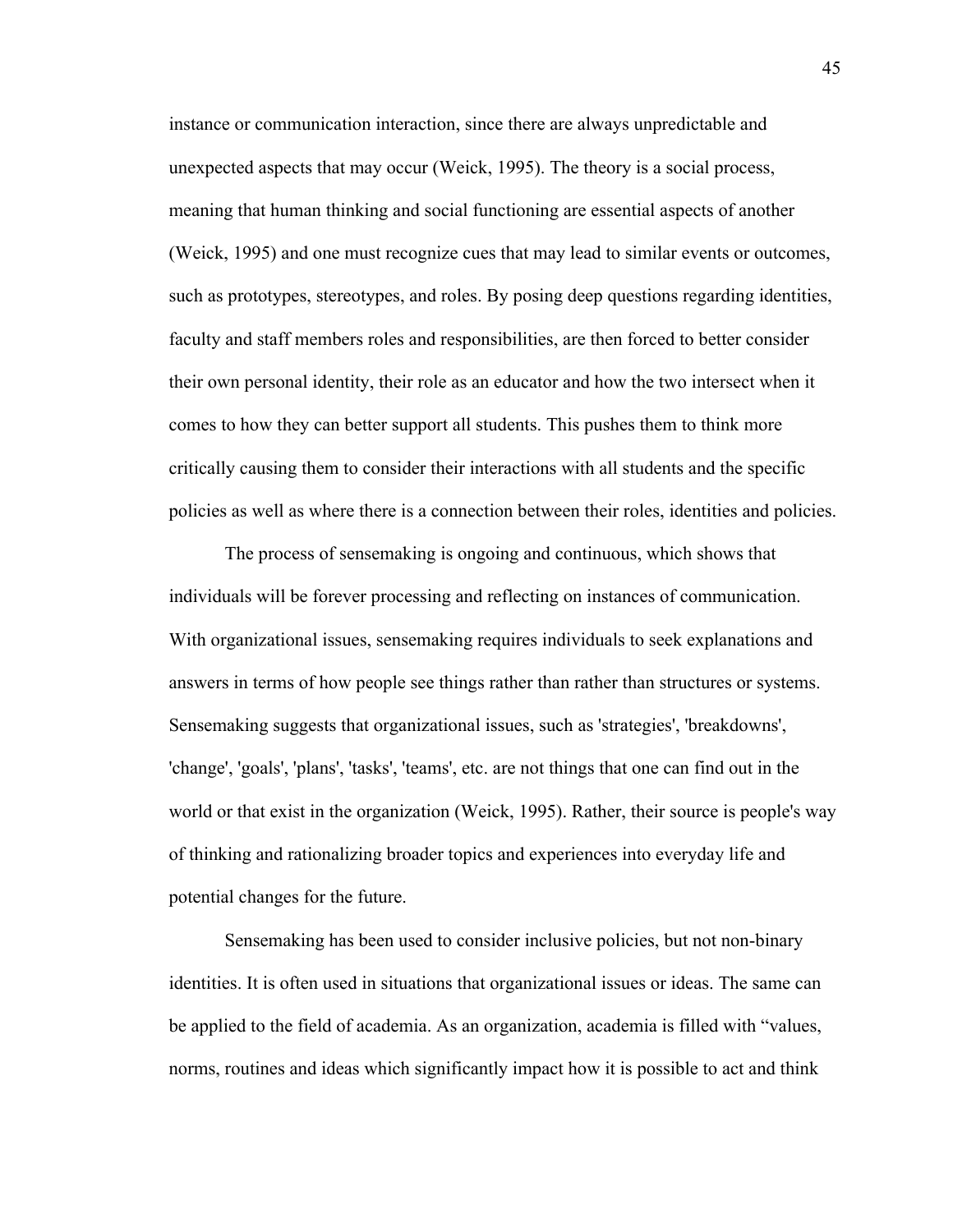within it" (Degn, 2016, p. 304). As society has evolved, academia has had to adjust and change with the times, though often at a much slower pace. External pressure on organizations, institutions of higher education included, tend to spur sensemaking processes, as this pressure disrupts existing meaning structures and established practices, and that this sensemaking is 'central because it is the primary site where meanings materialize that inform and constrain identity and action' (Weick, Sutcliffe, and Obstfeld 2005, p. 409). Thanks to external events or influences, such as celebrities like Laverne Cox and Caitlyn Jenner being open with their non-binary identities, organizations must now process how non-binary individuals play a role in their business decisions, personal lives, etc. These external pressures have helped companies and schools to make sense of how to be more inclusive and potentially more accepting.

According to the sensemaking framework, individuals and organizations will, when faced with unexpected, ambiguous or uncertain circumstances, engage in sensemaking processes, attempting to create order in these circumstances in a way that enables further action (Weick 1995; Mills 2003; Weick, Sutcliffe, and Obstfeld 2005; Mills, Thurlow, and Mills 2010). Sensemaking thus describes the on-going processes wherein individuals and organizations construct a plausible story of 'what is going on' by picking out cues (events, ideas, issues, etc.), which are deemed salient in relation to existing frames (mental modes, cultural scripts, etc.) (Degn, 2016). The stories, that are constructed in such processes, act as organizing tools which allows certain elements of the past, present and future to emerge and others to wither away (perhaps only to be brought forth in future sensemaking processes) (Degn, 2016). Sensemaking (Weick, Sutcliffe, & Obstfeld, 2005) thereby: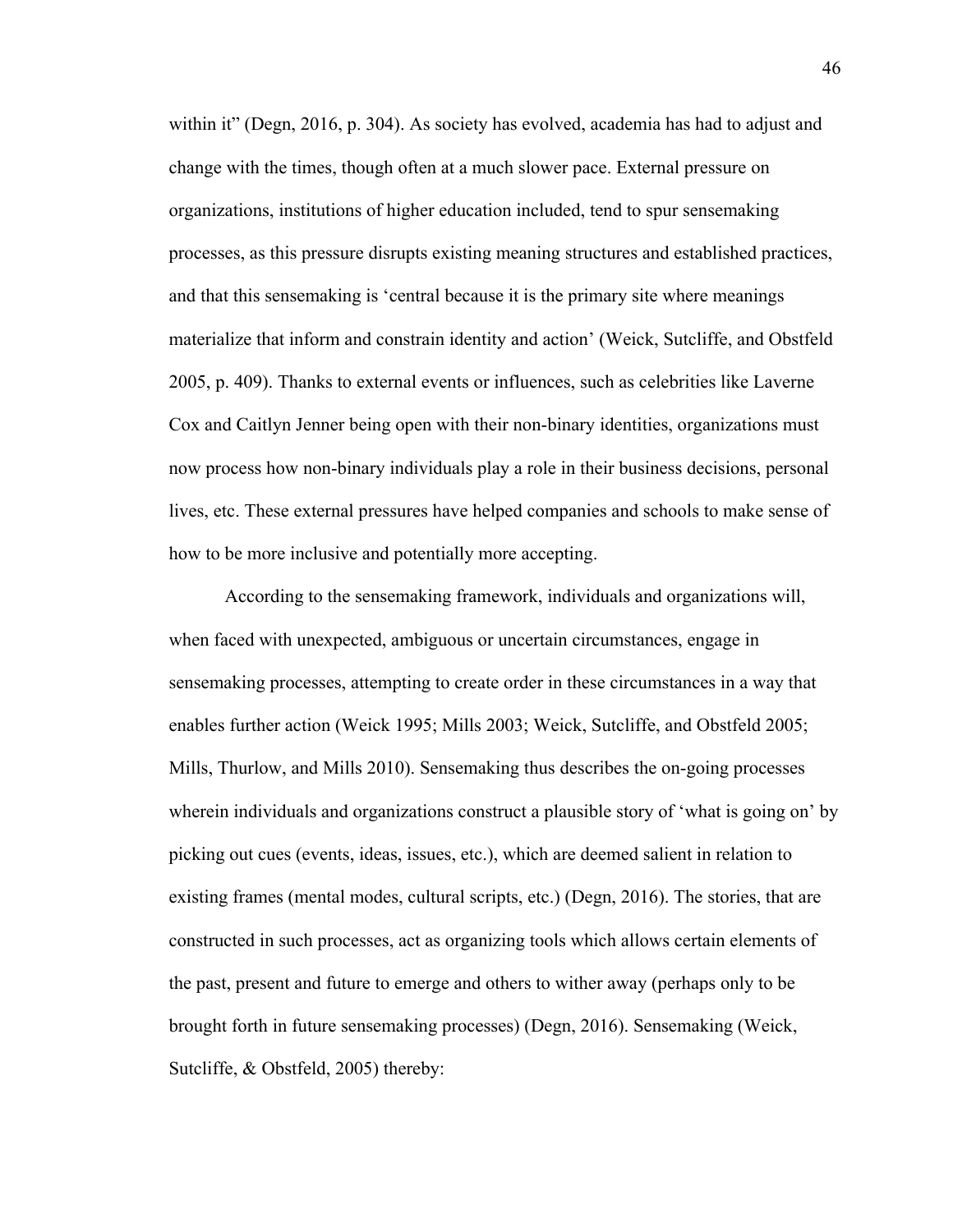Unfolds as a sequence in which people concerned with identity in the social context of other actors engage ongoing circumstances from which they extract cues and make plausible sense retrospectively, while enacting more or less order into those ongoing circumstances. (p. 409)

By looking at sensemaking processes, much insight should be gained into how academics pick out problems, events, ideas, etc. that they deem relevant, and therefore worthy to act upon (Degn, 2016). As the definition above indicates a key element of sensemaking is identity construction and maintenance – both to the individual and to the organization (Degn, 2016). When new ideas emerge about what a university is and should be, or when HEIs are reformed as a consequence of these ideas, organization members are forced to address questions of identity – both their personal and professional sense of self as well as their perception of the organization they work for (Degn, 2016). Hence, showing the process of sensemaking in effect as the various communities and their stakeholders comprehend their roles and pieces of identities and values that make up these roles and their greater sense of self.

This means that in a sensemaking perspective, an organization's identity – classically defined as that which is central, enduring and distinctive about an organization's character (Albert & Whetten 1985) – is seen to be a contestable and dynamic construct, which is negotiated and reformed in the ongoing sensemaking processes that takes place inside and organization (Dutton and Dukerich 1991; Gioia, Schultz, and Corley 2000; Ravasi and Schultz 2006). The labels we use to describe the elements of an identity might give the impression of a stable, enduring entity, but in fact these elements are 'subject to multiple and variable interpretations' (Gioia, Schultz, and Corley 2000, 75), as organization members are faced with changing environments and impulses. As Mills, Thurolow and Mills, (2010) pointed out: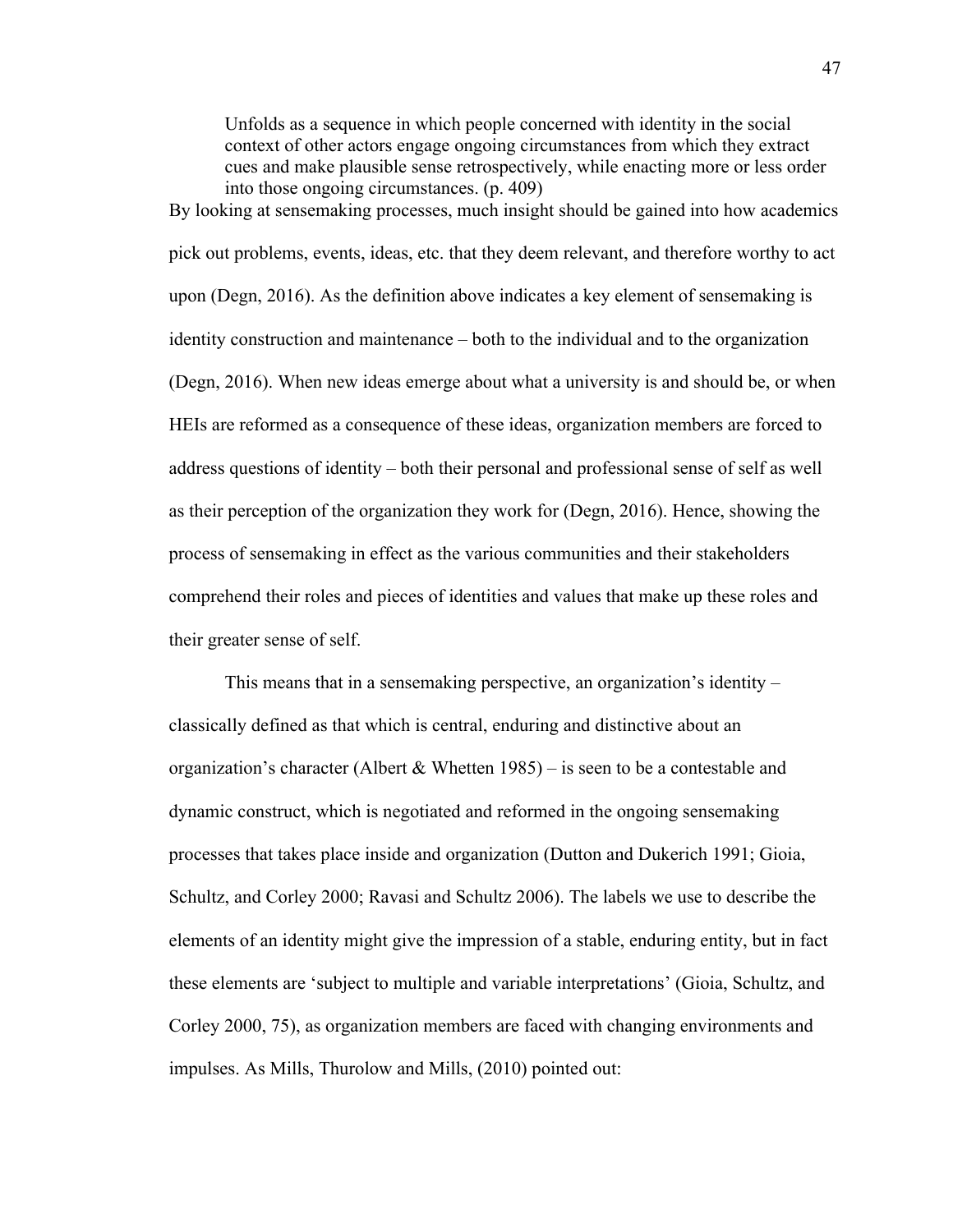Change within organizations may cause individuals to ask questions such as 'who are we?' or 'how we do things?' The way in which individuals make sense of these questions impacts their understandings of their own identities and that of the organization (188).

The way academics make sense of their changing circumstances, and how this affects their perceptions of their organization, their leaders and of themselves. These perceptions are assumed to affect the motivation, sense of belonging, and ultimately the performance and actions of organizational members (Dutton & Dukerich 1991; Gioia & Thomas 1996; Hatch & Schultz 2002; Henkel 2004; Ashforth, Harrison, & Corley 2008). With inclusive policies being implemented, it pushes faculty and staff to find better ways to connect with marginalized backgrounds and foster their pedagogies to potentially support the policy too. However, some may need more assistance with facilitating this connection and conversations with fellow faculty and staff members and students alike, thereby encouraging them to rationalize the policy and how to best support those members of the institution.

Researchers use a sensemaking framework to better understand minority college students, but mainly looking at those who are in the racial minority. For example, scholars at the University of Pennsylvania and the University of San Diego, conducted interviews with 219 Black undergraduate men focusing on their academic transition during their first year of college and how they navigated academic challenges. The subjects who were interviewed must have been highly involved in their campus community and be high achieving academically. With students from 42 different campus participating in the study, it found that this population had many different identities that contributed to their first-year difficulties in college (Harper & Newman, 2016). Black male undergraduates often experienced academic challenges, especially when it came to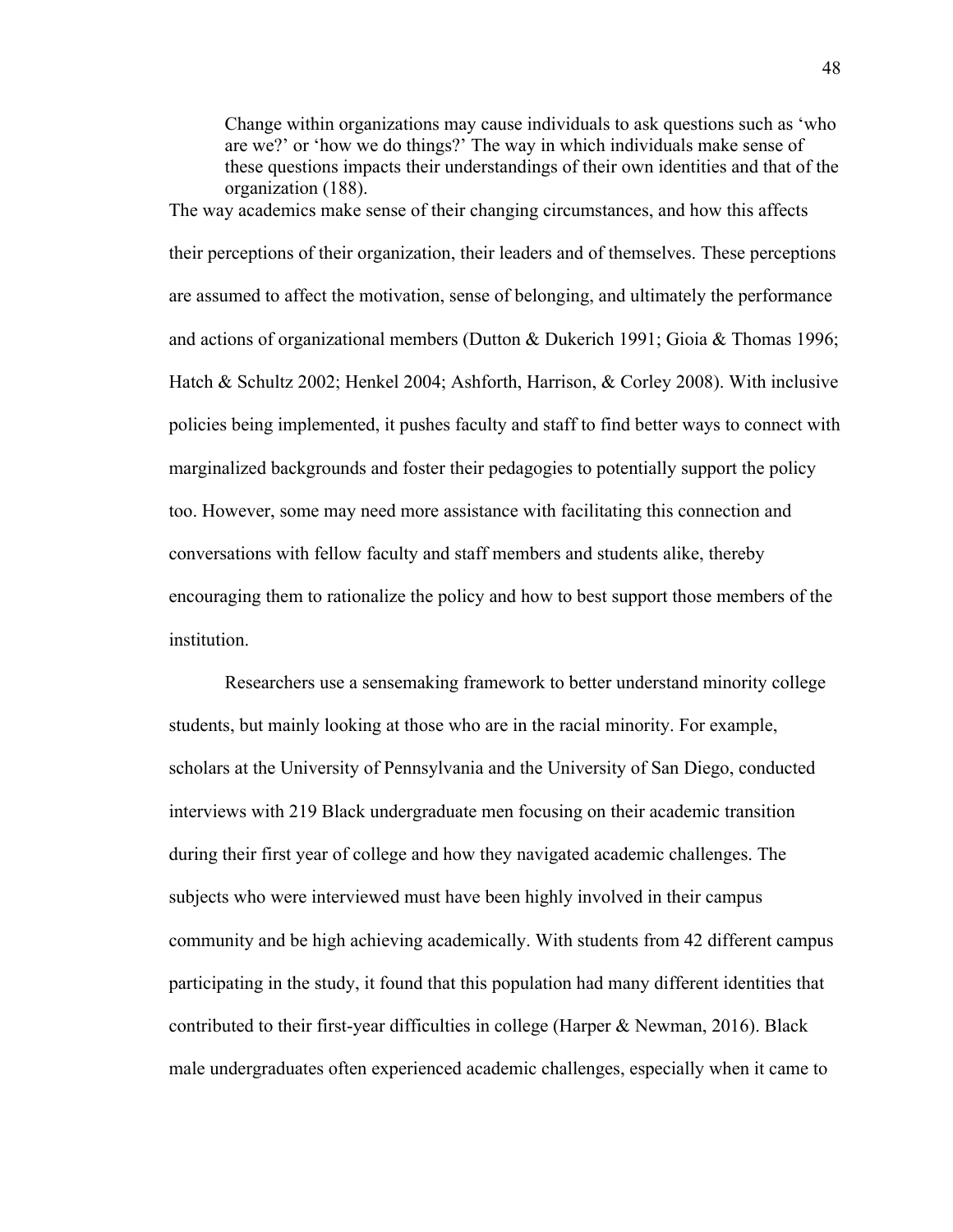their academic preparation. Many explained how they felt "ready for college, but the workload and differences between high school and [the college] workload totally surprised me" (Harper & Newman, 2016, p. 12). While some students came from schools that offered Advanced Placement (AP) and International Baccalaureate (IB) courses, many students didn't take advantage of those classes in high school (Harper & Newman, 2016), which they felt contributed to their difficulty transitioning to the college workload. Specifically, they felt the amount of papers, fast-paced environment of the courses, and time commitment necessary to study and successfully complete assignments (Harper  $\&$ Newman, 2016). Another disparity was how many felt that they were putting in more effort than what they were getting out their courses, and their grades weren't reflecting their hard work (Harper & Newman, 2016). Other difficulties were when participants felt that they were the only person with their identities in their classes, which assisted with them struggling to be understood or not "knowing where [they] fit in sometimes" (Harper & Newman, 2016, p. 15) which lead to them feeling a sense of culture shock. What made all the difference in improving their adjustment to college and their academic performance was getting more involved on campus (Harper & Newman, 2016). The study found how the specific population has multiple factors that influenced their academic transition and their overall success as they continued through their studies (Harper & Newman, 2016) which demonstrates how students and individuals continually evolve and reflect on what could be changed and improved as they process and make sense of prior experiences.

Another study done by the Pennsylvania State University, used sensemaking in understanding how successful a strategic change effort at a large, public university. The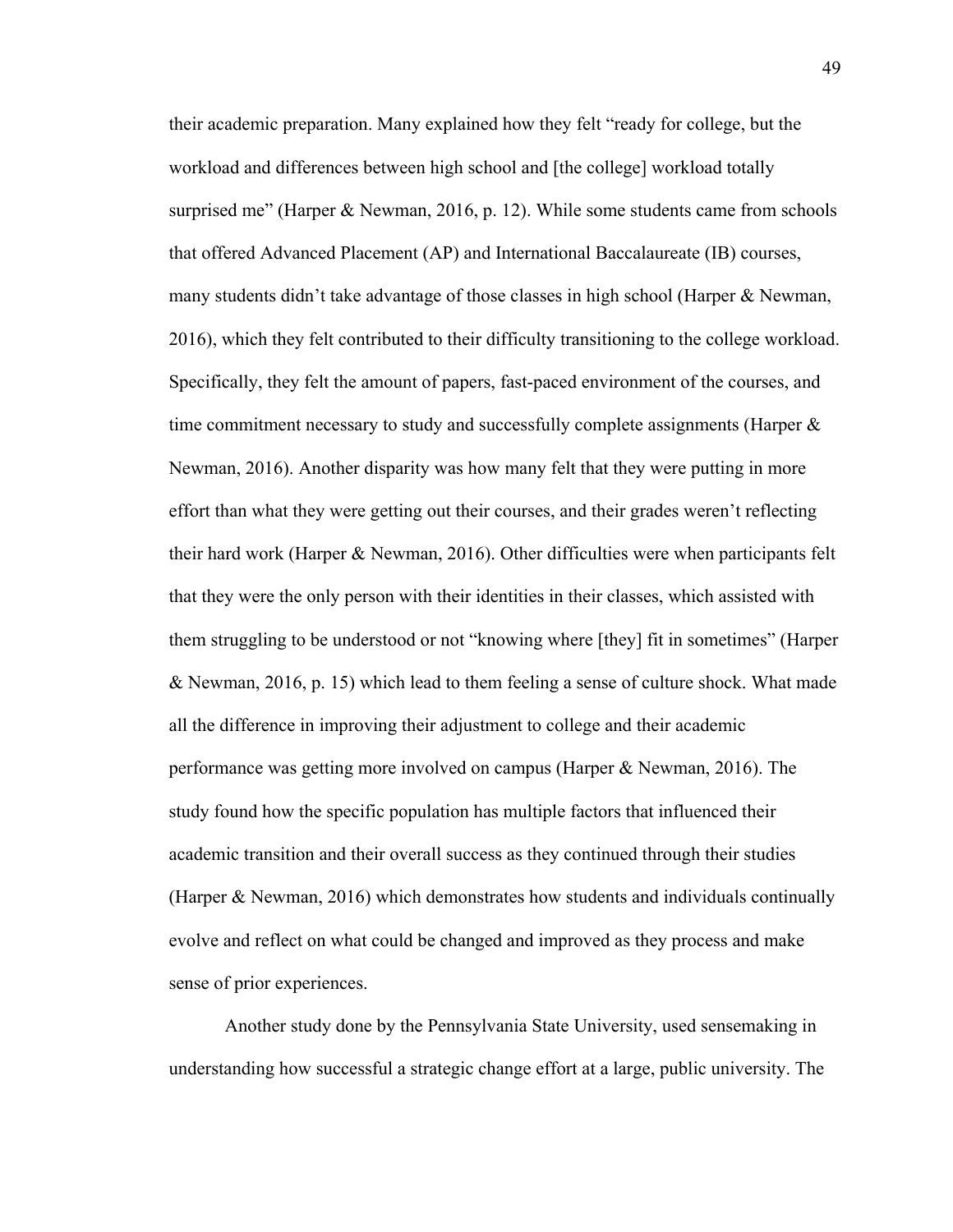study was a case study done on the university to demonstrate how a change in leadership and being transparent with their processing for implementing strategic change can be implemented at other institutions. The new, incoming president of the university strived to have it shift gears from being an average all-encompassing institution to a "top 10 public university" which required a "strategic change" (Gioia, Thomas, Clark, & Chittipeddi, 1994, p. 366). The president explained how the school simply, "cannot continue to be all things to all people… We need to identify pockets of excellence and reallocate our resources towards development of those pockets" (Gioia et al., 1994, p. 366). To identify those key pockets, he created a Strategic Planning Task Force that was charged with designing a strategic planning process that would make the university competitive in the future academic and economic environments, as well as identifying and change changing the university's values, philosophy and mindset (Gioia et al., 1994). The team used the emergent stages of strategic change to help identify its progress and its longevity. The stages began with interpretation, followed by the definition and legitimation phases and ending with institutionalization (Gioia et. al., 1994). The categories were broken down by the description and quotes of each stage to help all members of the team better understand its progress. For example, in the interpretation phase, under the description category, the team had to answer the questions, "who are we?" and "what is our chance?", etc. (Gioia et. al., 1994, p. 371). These are types of questions are related those posed to participants of the study and causes several of them to reevaluate their understanding.

The study demonstrated how having checkpoints and following a set structure for progress when it comes to implementing and brainstorming change, organizations can be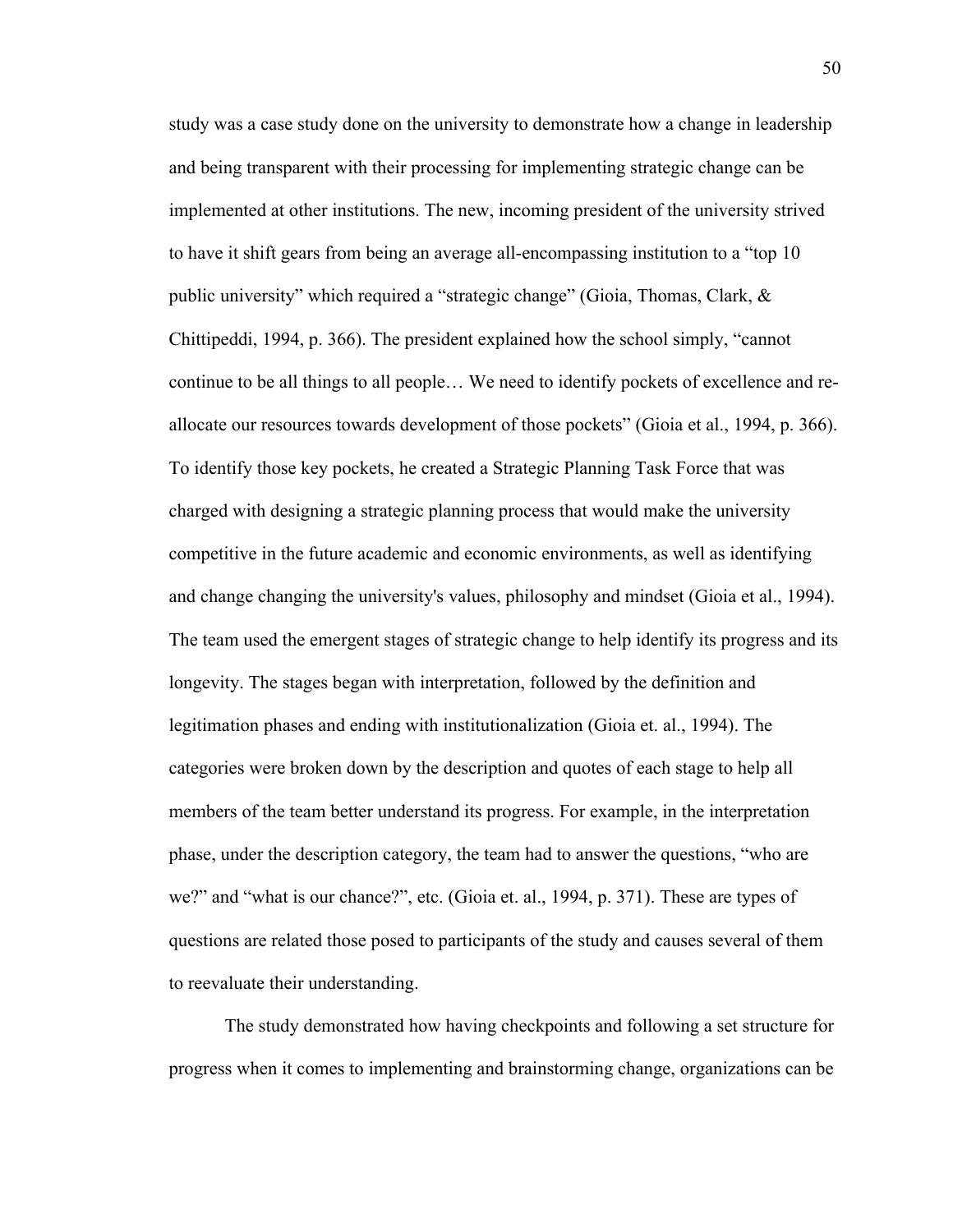more effective and intentional with their goals. This study serves as an example how universities could implement changes in policies and visions, but doesn't consider the specific focus of inclusive policies, non-binary identities or trans individuals.

Sensemaking will help consider how faculty and staff members feel and what they knew about inclusive policies and how they rationalize their role in the implementation process. This in turn, will be used to help rationalize and better understand the reactions to the change in policies and the language surrounding its inclusivity for non-binary members.

Using both theories as guides in the research, it is important to recognize how there has not been much, if any, research on specific policies regarding the non-binary identity. The research study works to gain key insight into what faculty and staff members in the college setting currently understand in regards to, if any, specific policies regarding the non-binary gender and how those individuals are supported or not. The research hopes to look deeper into seeing if a policy addressing specific issues of identity are necessary and considered important by faculty and staff members as well. The salience of having higher educational professionals more prepared to have conversations regarding various identities is crucial as many colleges have individuals in the late teens to early twenties, which is the age range for when people come to terms with their true sense of self.

# **Research Questions & Considerations**

This topic will require scholars to consider how organizations implement policies, the mission of the organization and the role or effect that the faculty and staff have on the change in policy formation and implementation. Since most progressive and inclusive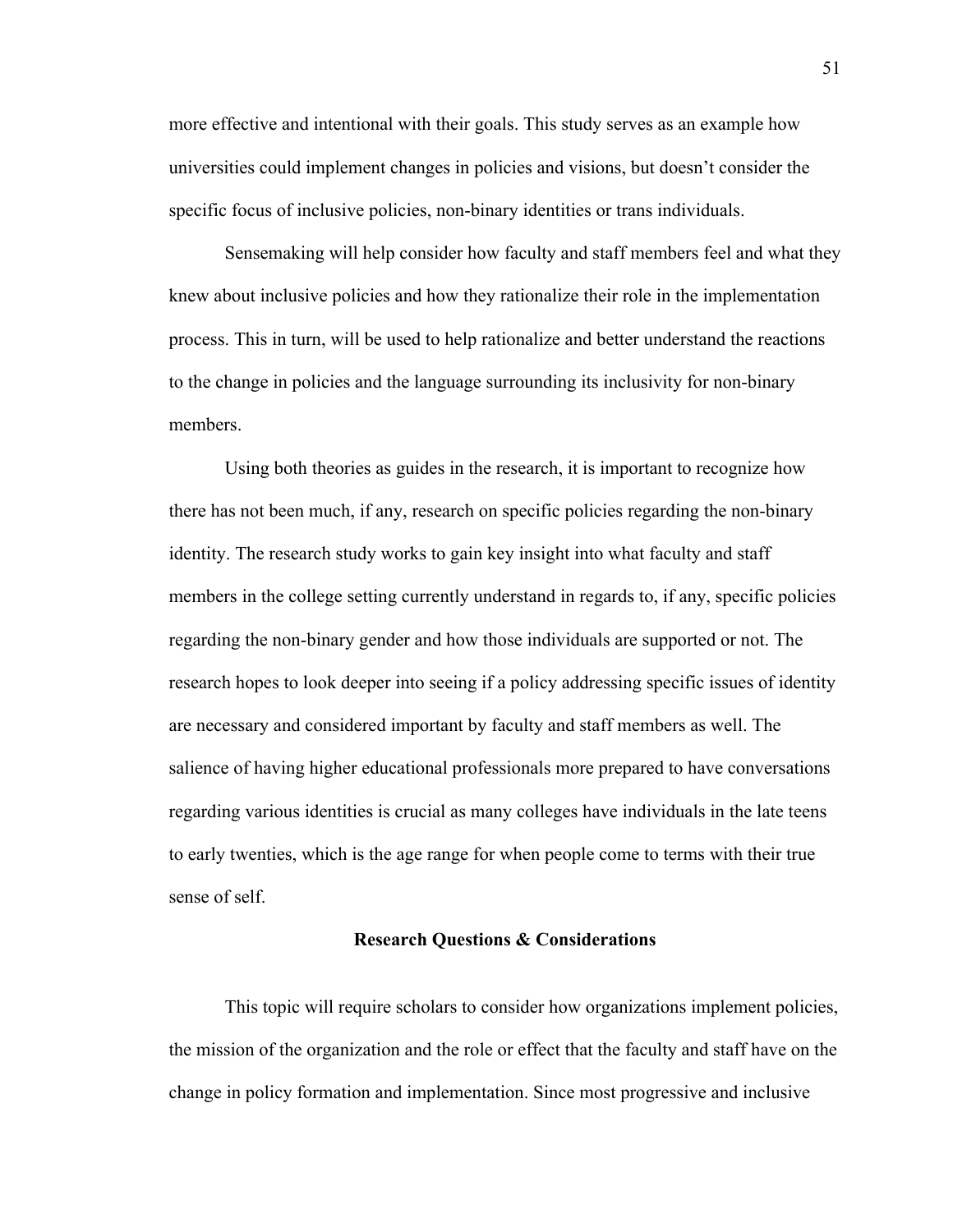changes tend to be found on college campuses, the study used in-depth interviews with members of campuses who have opinions and strong ties to inclusive policies. These interviews offered more insight into how inclusive policies are affecting organizations and potentially highlight how they were formed and implemented. Some other considerations would be to look at the various trends of violence that has occurred against both non-binary and transgender members of higher education institutions to see if the inclusive policies came in responses to the violence or triggered the violence. Another component to look at would be to see what the demographic of members of the institution identify non-binary or transgender. With these considerations the following research questions will be studied:

*Research Question #1:* How do faculty and staff make sense of their organization's inclusive policies (bathrooms, healthcare, etc.)?

*Research Question #2:* How do faculty and staff believe that inclusive policies impact the culture of the institution?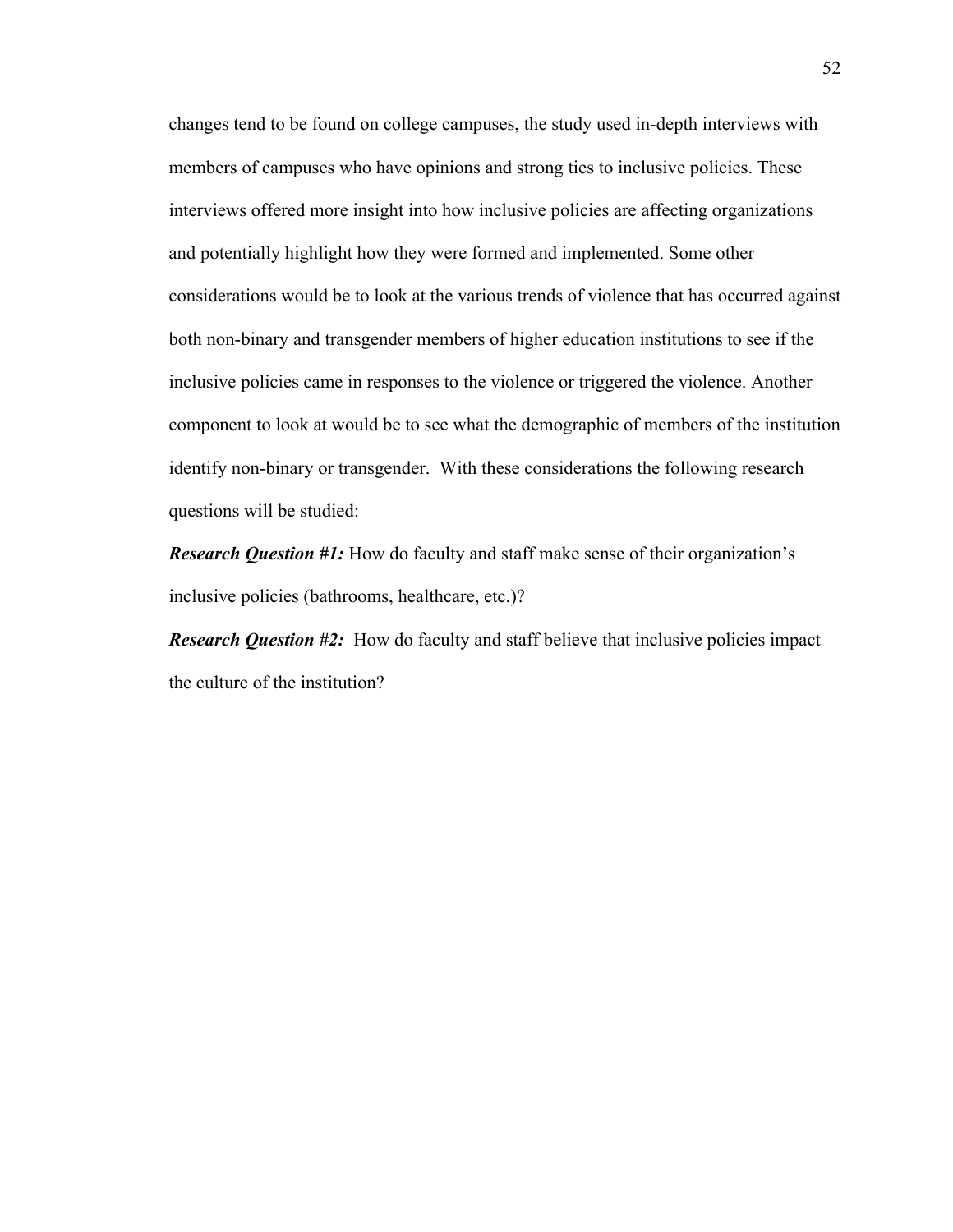## **CHAPTER 3: Methodology**

The goal of the study was to gain more insight into what faculty and staff members knew about inclusive policies and how they view or feel about their role in the implementation process. This study may then then allow for other institutions to consider the various levels and factors when implementing inclusive policies and amenities at various higher educational institutions.

#### **Type of Research**

 This is a qualitative constant-comparative analysis. The focus will be on the process of creating more inclusive college campuses and faculty and staff members awareness of inclusive policies, such as all-gender bathrooms a higher education institution through in-depth interviews. This form of analysis allows categories to develop through an ongoing process of comparing units of data with each other (a process) (Ketyon, 2015). This style of analysis is perfect for the study because it allows for the data to be honed and categorized in more precise categories as more data is collected.

## **Methods**

Knowing that transgender and non-binary members are a part of many different organizations, it is crucial to see how the frontline members and it became increasingly salient to push for higher educational institutions to be at the forefront with helping to create inclusive policies and experiences for their students. In order for society to become more inclusive and accepting of those who are marginalized, not only by the gender that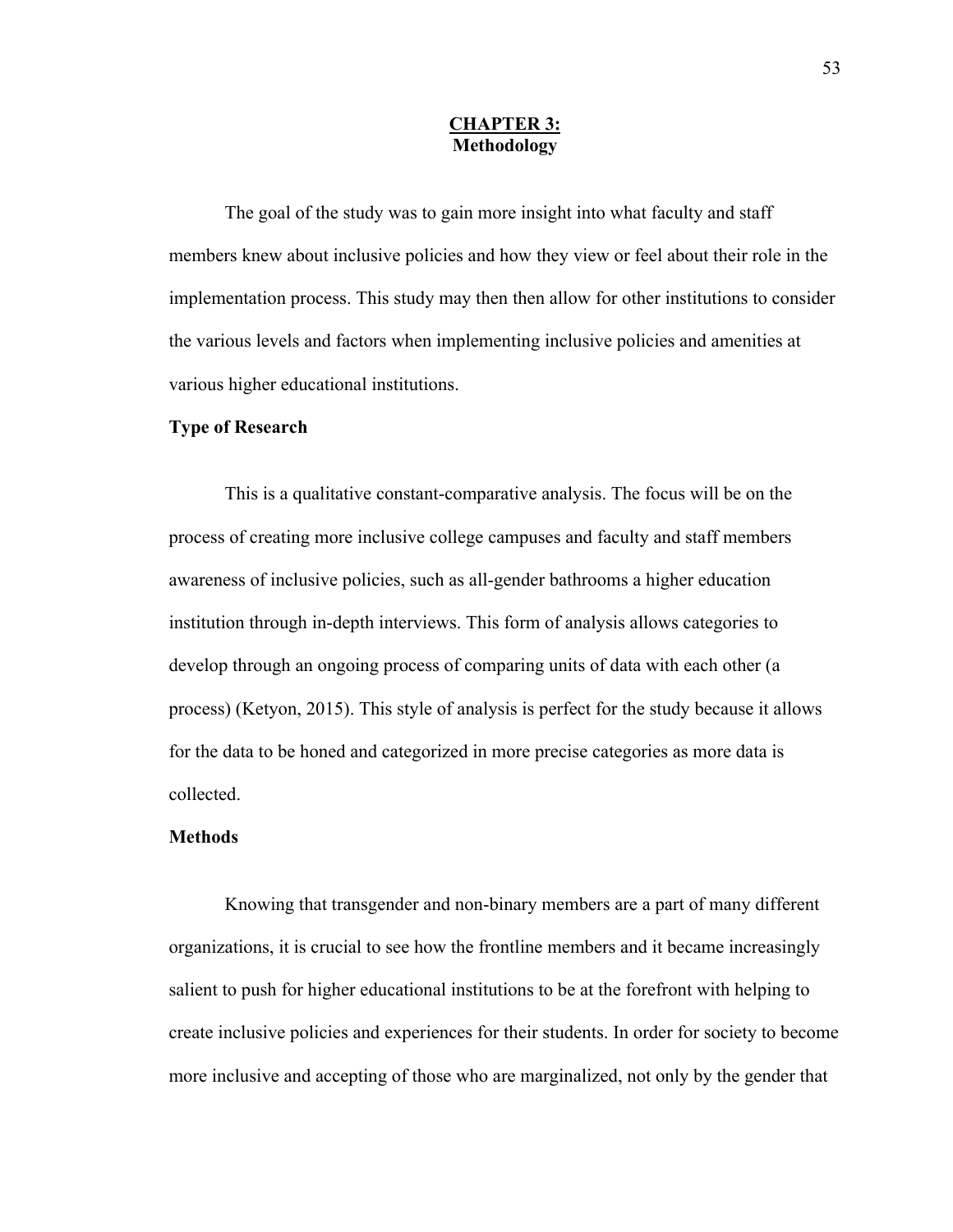is outside of the societal binary, but in other identities, colleges and universities must expose and promote these policies to help others see the importance and power that inclusion can hold and provide for the future.

## **Ethics.**

The quest to remain ethical in the realm of research is of the utmost importance to the researchers. Qualitative research in particular can pose a variety of different challenges throughout the various phases of research. From anonymity, confidentiality, informed consent, researchers' potential impact on participants and vice versa (Sanjari, M., Bahramnezhad, F., Fomani, F. K., Shoghi, M., & Cheraghi, M. A., 2014, p. 106). An article done by Tehran University of Medical Sciences, considered how difficult it is for qualitative researchers to maintain objectivity and privacy of participants to help not violate any legal or protective laws, such as HIPAA or FERPA (Sanjari, et. al., 2014, p. 107). This all depends on the style of qualitative research that is being conducted, which determines the role and best ethical practices for the research. For example, in phenomenology, researchers are to aid in the "transformation of data to live the experience… bring[ing] individual experiences into words in data collection and then attempt to understand those experiences based on the statements and categorized the themes" (Sanjari, et. al., 2014, p. 108), or with ground theory, researchers must "act as a component of daily events and must therefore be completely aware of their values… and prejudices… and potential influence on the study" (Sanjari, et. al., 2014, p. 108). The study also looked at the various strategies that researchers can use to maintain ethical data collecting such as using pseudonyms, secure data storage, removal of identifier components, etc. (Sanjari, et. al., 2014, p. 108). In qualitative data, researchers must serve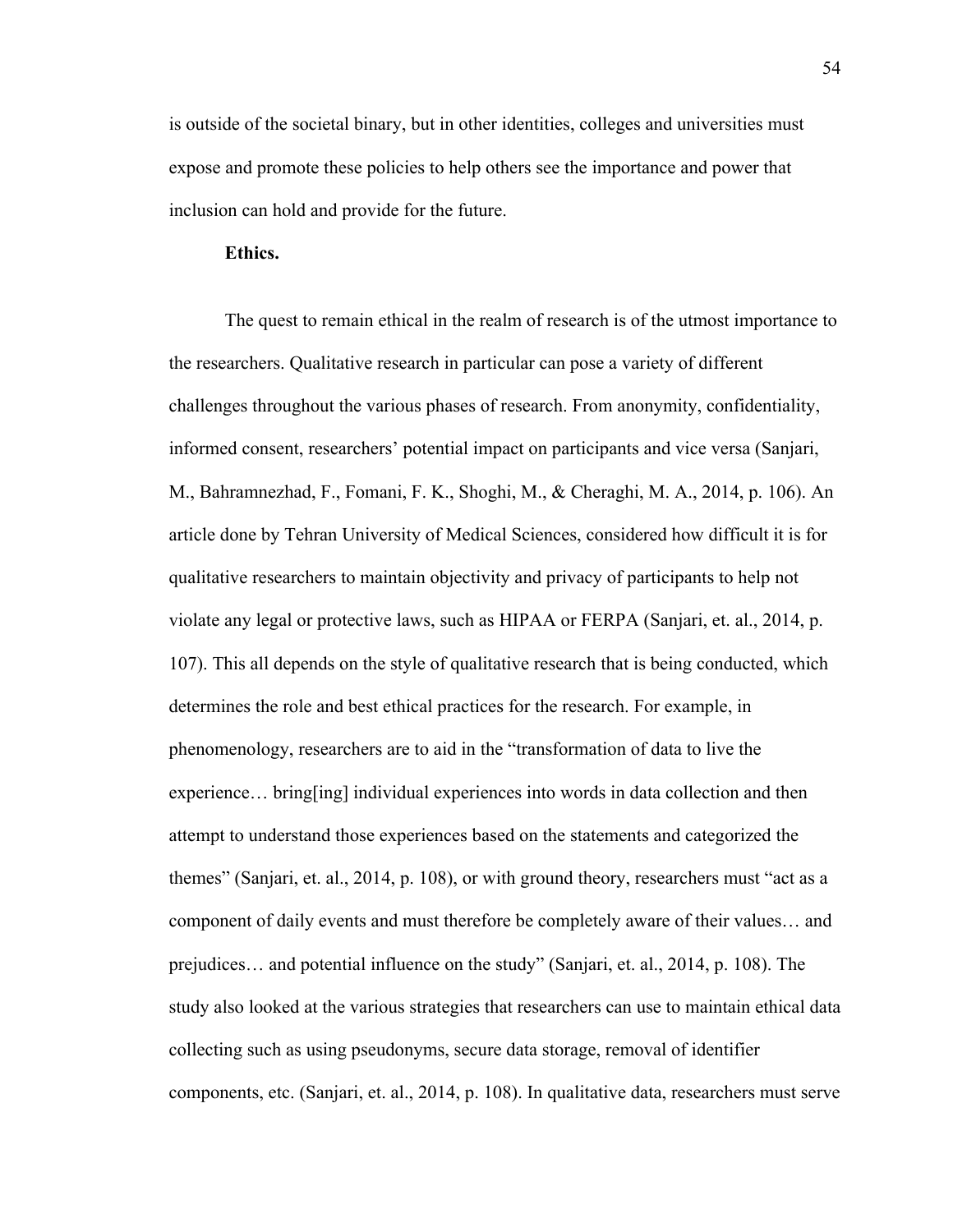as a "mediator between experiences of respondents and the community of concerned people" (Sanjari, et. al., 2014, p. 109) and may want some sort of follow up or post interview survey or reflection to help participants add more to their feelings or thoughts about the topic that is discussed.

## **Trustworthiness.**

 One key consideration when conducting a qualitative study ensuring that the researcher is finding themes ethically and in a trustworthy manner, which is why the two concepts will play a key role in conducting this research. An article called, "Ensuring the Qualities of Findings of Qualitative Research: Looking Trustworthiness Criteria" by Vicent Naano Anney defines trustworthiness as "methodological (research design, data gathering, data analysis) accuracy (soundness) and adequacy of the research inquiry" (Anney, 2014, p.2). The article outlines specific criteria that researchers must uphold when conducting qualitative research. The four criteria that must be followed to ensure trustworthiness are internal validity, external validity, reliability, and objectivity, which are based on years of work of other qualitative researchers making it "agreed in the literature in relation to existing research approaches such as qualitative, quantitative, and mixed methods research" (p. 2). To be considered trustworthy, there are five additional concerns that must be met such as the truth value concern, applicability concern, consistency concern, neutrality concern and integrity concern (p. 6). There are various ways to check these concerns such as to extend engagement with the research, use fellow researchers and or peers to ensure the process and findings are meeting all the criteria, triangulation, member checks, negative case analysis persistent observation and a variety of others.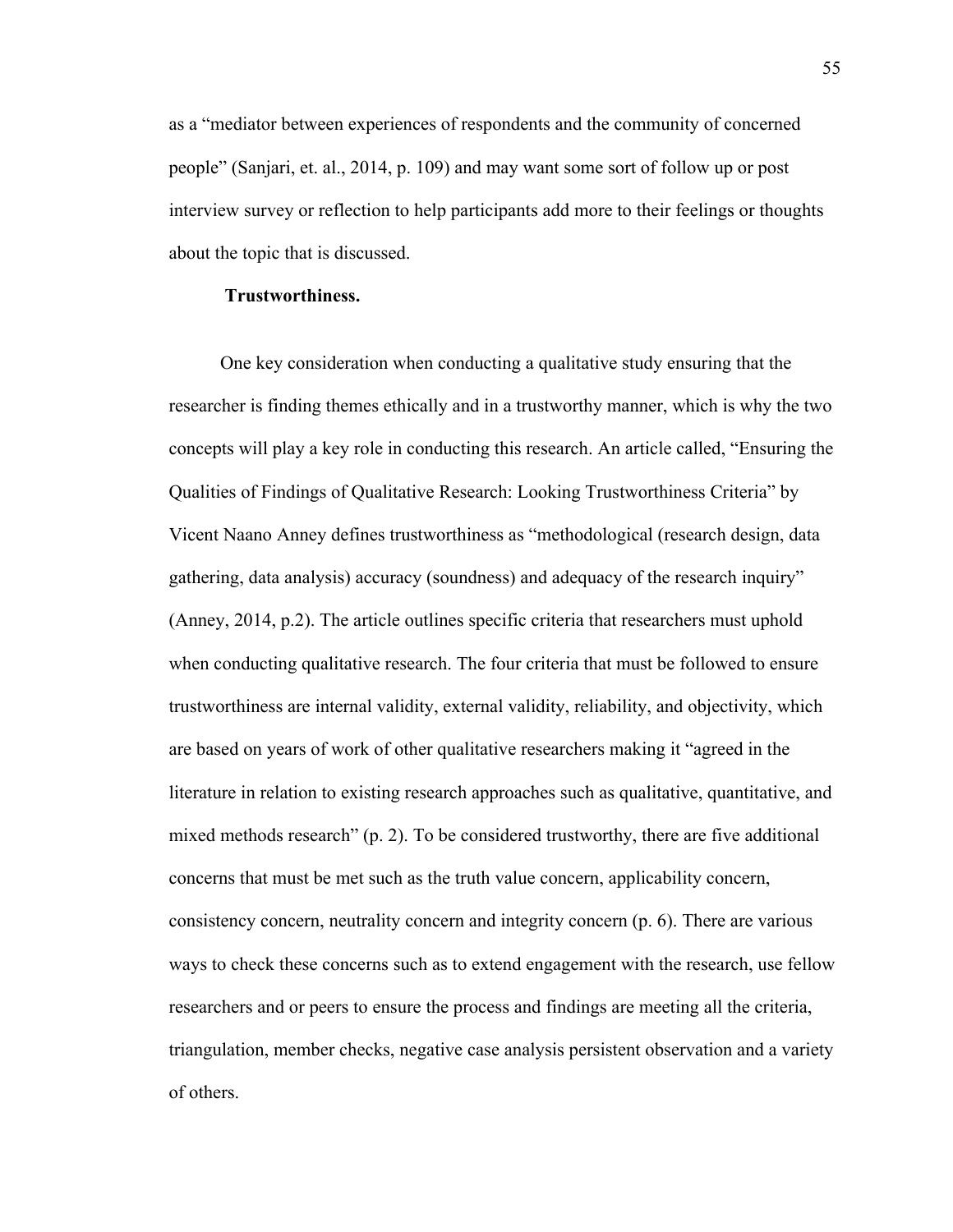There are five trustworthy concerns: truth value concern, applicability concern, consistency concern, neutrality concern, and integrity concern. To check these concerns, mean to run a variety of different tests or interactions with the data or to reach out to other researchers for various input and perspectives (Anney, 2014, p. 6). For example, one way to check the credibility (Truth Value Concern) is to prolonged engagement in field or research site, use of peer debriefing, triangulation, member checks, negative case analysis, persistent observation (Anney, 2014, p. 6). A couple ways to check the transferability (Applicability Concern) are to provide thick descriptions and do theoretical/purposive sampling (Anney, 2014, p. 7). For the dependability (Consistency Concern) one may use an audit trail, stepwise replication, code-recode strategy, triangulation, and peer examination/peer debriefing (Anney, 2014, p. 8). And for the confirmability (Neutrality Concern) is to use a practice reflexivity/reflexive journal (Anney, 2014, p. 9). Anney continues with stressing that it's impossible "to expect researchers to adopt all of these practices [as it would] be a long process. It is important for the researcher to start with at least two and continue to improve from there" (Anney, 2014, p. 17). The findings of this article, the main findings being the trustworthiness criteria, helps and has been proven to aid in the accuracy and ethicality in research, especially in qualitative research.

Another article looked at the various types of qualitative content analysis that help ensure that are currently out there in the field and had a variety of different considerations for what was required to remain ethical while conducting this type of research. It's important to note that qualitative content analysis "focuses on the characteristics of language by focusing on the contextual meaning of the text… [and that] all styles of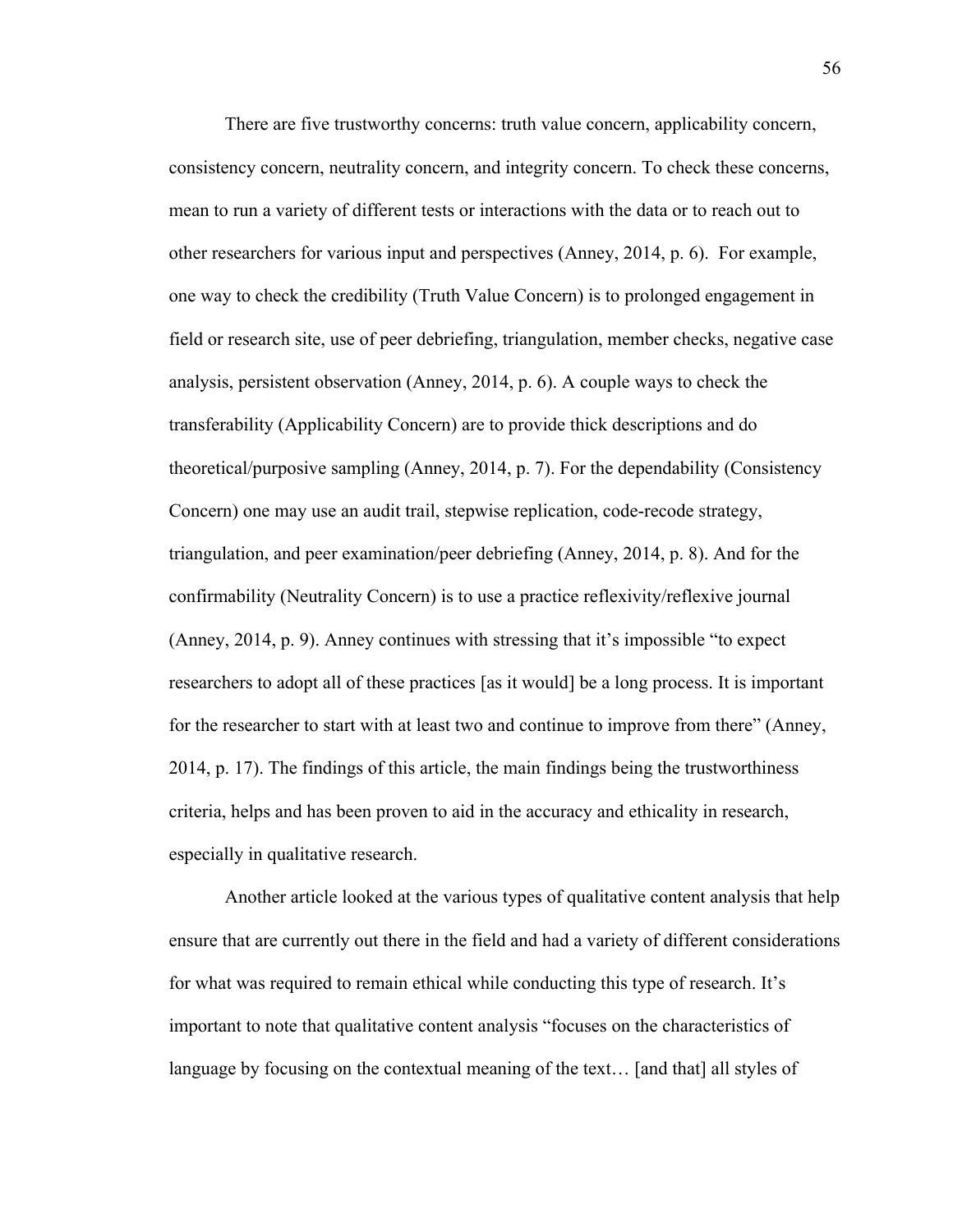content analysis share a requirement of coding the data to analyze it (Hsieh, H., & Shannon, S., 2005, p. 1285). The first option is the Conventional Content Analysis which is best used when describing a phenomenon that is being studied and is best used when there isn't a lot of previous research on the topic (Hsieh, et. al., 2005). With this category, the article recommended using preexisted code categories should be avoided, in favor for new categories that accurately represent the data (Hsieh, et. al., 2005). For a study that is considered a Directed Content Analysis, which is when research already exists on a topic, but would still benefit from further analysis, researchers should develop their codes from previous research and use through to help predict relationships within their new data (Hsieh, et. al., 2005). Finally, Summative Content Analysis examines particular words in the data and analyzed the significance of their usage which requires researchers to possibly calculate the frequency of such words and make note of when words are used more often or for figuratively or literally (Hsieh, et. al., 2005). Each style is may vary based on the topic that is being researched as well as what the researcher must decide what they want to know about the topic and what is already known about the topic.

For conducting interviews, it is important to consider the face-to-face method that will be used when conducting interviews. Some studies stress how interviews are "seen as negotiated accomplishments of both interviewers and respondents that are shaped by the contexts and situations in which they take place" (Fontana & Frey, 2000, p.663), which requires researchers to consider context of the interview and force them to adjust the research design and implementation (Oltmann, 2016). In the study that was conducted at the University of Kentucky, it stressed how important it is for researchers to be transparent in their decision to conduct research and interviews in the method that was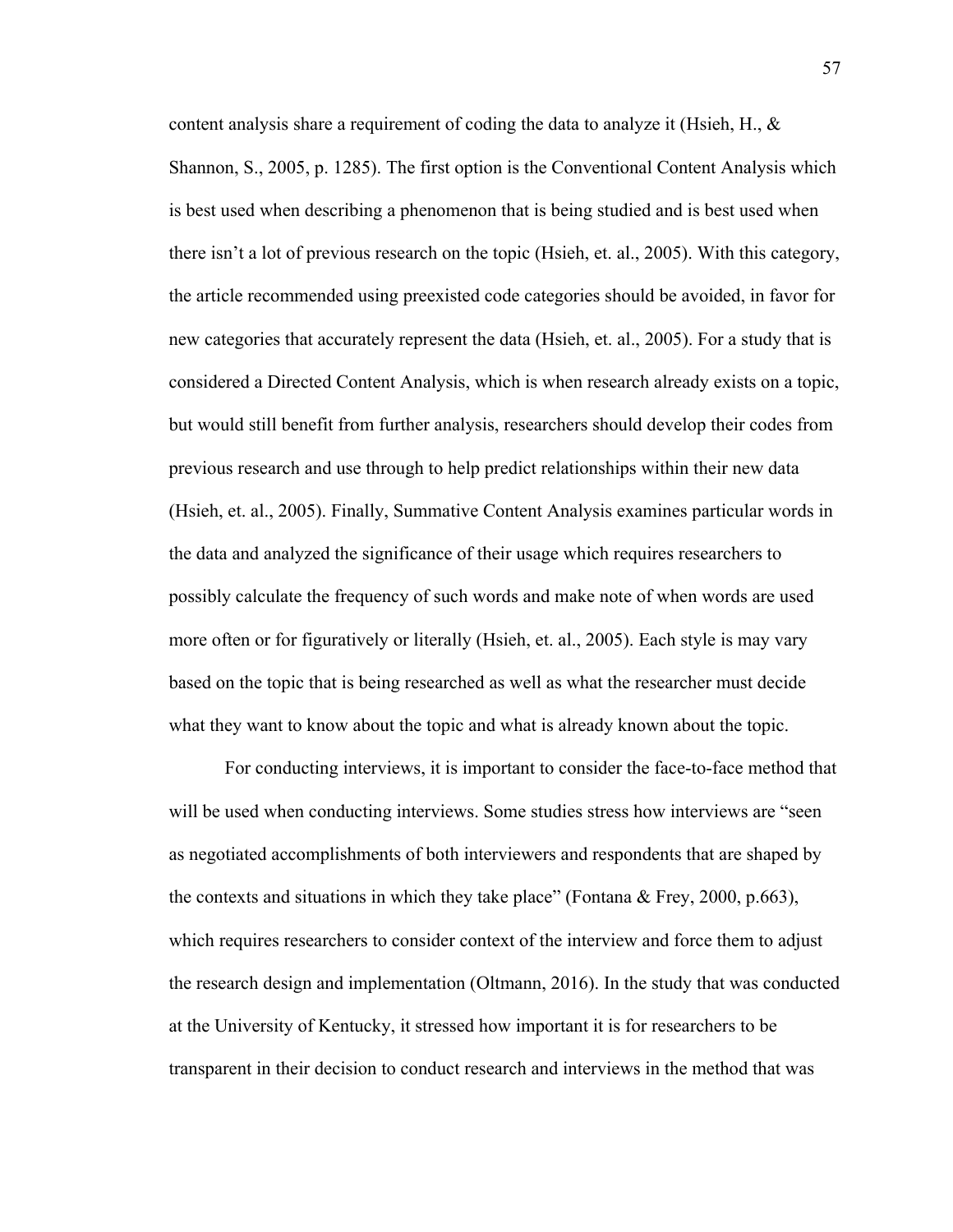selected so that the participants feel that the researcher is being honest and transparent with them, (Oltmann, 2016) which in turn will help to get more true and honest data, while also keeping the researcher and their team more ethical.

 With these criteria in mind, the study focusing on inclusive policy changes will utilize the thesis chair advisor to bounce ideas and to debrief concerns after interviews are conducted and to look at the suggestions of others to speak with regarding the policy change. This well help researchers and the gathering of the data to be focused on the topic of bathrooms, while also inclusive of the various areas that are affected of the change. In the study, it will also use a reflective journal to help the researchers write down the initial takeaways and thoughts after each interview to help keep the thoughts fresh and honest after each interview.

### **Participants**

Eighteen various faculty and staff members were interviewed across the United States, at six different institutions, including three institutions from Wisconsin, one from Indiana, Minnesota, and Pennsylvania. Of those interviewed, three institutions were private institutions, with two having some sort of religious connection and the other two universities being public institutions. Six were staff members at their institution and twelve were faculty members.

## **Procedures**

The data of this qualitative study was gathered through snowball sampling and have semi-structured interview as the primary research approach. All interviews will be tape-recorded to assist with the analysis portion of the study to help look for themes and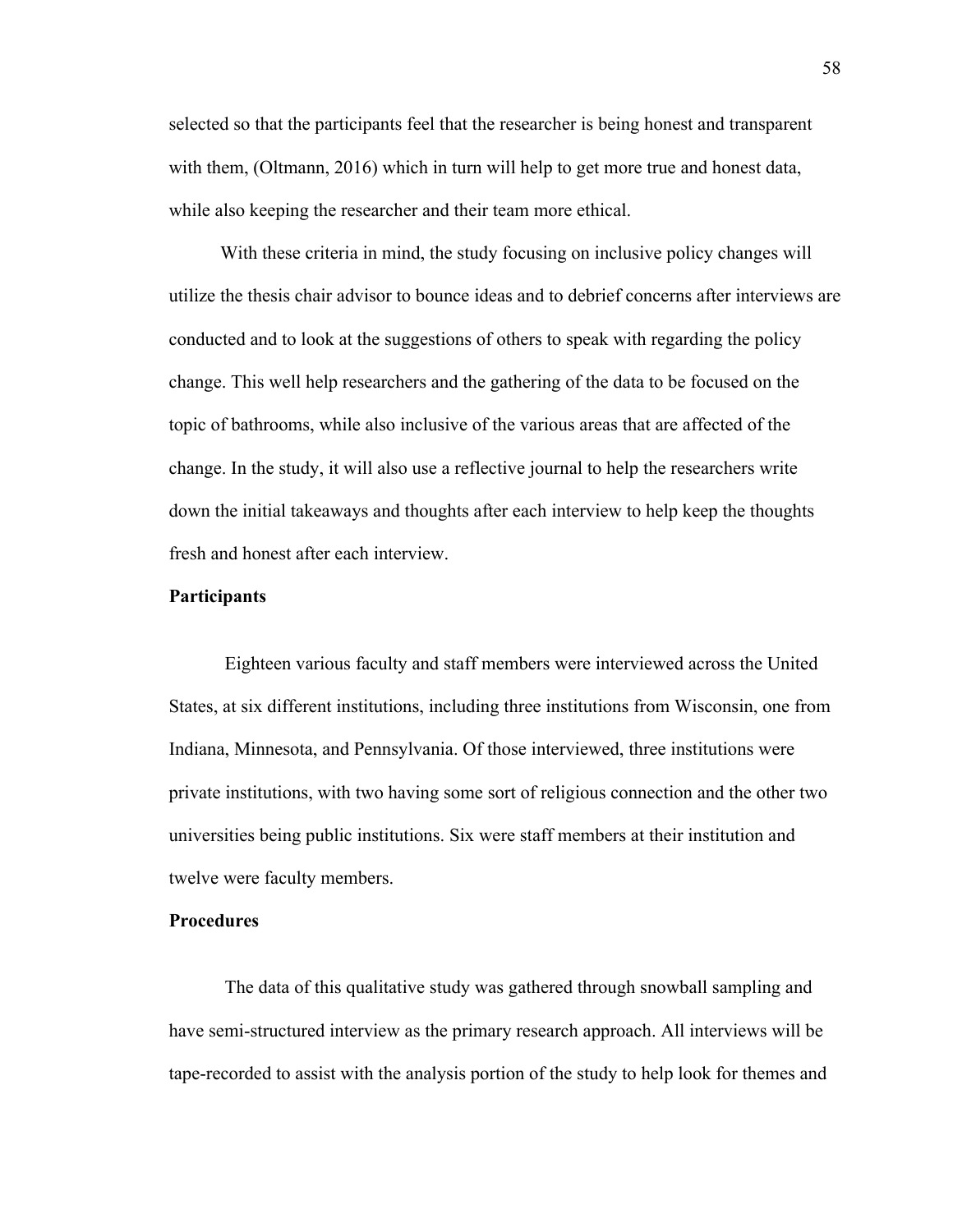key considerations when implementing inclusive policies. The study occurred through snowball sampling and interviewing various members at higher education institutions. Through the interviews and referrals, more interviews occurred, and more data was then gathered. All interviews were recorded and transcribed to aid with the analysis. Additional questions were added as the conversation progresses naturally, which helped to gain additional information. No follow up interviews occurred but was offered to all participants if any clarification or additional information was needed. There was no necessary amount or specific number of interviews that was required as well as no time limit as the conversation was to flow as naturally as possible to help gain more insight into the rational, obstacles and resolutions throughout the faculty and staff awareness of inclusive policies, such as all gender bathrooms. Interviews generally lasted around 20 to 90 minutes but varied depending on the conversation. Following the interview, a summary of the content will be written down, including various vocal and nonverbal aspects that were noticed in the interview. The structuration theory was used to guide the discussion questions and analysis of the data. Each interviewee has been given a pseudonym to protect their confidentiality. The data that was gathered was analyzed and placed into different themes to see what categories or considerations institutions need to consider when working to implement more inclusive policies and factors to consider at the institution.

#### **Data Analysis**

The data that was gathered was analyzed and placed into different themes to see what categories or considerations institutions need to consider when working to implement more inclusive policies and factors to consider at the institution. Working with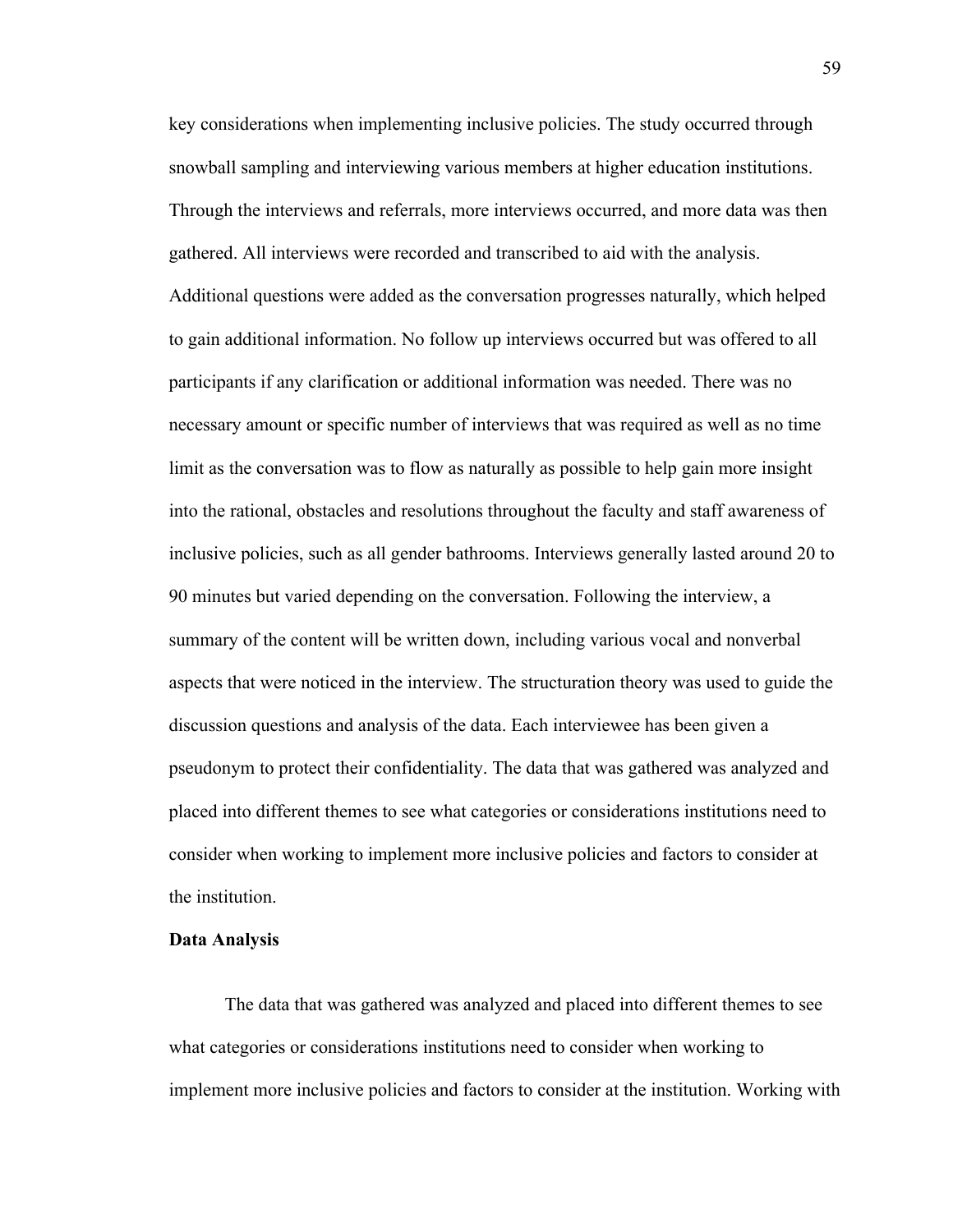both the structuration and sense making theories together provides the opportunity to consider both inclusive policies as a whole, being open and truly including others in them, and understanding how faculty and staff process and understand the policies, as well as what effects it has on their role as an educator.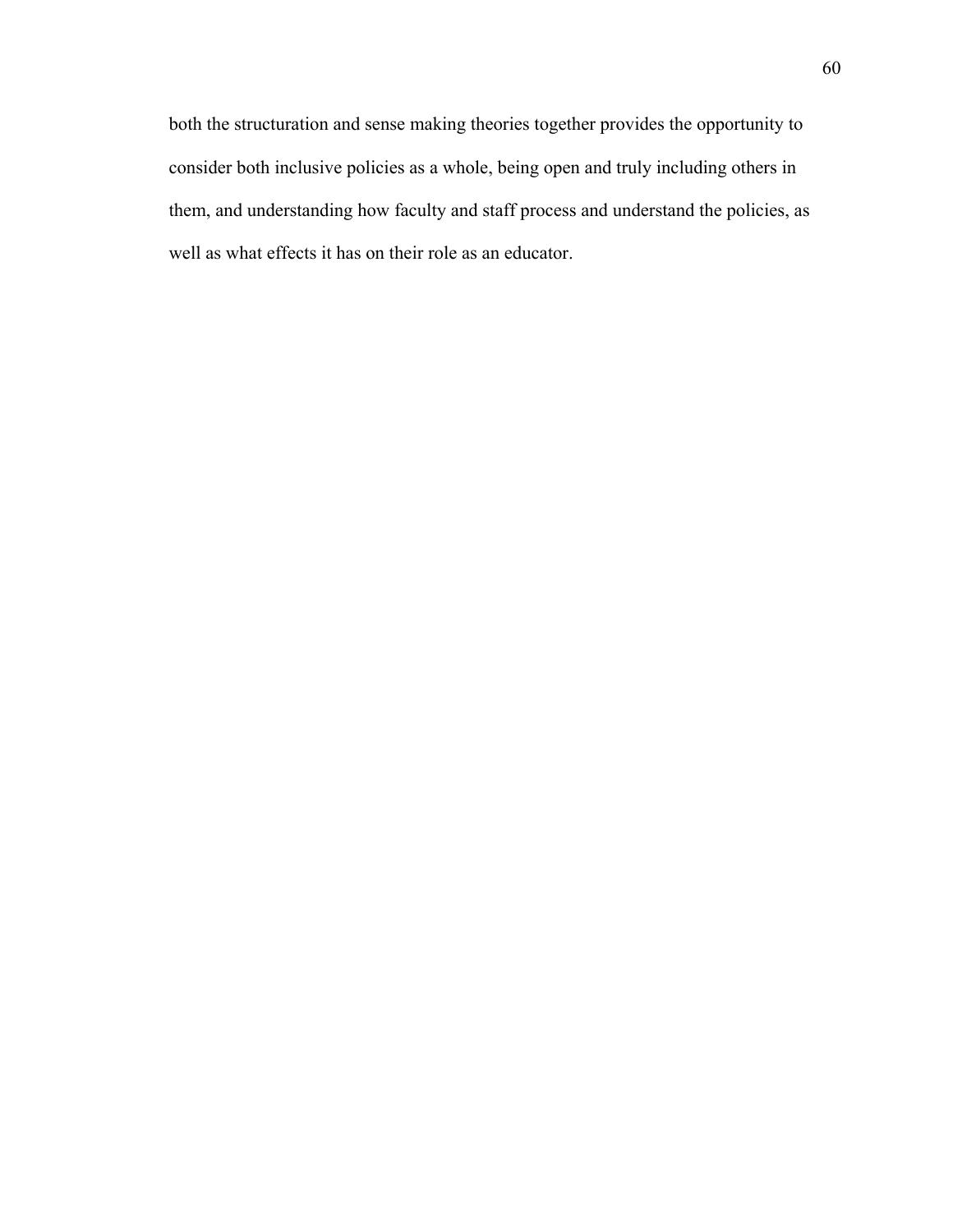## **CHAPTER 4: Results**

A lack of awareness and a sense of a gap between the inclusive policies and tangible actions for faculty and staff is the major takeaway from the research. While all participants recognized that there were some sort of policies pertaining to inclusion and diversity, many struggled with how to bring it into their classes. Participants mentioned how they struggled with knowing what the specific inclusive policies meant to them, especially in their role as an educator. What many longed for was the gap between the inclusive structures and goals proposed to be closed or at least better supported through basic education, resources and tangible suggestions to support said policies.

To answer the two research questions, one major theme to occurred and seemed to answer both research questions. The theme had some sub contexts and considerations that were involved, but the major theme of all the interviews had to with one's sense of self and their relative position within or connection to any inclusive or diversity policy. The sub themes and considerations include, educating both the external and internal stakeholders on a college campus, rational for policies, and how inclusion is a multifaceted issue as well as considering the generational differences that affect the implementation process.

As faculty and staff were interviewed about issues on campus and their role with assisting those with diverse identities, the wheels in their brains were clearly working to better comprehend what the heart of the issue was, as well as how it affected them. The lack of clear understanding to how inclusive policies affect their role, shows how faculty and staff are still processing what the policy means to them. All participants felt and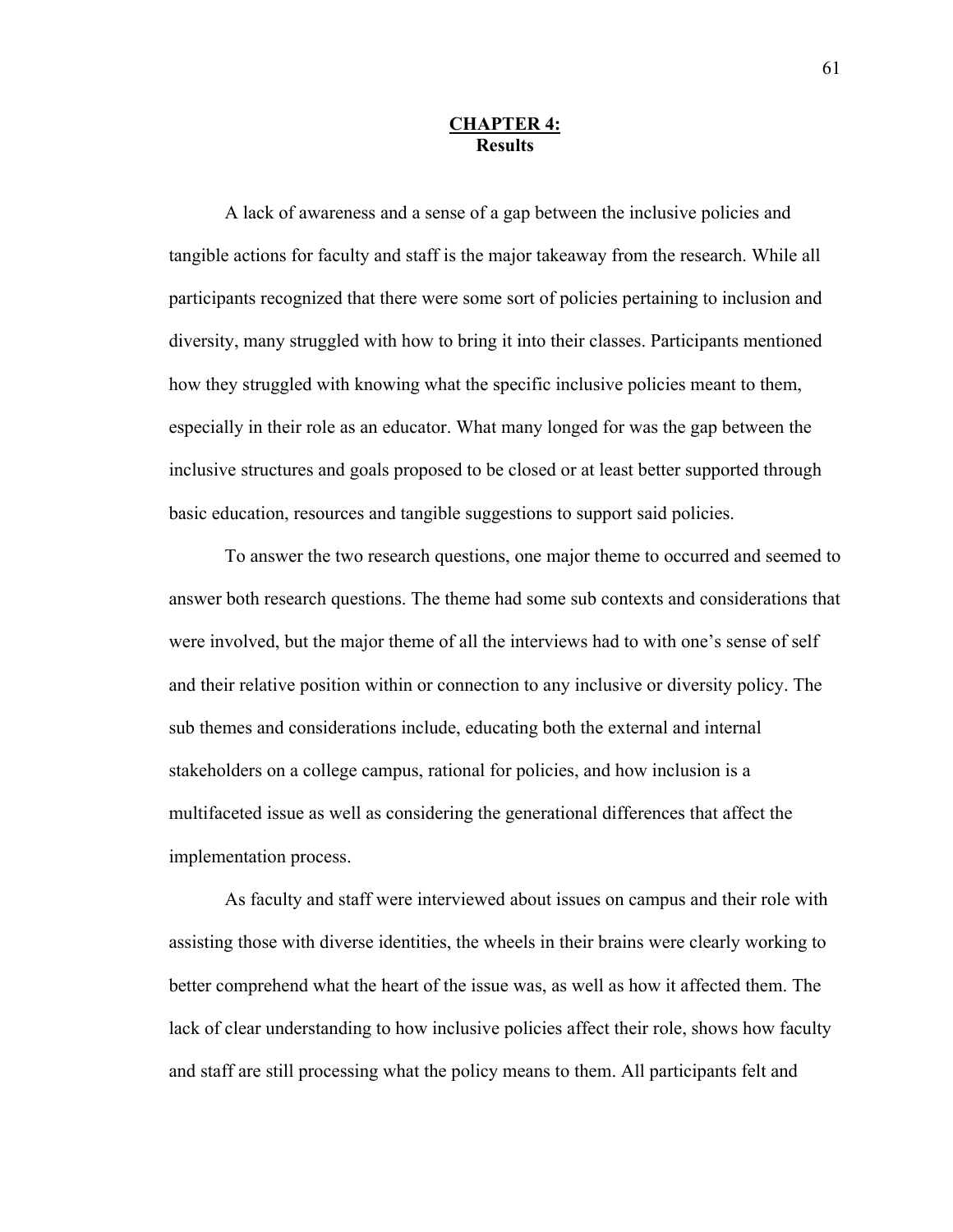agreed that inclusive policies were and continue to be important. However, they're needing more resources, support and clear ways to implement policies into their classrooms. This includes how their role of a faculty or staff member at a higher educational institution would be/was affected, but it also pushed participants to think about any personal connections or values that they personally hold. It also pushes them in to thinking of how they influence one's understanding and purpose of inclusive policies. Many participants seemed to struggle with understanding how policies can take form and the implementation process of these policies, specifically in their classes. There seemed to be a struggle that many did not fully comprehend what the issue was and how it affects their role as an educator and how to confront or address the topic of inclusion. Participants shared how they were not aware of any policy that specifically spoke to nonbinary identities. This shows how institutions as a whole are not talking about these identities and their issues, hence not being inclusive of all identities that exist. This is where the gap lies, the conflicted state that faculty and staff members are in when faced with issues of inclusion and diversity and what is expected of them because of their role. Whether they witness these issues in the classroom, hallways or other places across campus, faculty and staff seem to be processing these issues as it relates to their different aspects of their own personal identities, in addition to their role as an educator.

#### **Theoretical Implementation**

 While looking at the various practical themes that emerged, it is crucial to remember how theories play a role in how faculty and staff process or work through these issues of diversity and inclusion. From the theoretical perspective, there is much to consider. Starting with sensemaking, a theory that helps people become aware and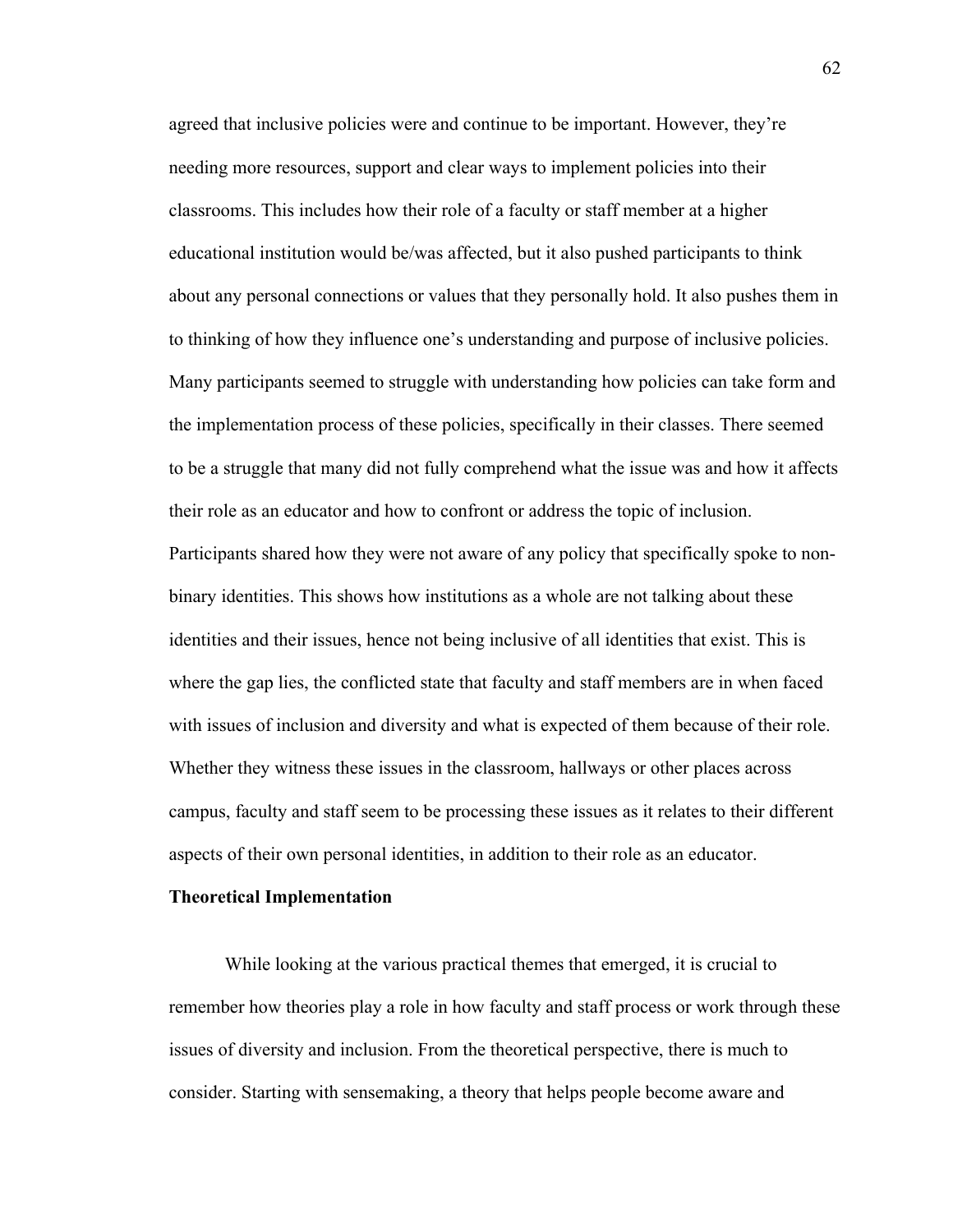process their role and a particular situation that one may experience. This theory is clearly played out in this study, especially as faculty and staff process what their role as an educator means to helping their students of all backgrounds and identities. These kinds of policies that focus on inclusion and diversity push faculty and staff to think outside of the normal expectations of grading papers and lecturing in front of a class; rather helping them to think more holistically about their courses, its content and how it applies to individuals at a variety of different levels. Faculty and staff are then also pushed to better reflect and understand how their personal identities and how their various identities may relate or does not relate to marginalized identities. It pushes them to be grapple with not only being an expert in their field, but also being keen to what their content means for marginalized communities and how it affects their daily lives. Thinking more strategically and how one's discipline and interactions with students and colleagues can greatly impact others calls faculty and staff to be more cognizant of social issues, the barriers that are in place preventing change and how those barriers can be changed by such leaders in the classroom.

 The structuration theory was also crucial to helping consider the importance of the research. Structures or policies that are in place at organizations and various higher educational institutions can help or hinder individuals from being totally included. This theory is clearly seen with how institutions have or do not have policies that support policies focusing on inclusion and diversity. Thinking about how one identifies usually does not enter one's mind until a situation or challenge to the status quo occurs, such having a student requesting to be called a different name than is listed on a roster or not being able to self-identify on an application, are all barriers that can help or hinder one's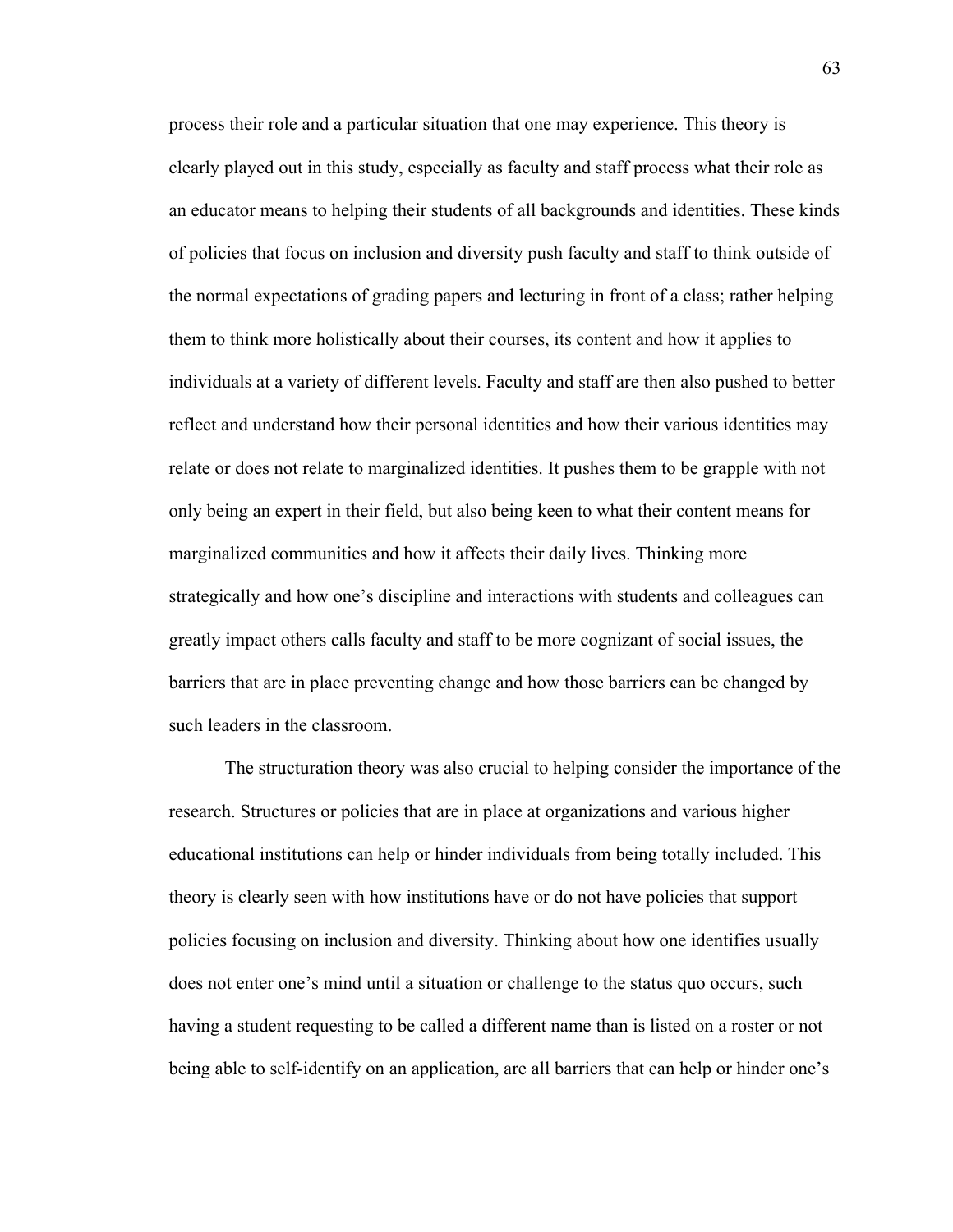acceptance. By not thinking about what systems or barricades that are hurdles for individuals to be accepted or themselves, does not support higher educational institutions missions of furthering education for all and spurring others to create a more just world. Sometimes, institutions need to be aware of their own barriers that it has created, thereby challenging the members of the organization to push back and reflect on how to better reach out and connect in ways that are more inclusive, such as having more gender inclusive amenities, such as all gender bathrooms, gender inclusive options in database systems and more.

With both the structuration theory and sense-making theory, the two theories in tandem helped to balance faculty and staff members' processing and understanding of themselves as well as how they understand the policies in regards to their role as an educator. Inclusive policies are the specific structure that is being considered which is crucial for helping maintain and create order within any organization, schools and colleges included. However, should the structure focus on acceptance and specific behavior regarding tolerance and encouraging dialogues around inclusion, sensemaking must work along with the structuration theory because one must rationalize and understand themselves with how to they as an individual relate or connect with the policy. Some things that faculty and staff must consider is how does the policy affect them as a person, as well as an educator. What does the policy mean in regards to changing their pedagogy and role with students who may be struggling to understand their own or others' identities? How does an educator implement or discuss issues of inclusion and/or diversity and what do those conversations look like and where do they take place? Also, some may ponder what are the benefits or drawbacks to having such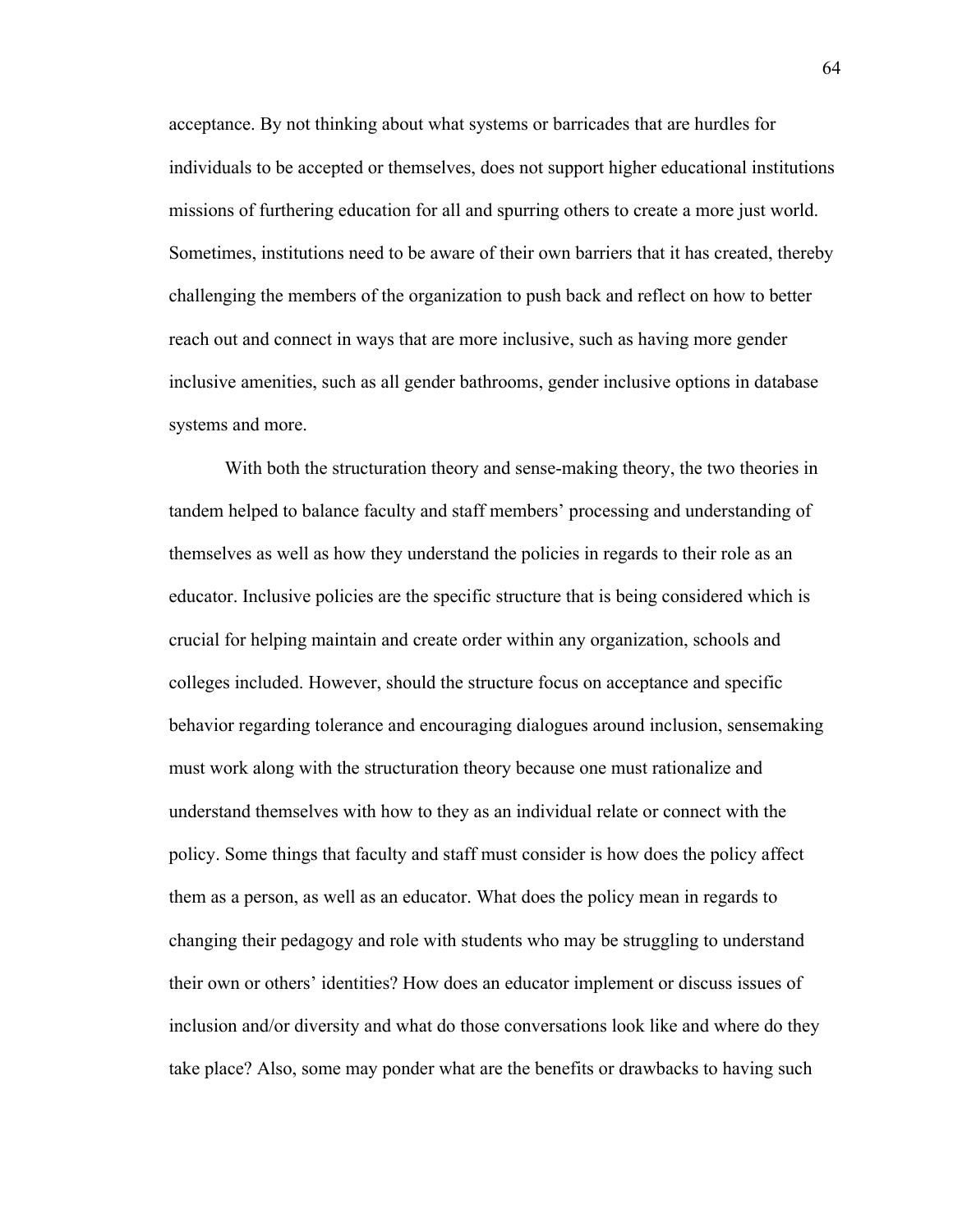policies in place? Faculty and staff could question if the policy is necessary and what the potential negative or positive ramifications? Specifically, many make struggle to understand what the tangible changes are that one must do with a new policy, such as changes to their teaching style, topics covered, etc. These things are all part of the processing that occurred with participants as they were interviewed.

# **Answering the Research Questions (R1)**

To answer the first research question, how do faculty and staff make sense of their organization's inclusive policies (bathrooms, healthcare, etc.)? Responses varied based on the faculty and staff member's understanding of themselves and how one may connect or see the value or importance of such policies. Two main takeaways were: inclusive policies are important, but there is a lack of a basic understanding of the issues and ways to implement inclusive policies.

## **Inclusive policies are important.**

First, all eighteen participants unanimously agreed that having inclusive policies at their institutions were and continue to be important. By having inclusive policies on their campuses, they became safer and welcoming to everyone of any identity. Adam, a faculty member at a private, religious organization shared how:

It starts with [faculty and staff] learning. Learning how to talk about this and then being more inclusive and more aware. It's the idea that nobody talks about this but that just means that that that that is the problem, right? Are there people who are you know secretly wish they could be more open and about themselves? The traditional kind of stuffy climate prevents that. The education piece is the lack of awareness. What is it? What does it mean? What are the definitions of the various terms of those various groups, especially the newer terms that that I'm not aware of? The definitions of understanding what it means how to identify [outside of the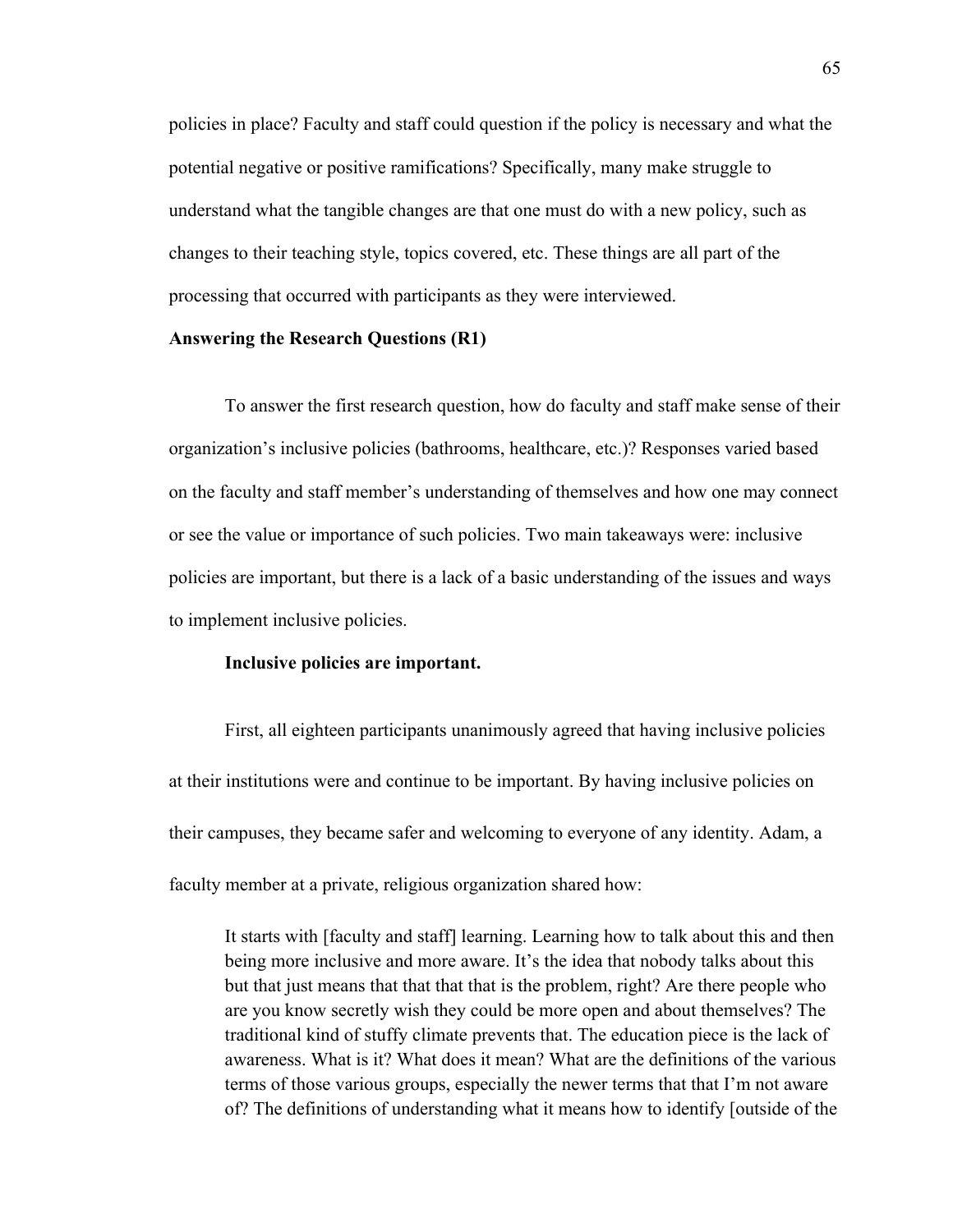binary, hetero norms, etc.] It needs to address and work with [these kinds of issues of inclusion] and not make it awkward for all parties. Also make it [help others to] understand how another person is feeling not just that I'm paying them lip service… not just doing it to check a box but [to help with faculty and staff have a better] understanding that [they're] not making [students] feel either ostracized or singled out. Assuming others aren't aware of the same terms, but also how do we get faculty and staff to feel comfortable talking about this topic (Adam).

Adam's honesty about not knowing the updated terminology and un-comfortability with the topic demonstrates how important it is for staff and faculty to be offered more clear and practical trainings. By giving faculty and staff the resources and the ideas for incorporating inclusive policies into their curriculum will help the to be able to think of the long-term benefits and practical importance that lies outside of the university setting. Once a discussion among higher level administration and faculty members occur, educators can ensure that students' identity concerns can be met and discussed openly and honestly and being partnered with understanding and support through previous trainings and exposure to the new identities.

#### **Lacking understanding & implementation.**

The second part to answering the first research question is how there is a lack of understanding of the issues and ways to implement such policies. To fix this issue requires there to be more resources and support systems where students, faculty, staff and other college stakeholders may go to ask questions and learn more about the issues. Maddie, a staff member a private university, shared how she appreciated the transparency at her institution, but felt that more could still be done.

I have such a limited scope on like how to meet you like this is all really new and it's all really great and I see a lot of transparency and a lot of like effort to work on diversity and inclusion to work on like having real honest conversations. And the fact that it comes up so often in different trainings that I see being offered to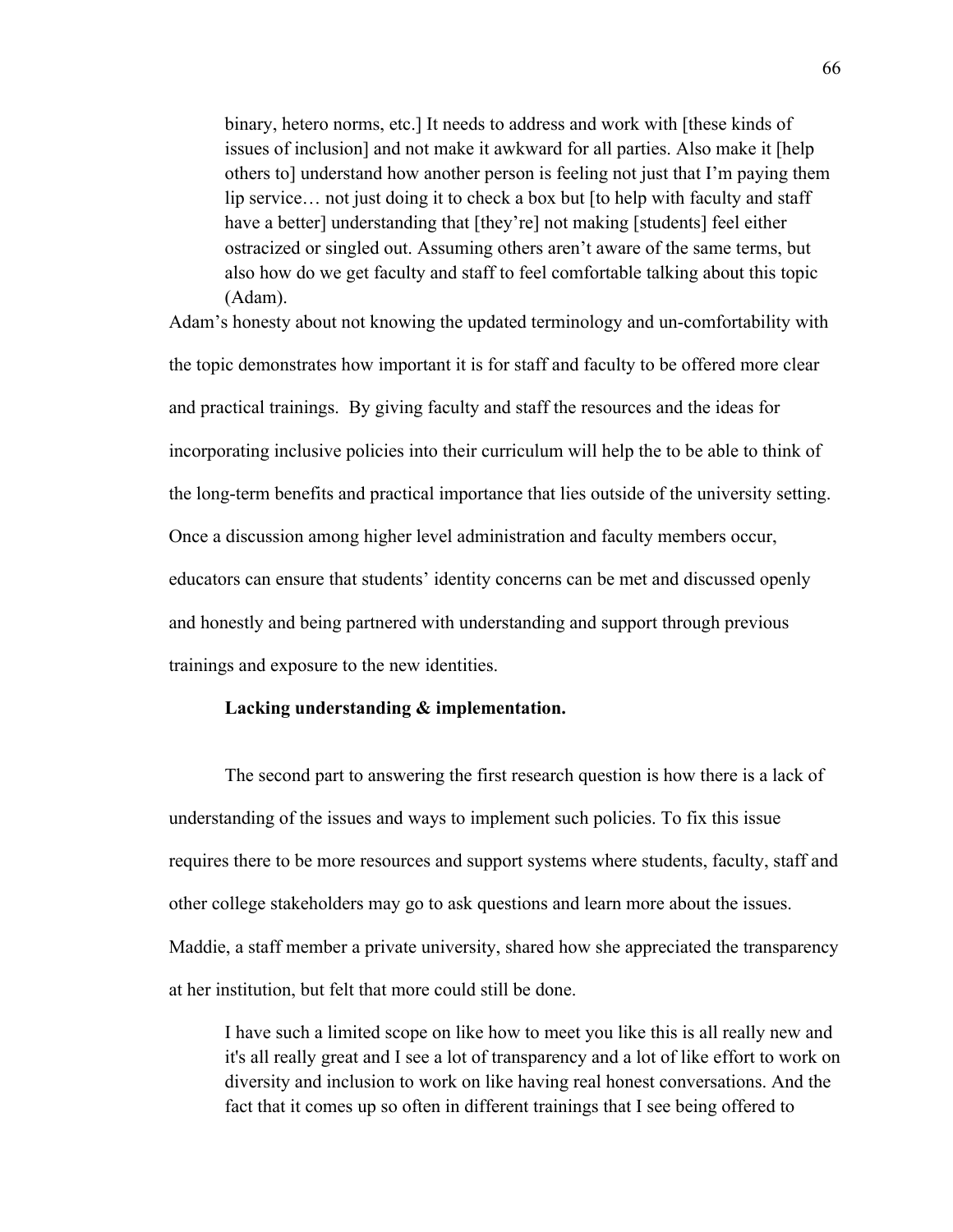students and student staff. I think that's a wonderful. I do see like there's a little bit of a gap for like faculty and staff (Maddie).

Maddie's lack of awareness demonstrates how faculty and staff need to be given the same exposure to inclusive and diverse identities as much as students, while she is clearly aware of the policy, the lack of follow up into how to better implement the inclusive policies into everyday work life. At her institution it appears that some staff and student staff members receive more training on such topics, but the school seems to be lacking a pulse or supporting those who want to be better advocates for inclusive structures. If institutions are really offering trainings to certain groups, there must be more transparency as to what trainings are being offered and why they're being exclusive. It is crucial for students to be exposed to different identities and experiences; however, faculty and staff still need similar exposure to diverse issues to help reiterate and remind others of the importance of having inclusive and diverse conversations with everyone. By giving equal opportunities for exposure to inclusive and diverse ideas, all campus members can better make sense of the ideas, consider ways to implement them into their practices, and have a deeper understanding for what may be facing students and other campus community members.

However, without giving all members the chance to be educated or offering spaces to ask questions or learn more about the issues. Many struggled with understanding the implementation and policies can be enacted, which demonstrates how, since faculty and staff already struggle with understanding the topic of identity and as they process inclusive policies, there needs to be more explanation by the implementers and administration for how faculty and staff can support these policies and be supported when enacting them. Since there is still more research to be done on how to best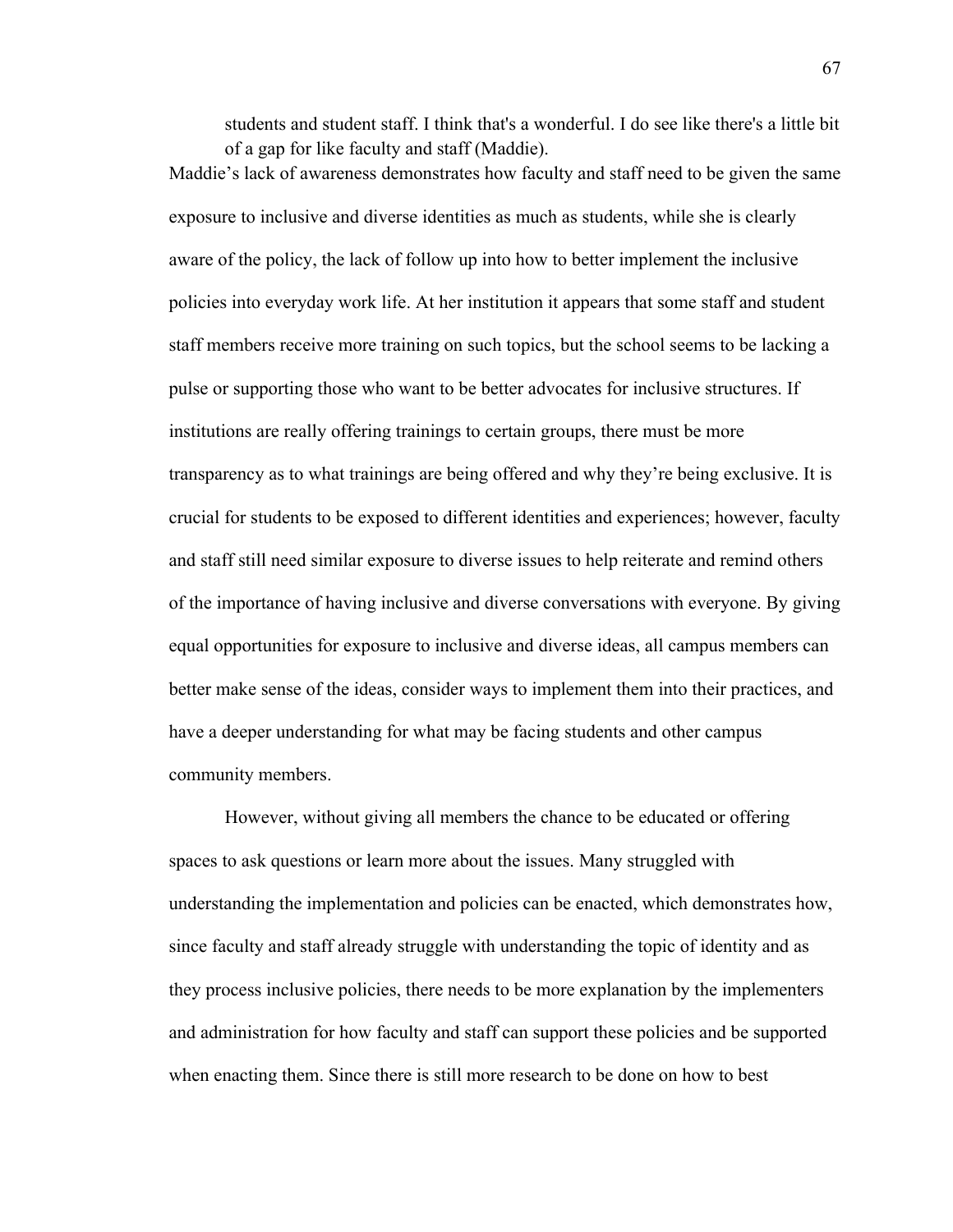implement such policies, considering supporting all stakeholders of a campus community is crucial as more diversity and inclusive policies are enacted in the future.

### **Answering the Research Questions (R2)**

For the second research question, how do faculty and staff believe that inclusive policies impact the culture of the institution? There are three areas that emerged from the participants: (1) faculty and staff are still making sense of both inclusive policies and how these structures affect their role as an educator (2) if one has a connection to the inclusive policy or not and (3) that inclusive issues are not being openly discussed.

## **Making sense of one's role and the policy.**

With more new identities emerging and requiring more research, it is no surprise that faculty and staff members are still struggling to make sense of both the new gender identities and the policies (or lack thereof) that support them. As new identities emerge, it is vital to learn more about them, but also to look at how the role as an educator is affected by it. As mentioned previously, faculty and staff members have frequent interactions with students on a weekly, if not daily, basis, which forces them to be knowledgeable on topics outside of their subject areas. Participants did share how they need to be ready to have any kind of conversation that may arise in their classroom, even if it is not related to the course content. Allie, a faculty member, explained how in her classes, everything is open to conversation.

I've never stopped a student from wanting to talk about something. If someone said to me 'I want to talk about this character's gender, sexuality, whatever…' I would say, 'Great, let's go.' But I don't know if I would bring anything up like that because I'm not an expert in it. It's not something that I personally grapple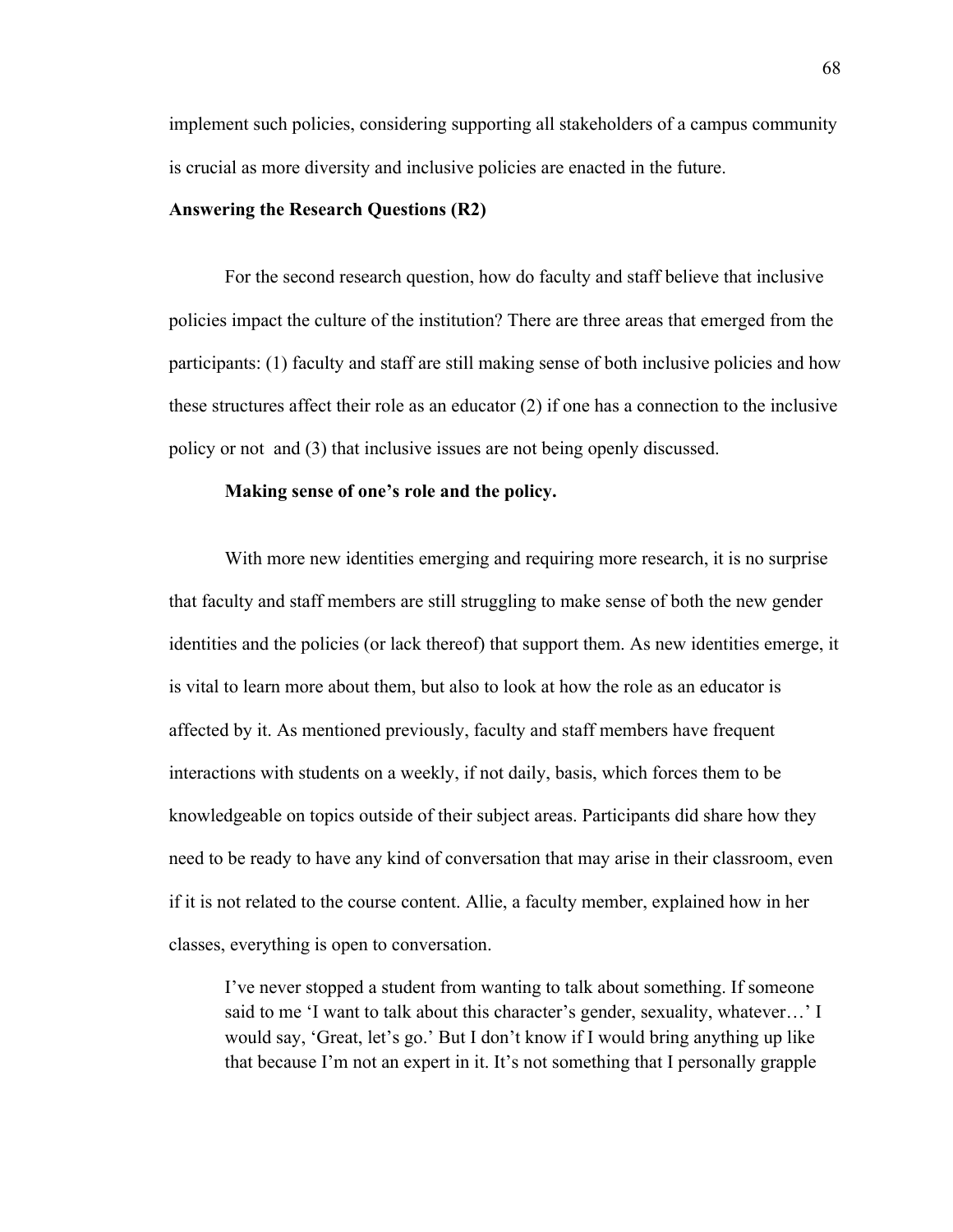with. It's just something that I [should] take some time to understand a little more about as a professor who wants to be accepting of all my students (Allie). Her lack of an understanding of the various identities shows how difficult it can be for educators to feel comfortable discussing issues that are on their students' minds. This may cause faculty and staff to not feel qualified to talk about such topics openly in their classroom or during their office hours, which does not help students feel welcomed or recognized in the college classroom setting. By having no personal or human connection to these kinds of policies lack a basic understanding of what it means to fall outside of the norm and do not even know where to begin or start with having conversations centering around inclusion. Allie did share how she empathizes with faculty and staff who may feel unequipped or unqualified to immerse oneself into these kinds of conversations, but that it has evolved into a part of the territory within the realm of higher education:

I mean, I agree that it's not our job. But also, when I signed up to be a professor, I didn't think that students were going to come into my office and talk to me about… sexual assault and counseling and things. So, it's kind of become our job... [that faculty and staff role is] all encompassing...with how we kind of do everything. I mean if people don't want to be that I don't think they have to… But I think they there should at least be a sense [of support] that a [faculty or staff member should respond with] saying, 'You know look, I'm not the right person to talk about this with you, but here is someone you can go talk to.' I think that the students just need to feel heard (Allie.)

Allie demonstrates how she understands that the role of educators have had evolve to be more than just an expert in a research area. With faculty and staff being sought for support as students are processing their identities and finding their sense of self, educators must be prepared to discuss these issues and offer support or referrals to best assist students. Allie shows how she is still processing what her role as educator means to both herself and to other community members too. Her statement also displays how there needs to be more structures or guidelines in place to offer clarity into what exactly faculty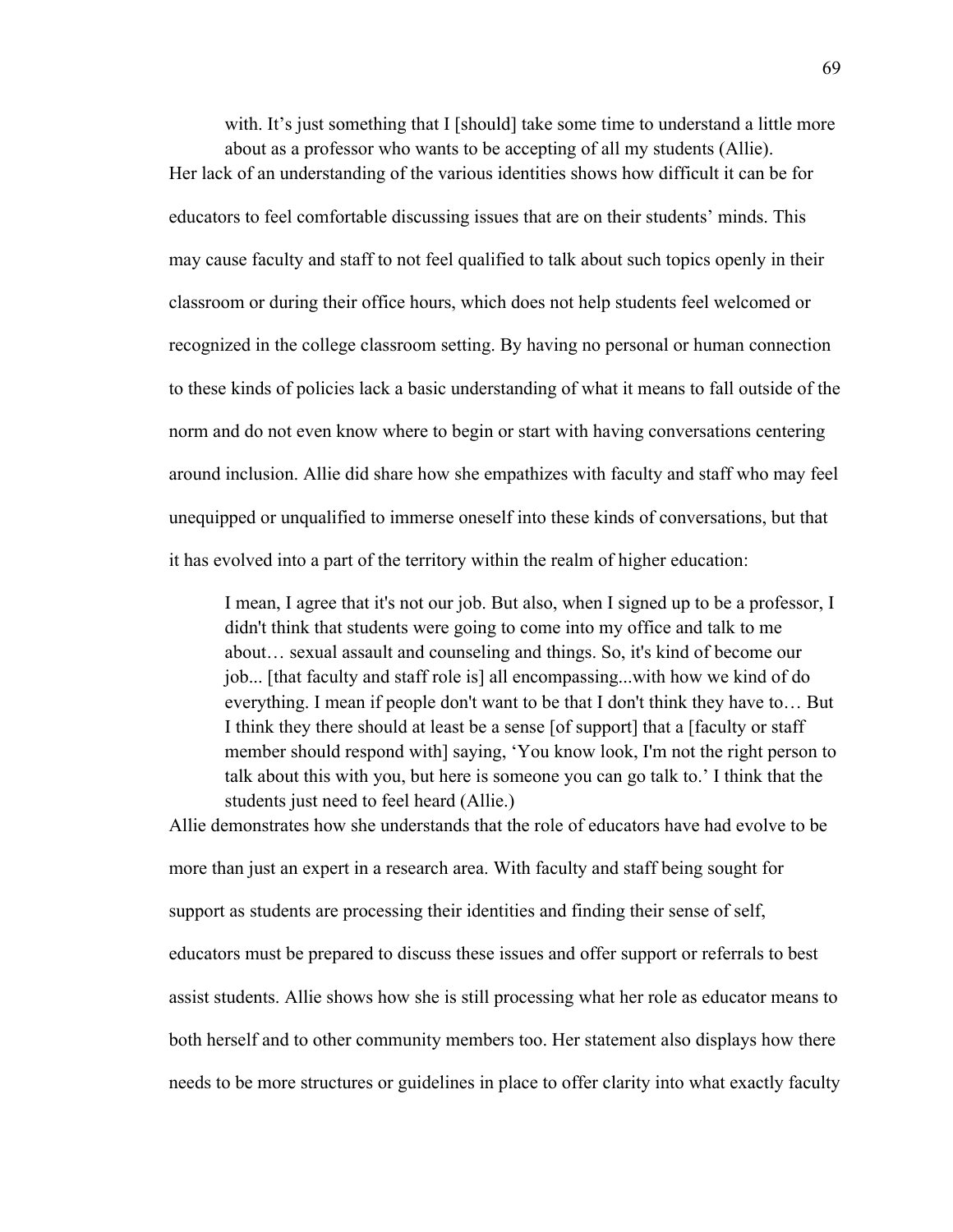and staff members should be trained or educated about to better serve their students. By having more structures in place to guide faculty and staff members, it will be able to elevate the confusion of what their role is and how-to best support students in and outside of the classroom.

#### **Strong connection vs. no connection to policies.**

The second part to answering the second research question has to do with one's connection to the inclusive policy. Depending on the participant's personal experience with marginalized communities, affected with their understanding and their interpretation of inclusive policies. For example, some faculty and staff members identified as a member of the LGBTQ+ community, which demonstrates how several members had a direct and personal connection to having inclusive policies. "As a member of the LGBTQ+ community, I face these issues daily and hope that others can see how not being included or considered in these conversations of identity [or valued, recognized member at the institution] is damaging, not only for myself, but especially for those who have many different marginalized identities" (Carter). Others may know or knew family, friends or colleagues, which humanized the issue for those participants, hence getting them on board and thinking critically about how to support such initiatives as well as serving as allies and support systems for those members. "With my cousin being open with identifying as gay when we were younger, and now my daughter having a bisexual friend, I truly see myself as an ally and work to ensure people of all identities feel supported and recognized in all aspects" (Debbie). Being more inclusive and having an awareness of the different genders is not just something that may affect a classroom environment but as well as even larger societal events, such as graduations, scholarship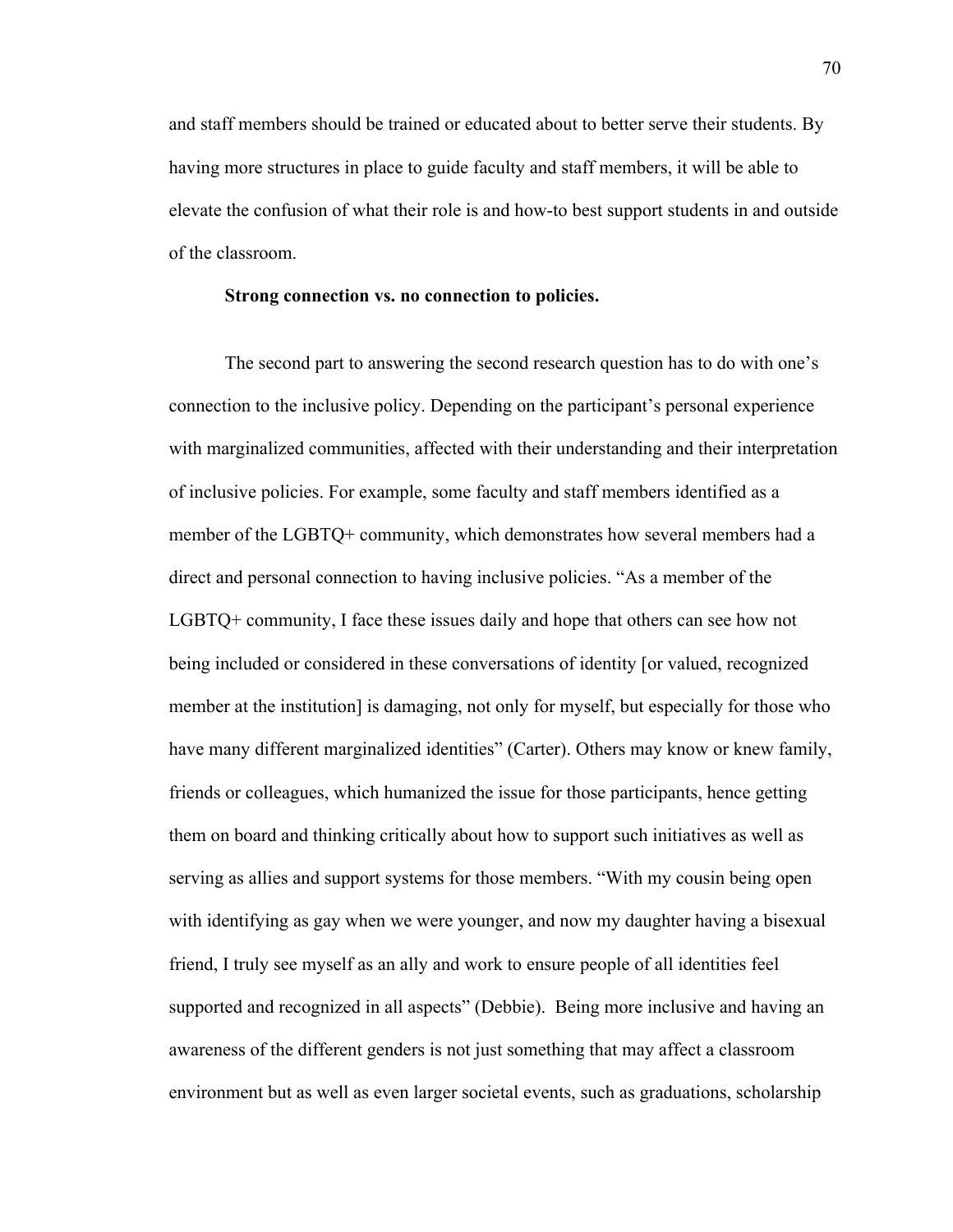competitions, etc. Amy, a faculty member at a public institution shared how she faced the issue of non-binary individual when planning and orchestrating a scholarship competition. She quickly became aware and sensitive to these students and others' needs of calling all by the proper pronouns.

We learn just through association or [students] talk to us about sort of what we should be doing, how we should be doing it, how we [can best] support students and what sort of issues we might run into. Specifically, I had a student up in the scholarship competition who was non binary and they were changing their name continually. During the course of the competition, to when they were actually awarded a scholarship, their name had changed twice. And so, we weren't able to find the students and I mistakenly referred to them by a gender. I was told that 'that was incorrect' and corrected [on what pronoun that student preferred. For many of us who aren't aware of these issues, we don't know unless we're instructed on how we should [address or] speak with the student. I think it happens on a one to one basis and that there should be more resources for [faculty and staff and students alike] to go and talk to someone [so we know how to best address students and coworkers] (Amy).

Amy sharing her own experience of not being aware of one's gender identity is a clear demonstration of why faculty and staff members need to be further educated on topics of gender identity. With faculty and staff often asked to take on more responsibilities that require student, as well as parents and donors, it is necessary for them to be aware to of how to best handle issues of gender identity and how to maintain an open and welcoming environment. Had there been more training on how to be aware and inclusive of all gender identities, faculty and staff would be able to help more students learn course material, but also continue to foster learning and scholarship outside the classroom.

# **Issues are not openly discussed.**

However, sometimes participants with a personal investment or connection felt as though they were in limbo with inclusive policies and discussing them because many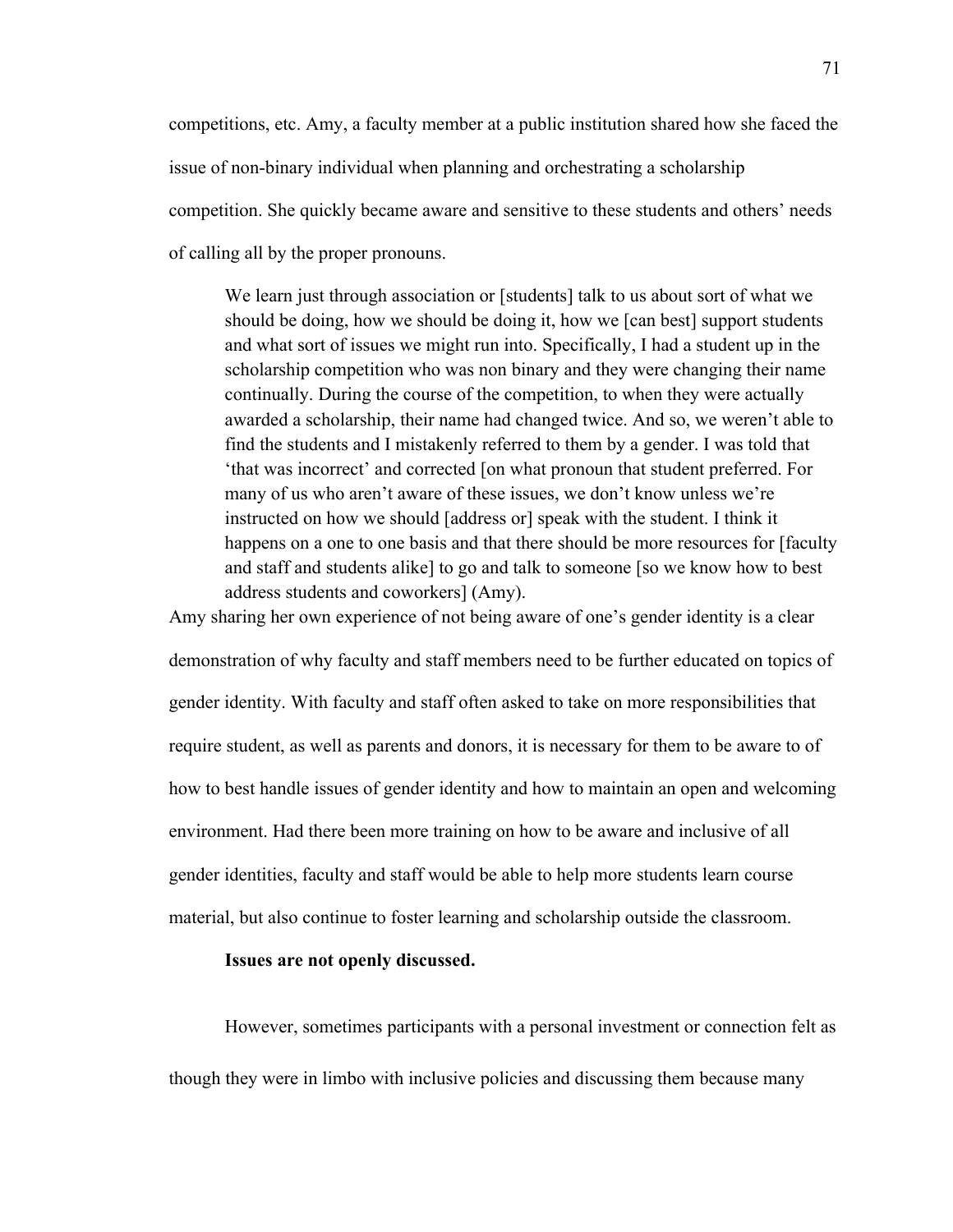times these types of policies are not discussed openly and are not given the space to have these kinds of conversations. For example, Katie, an administrator, shared how, "It's an ever-changing process and requires institutions to push all members of the campus community to think about how to have these kinds of conversations as a community and how to best facilitate and support these kinds of initiatives" (Katie). It is clear that when faced with the topic of inclusion and addressing issues of identity, faculty and staff need more support and opportunities to better understand the issues and ways to support these kinds of policies. Faculty and staff are on the forefront of the conversation with students, it is their responsibility to make their classroom as inclusive as possible. Some suggested "using more inclusive examples of things, giving people ways to self-identify without putting them on the spot. Making it normal for there to be somebody in the classroom who is they and not him or her. Let them be who they want to be" (Kathy). This can be enhanced and supported, if colleges and various disciplines of the institutions can come together to discuss the issues of inclusivity.

Every individual is going to have different preferences… [on how they'd like to identify and to best prepare and consider ways to have more inclusive classrooms] full faculty brainstorming [sessions] would probably go a long way to make people more sensitive to the fact that we don't judge a book by its cover. You have no idea what's going on with anybody (Kathy). With making faculty and staff aware of these kinds of policies, some stressed the

frustration for why inclusive policies didn't exist or why it was not always clearly communicated. Debbie, a staff member at a private university, explained her frustrations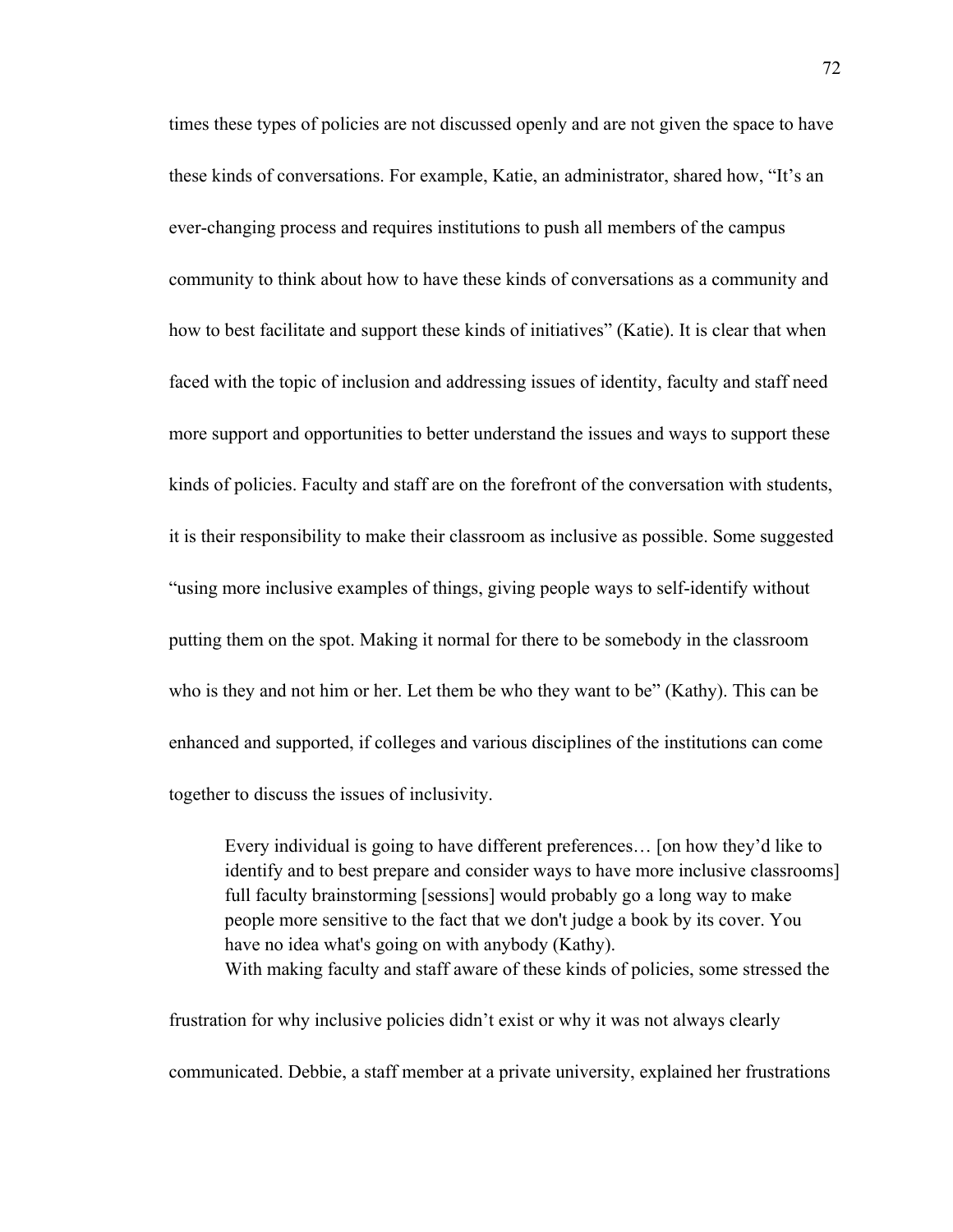with how universities need to continue to push the envelope to be more inclusive and

continually work on creating more spaces for all marginalized groups on campuses.

I just feel like it's common sense things that we should have been doing all along. And it's because it's a large organization. Change doesn't happen quickly. And I have been sensitive to especially the gender roles for a long time and it was like, 'What do you mean that doesn't already happen here.' And I guess I had never considered it. It sounds strange but I always assumed [gender and other issues of diversity and inclusion] was accounted for and it was horrifying to me to find out that it was me. I feel like it's just something that is human decency to do and we shouldn't have to discuss it. I mean it should be ingrained naturally. It's just strange for me to have to watch the university learn at the same time I'm excited that it finally is (Debbie).

Debbie's recognition that change takes time to occur, is crucial for institutions to

remember when implementing and creating policies. Campus stakeholders at various levels need to be looped in and a part of the full policy creating process to help support it as it takes effect. Not only educating faculty and staff members on the topic of inclusion but helping all members of campus to be looped in on general policies that across campus. This would help for all faculty and staff members to on the same page on what the correct steps and best ways to support all students of all different types of identities. For example, one faculty member shared how if there were issues with a student in their residence hall, faculty and staff on the academic side should know what policies and protocols are in place to know how to best help those students or direct them to the proper channels. With colleges being an interconnected web of experiences, it is crucial for all faculty and staff to know what resources or process are available to support the students. Kelsey, a faculty member at a private institution, explained how: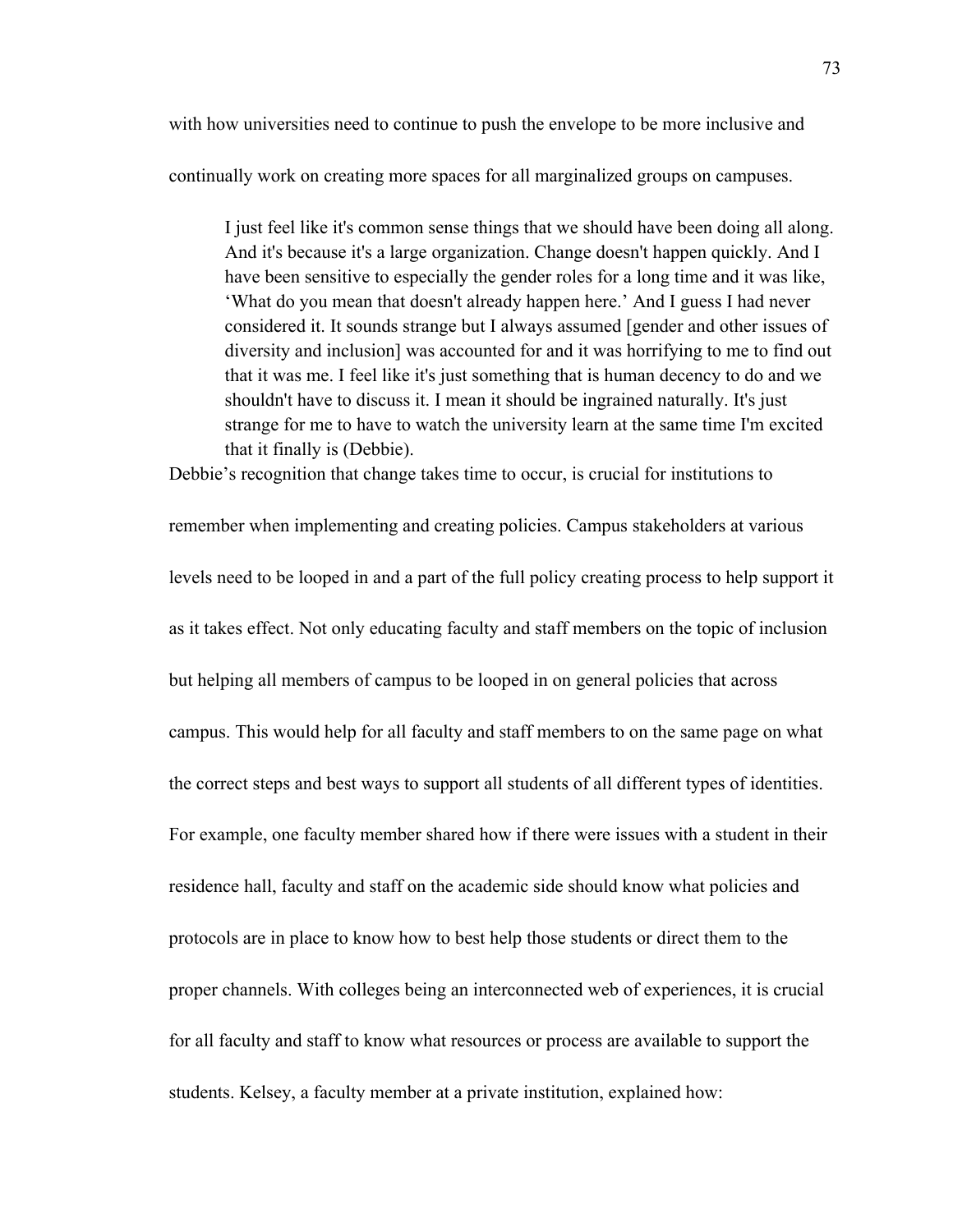So much in college, whether it is Res Life, athletics tutoring, if you're having disability accommodations, it [all] moves into the classroom. I feel like faculty should be aware of those issues [outside of the classroom setting]. Plus, a lot of times, students really only feel comfortable talking to faculty. [And if a student is having issues in another area across campus outside of a class], I wouldn't know how to answer those questions. If a student came and said, 'You know here's what's going on in my residence hall.' I don't know what to do. I wouldn't know what to do. I mean I know who to call but we don't have an actual policy stating what would happen to students. I wouldn't know what to do (Kelsey). This reiterates the salience of ensuring clear communication with all stakeholders on a

college campus to ensure that everyone is aware of policies and procedures for the various issues that may arise. Whether it be related to an academic procedure to a residence hall policy, making faculty and staff members aware of the different policies across campus or informing them of where they can find this information is crucial to helping them better address and support students no matter the instance or issue. This sort of transparency and visibility for knowing where to look and what resources are available for all campus stakeholders, allows the institution to be more transparent and supportive of those needing support and to those looking to support marginalized communities and its members.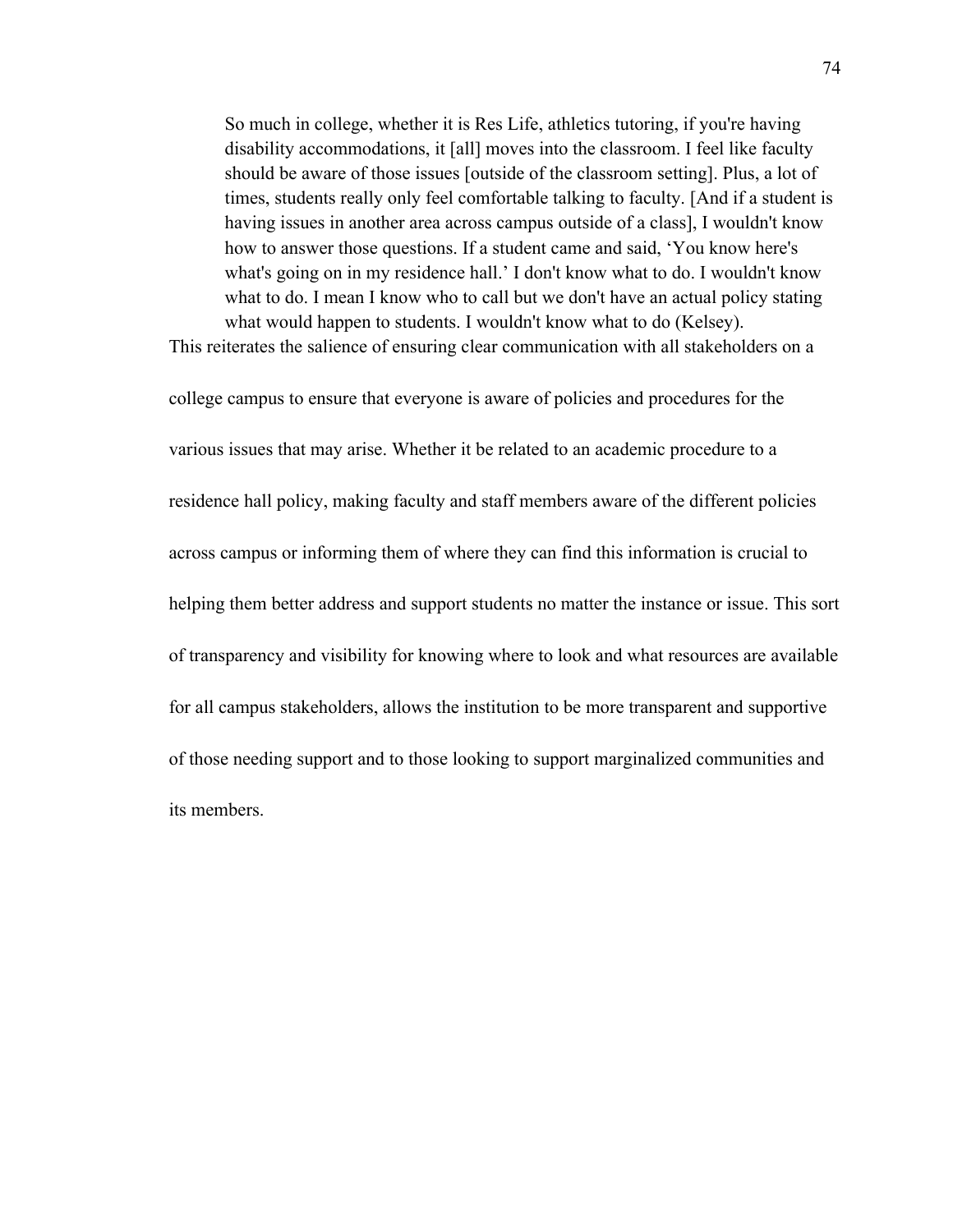# **CHAPTER 5: Recommendations & Implementations**

While answering the research questions, sub themes emerged from the participants to better the implementation process as institutions continue to work to be more inclusive. The sub themes and considerations include, educating both the external and internal stakeholders on a college campus, training as a solution and aspects to incorporate in training sessions, rational for policies, hiring practices within an institution and how inclusion is a multifaceted issue as well as considering the generational differences that affect the implementation process. Each sub theme demonstrates areas that participants felt should be considered or areas that should be addressed when faced with considering themes of inclusion and diversity. The themes emerged through analyzes of the transcribed interviews as participants grappled with their personal identities and connections to these sorts of policies. The subthemes for educating all college stakeholders include inclusion in the classroom and donor involvement.

# **Educating all college stakeholders**

While having a policy that supports or encourages inclusion of all identities, it is not enough. There must be more ways that are clear and offer suggestions for a variety of different situations in order to be successful. The solution that many participants felt would suffice would be educate all of the various stakeholders of the college community from faculty and staff, to students and even donors and administration. By making all members of the organization aware of the rational and the importance of having inclusive policies and amenities, will help all members to be on the same page as to why having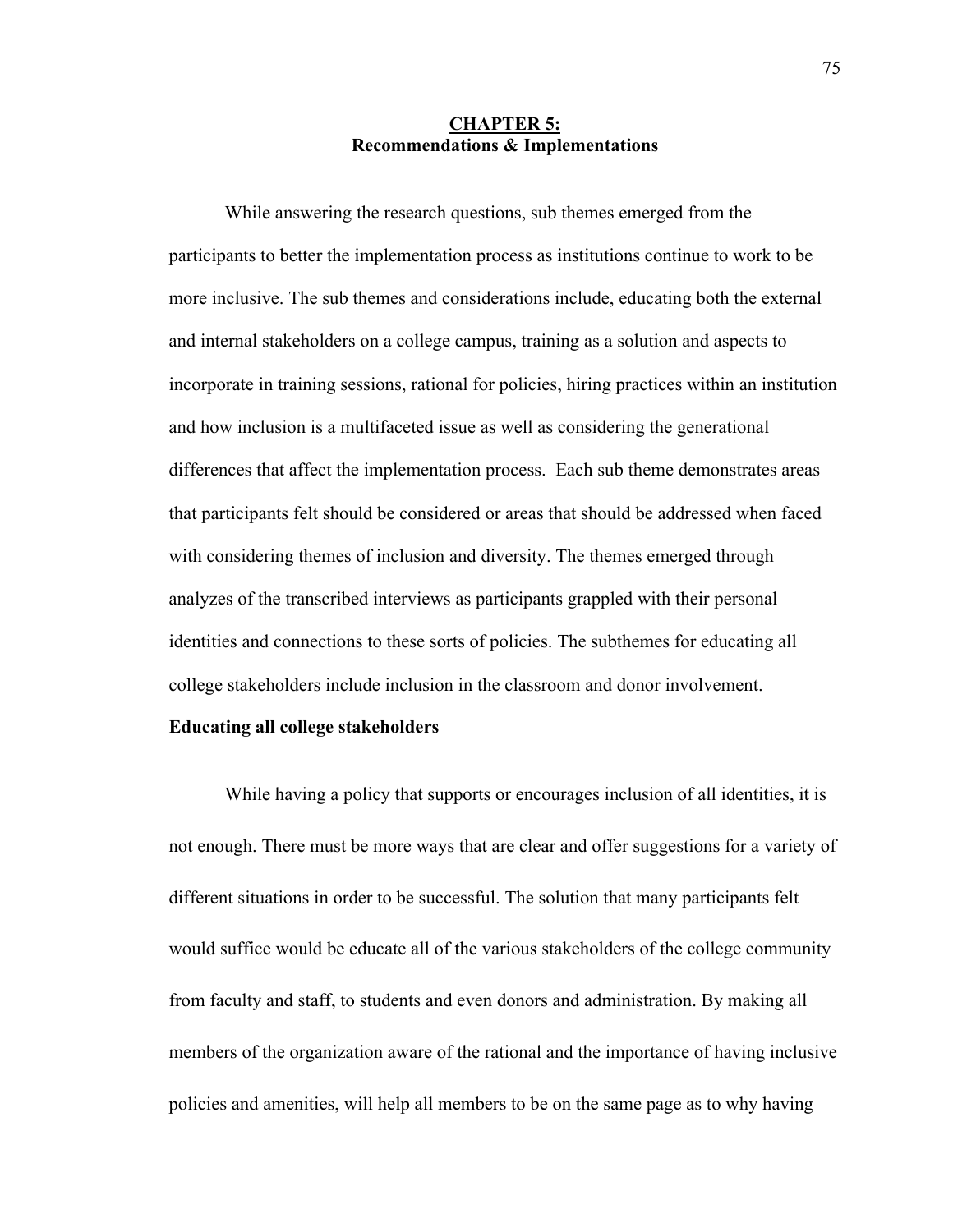these kinds of policies are important as well as offering a more supportive environment for all members of the campus community. Through educating all members, instances of exclusion and issues of identity can become less common and more support, inclusive environments can become a reality. Below are some specific instances that participants shared for why educating all college staff members is a crucial and simple solution to creating more inclusive spaces on campus, such as in the classroom setting and a university's hiring practices.

# **Inclusion in the classroom.**

Applying inclusive policies at any size or type institution is crucial to helping students feel a greater sense of support from faculty and belonging on campus. All participants shared how it wasn't one specific department or individual's responsibility to being open to having discussion around identity, but rather everyone needed to have more training or support for how to best have these conversations. Kathy, a faculty member, explained how everyone needs to be ready to have these kinds of conversations with their students, because "students will find that the faculty member they click with and talk to them about things..." which then will require all faculty and staff to make "inclusivity a habit of the classroom." It is clear that of those interviewed, classrooms should be a place that is open and equipped to handle these kinds of conversations surrounding identity, belonging and any other issues that students are facing. This in turn, may concern some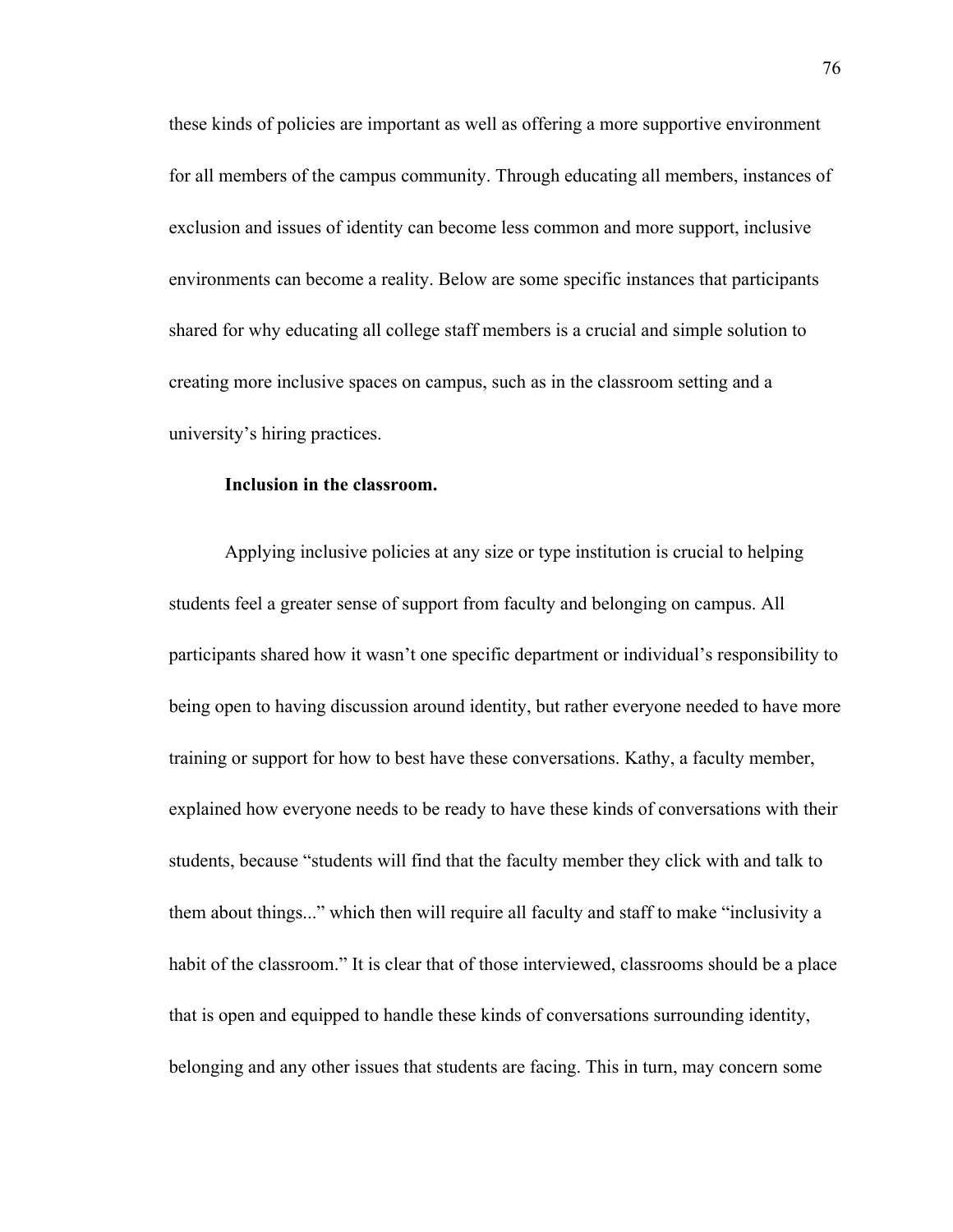faculty and staff members, who may not feel prepared to handle these kinds of conversations. Skylar, a staff member, shared how there need to resource available to students to share the issues or biases that occur in the classroom in order to teach everyone the importance of inclusion and why these kinds of topics matter.

We're thankfully having a lot more students report to us incidents of faculty bias. We don't think that's because they're happening more often. We just think that our visibility is a pride center in our institution's processes have become more visible and have been seen as more of a resource for people. And I think students just aren't putting up with that as much as they may have in the past. One example that is faculty members dividing classrooms by gender. So, for example just this past semester we had a calculus professor say, 'All right, the women are going to answer this part of the question and the men are going to answer this part of the calculation.' And while that might seem like a pretty simple way to like to have a pedagogical approach like switching [how] things operate, what it does for non-binary people especially, is it erases them for being able to participate fully in that class and that sort of work separating people by gender also promotes the gender binary in a way that is antithesis to how we want to work at our institution (Skylar).

Skylar's take on how gender identity is addressed or brought up in a classroom setting is a clear example of how faculty and staff need to be educated and made aware of the other identities that exist besides female and male identities. He demonstrates how simply educating educators on the other identities, the exclusion of other identities could have been completely prevented. There are countless other ways to break into groups besides making groups exclusive based on one's identity. With educating faculty and staff members on the various types of gender identities, as well as offering practical solutions and supportive resources to help them implement inclusive and diverse policies fully, while also helping students to feel more welcomed and ready to learn the material of the course.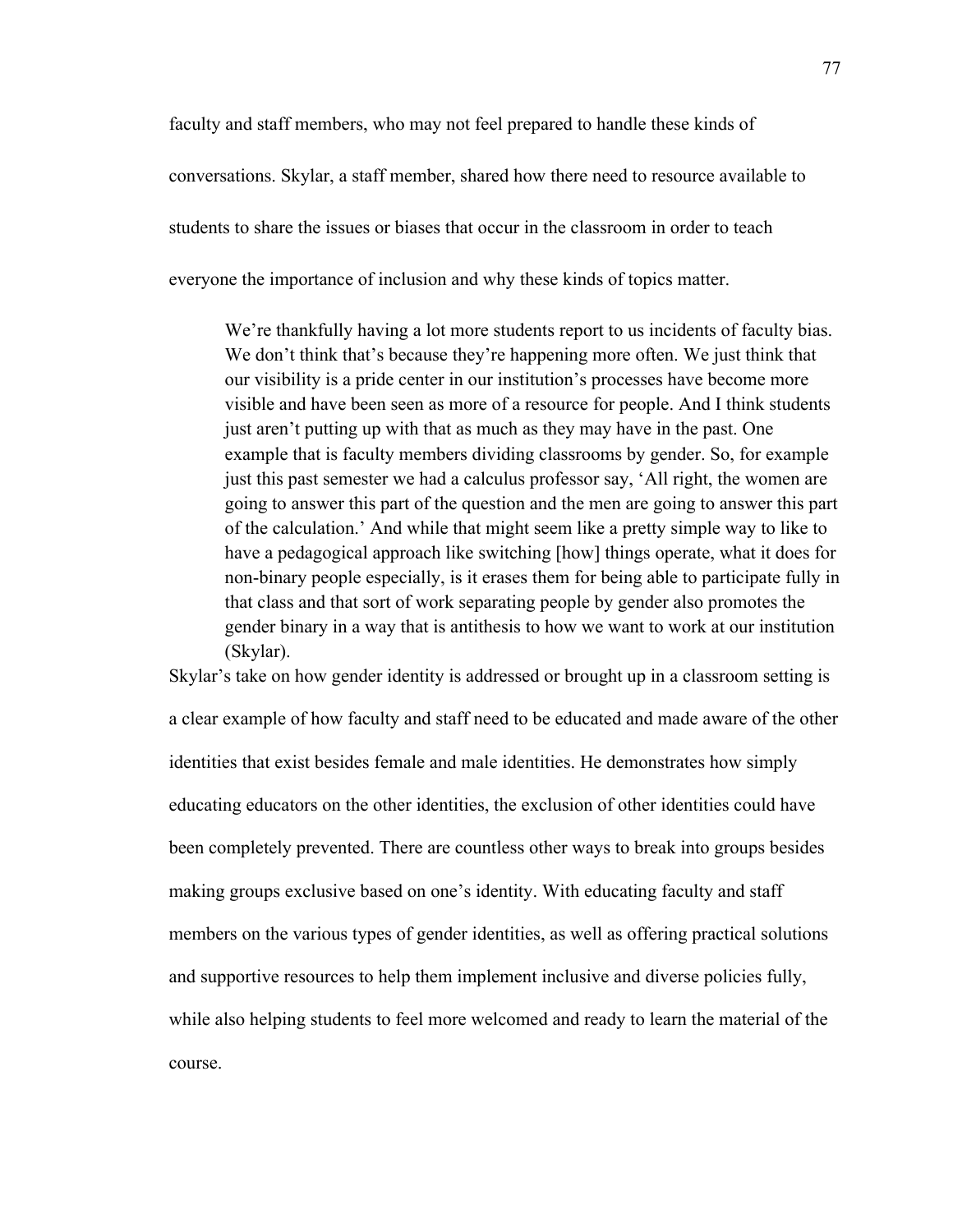Gretchen stressed how the role of a professor is to teach the topic of the course and how it can be difficult for inclusive policies to be incorporated into classroom conversations, since there are so many different viewpoints and perspectives to consider.

I don't want to make this [inclusive policies] a big deal or issue. Sometimes when [faculty or staff] mentioned it [inclusive policies or initiatives] in class, it could be interpreted that this is a big issue for [the lecturer]. Why would [the lecturer] have to say that to them when you think they're normal like anybody else. Everybody's welcome. It might make them feel comfortable maybe that we have a welcoming the classroom and an instructor is not going to be against them. Some students might have some fears that [college] instructors may be conservative. [And that their views] maybe different. Everybody's equal but every is different. We have differences and it's not a bad thing. [The key thing for lecturers to remember is] to withhold their own personal biases and so everybody has biases anybody and they have to make sure that they don't allow their own biases and prejudices in and into the class and into their teaching (Gretchen).

Gretchen continued how she focuses on the content of the courses. She allows the topic to

guide conversations to help make these kinds of topics relevant to the course, but does not intentionally address these issues, unless students bring them up in class. "My subject matter is the content of my courses, sometimes talking about the sexist language and gender stereotypes sometimes. So, I would put a name in general in terms of the general guidelines and principle that...everybody's equal." Her words demonstrate how inclusion and diversity need to be considered, but in a welcoming and holistic way that allows all members of the classroom environment to be welcomed, while not being put on the spot to share their identity. This kind of learning would help bring the topics of inclusion and identities that are marginalized to the forefront of both faculty and students' minds in a meaningful and practical application to why it's important to consider how people identify. The lack of awareness of how to welcome and acknowledge these identities is one that is complex and multifaceted but is crucial for creating spaces that allow all students to be free to express themselves as they identify and still learn in a safe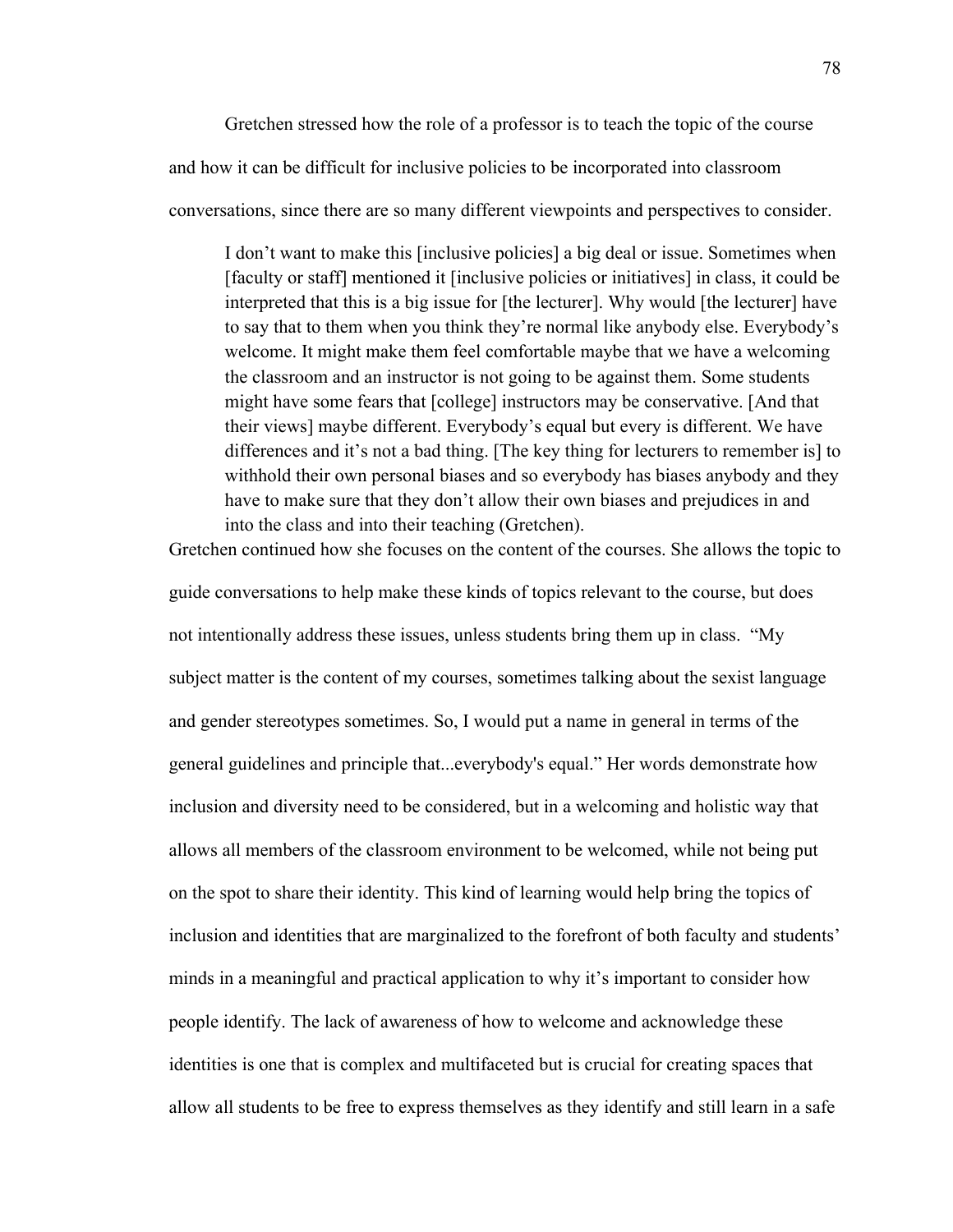environment. This task tends to fall to educators in the classroom, who, as participants shared, don't feel comfortable or know how to address or manage these topics of gender identity.

Gretchen shared how a faculty or educator's impact can extends past the learning concepts of the classroom and into various disciplines and life changing lessons. "As a teacher I try to help my students learn, not only the subject matter, but also in terms of social and cultural beliefs. I try to put my thoughts and my advice in my classes sometimes but as a teacher I'm trying to help them learn and succeed in life… beyond classes and into their career."

Some faculty shared how these policies can be brought to life in the classroom by making them a part of the curriculum. While some suggested having week-long events with guest speakers or independent modules for faculty, staff and students to take and learn about these policies or ideas, Adam suggested "bringing in some of these [ideas or policies or identities] into school projects that would be another way to really kind of learning and doing." He continued with how, as a business professor, one way to incorporate that into the classroom would be to have students identify "who the market segments are, the people in the groups and then what are they interested in. Then finding out products that they want to buy." It's clear that a way to better implement inclusive policies is to have them implemented into the curriculum, which in turn helps faculty and staff to better understand the importance of having such policies and how being inclusive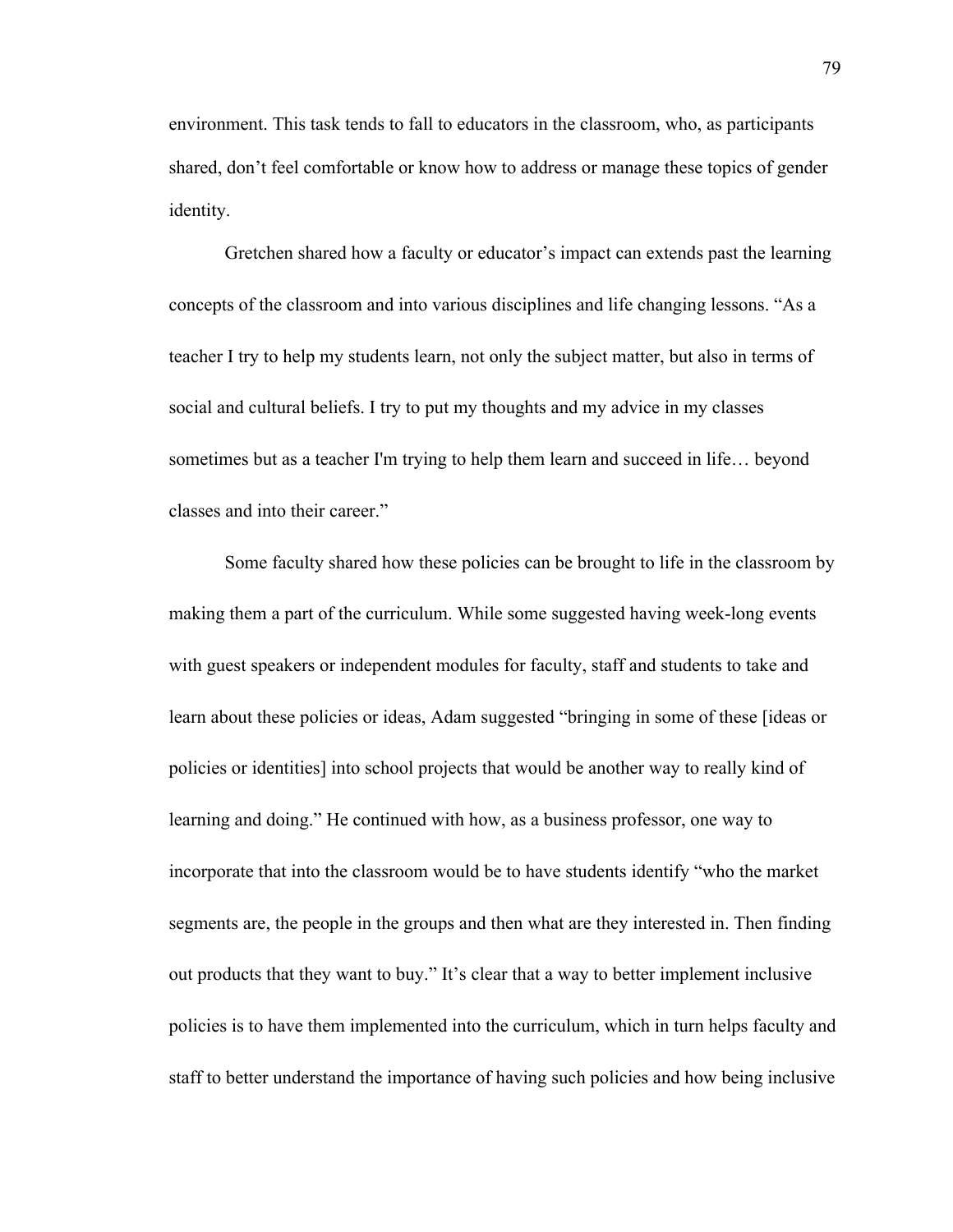and having diverse perspectives can be applied or is salient to their course material, industry or field of research.

# **Donor involvement.**

A key stakeholder group that can help to address more inclusive resources and support are the institutions' donors and benefactors. Often times, university donors supply a lot of the financial support for universities, which can in turn allow the institution to be able to create more inclusive spaces and possibly provide more resources to students and staff alike. Having these vital group of stakeholders being on the same page with an institution's rationale for inclusive policies is crucial for inclusive policies to not only be implemented but to also receive more support from other various stakeholders, such as outside organizations, faculty and staff and even current or prospective students. Many participants expressed how if the institution wanted to become more inclusive, a key stakeholder to think about are the donors. With many schools depending on funds from donors, the vast majority of their donations come with stipulations or specific terms that donor wants the money to go towards and may be more prescriptive with where the funds can be allocated. "If donors aren't on board or don't support the policies, then the process will slow down or put on the back burner" (Dora). This is a clear example of just how powerful of a group of stakeholders that university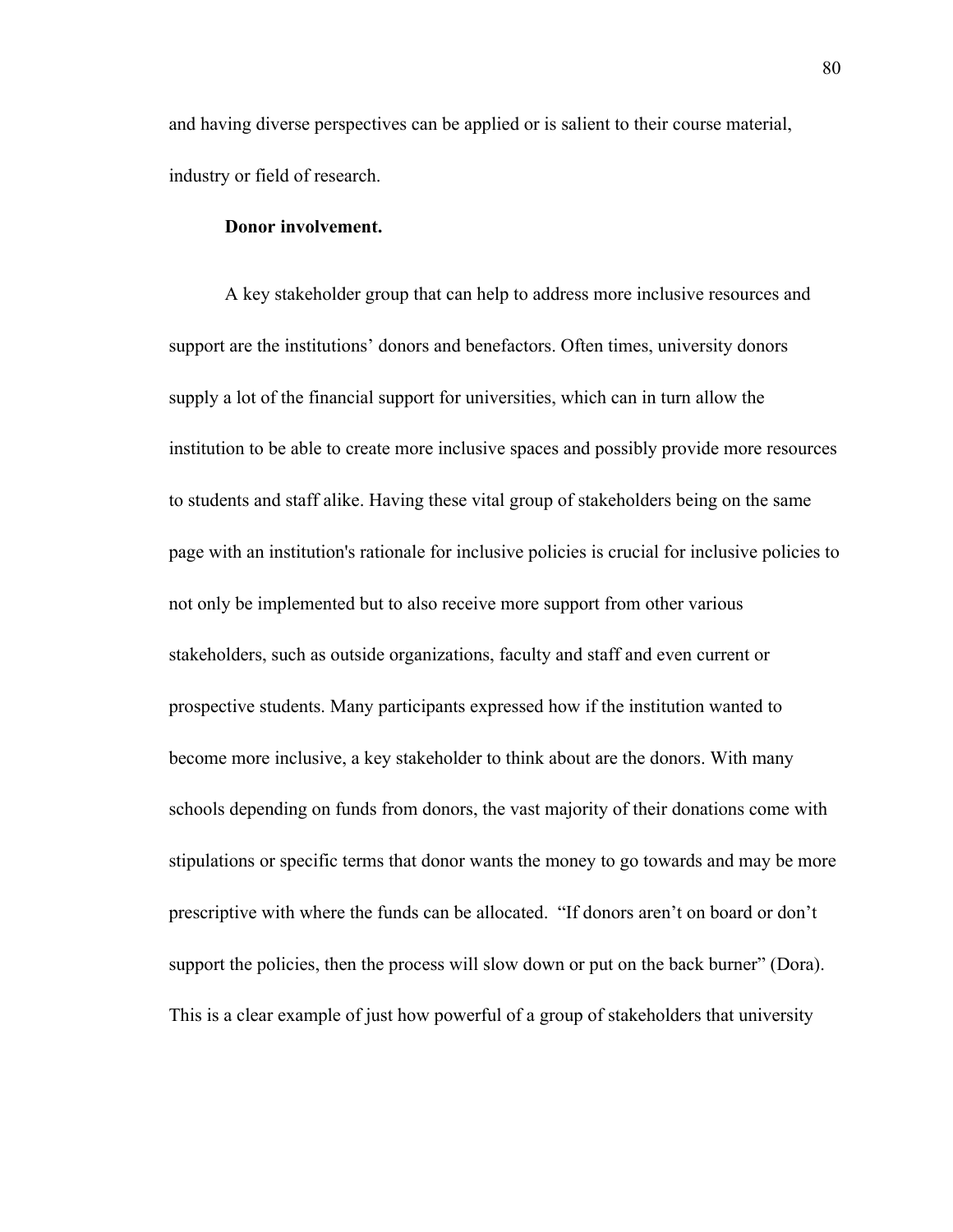donors are to higher educational institutions and the role that they as a whole play. Bert

### elaborated how

We must think about the perspective what is going on financially for the institution. On one hand we have the commitment to inclusivity and on the other hand we have the commitment to our donors [who support institutions financially]. If we do [inclusive] changes too fast in such a way that our donors get upset, the entire support of the university would crash and there would be no [institution] anymore. On the other hand, if the changes are not made fast enough, we might lose the students, which would also make the [institution] not exist anymore. I think one of the difficulties for institutions is this kind of dance between those two needs for change and not change. I believe as I have observed there can be more done which means are [it may be] necessary to educate our donors and supporters as to the needs of why [inclusive policies] need to happen. There was a discussion about for example having gender inclusive bathrooms. I think they exist in just the handful of buildings that, after all of that discussion and still, it's not enough. If somebody that has the need for such an amenity, they will not be able to just find that easily. It's like when are we actually going to make accommodations (Bert).

The dance or the balance of satisfying both the needs and wants of all the different

stakeholders from donors to faculty and staff to students and parents is a tricky for

institutional administrators to balance. With many more things being decided on based on

the bottom line, those who provide the funding often get the final say, even if it is not

aligned with the school's mission or values and at the expense of the marginalized

community members. Skylar added that,

We have to be willing to put up the money and put up the cost and also ask ourselves 'what are we willing to lose?' Because as an institution we have a very conservative alumni base. I think some of that is holding us back because we're not really ready to lose that because money talks, money is powerful and I think higher ed in general is going more towards a business model, which is unfortunate to me, as opposed to like a service model that I think can help us meet our aspirational goals (Skylar).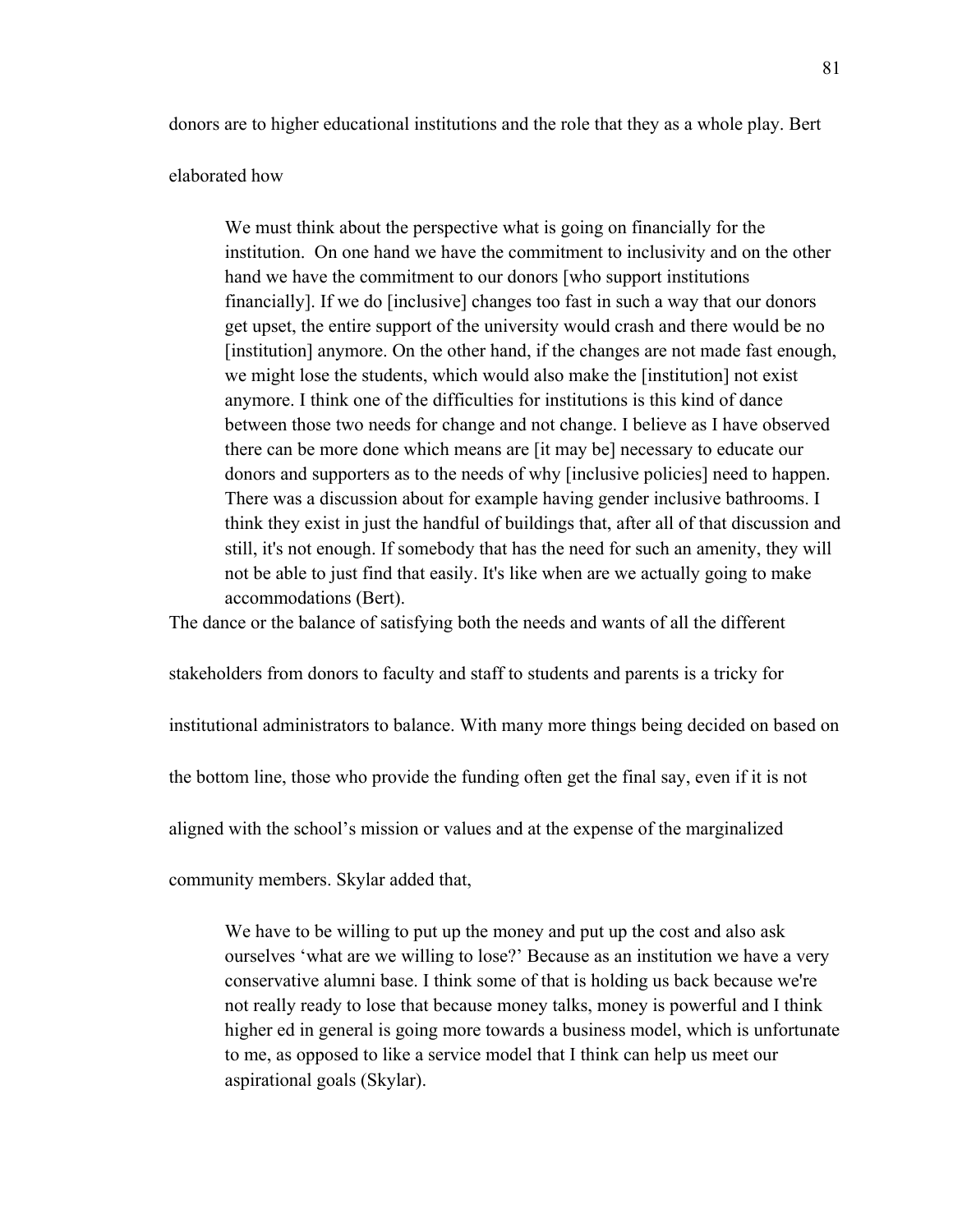It is crucial for institution's administration and staff to relay the necessity for inclusive spaces and policies to the donors so that institution is living out its commitment to educate others, while also making the campus a place that welcomes everyone. To create more inclusive spaces and offering resources to create inclusive environments, while also getting donor buy-in or support is a tricky but necessary task, which may push administrators to better communicate the importance of creating more inclusive spaces, but also educating donors on the need and the benefits of having such inclusive amenities, trainings, etc.

# **Training**

The overarching theme for both donors and faculty and staff members means that all require some sort of training on the topic of inclusion and diversity. To make those stakeholder groups more aware of the issues, the inclusive policies can be better implemented by the faculty and staff, while also receiving the financial support from university donors. All of those who were interviewed shared how they desired some more training and ideas on how to best prepare and support students in the classroom and across campus. Many shared how they craved some sort of training for how to best approach these conversations with students and colleagues and ensure that they do not offend or cause harm to the individual who identifies this way. Debbie and Skylar, who work at the same private institution, praised how their equitable community council always offers events around campus that are open to all faculty, staff and students to learn more and to be aware of more ways to inclusive of diverse identities. For example, they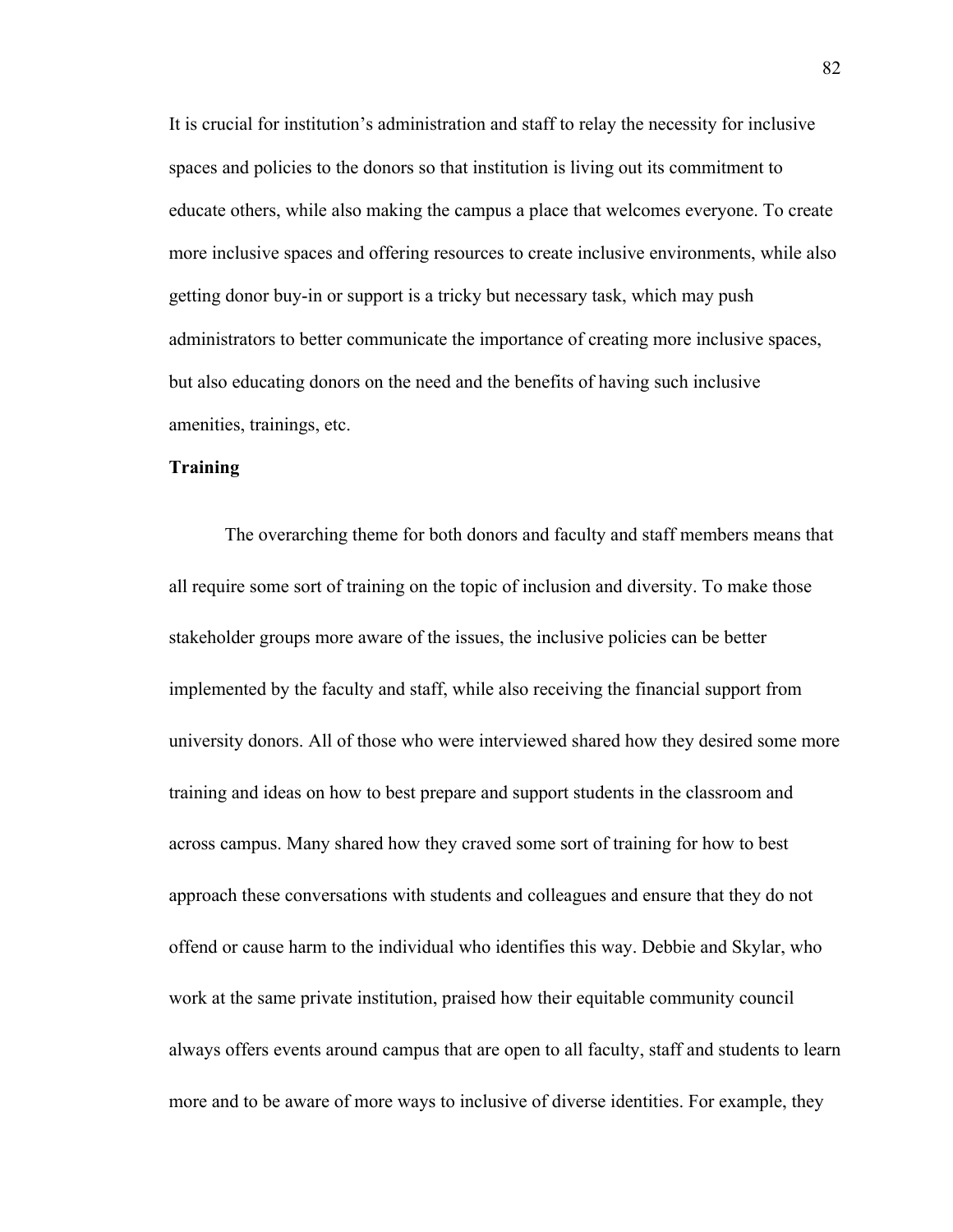both shared how the Equitable Community Council offers Vision Training, which offers students, faculty and staff alike the opportunity to think more critically about topics of diversity and inclusion. Debbie explained how Vision Training is a team of university members who "come in and talk about all the different 'isms' and how people identify and how to make sure everyone's included." From there, she shared how her institution has had people from Cornell who "do an acting and role roleplaying on diversity and ways discrimination is manifest. So, it was an interesting perspective to see things that I hadn't considered." This kind of training was incredibly helpful for her because it opened her eyes to all different stakeholders and groups that are affected by these topics.

I've always gone in with [the idea that] everybody should be inclusive and there should be no discrimination. And one of the skits that [the Cornell group] had done was 'I don't understand why I'm being forced into this diversity inclusion. I don't care. I don't want to be diverse. I don't want to be inclusive.' I was like Holy crap. I hadn't considered that perspective. I'm still mortified by it, but I realized that not everybody has that same approach and does not want to be involved. And so, it was just interesting for me to go in there with the appreciation of inclusion and then to be told and reminded that we need to help those people who don't want to be. So, it was, and it is cool. They make it available to the whole university it's not just this little pocket of people are going (Debbie). Debbie's experience is a clear example of how beneficial inclusive trainings are for all

staff and faculty members to be exposed to, even if they already support inclusive and diverse ideas. Presentations from outside organizations or trainings should be for all different faculty and staff members, not just focused in one area of a university. This is because the role of gender and how one may identify occurs in multiple different areas besides the classroom or a residence hall. For example, the online class rosters or school database systems that have one's gender associated with them. IT departments and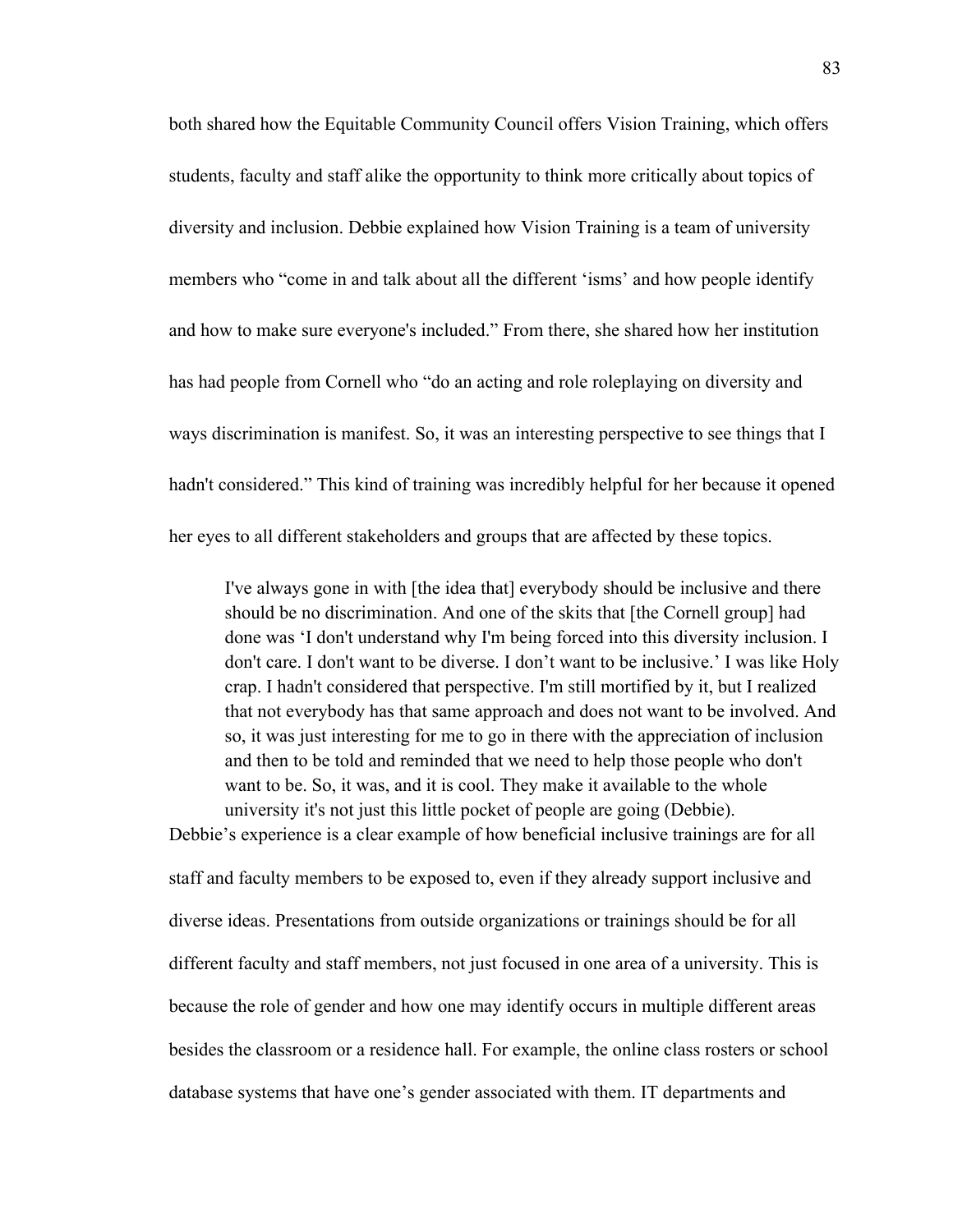technological services should be aware of how they can help bring issues of inclusion to the forefront of all stakeholders' minds. Some things to consider is to have online database systems, preferred names as an option or giving individuals the ability to change their names or gender identification in school databases systems in order to give them the freedom to identify as they feel they should. By having this option, it will also help all students and faculty and staff, who may identify with the gender norms of society to "present thought about those who are not the gender minority" (Skylar). Several participants stressed how changing applications to be more inclusive to have people select more gender options would help institutions to be more inclusive and better live out their inclusive values to prospective students, while also transferring them into other data collection systems. One participant shared, "whether it is on an application to the institution to surveys that faculty are researching, email signatures, it's all little things that can add up to make a positive, welcoming environment, which only stresses or pushes these policies and the need for them forward" (Debbie). Debbie, especially stressed, how

I think it's every human's responsibility or should be. But unfortunately, some of them are going to have the wrong views but I think as an organization, the best we can do is to make sure it's constant. We're constantly reinforcing we're constantly talking we're constantly educating. We have a constant turnover of bodies. You know these you know the students who came in eight years ago or only sort of touched by it for the last season. But we have that obligation to continue to make sure everybody is on the same page and everybody is included and welcomed (Debbie).

Debbie's ownership of being an advocate shows how crucial it is for stakeholder buy-in when creating a new policy. Faculty and staff must be given the chance to be exposed to a new identity that they did not consider before or allow them to be reminded of how important it is to be considerate of those who may be different from themselves. Whether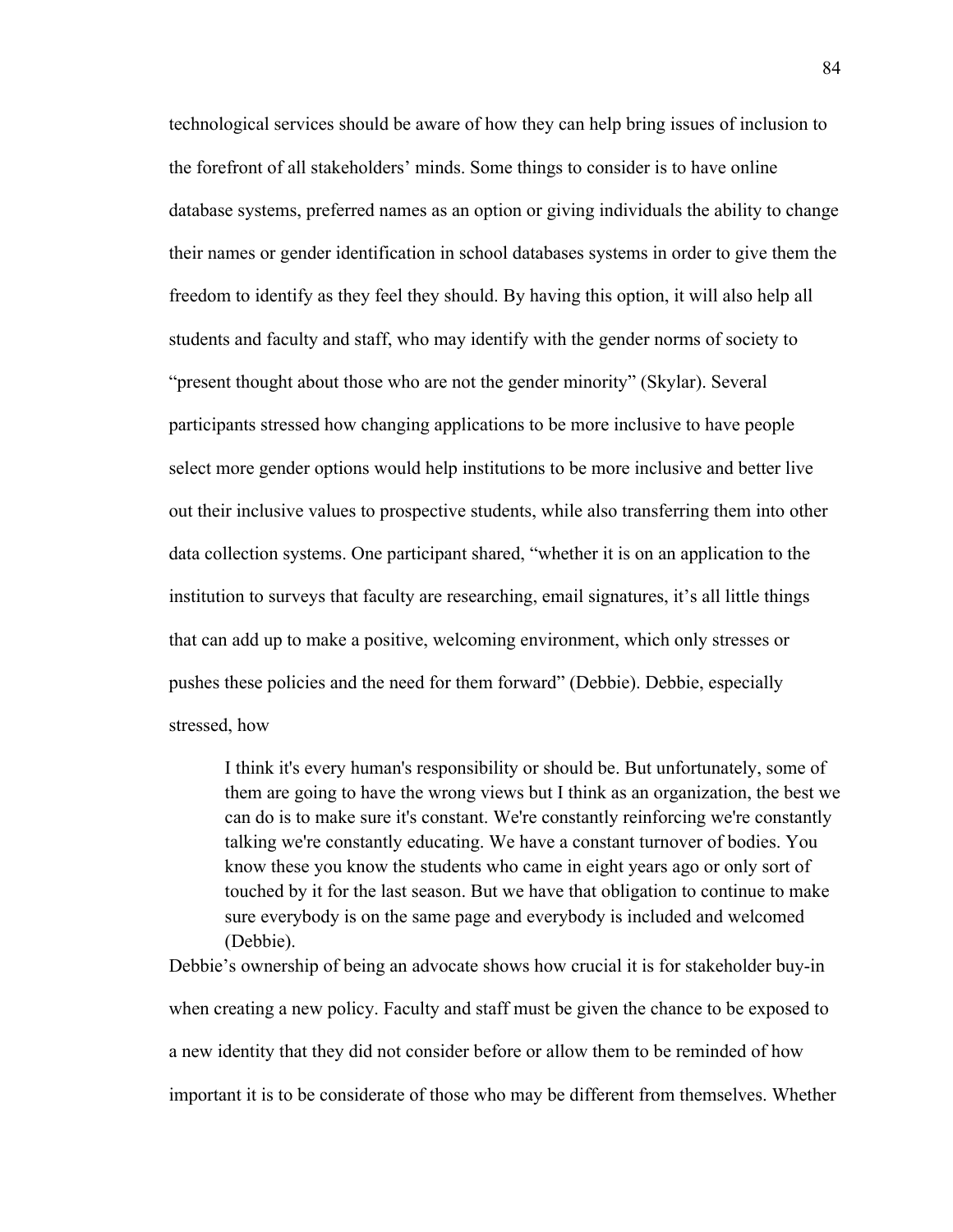it be a student in their classroom, a colleague in their department meeting, a potential connection or collaborator on a research project, being aware of different identities that exist is crucial for faculty and staff to be aware as they need to be able to have conversations about inclusion with not just students of any age, but anyone they encounter.

Once faculty and staff become aware of different identities, proper training or topics to be aware of is the next logical steps. Whether it be ideas or steps to implement in their classroom or department meetings, some sort of follow up needs to occur to help faculty and staff better be aware or know how to use the knowledge that was just acquired. Almost all participants wanted to learn more about the pronouns that an individual may now identify with as well as how to best have these conversations in the classroom. One faculty member, Allie asked if it would be possible for her institution to have an inclusivity statement for all faculty and staff to put into their syllabi, which would let all students know that they're welcomed and accepted regardless of how they identify.

It is important to realize that members of the campus community crave for more ways to better serve the students and the mission of the institution. Maddie, a staff member at a private university, shared how as a new staff member she craves more training for herself to better serve the students she works with and supervises. While often times the student affairs and department of residence life have their students go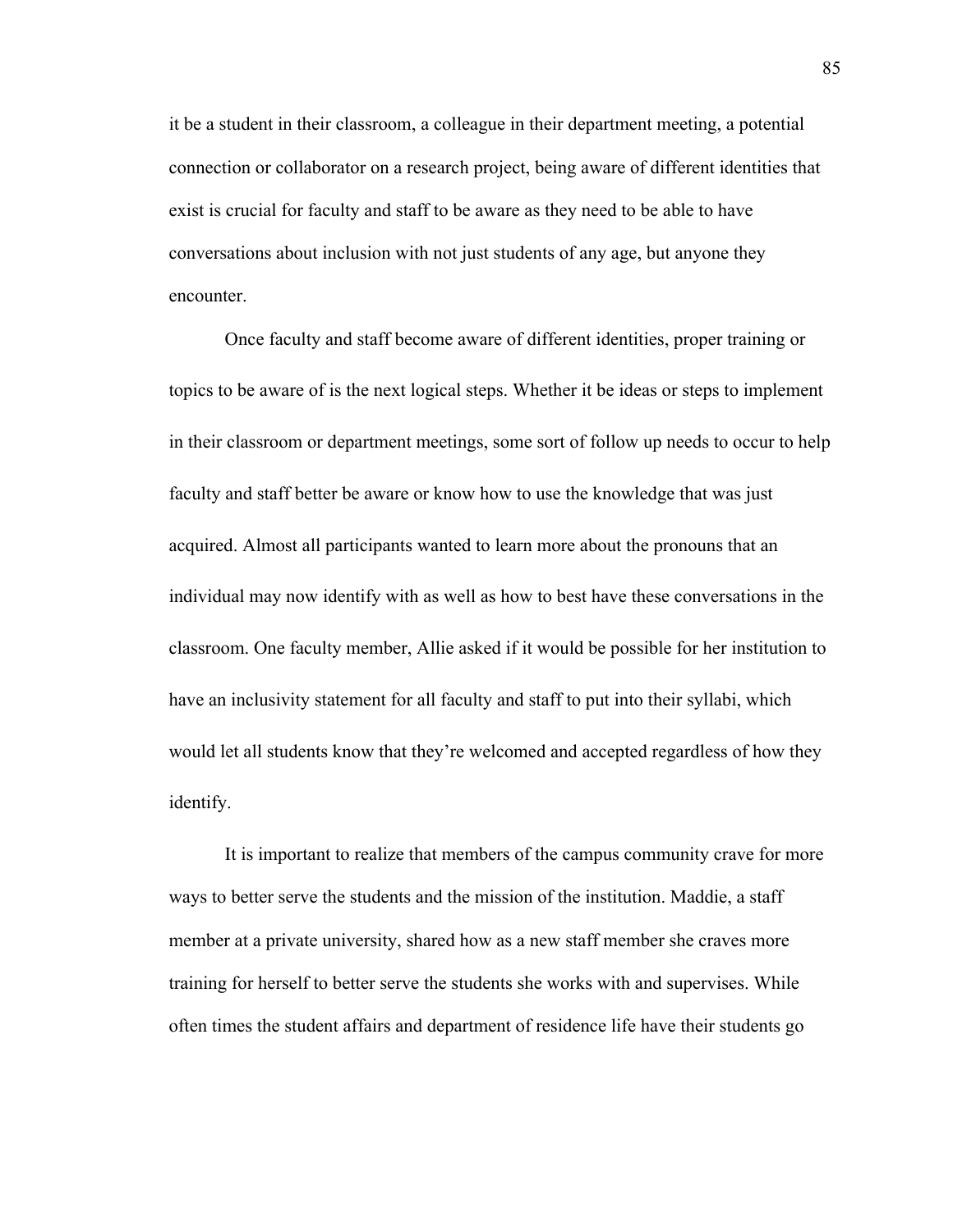through these kinds of trainings, all faculty and staff should be included on them, because all members may need to address or be faced with these kinds of situations.

I'm hungry for that knowledge myself. And I think that there's… all these amazing programs happening for like Hall Directors and Resident Assistants and for other student staff members and the general student body, but not for faculty. I think that sometimes we get to be "adulty" and we decide that 'we don't need to have that kind of education.' [However,] I think it's really important for us to keep learning keep growing… faculty and staff should have the same accessibility to programming and conversation to help them be exposed to more inclusive ideas and policies (Maddie).

Yes, training sessions about identities must be given to those who may be on the frontlines, such as faculty or student affairs staff members, but it is critical to remember those who can serve as advocates in unlikely places too, such as front desk receptionists, IT services, etc. Their support is equally as an important of inclusive policies too and can help fellow colleagues and students alike see the larger impact of having inclusive and diverse efforts.

Following up with training topics that relate to the issue is not the only way to measure the success or adjust future trainings. Universities must still provide resources to help all campus community members as these topics of gender identity and other inclusive and diverse policies are new and still being researched. Amy, a faculty member of a large public institution, stressed how when training faculty and staff on inclusive policies, that all stakeholders are aware of the proper channels to ensure students are supported from all angles. She reiterated how all institutions should offer

Mental health services and [make all faculty, staff, students and] administration aware of how to best be supporting students. In particular ones that are transitioning sometimes they need extra support, emotional support and so being able to come to them and offer that emotional support but also have a place for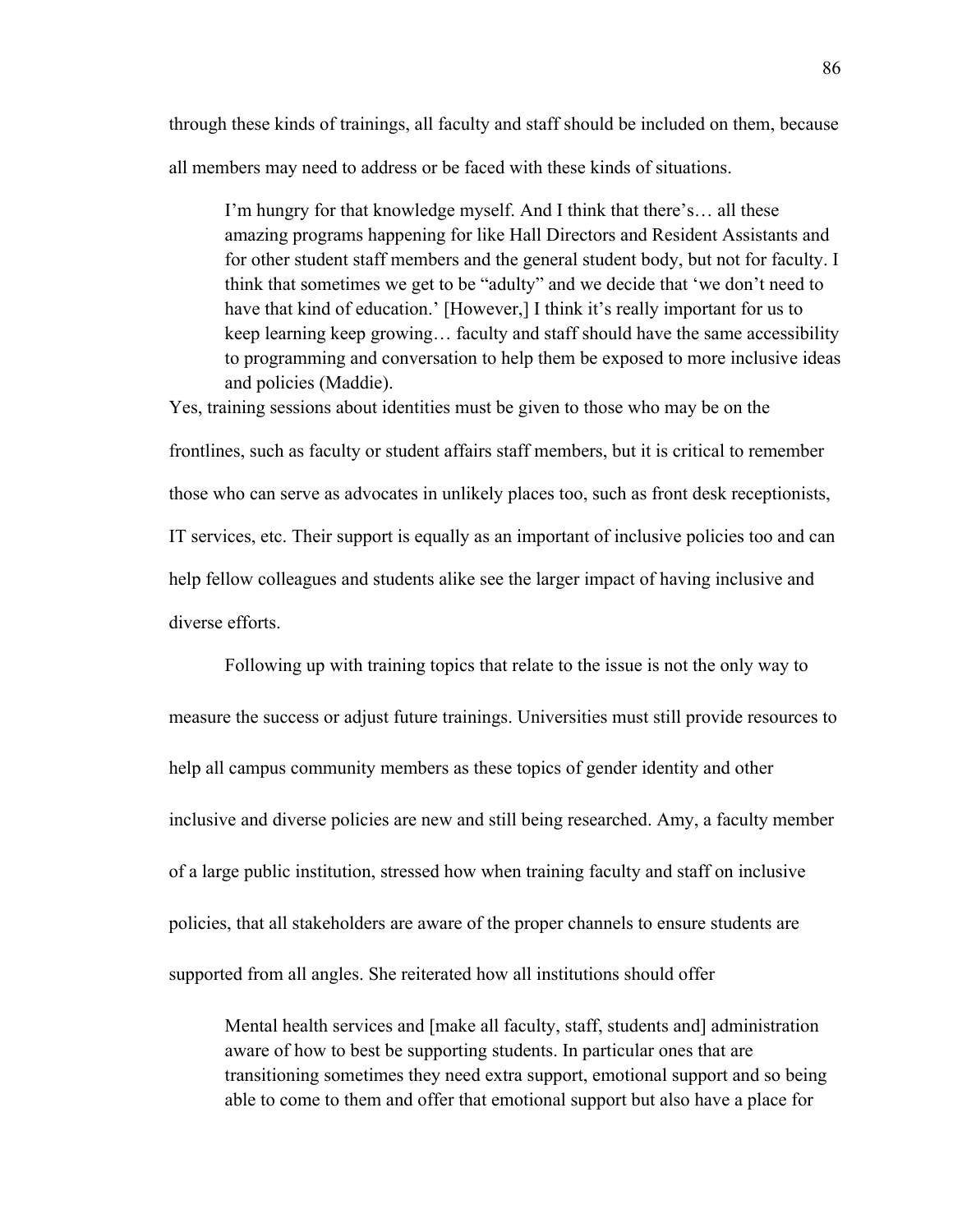them to go on campus would be really good. [All institutions] can always expand LGBTQ center. I think that there's no reason that they couldn't kind of make that larger and make that a more visible part of [all college] campus[es]. [Typically] there's not this huge push for students to become involved in it. It's sort of left to the students and the faculty to come to it on their own (Amy). This needs to be changed in order to help all members of the campus community

better serve these individuals who fall outside of the norm. Amy's story helps to demonstrate the demand for more resources in order for inclusive policies to be successfully implemented. Providing resources, such as counseling services, an LGBTQ+ resource center, support groups for both students and staff members who may fall outside of the gender binary, even ally or advocate groups to help spread awareness of the importance of how to better be inclusive and support marginalized communities.

Part of making these kinds of conversations can occur through simple, nonverbal changes too. For example, Debbie shared how at her institution, "faculty and staff are starting to add the pronouns that we prefer to refer to be referred to by on our email" which helps to normalize and inform others of how to they prefer to identify, but also allows all individuals and members of the organization to share who they are and informally share how they identify.

In addition to having more inclusive and practical trainings that relate to faculty and staff who may be faced to have these kinds of discussions, there must be a human element to the training sessions. Humanizing the rationale for training is crucial for faculty and staff buy-in to occur. One staff member at a private, religious institution, who identifies as gay, shared how by personalizing the reasoning or creating some sort of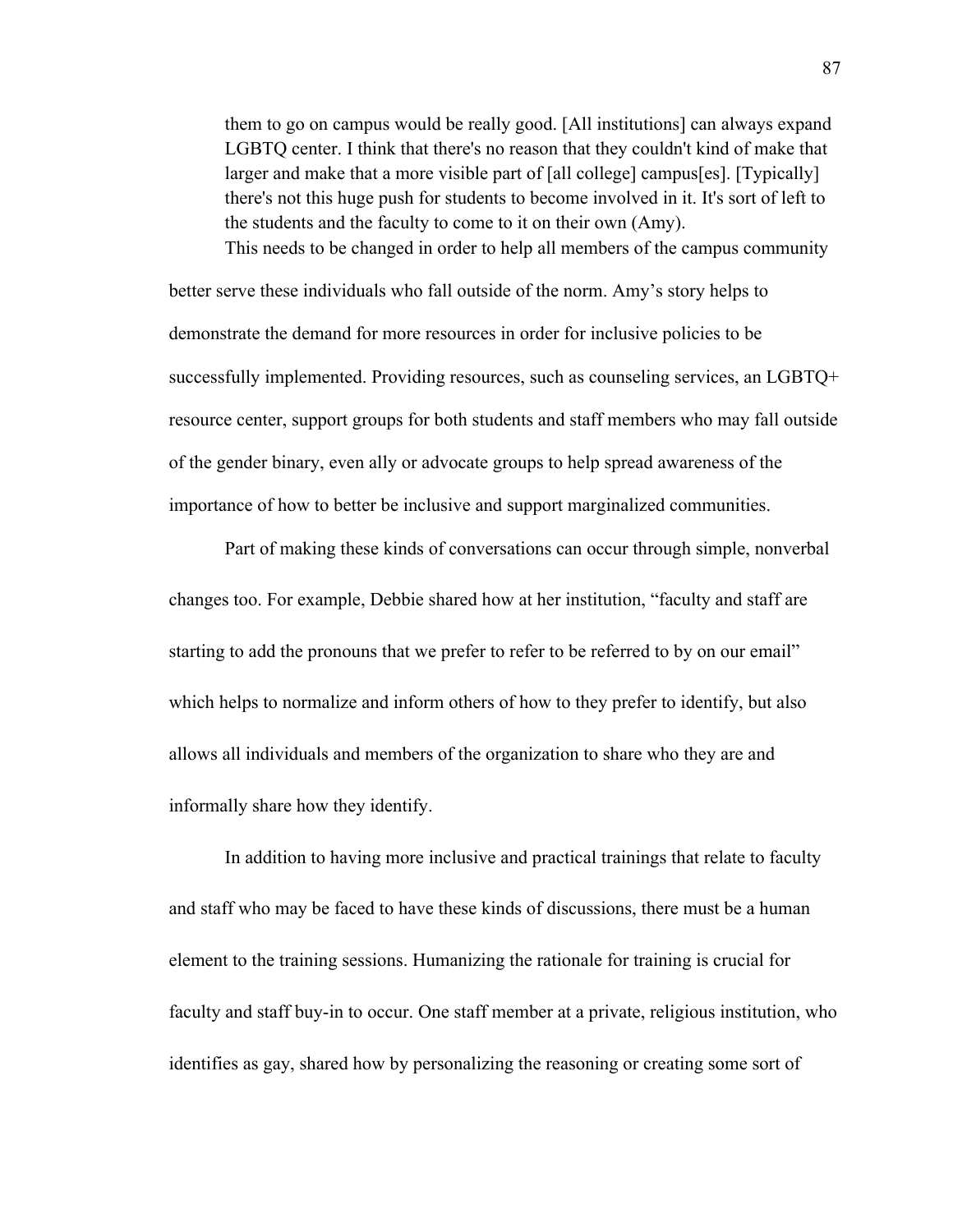recognition of members of the campus community who are openly LGBTQ+ will help them to feel heard and a valued part of the campus. He shared how "I don't know if we're doing nearly enough to reach out to those people and to make them feel welcome and loved and included and protected." He continued sharing how a place, similar to student LGBTQ+ resources, should be in place for faculty and staff members alike.

There's not an equivalent resource for faculty and staff. I mean we do have the employee resource group but to have some type of like institutionalized person or office that advocates for LGBTQ+ staff members would be really great. And then they could organize [things together] in addition to doing like advocacy. They could organize events and they could organize communications and trainings (Brad).

Brad mentioned some specific tactics could be done by the administration and campus

government could do too. "Maybe there's a day that is like LGBTQ plus and non-binary gender Appreciation Day where it's a day at [any institution] where we celebrate those people. Or maybe it's a press release by our leadership to say 'Hey, we haven't really talked about these people but [we as an administration] want to issue a statement on how important these people are and what we're gonna do to support them.'" This suggestion could easily be done, by simply stating how these individuals are making a difference or helping the campus environment. or shared on the university's social media pages, will help "highlight the diversity and inclusiveness of the campus" (Brad) which would help prospective students and employees alike feel seen and welcomed on campus, regardless of how they identify. Brad's ideas demonstrate the importance of not only advocating for inclusive policies, but also how universities and colleges need to take pride in the diverse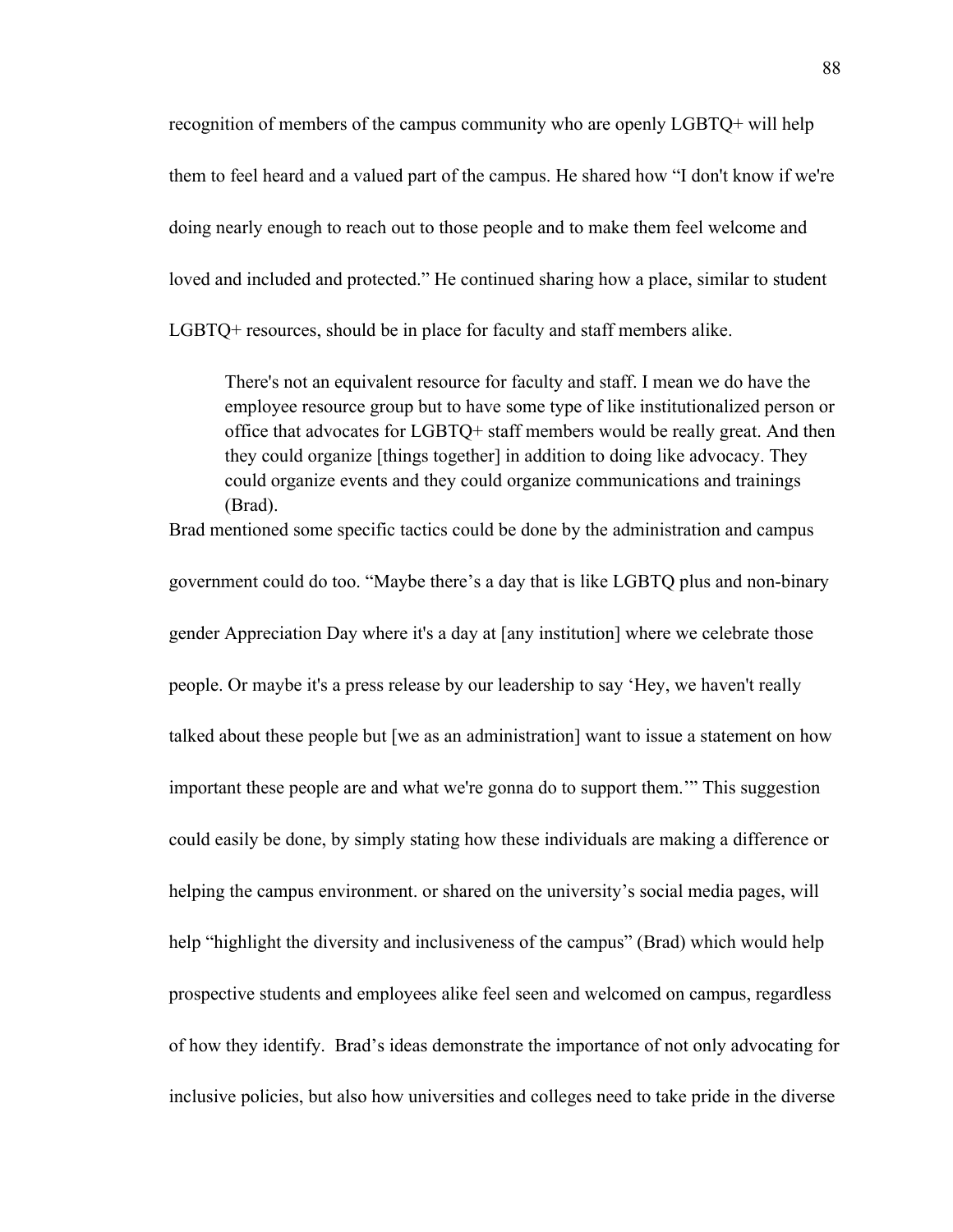identities of their campus community. Skylar added, how posters and social media posts of inclusive events that focus on these kinds of topics will help to normalize the identities and help people feel a part of the community and recognized in a positive way.

Should universities not know how to best address an inclusive or diversity topic, many participants suggested reaching out to experts or professional organizations who study the topic heavily and have a group from the organization lead a training session to help bring expertise and relevance to the campus. Several participants shared how having an outside organization come in and share information, it will "show the relevance of the topic" (Kathleen) and that there is academic and scientific research that supports the ideas, as well as "offering additional resources or perspectives that should be considered" (Debbie) to help faculty and staff gain a deeper and richer understanding of the issue. Outside organizations may help to offer a network of other resources to help those individuals affected by the topic or give them more insight and support too. Hence strengthening a greater sense of community and acceptance of all identities on campus, while also allowing an institution to show their appreciation, recognition and the importance of diversity.

# **Rationale for inclusive policies.**

All of the institutions, whether it was public or private or had any religious connection, all had themes that pushed for the institution to be more inclusive and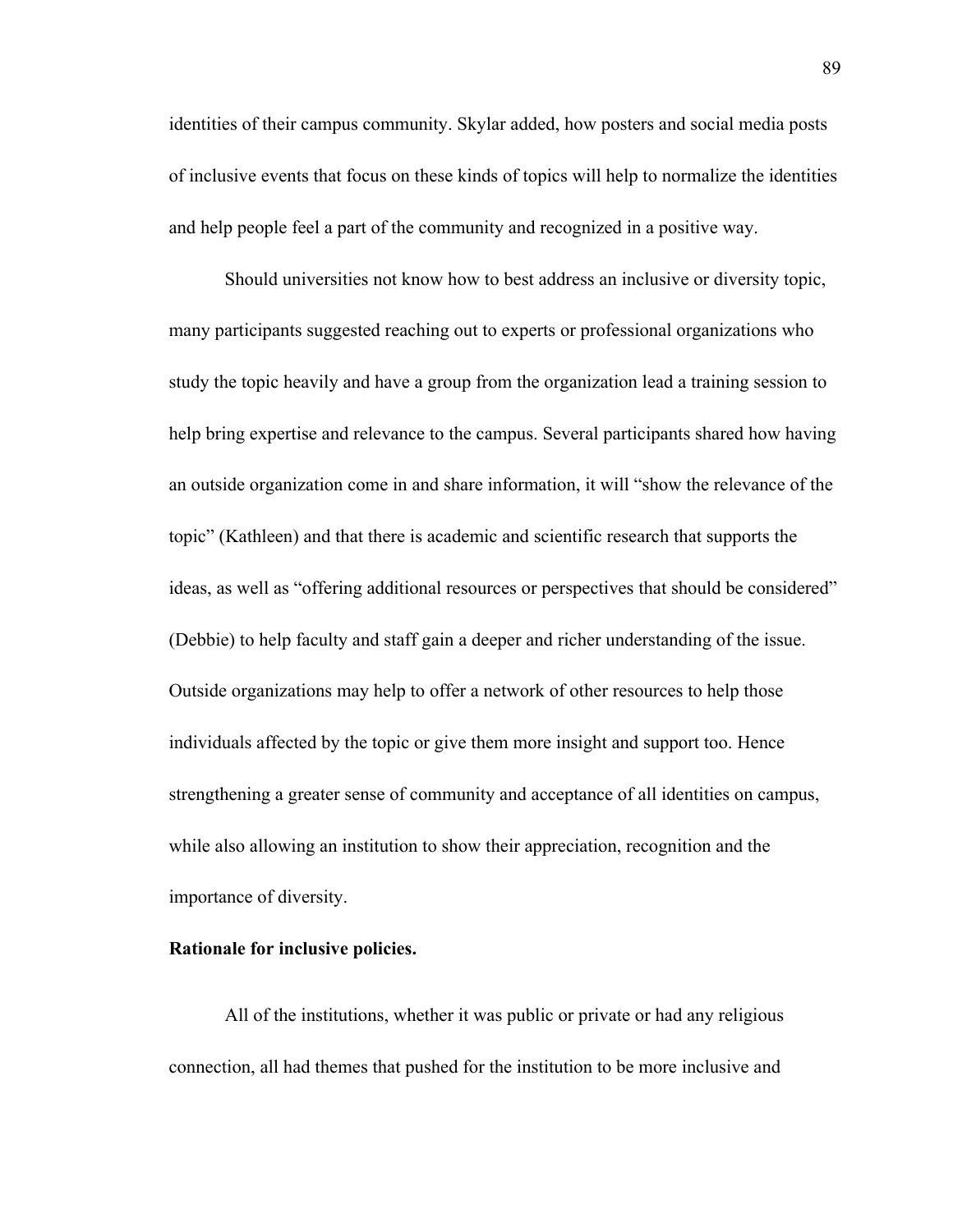accepting of all different types of forms of diversity. That said, many felt that some institutions didn't always practice what was preached. For instance, a faculty member at a religious institution shared how they felt that by not informing faculty and staff of inclusive policies was wrong. She felt that all colleges and universities should not only have some policies, but continually push for them to become more inclusive, especially since these policies tend to follow or reflect the mission of the institution.

Honestly having [a] policy is being clear about what they are. Having the discussion when you're onboarding new faculty about here's. We believe it. But for goodness sakes you call yourselves Catholic. You talk about the whole person. Step up man. [Tell faculty and staff that] 'We want everyone to feel welcome here and here's what we mean by that and you're some strategies for you to make sure that happens' (Kathy).

Kathy demonstrates the importance of open and clear communication with stakeholder groups and what the greater purpose of the policy is. Through being more transparent and honest about the rationale and the importance of having policies, stakeholders across the board will know what behavior and actions are expected and why those expectations exist. Participants felt that institutions needed to be transparent with their faculty and staff about their shortcomings.

While transparency is something that most participants craved, part of being transparent means that the rational or past discretions need to be offered for why a specific policy or change is being made. Some staff members wanted to have their institutions share more about how their institution had made mistakes or took a while to enact more inclusive policies. In addition to still not having more open gender options for their residence hall selections (Debbie), some shared how women are given certain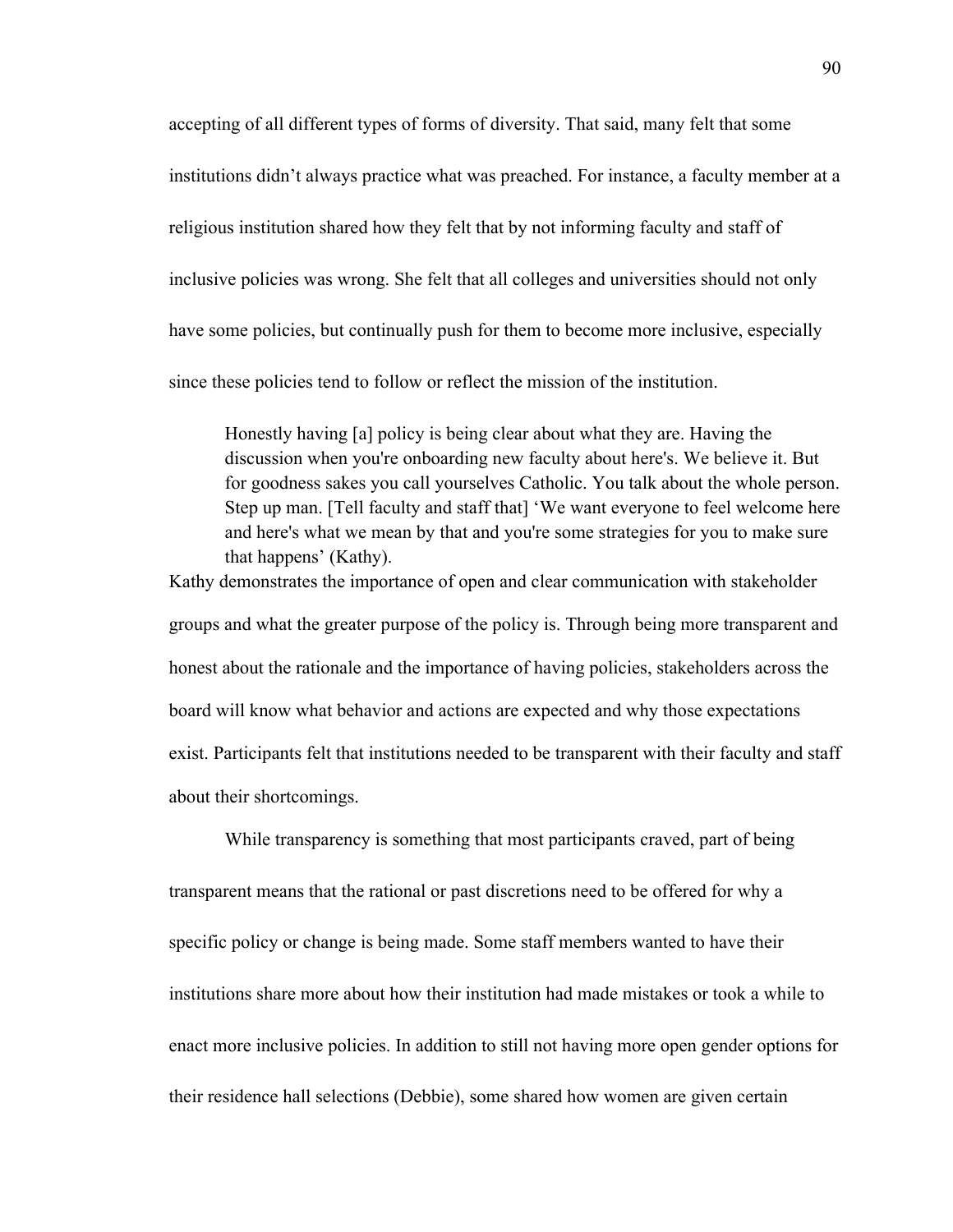privileges that men or other members don't receive. For example, two staff members from the same institutions shared how their institution didn't accept women into their colleges until 1971. Skylar elaborated how the university should be transparent with all of its historical and current shortcomings, in order to address the rationale for changes to be more inclusive and diverse.

We didn't admit women to this institution until the 1970's, right? We didn't have a black graduate from this institution until 1960. Those are two very historical realities that I don't think we account much for in terms of how that impacts our culture today. So, we also have very gendered systems that hold a lot of power in our institution so nearly 40 percent of our student bodies is engaged in Greek life. Our Greek culture at our institution is very normative. It's very hard to be different and by different, I mean it's hard to be bigger [in terms of one's body weight]. It's hard to be a person of color. It's hard to be a queer person, any marker of difference. That's not like a cisgender, white, thin, or mass masculine person like whatever it might be that's normative. It's hard to not be that. In our Greek community not that we're not getting to a place that's better but because of that history. It definitely means that there's a certain culture here at the institution and there's still more men than women as students here, which is pretty rare in a higher ed context. We're seeing a lot more women go to college than we ever have before. And here, it is still majority male which is like very interesting and I think speaks to that cultural dynamic from the 1970's that we still haven't reckoned as well. And we're also signed where we are a very STEM heavy field institution. So, when people ask like what is [this university] known for its oftentimes the engineering program or I business department which are two historically like very male dominated spaces right. And so that's also I think a history and culture that we're working on (Skylar).

Skylar shared a strong desire that shows faculty and staff are craving more rationale for having policies in place. The transparency factor and the reasoning for implementing and the importance of having inclusive and diversity focused policies is just as crucial for helping all stakeholders understand are key things to have when implementing a new policy. Being open and honest with all the necessary parties, more stakeholder buy-in and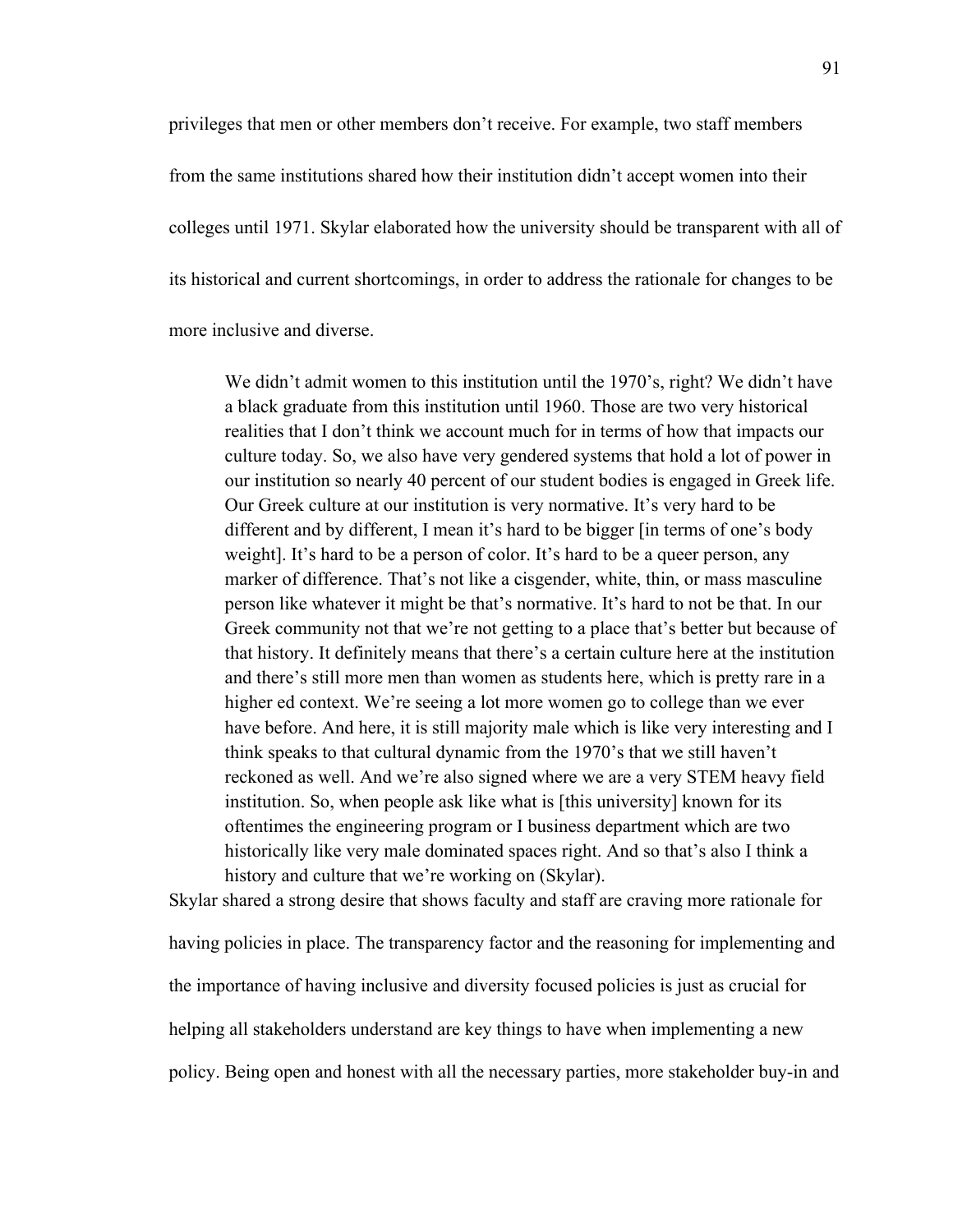understanding can occur and ensure a more successful policy implementation in the long run, should the reasoning and research for having the policy be clear and transparent with campus community members.

# **Gender discrepancies in current & future policies.**

Transparency of issues and rational is key for policy implementation, but visibility of supportive staff and faculty is a huge consideration, especially when it comes to helping to create more inclusive spaces and educating students. Often times, when a student can see themselves in a professor or can identify with them on a more personal level, they are more likely to retain the information and learn from the educator, as they can see the value in the material and course content. Many students and experts call for higher education to better diversify and have their staff and faculty become as diverse as their student populations. If schools want to retain more diverse students, then their hiring practices of faculty and staff should reflect their student body. This requires a huge consideration to occur in all college's hiring practices. Several participants shared how hiring practices need to be considered and adjusted when hiring new faculty and staff. Brad, a staff member at a private, religious institution shared how, "I don't know if we're doing nearly enough to reach out to those people [who fall outside of the societal norms] and to make them feel welcome and loved and included and protected." By having faculty and staff who have similar identities to marginalized communities, it helps to give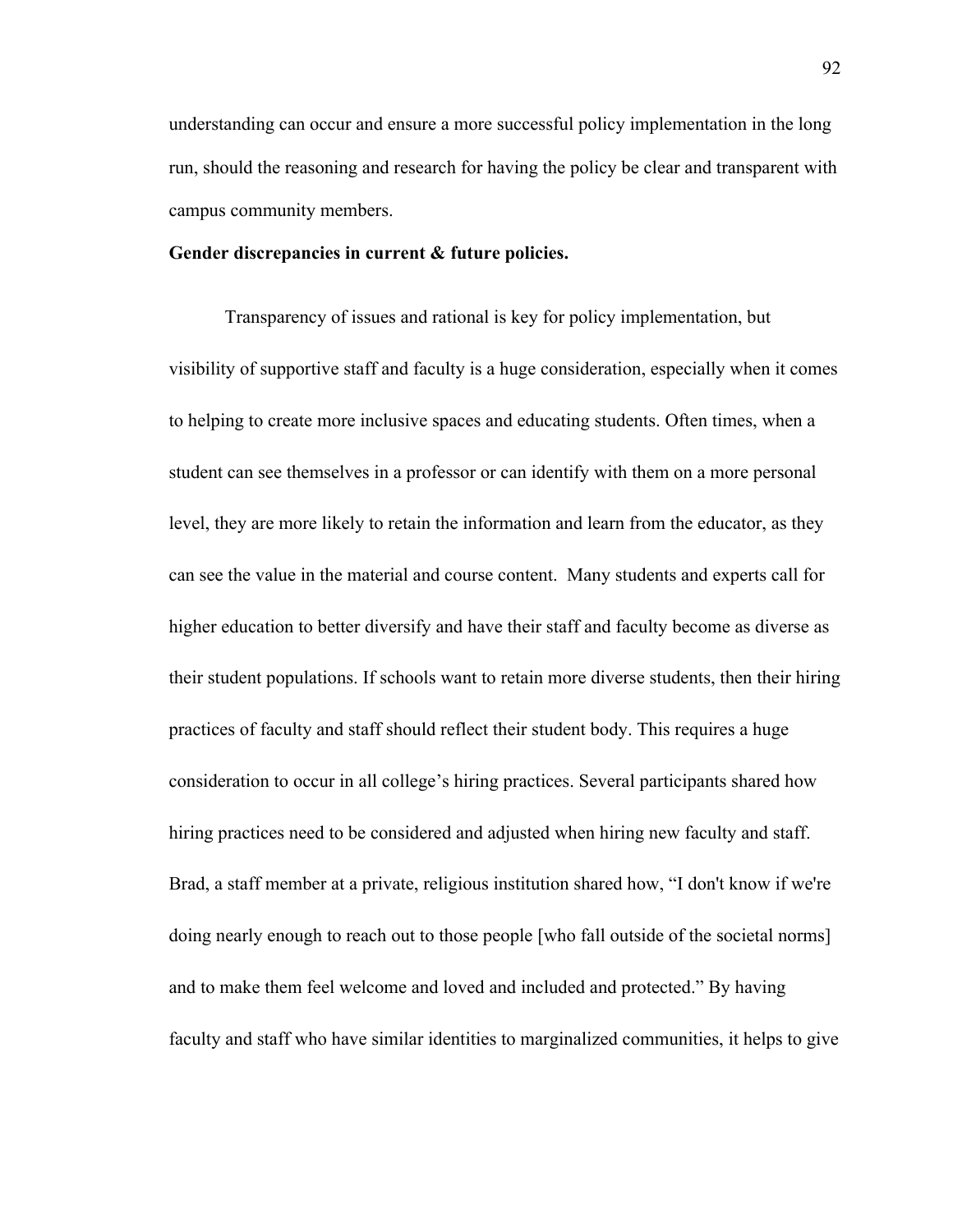more support and respect for those marginalized members, while also helping to expand others mindset and exposure to diverse populations.

At other institutions, many feel that while jobs and employment opportunities are being shared with diverse populations, members of those groups simply aren't applying. Debbie elaborate that on her team, there were thirty members, with only two females

total, including herself.

We asked our upper management in our organization how they justify that all of our new hires have been white males... and there was no good answer. They were aware that was an issue. They didn't have a lot of diverse candidates in the pools. So, they picked the best person for the job. It was definitely not as diverse as it should have been. HR has been super helpful in making sure that we are advertising our positions in diverse vocation magazines newspapers publications for that particular field. The effort is there. It's not producing at a rate that I would. I personally feel it's acceptable. We don't have enough women. We don't have enough diversity in race. We definitely don't have enough diversity in LGBTQ+, people in our organization now that could be for a variety of reasons and it could just be that people have not identified in public (Debbie).

Debbie's drive to help improve her campus community's diversity shows how it takes a

village to enforce and promote change. Human resource departments should focus more on having diverse identities at the front of the mindset of hiring committees, to help push them to think more creatively and address areas of improvement that the team needs to be more open and considerate of marginalized communities. The many benefits that having a diverse and inclusive team can offer to a campus community.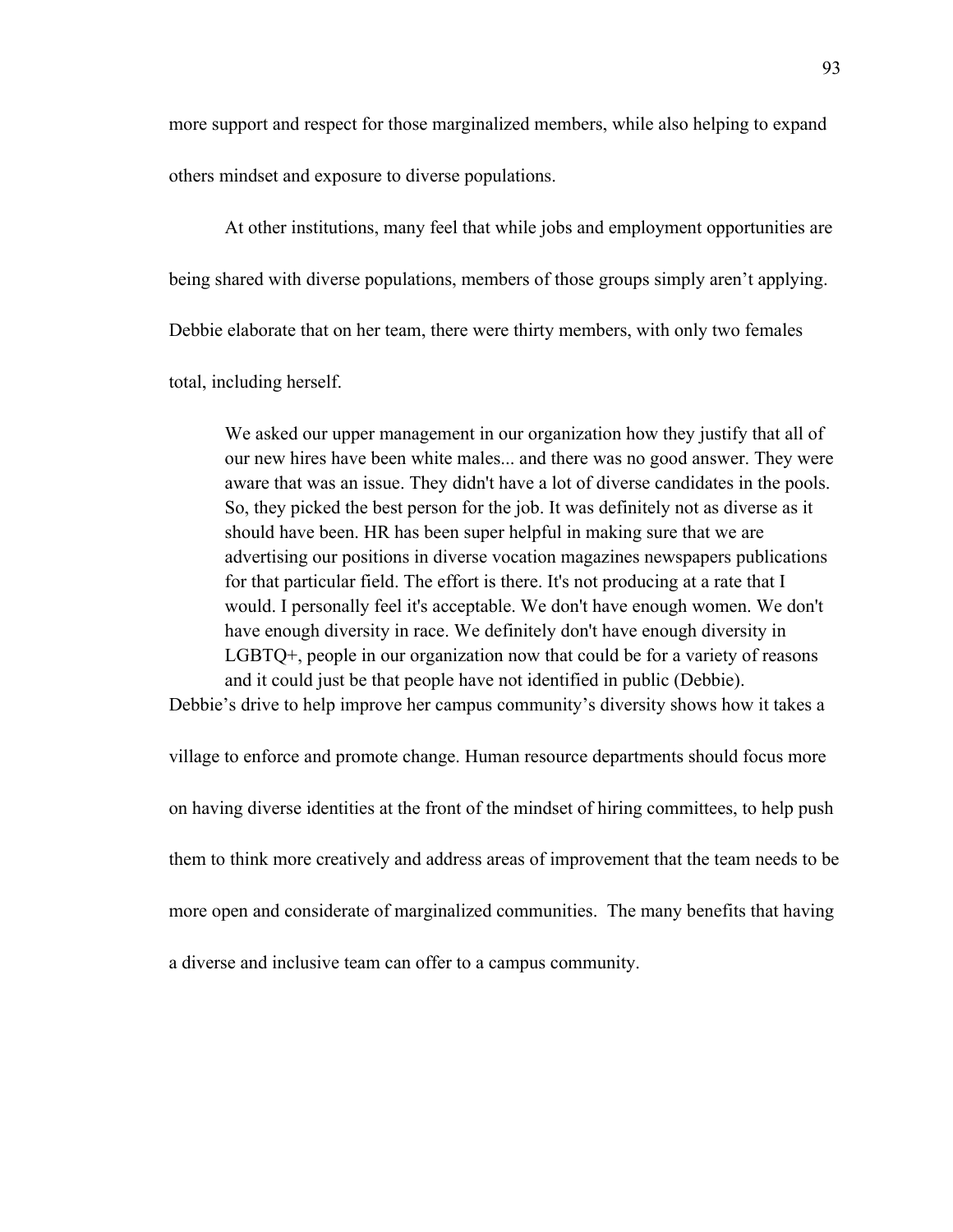That said, it's crucial to remember how hiring practices are and should remain a holistic approach. Gretchen stressed how when hiring new faculty and staff members, it's crucial

To prioritize inclusion policy [but] not supersede other criteria. Race is important. Inclusion is important. But you do not make that as the only, and as a primary contingency to hire somebody. I always say to people that [we need to] increase the racial diversity and cultural diversity. We could embrace that. We all should embrace everyone: white, black, Asian, Hispanic (Gretchen). Gretchen's concern demonstrates how hiring practices need to be holistic in

nature and consider both one's experience and diverse identities and ideas that the job and organization culture require. Some have worked with their Human Resources department to remove the names of the candidates to help solely look at the criteria rather than letting gender or race influence the hiring decision. The department at Debbie's institution is open to that suggestion and is currently working with her department to see if that is possible, but this is not an institutional change and appears to not happen across other institutions, as others didn't mention this practice.

Changing an institutional hiring practice, may require a change in the overall tenure system as well. Traditionally those who receive tenure are older, white, cisgender males (Dora), while other aspects that are vital to the university, such as advising student organizations or serving on university councils and committees or teaching reviews, aren't as valued or considered when it came time to promoting faculty.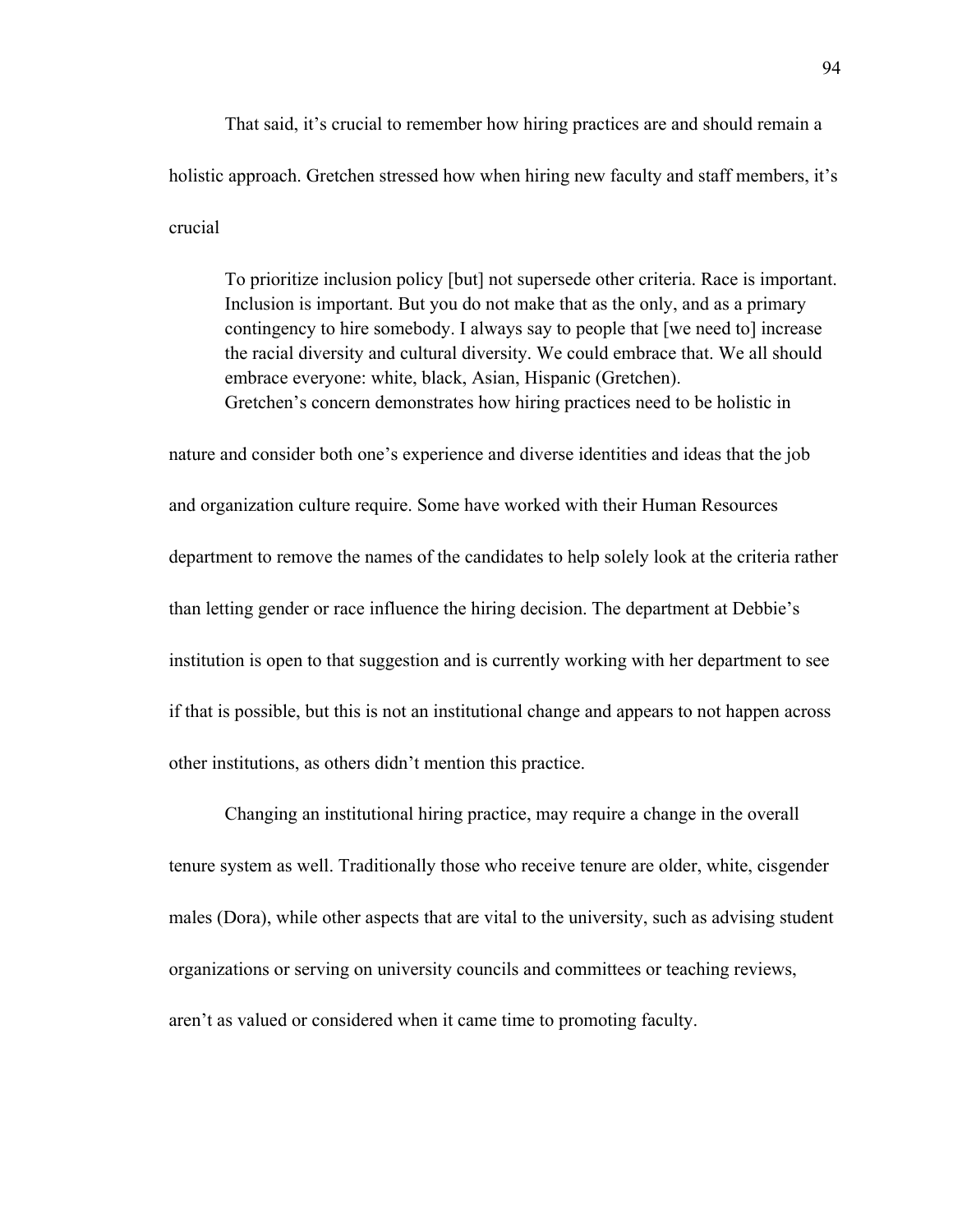Another key consideration is the transparency of pay and the factors that influence one's salary and benefits based on how one may identify. At several institutions, participants shared how they were aware of the pay differences that male faculty members received versus female faculty members of the same caliber. This information, being at private institutions, was not publicized by the institution, but rather was discovered through word of mouth amongst coworkers. They were unaware of how this occurred or the rationale behind it, but regardless they felt that it was unfair. When asked what they would do to fix the problem, they suggested policy changes, but didn't know who to contact or where to start.

Other gender discrepancies had to do with how some policies favor women over men, especially when it came to parental leaf. Both Skylar and Debbie, who are at the same private institution, shared how those who identify as male, cannot take parental leaf as the policy states how "parental leaf requires the individual who birthed the child" which then does not allow individuals who adopted a child or father figures to take leaves to spend time with the new child. Debbie explained "I understand [women] are the ones actually bearing the children but there's no reason that paternal leave is not compatible" (Debbie). Should those individuals want to take time with their new addition, they must take sick days or unpaid leave. Both participants were unaware for the rationale of the policy and were uncertain of the progress that was being made to adjust it to be more inclusive. Hence demonstrating the previous theme of there needing to be more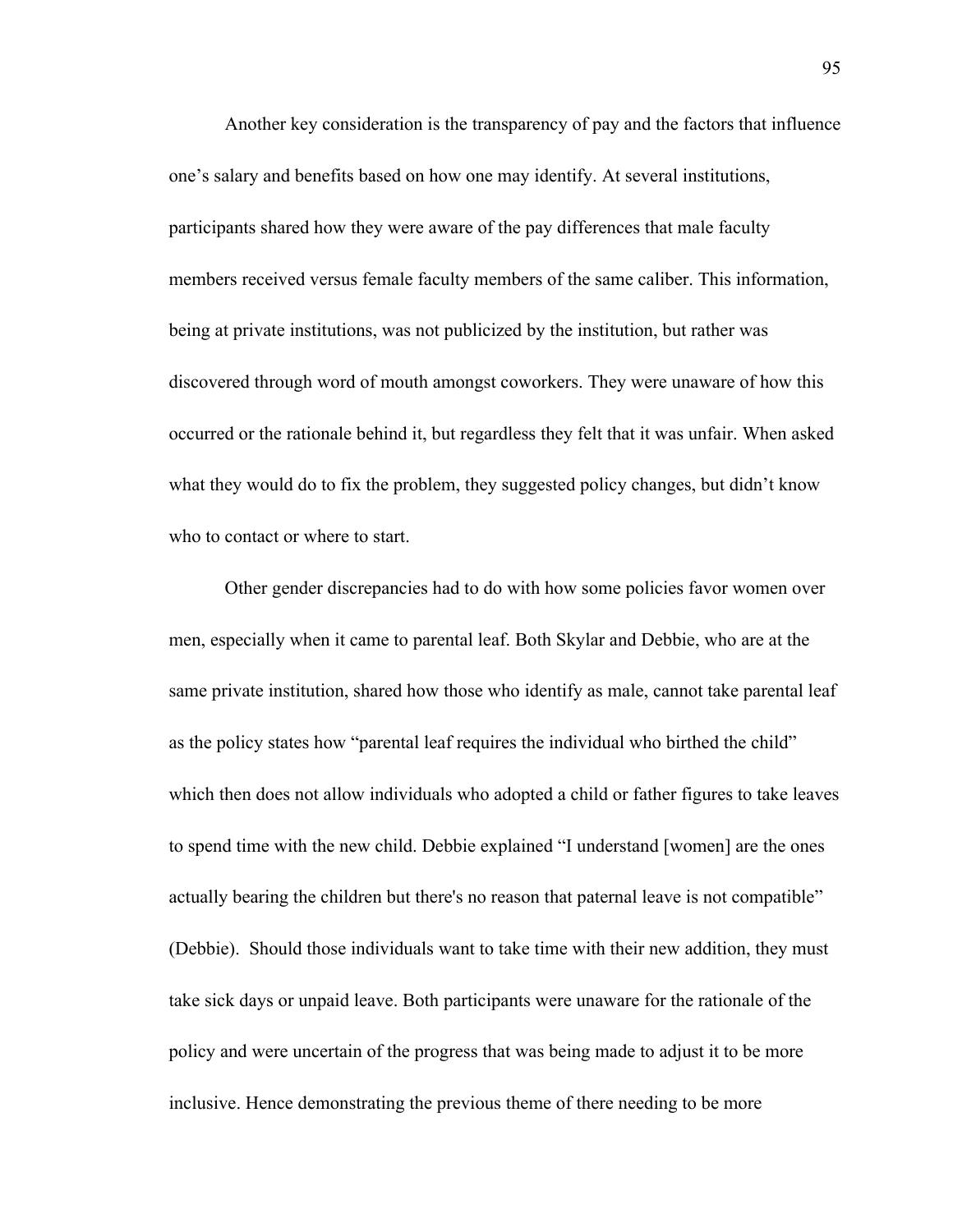transparency as a hole for why policies are in place and how it affects the various stakeholders of an institution.

Another issue in terms of the gender discrepancy in terms of personal leave had to do with the gender of one's partner or spouse. For example, Dora shared how many years ago, a staff member was unable to take personal leave from work following the death of their long-term partner. The policy, at the religious institution, at the time, did not recognize same sex partners, thereby not granting this individual a grief leaf. This staff member felt as though the institution was not living up to its values and worked with the HR department and other members of the administration to get the policies to be more inclusive. As Dora put it, "until someone bring up an issue with a policy, it's not going to get changed. Policies need to be pushed or humanized in order for people to want to proactively change them." (Dora). This can be seen at another institution as well. Another participant, Kathleen, a faculty member and administrator at a public institution, shared how the university changed their binary policies and bathrooms to be all gender bathrooms, only after a non-binary faculty member suggested the policy change and pushed them to help them to feel more included. "By giving individuals, who identify outside of the gender binary, a platform and opportunity to share their concerns and ideas, [institutions] are then able to create more inclusive environments and better support their mission and instill acceptance and open-mindedness into future leaders of society" (Kathleen). Thereby showing how crucial it is to not only have inclusive policies, but also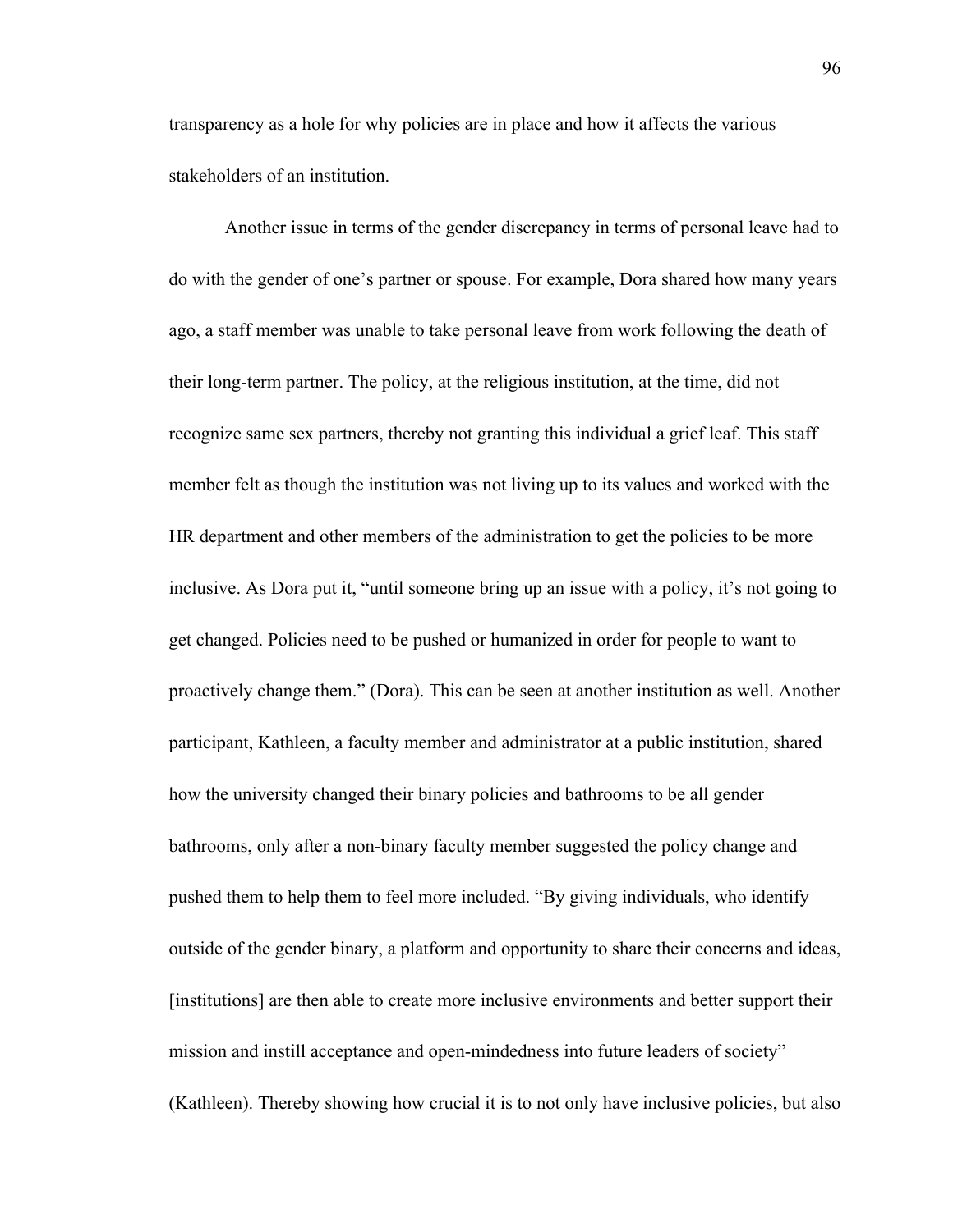ensure that all members of the campus community, in particularly marginalized members, will help to personalize the issues and force people to face their biases that they may have towards marginalized members of the community. By humanizing these identities and facing individuals who have the identity, it will help to create a more unified campus that will be more considerate and understanding of those with non-binary or other outliers' identity.

It is apparent that hiring practices involving more diverse candidates is a multifaceted issue, while also considering how to best ensure all faculty and staff are receiving the same benefits regardless of how one may identify. Colleges and other organizations alike should be more considerate of all identities and re-examine their policies in terms of personal leave, payment and promotional opportunities as well as benefits packages to ensure that they are offering them holistically to all stakeholders regardless of their identity, to better ensure fairness and equality for all community members.

### **Inclusion is a multifaceted issue.**

Tying in with having faculty and staff better understand their role in how inclusive policies affect them, requires them to be transparent with themselves and others with how one may identify. Transparency was a huge aspect when presenting rationale for introducing any policy, but with inclusivity, it is crucial to recognize how it's tied into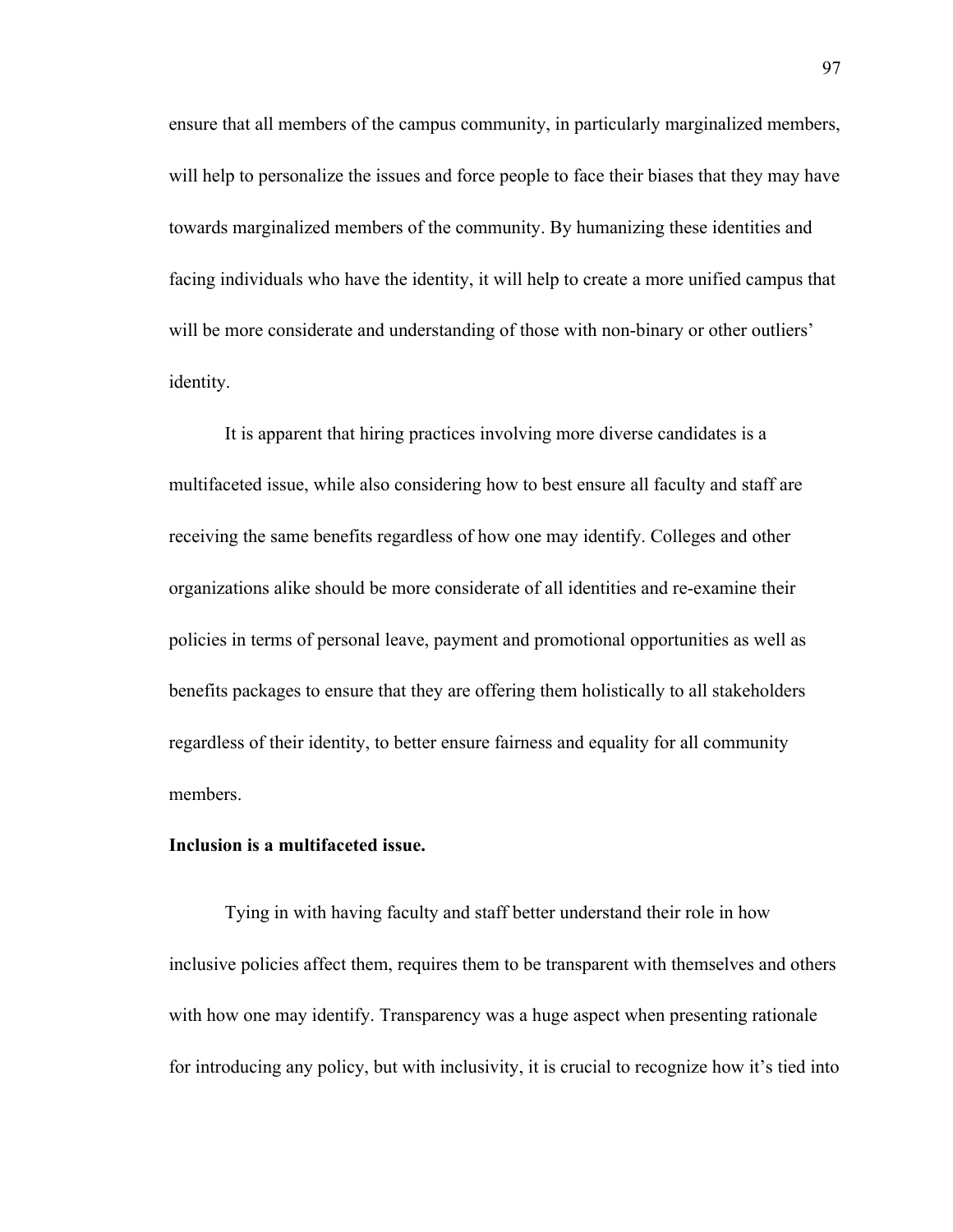other issues as well. Gender only makes up one part of someone's identity. When asked about the topic of inclusive policies, many felt that gender was a part of a huge plethora of other issues that needed to be addressed on college campuses. Gretchen, a senior faculty member at private, religious institution, shared how "I don't think gender is a big factor, no more of a factor than race and ethnicity and religion." She expressed how she had "heard that if [students or faculty alike] are a double minority such as female and African-American then it's harder for you two to be acclimated on campus. Some people who are in the minority, feel like they're an outsider." One key consideration is how if one minority or marginalized group to being highlighted or supported more than others, then there may be bigger issues or a greater disconnect by other marginalized groups. Bert, a staff member from a religious, private institution, shared how:

If [students] see and hear all this talk about in this particular one [group or identity] and not about the others, it's like yeah you're trying to [increase] visibility because [an institution] wants to get a certain status that has a certain benefit from the government or whatever, that's fine. But make the effort also with the other [minority groups on campus]. [Think about the] black students, Asian students, Arabic students. How are [institutions] supporting those ethnicities too? [Schools] need to be very careful and ensure that they're doing similar efforts for all these other ethnicities that have representation at [any institution]. Because when do, we begin focusing a lot in one view and the other ones get relegated. And whether that is happening in reality or not that's how they are going to feel (Bert).

Bert's considerations of assisting all minority groups is not an easy task. While supporting specific marginalized groups is important to ensuring all are being heard, it is crucial for institutions to also consider groups who aren't as vocal or are not as visible on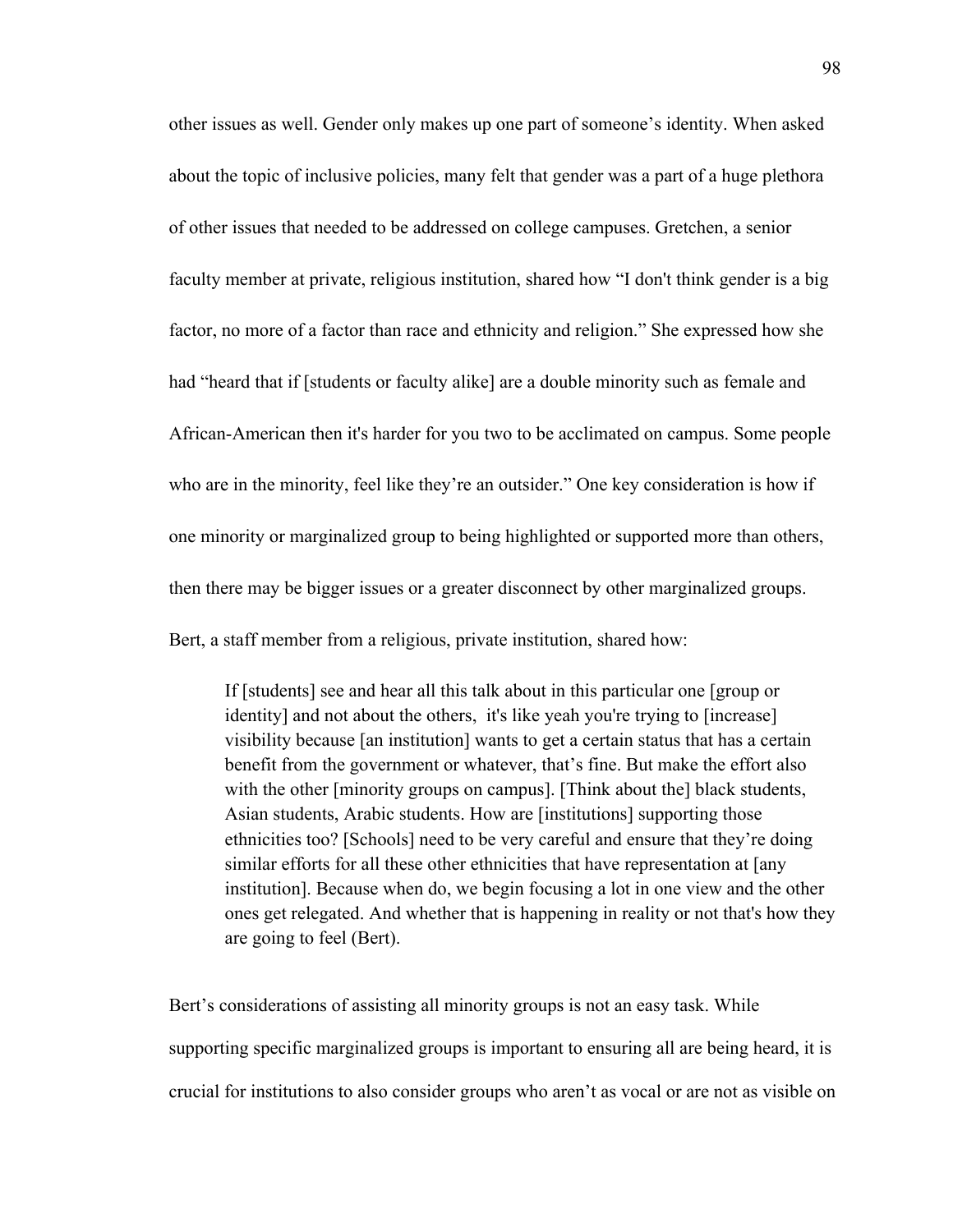campus. Faculty, staff and administrators alike need to come together and better work towards ensuring all students, no matter how one may identify, feel supported and recognized in the campus community. While some policies or events on campuses may focus on a specific group and celebrate a specific part of one's identity, institutions need to better think of ways to support and recognized all types of identities to help them to feel supported and a part of the campus community.

Being intentionally inclusive is something that requires lot of thought and careful planning to implement successfully to ensure accidental exclusion occurs. Colleges need to be cautious and cognizant of what obstacles could occur with the inclusive policies that it is trying to implement. Another consideration is to whether the mission or identity of the institution is religiously affiliated. Lizzie, a staff member in the department of residential housing at a religious, private institution, stressed how it is a balancing act.

The gender piece is tricky especially for students who fall outside of the gender binary. Students who are don't identify as heterosexual or straight like students who are queer students essentially, I think that's always going to be a tricky piece. I think grappling with kind of the Catholic-Jesuit identity that talks about like very hetero normative policies and practices but also reconciling that with the gender or with the Jesuit ethos about care for the whole person and inclusion in kind of Catholic social teaching. So those are kind of always at odds which has been really interesting to observe. But I think it's tough because some of our policies I just think are inherently anti queer and anti LGBTQ in terms of our some of our housing policies. But I don't know that those can ever change. I think they're just kind of a complicated thing going on there. I think that's always a challenge (Lizzie).

Lizzie offers a key insight into how some policies and stances are extremely outdated. To

modernize them to be more inclusive may require a change in rhetoric or force a

complete change if the policies are to be completely inclusive. Many institutions may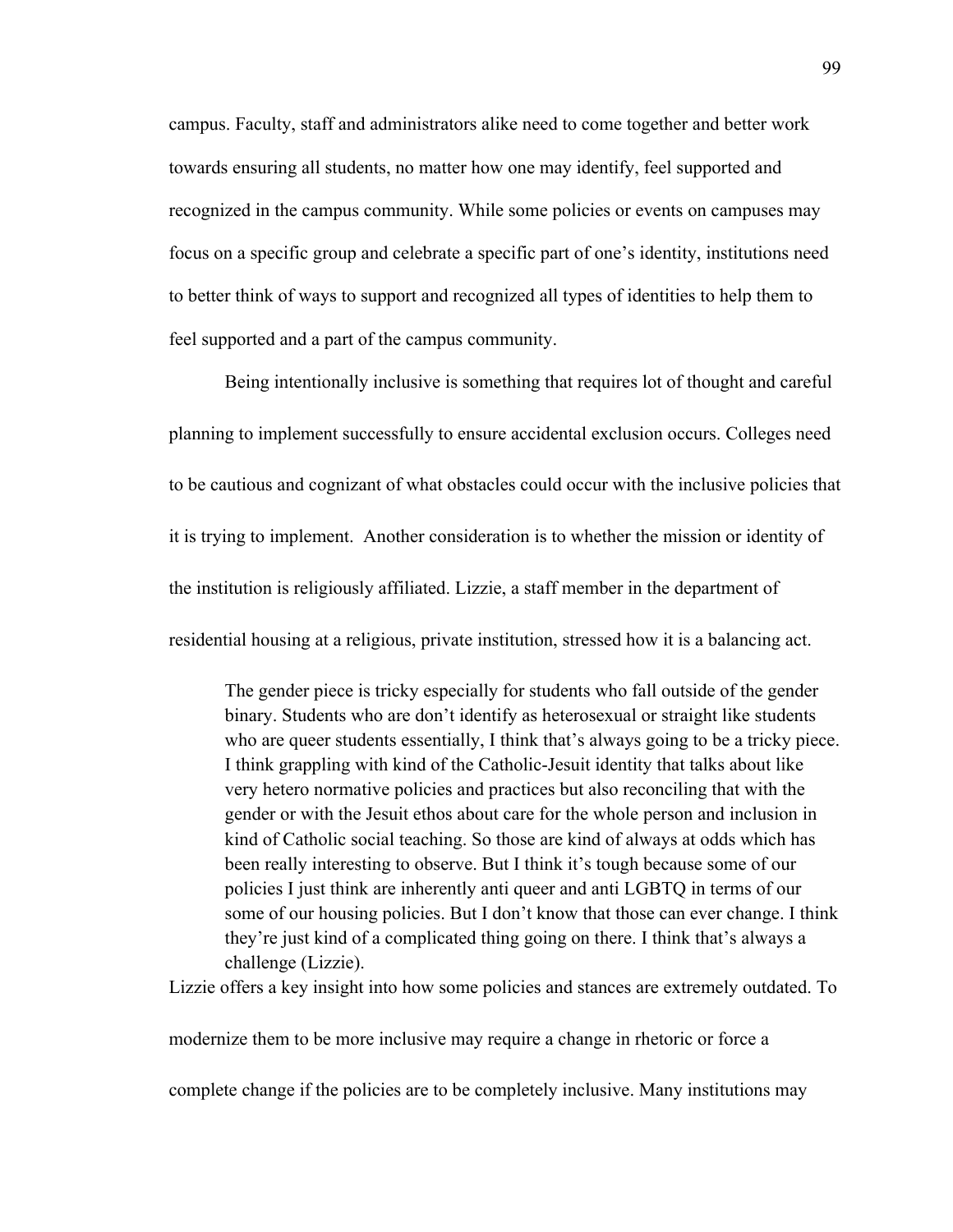have a religious association that is interconnected to its own mission or identity, it may need to be reevaluated when working with students who may not subscribe to that religion or zoom out on the specifics of the religion to think of how to make their mission or policies associated with the mission to work more inclusively for all. An example of this how one participant wanted their institution to focus more on the broader meaning of being a religious institution. Bert shared how if someone, whether it be a faculty, staff or student who wasn't on board with inclusive policies at a Jesuit institution, that "the entire point of being part of Catholic Jesuit institution is precisely that you are not just center on yourself in your own field but that you are reaching out to the larger community you know part of reaching out to the larger community is addressing those issues." He emphasized how being a religious institution adds more pressure on to all members of the institution, saying how:

The fact that we are in the Ignatian spirituality and having [that framework] as a foundation, in the Roman Catholic tradition in the Jesuit system of values… this demands that our focus is not just to give [students] information and give them a degree, but rather teach them how to put that degree to the service of the larger community. And that is specifically has doing that to address issues of inclusion (Bert).

Schools need to focus on the individual, especially those who are a part of marginalized communities. As Bert points out, the mission of the institution may need to be considered in a broader scale to better support and address the needs of all students. Keeping the mission in mind forces stakeholders to continuously push for more ways to how to best support and consider how the mission impacts marginalized groups on campus. This requires faculty, staff and administrators to push themselves to reevaluate what their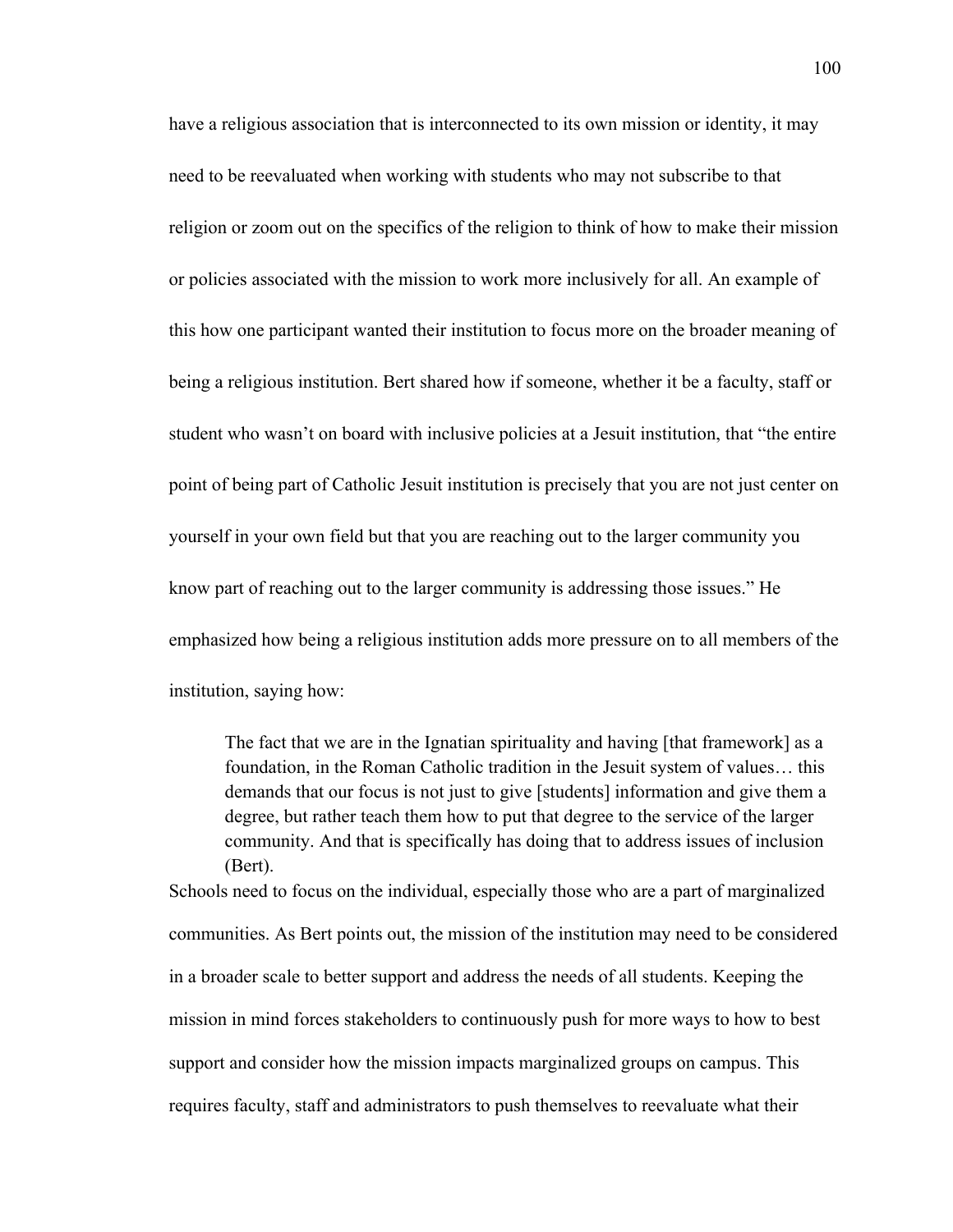institution mission means and how they can better support them. This may require different interpretations of an institution's mission to occur, thereby requiring a change in thinking or deeper conversations with other key stakeholders, donors, administrators, student support staff, etc. to really focus on the rationale for the shift in thinking and considering more ways to better aid students development in finding their true identity.

# **Generational Differences**

A second aspect to remember is how higher educational institutions need to think of all of their stakeholders and the generational differences and values that all may hold, which will impact the implementation process of any policy, especially those that focus on inclusion. Generational differences between members of any organization is a salient consideration when working to incorporate inclusive policies. Higher education is a field that isn't any different. One's values and beliefs are strongly connected and "relative to generations and when you were raised" (Adam). "My generation and generations younger than me, so y and z, are more tolerant and understanding and how do I learn and how do I interact better than perhaps elders but that's more anecdotal evidence. We could all use more or help with [various identities]*"* (Adam). These are key considerations when training and promoting a policy change. Kathy shared how

It's going to be a generational difference. My instinct is that the kids won't care. At the worst and the kids won't care and at the best end they'll be kids who will be helped. At the over 40's group, I've never seen any issues with that. So that one, I would hope, would also not have issues with anything else. But generationally I think they would have they would be the more likely group to have issues and issues to be had (Kathy).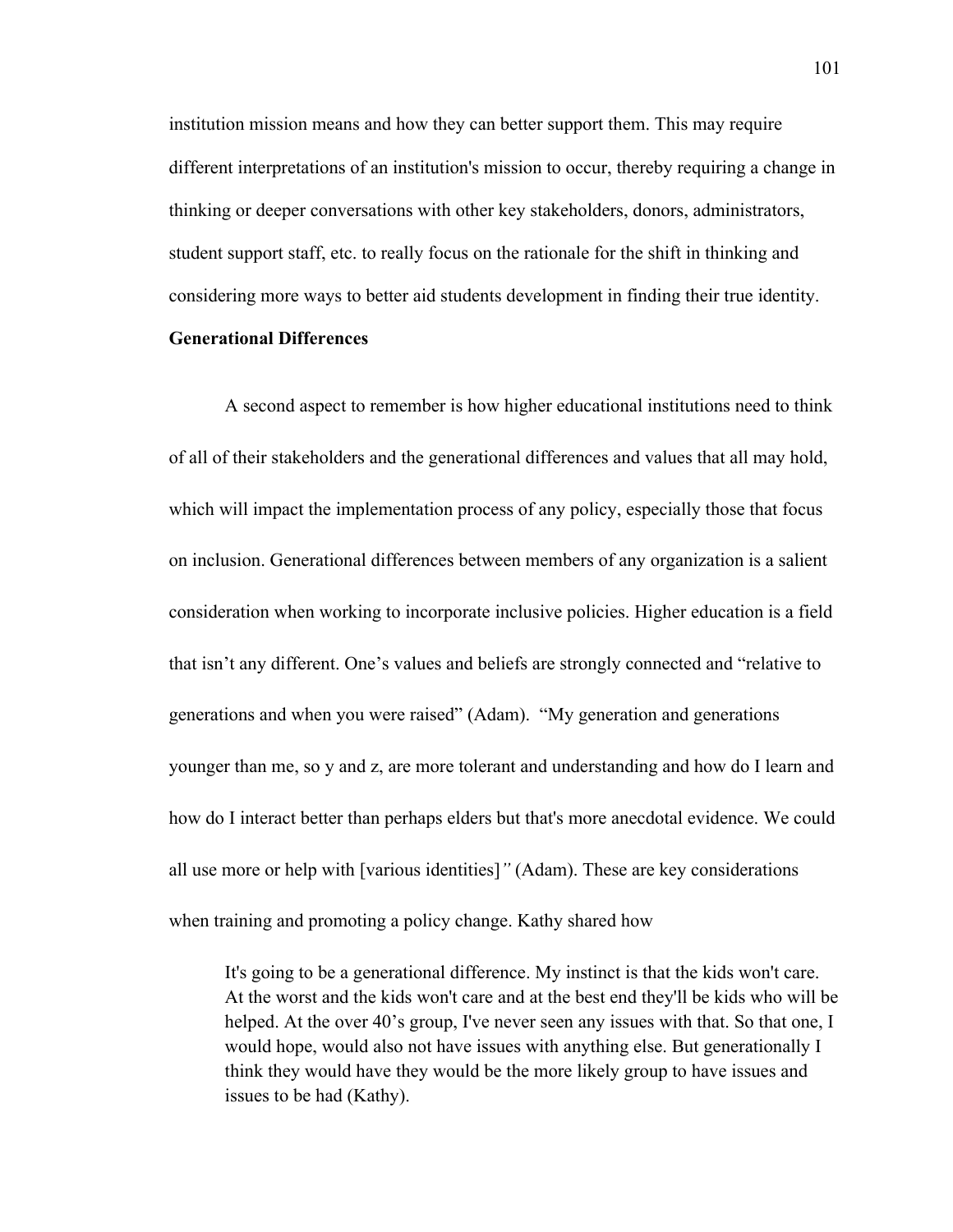How one was raised and their values that they may hold affect their greater beliefs and outlook, it's salient for inclusive policies and the committees that drafted them to consider how to best address the various stakeholders' beliefs and values, not only how the policy will affect their role. This is not an easy task as the age ranges of faculty and staff members is very wide and ever changing. Amy shared how, as a whole, faculty can be resistant to change because it occurs rapidly and constantly.

I don't want to say we're behind the times [as faculty]. We're still struggling to sort of keep up with how quickly our students are moving through things. [For me] it was really difficult [to refer to a singular student with] the 'they.' It really bothered me because it's a plural [tense]. It sounds really silly, but it took me forever to get to the point where I could refer to the student [as they] because that was their preferred address. I did actually speak to someone in the LGBTQ center [for guidance and support for how to best understand this change] but [now] I do know that it's mostly used by students [who are non-binary] (Amy).

This resistance to change is one that is simply because it is outside the cultural norms that

were taught as they were growing up. Being faced with the nuances or adjustments may be difficult for the older generations, when they first encounter these situations, but as they process and make sense of how they must change their thinking and reconsider how to be more inclusive in how their everyday lives. Hence furthering the need for there to be more support systems and resources for faculty and staff of all ages to ensure their understanding and processing the changes that need to occur to be more inclusive. Alli explained how generational differences between faculty members is important when addressing issues of inclusion. "I've heard things from older faculty that they are not interested in having these conversations..." that are centered around identity and students feeling a sense of belonging. When asked why older faculty or staff members tend to not want to have these kinds of conversations around identity, she elaborated: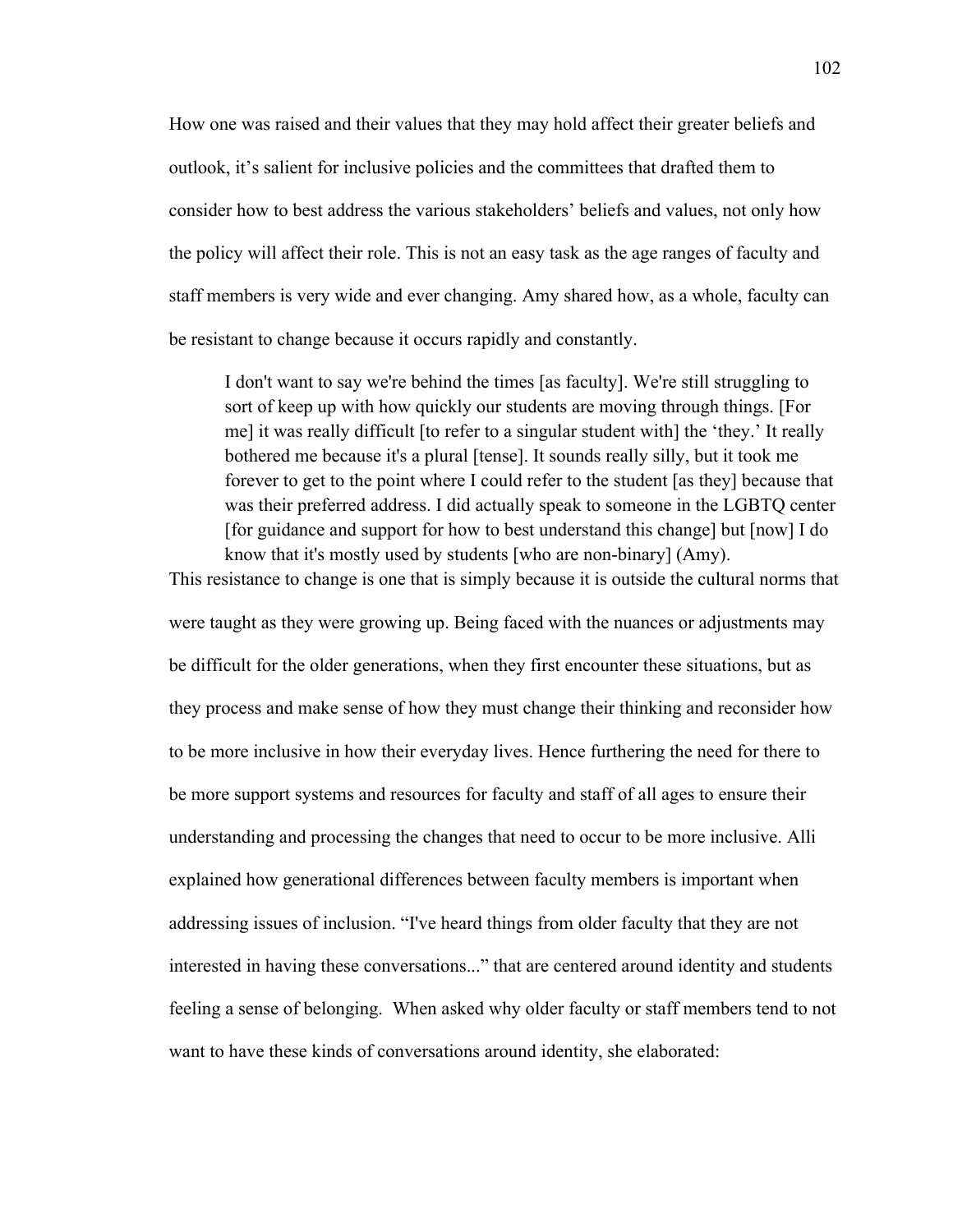It's just new. We get very set on our ways... and the whole stuff about like the pronouns, I try to be incredibly respectful of that because it's really new to me. This is not something people talked about when I was twenty-one years old. I think the first time I heard a discussion about that I was maybe like thirty-five years old… People just get used to being a certain way and claim, 'it was fine that way' and 'I don't know why we have to change things.' But the people who tend to say that are older, white guys and things have always been fine for them. So as a not older white guy, I think that it's a little easier to see like changes and go with the change as change happens… it's a thing that we have to constantly be dealing with (Allie).

With the adjustments, it must be clear on how faculty and staff should be more inclusive,

but also pushed to be more considerate of marginalized backgrounds. By being more considerate of others who may identify differently, they'll be able to better address their own biases and improve themselves at the same to be more inclusive. Skylar, who helps address issues of bias at his institution, shared how conversations around the importance of inclusion are crucial for all faculty members, whether they support the policies or ideas or not.

I would say majority are absolutely open to it. The times we have had to respond to an incident of bias in the classroom, we often times work with the associate deans, the deans or the department chairs to help to address [the situation] as opposed to going directly to that person out of the student's safety concerns. And we have never had a negative interaction with those people, it's always been swift. It's always been a quick response. I will say, 'do we have professors here that believe what we're doing is like not needed?' Absolutely. Like we have had people say 'well, why do I need to treat people differently?' And so, we're working alongside those people to say, 'here's why there is a different treatment that's needed because the safety and the needs of that students are different.' And that's OK. Just because we're treating them differently doesn't mean that we're treating them better than other people. Having those very entry level discussions around diversity inclusion still happen. But I would say the vast majority of us of our campus population are at least willing to engage in the conversation. But it's not always followed up with inclusive practices or inclusive policy (Skylar) [which would be more of a long-term solution.]

It seems that faculties' old-school ways and thinking should be strongly challenged to

help them prevent any issues or concerns of calling students by the wrong pronoun. This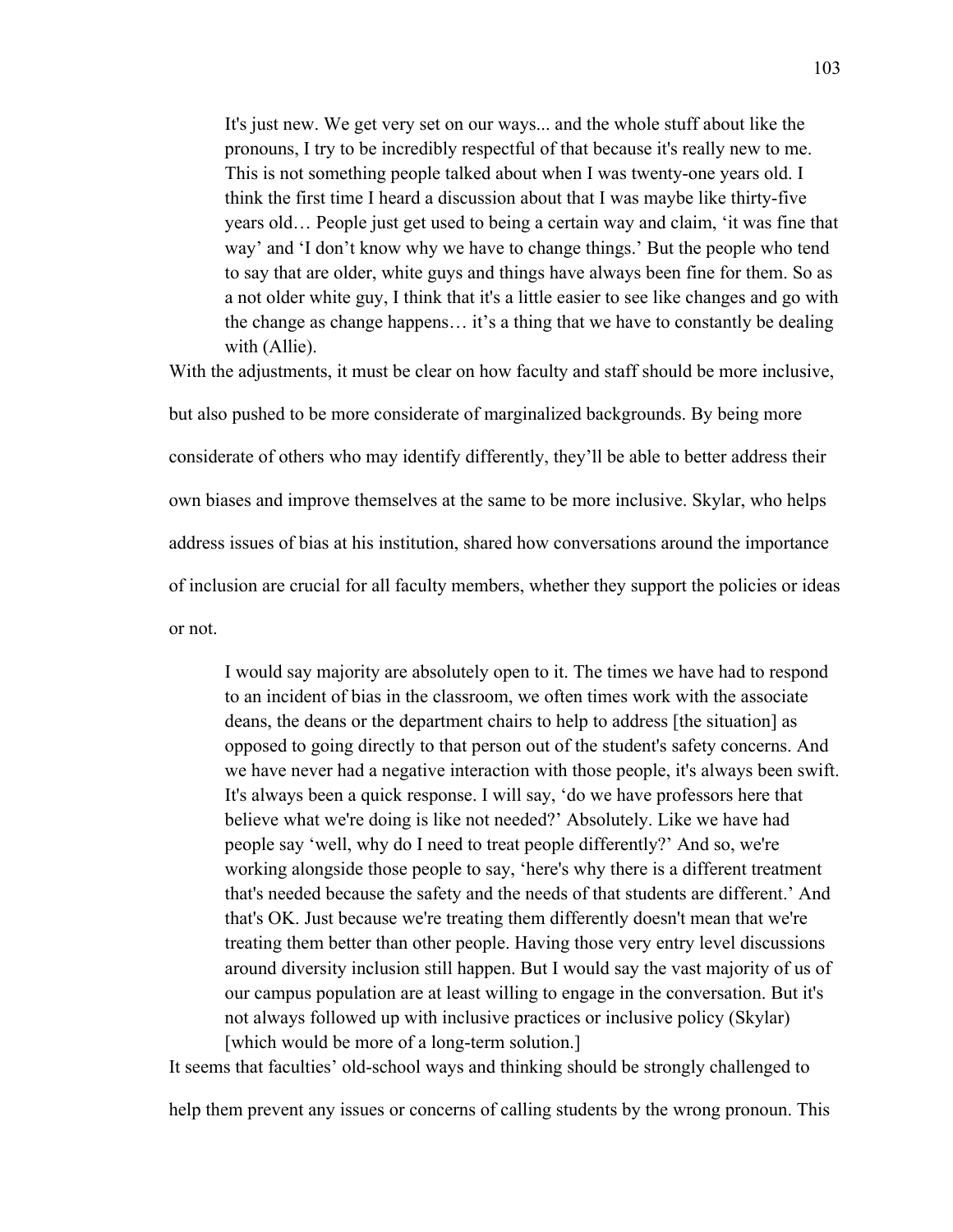should be included in any sort of training and offer a chance for faculty and staff to ask questions, such as how some identities challenge grammar rules so that faculty and staff can better understand what needs to occur and why a student may choose to identify that way. This would help faculty and staff better support their students and fellow colleagues, without calling out an individual or feel fearful of offending someone.

From this study it is clear that when an institution is working to help make the organization more inclusive, faculty and staff need to be made aware of the specific policies regarding inclusion and diversity. It is important for all stakeholders of a college to be educated on the policy, especially donors, faculty and staff alike. Participants crave for more information on how to bring those policies into the classroom and would like to have more training to better assist with implementing the inclusive policies. For policies to be more supported, it is necessary for hiring practices and promotional opportunities to also be inclusive too, to help be more holistic with welcoming and promoting all identities. It is necessary for the rationale for policies to be shared and how the policy is incorporated or living out the mission of the institution as well, which will help with getting more buy-in from campus stakeholders. To get more buy-in and support of such policies, it is important to be aware of the generation that various members come from, which influence their values and beliefs. By being aware of various groups values and beliefs, policies can be marketed and targeted as ways to satisfy or support their personal ideas and community standards of inclusion. These themes help to demonstrate how policies are created and what needs to be considered when certain structures are put in place and the struggle and effects they have on members of an organization. Additionally, this study shows how faculty and staff are still struggling to make sense of their role as an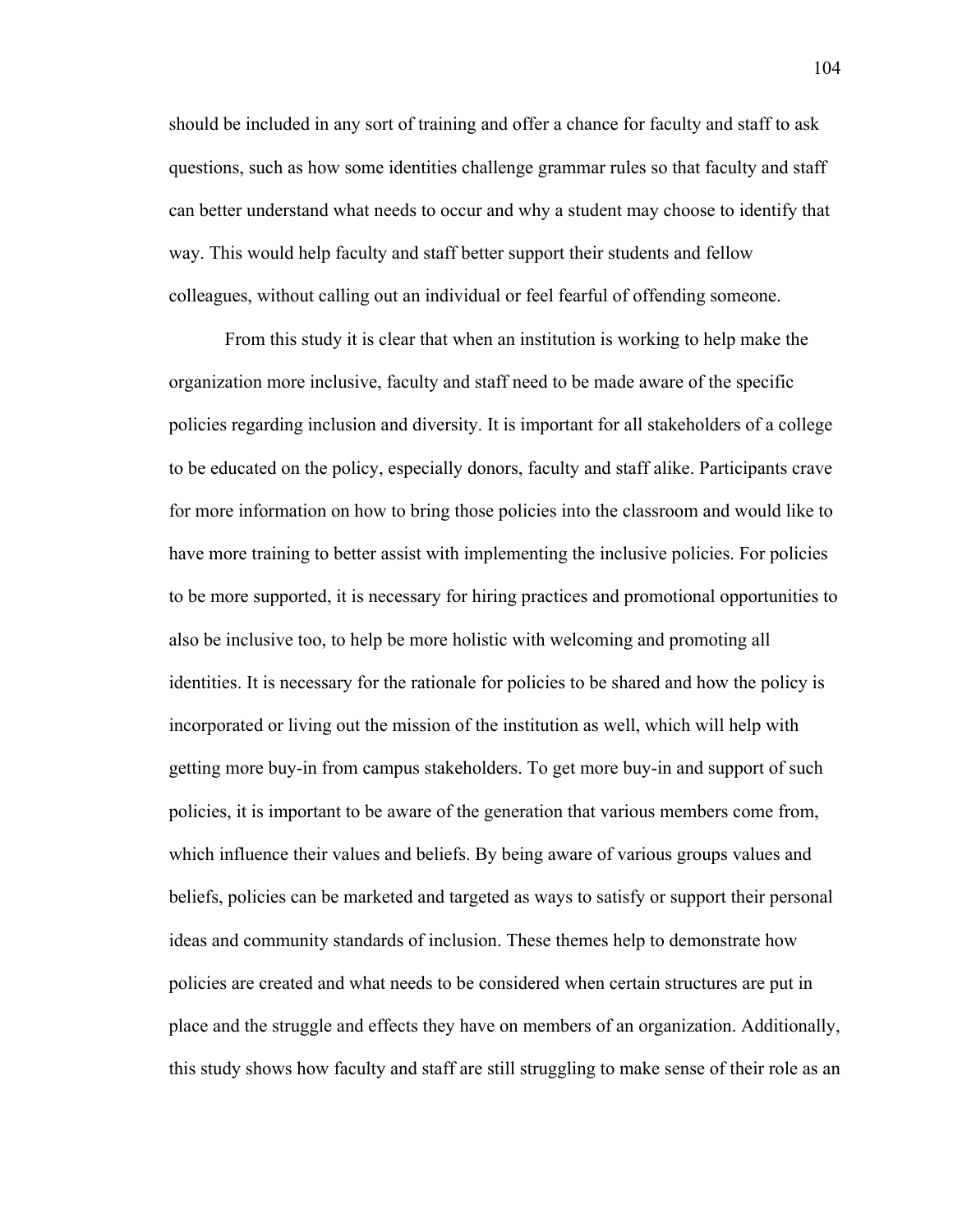educator and how their role must evolve to help further their students' education holistically. With college being the time where students' process their identity, it is important for faculty and staff to not only be aware of inclusive policies at their university, but also being prepared to talk about these issues in supportive and practical ways both inside and outside of the classroom.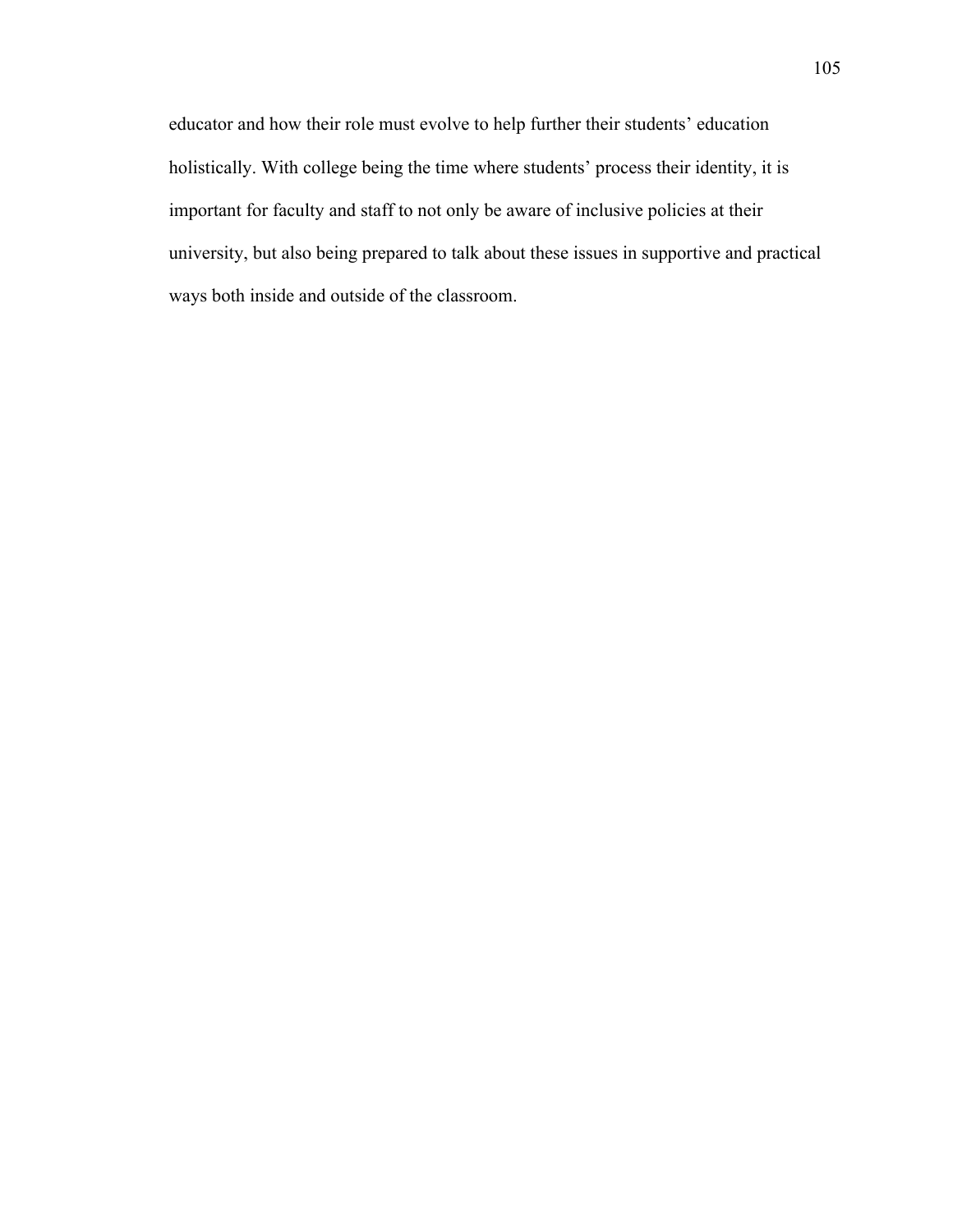## **CHAPTER 6: Discussion**

Faculty and staff are aware of some inclusive policies, but not all of them and struggle to know how to best support them. All faculty and staff members who participated in the study were open to having these kinds of conversations but felt that there needed to be more trainings in order to best prepare them to be successful and ensure they were aware of the multifaceted issues of inclusion and diversity. While more engaging sessions on inclusion were desired, participants wanted to ensure that the lessons were practical and could be used in their classrooms and everyday interactions with students, faculty and staff alike. When presenting the rationale for such policies or changes and working on getting faculty and staff buy-in, it is crucial for the age and generations of the faculty members, which will help address or appeal to their values.

A key consideration or suggestion would be to have personal stories, or a guest speaker present the importance of these topics to help personify issues and humanize these experiences and bring the statistics to life. For example, prepping faculty and staff to work into their classes of asking what people's preferred pronouns are, which allows students to share how they identify, but also helping instructors to create a welcoming environment in their class (see appendix for suggestions). It is crucial to remember how these policies or ideas of inclusion can be both large scale and small scale. Large scale items would be to create all-gender bathrooms in every building on campus and to publicize them. Small scale items would be to have faculty and staff members include their preferred genders on their email signatures, just to help normalize the topic of gender and pronoun usage, while also to help people to be more informed on how people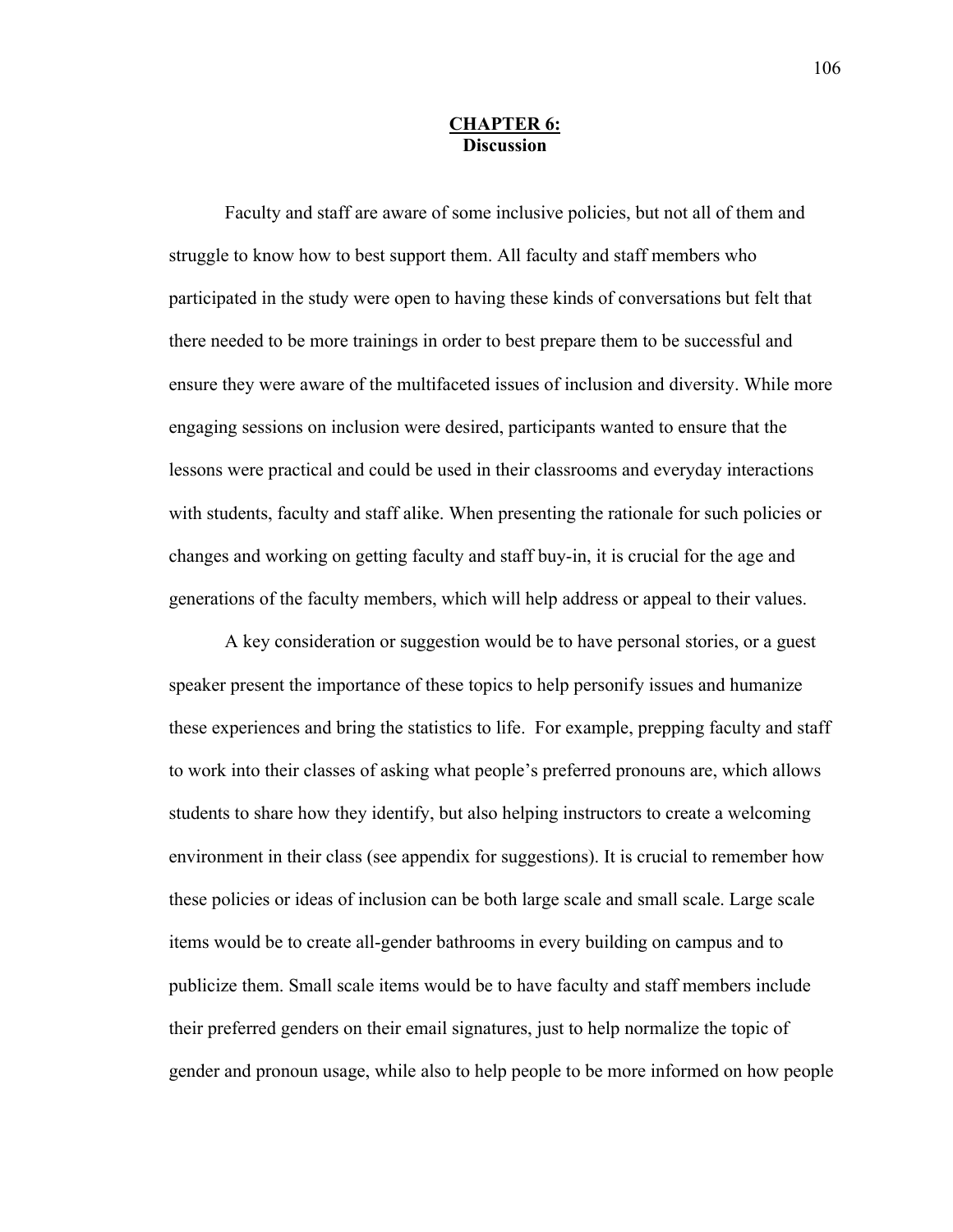identify. Another key thing is to have staff and faculty have the chance to share and think critically about how these issues of inclusion affect their subject areas and industries. Thinking about these issues outside the classroom proves the salience of the issues and challenges students and instructors alike to be aware of these problems.

Some trainings need to be also given to staff and administration who work with donors. As the go-betweens or connectors of the institution and donors, it is crucial that those stakeholders have inclusive trainings that they can relay to donors, which will help them understand the importance of these kinds of topics and why funding and changes are necessary, even if they are on the more progressive side of the political spectrum. The key thing to remember is how the policies are associated with and tied into the institution's mission and values, which should drive all campus members, including alumni, to be thinking more creatively in how the mission and values are lived out and expressed. It was also mentioned how issues of inclusion and diversity are multifaceted, so it's important to strive to offer support, resources, and trainings for a variety of different identities that exist. This will help to ensure that no one issue is only acknowledged and to make anyone feel isolated or unrecognized. Some suggestions or considerations is incorporating all gender bathrooms into all buildings across campus to allow anyone the option to use the facilities without fear of ridicule or judgement, as well as ensuring all buildings are ADA accessible, etc. Having university administrators and planning teams think creatively and critically about how to make their campus open and welcoming to everyone of all identities can help them to live out the mission and bring aspects of it to life.

### **Nature and Limitations of the Study**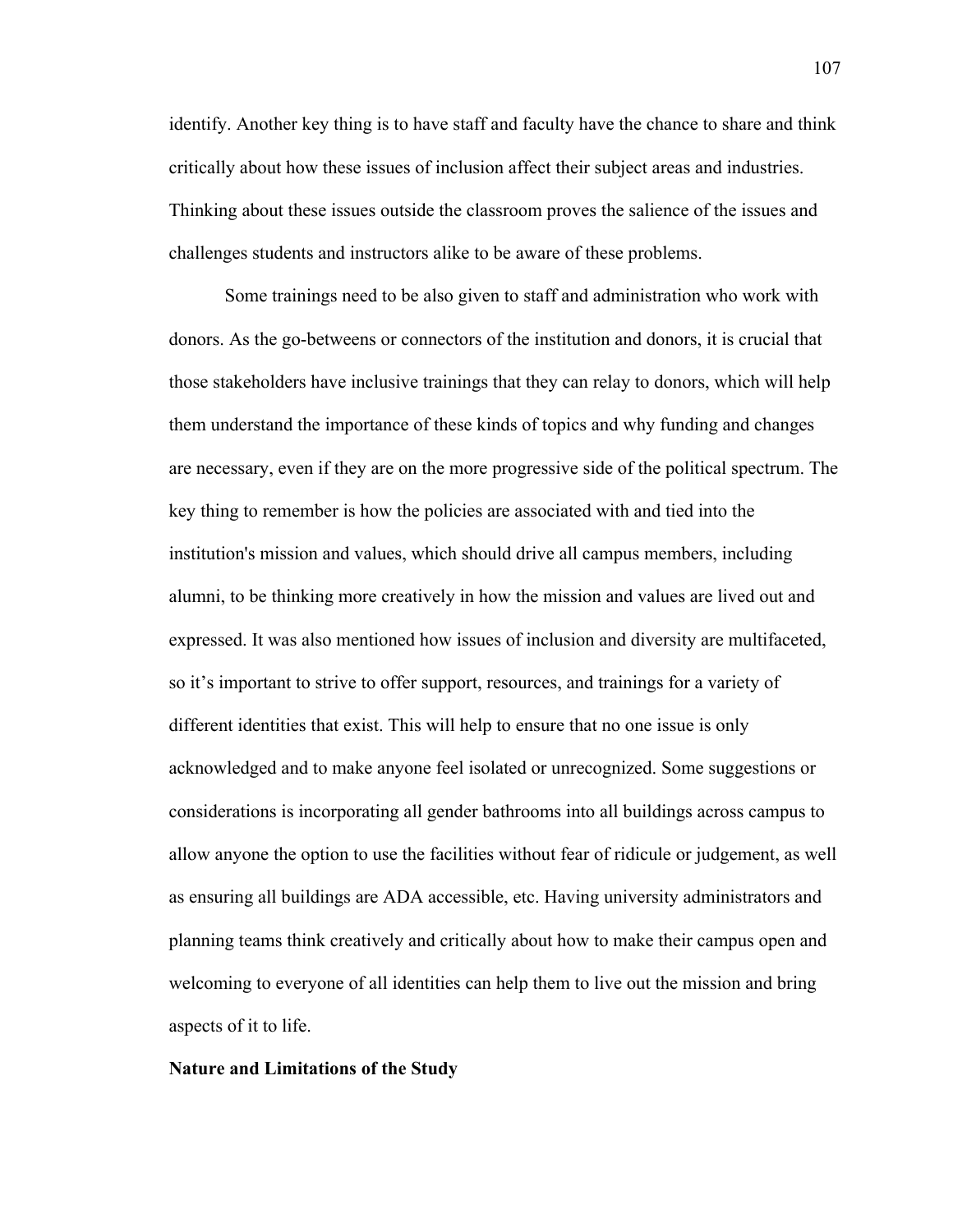This study considers how faculty and staff at higher education institutions' awareness of inclusive policies on their campus and how they see and interpret their role in supporting or not supporting these policies. Specifically, the non-binary identities were considered, but there are many different identities that could have been considered or studied, from different races, religions, sexual orientations, etc. The organizations that were discussed had a wide variety of differences, such as location, type of school, enrollment size, etc. Not all schools, whose staff members were interviewed, have a similar setting or the same amount of funds to make these changes as the other institutions that will be analyzed. It's important to note that the members of the institutions involved had various impressions on how progressive its policies were, which will cause a greater wealth of considerations and responses. The processes for policy changes at each institution may vary, which may hinder or accelerate the process for having all-gender bathrooms and other inclusive policies at an institution. Another consideration is that various donors of an institution may have a strong influence over the various policies that are aimed to be more inclusive. Some schools allow donors to have a larger role in policy decisions, which may affect the timeline for implementation of inclusive policies.

An area to consider is how there are some who consider the term "transgender" is more of a white term and is not inclusive of racial minorities. It is possible that this could be an area of a future study, but it can be off-putting or not inclusive of those who identify as non-binary and non-white, which is important for the researchers to ensure that they are working to ask more in-depth follow-up questions that are inclusive of any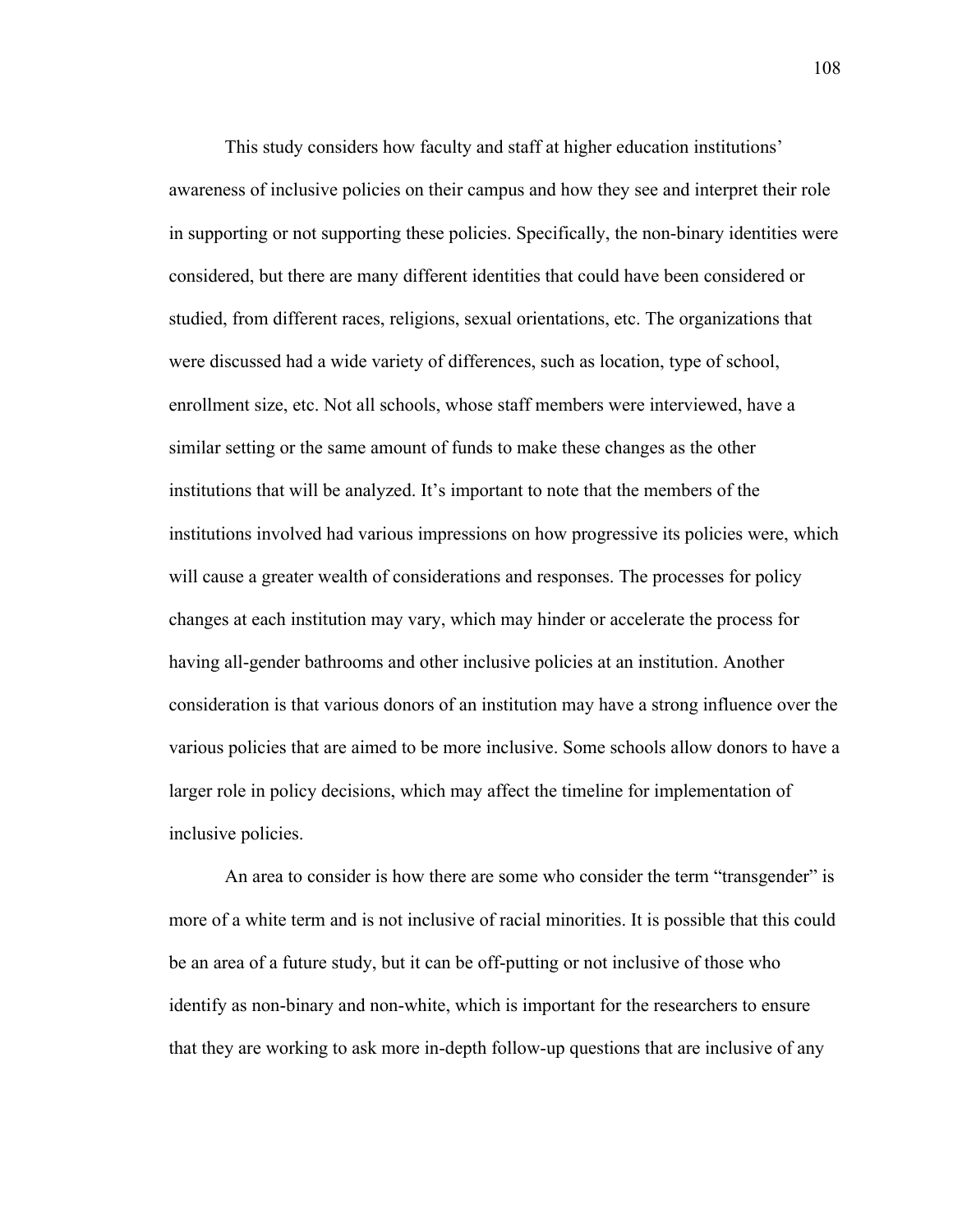other influences of the inclusive policies that may play a factor in the policy implementation.

It is possible for an additional limitation with this study to be how it is geared towards the faculty and staff members at a higher educational institution. While the methodology for getting interviews were through snowball sampling and referrals, other stakeholders may not be asked or interviewed unless referred by another informant, in order to keep the study focused on the specific question of whether faculty and staff support is necessary for all gender bathroom policy implementation. One area for future research would be to see how students perceive the inclusive policies and the role that students play in the process.

### **Conclusion**

Faculty and staff are aware of some inclusive aspects and want to help create the college campus to be a space for everyone to feel accepted. They need and want more practical, humanized training to help assist with making the institution more missiondriven and a place for all identities. These issues of inclusion are multifaceted and greatly affect almost everyone on some level, hence the salience of providing faculty and staff trainings to help them support and best serve their students. (See Appendix for ideas for classroom and department discussions regarding these issues.) To truly live out the missions that higher educational institutions create, the organization must seek more ways to demonstrate how the mission is being lived out, such as all gender bathrooms in buildings, addressing and fixing diversity and inclusive issues and offer more resources and trainings for all stakeholders.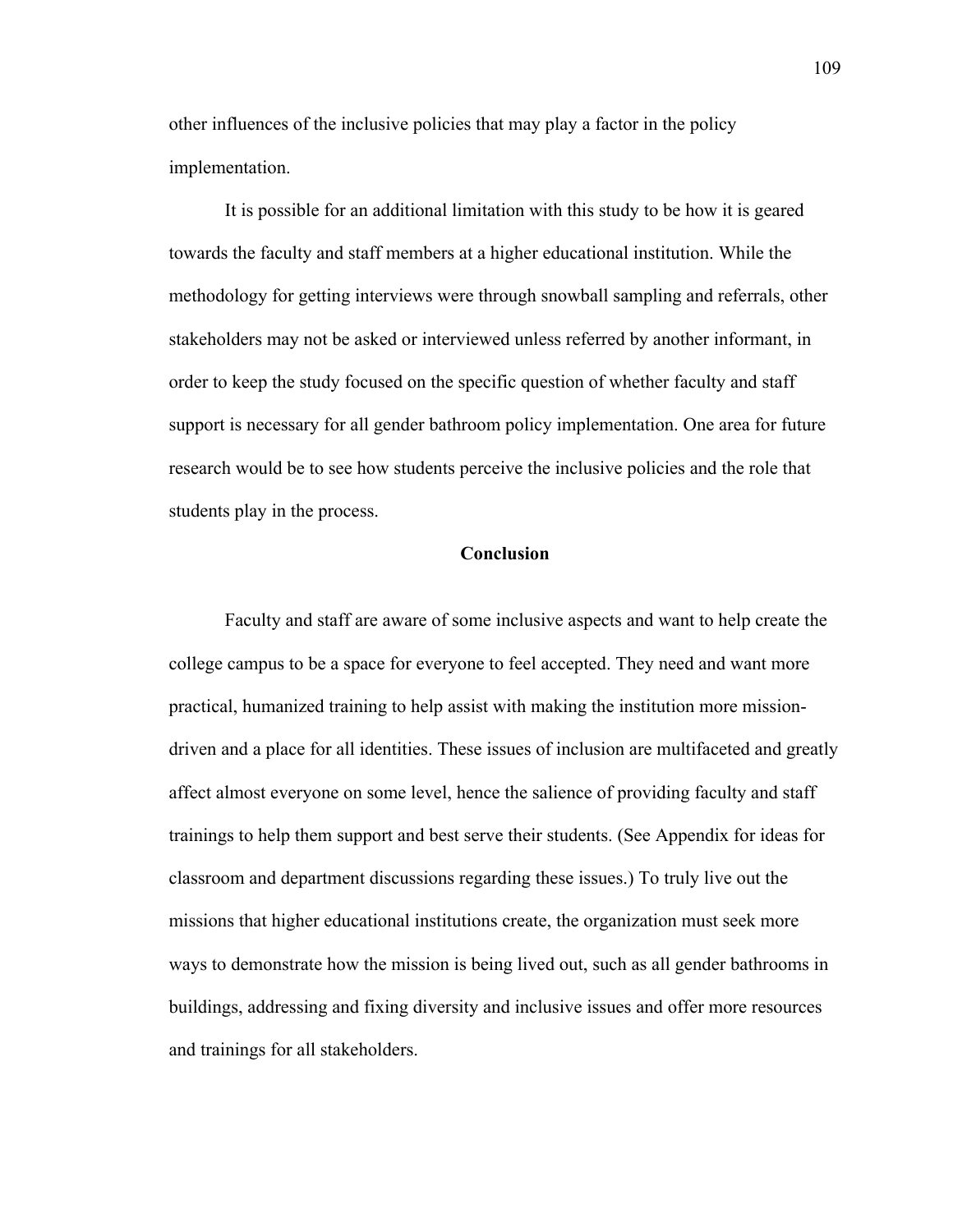#### BIBLIOGRAPHY

- Albert, S., & Whetten, D., (1985). "Organizational Identity." In Research in Organizational Behaviour, Vol. 7, edited by L. L. Cummings, and B. M. Staw, 263– 95. Greenwich, CT: JAI Press.
- Andrews, N. Z., Martin, C. L., & Gallagher, A. M. (2016). On the Association Between Self-Reported Own- and Other-Gender Similarity and the Use of Physical and Relational Aggression in Sixth Grade Children. *Archives of Sexual Behavior*, 45(7), 1817.doi:10.1007/s10508-015-0685-z
- Antonio, A. L. (2001). Diversity and the influence of friendship groups in college. *The Review of Higher Education, 25,* 63–89.
- Anney, V.N. (2014). Ensuring the Quality of the Findings of Qualitative Research: Looking at Trustworthiness Criteria. *Journal of Emerging Trends in Educational Research and Policy Studies (JETERAPS)* 5(2): 272-281 http://repository.udsm.ac.tz: 8080/xmlui/bitstream/handle/123456789/256Ensuring%20the%20Quality%20of%20t he%20Findings%20of%20Qualitative%20Research%20NEW.pdf?sequence=1&isAll owed=y
- Ashforth, B. E., Harrison, S.H., & Corley, K. G., (2008. "Identification in Organizations: An Examination of Four Fundamental Questions." Journal of Management 34 (3): 325–74.
- Aviles, G. (2019, March 18). 'I'm not male or female': Sam Smith comes out as nonbinary. Retrieved March 25, 2019, from https://www.nbcnews.com/feature/nbcout/i-m-not-male-or-female-sam-smith-comes-out-n984541
- Back, G. (2019, March 19). Sam Smith Comes Out As Non-Binary. *Marie Claire.*  Retrieved from https://www.marieclaire.com.au/gender-fluid-celebrities
- Baron, D. (1981). The Epicene Pronoun: The Word That Failed. American Speech, 56(2), 83-97. doi:10.2307/455007
- Beeyman, B. (2003). Serving the Needs of Transgender College Students*. Journal of Gay & Lesbian Issues in Education,*1, 1st ser., 33-50. doi:10.1300/J367v01n03\_036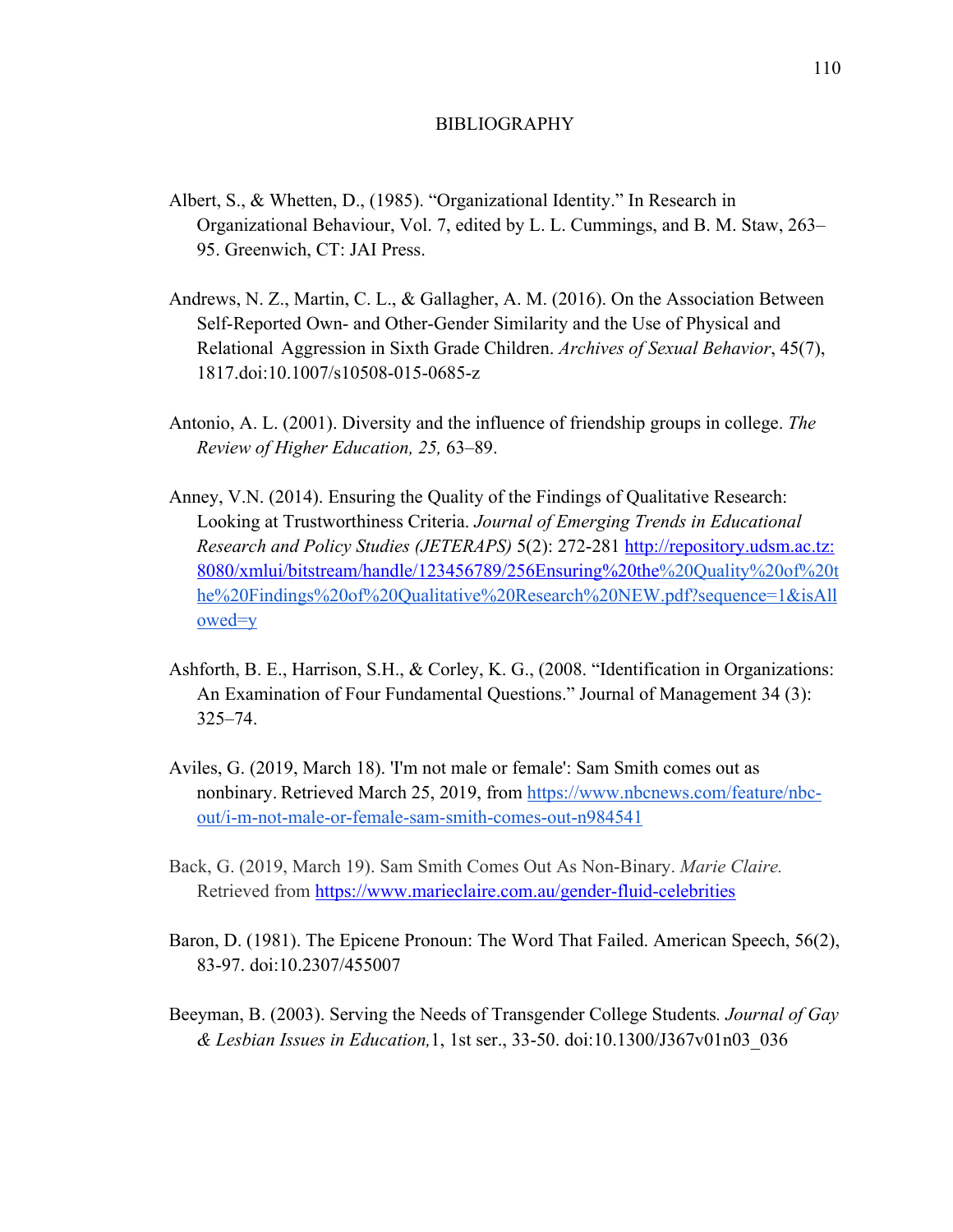- Beemyn, B. G., Domingue, A., Pettitt, J., & Smith, T. (2005). Suggested Steps to Make Campuses More Trans-Inclusive*. Journal of Gay & Lesbian Issues in Education*, 3(1), 89-94. doi:10.1300/j367v03n01\_09
- Bender-Baird, K. (2016) Peeing under surveillance: bathrooms, gender policing, and hate violence, *Gender, Place & Culture*, 23:7, 983-988 DOI:10.1080/0966369X.2015. 1073699
- Bender-Baird, K. (2011) *Transgender Employment Experiences: Gendered Perceptions and the Law.* Albany, NY: SUNY Press.
- Bettcher, T.M. (2007). "Evil Deceivers and Make-believers: On Transphobic Violence and the Politics of Illusion." *Hypatia*22 (3): 43–65.
- Bowman, N. A. (2010). College diversity experiences and cognitive development: A meta-analysis. *Review of Educational Research*, 80, 4 –33.
- Boyer, E. (1987). College: *The undergraduate experience in America.* New York, NY: Harper Collins.
- Bragg, A.K., (1976). *The socialization process in higher education.* Washington, D.C.: American Association for Higher Education. Retrieved from ERIC database. (ED132909)
- Browne, K. (2007). "Genderism and the Bathroom Problem: (Re)materialising Sexed Sites, (Re)creating Sexed Bodies." *Gender, Place & Culture* 11 (3): 331–346.
- Browne, K. (2004). Genderism and the bathroom problem:(re) materializing sexed sites, (re)creating sexed bodies *Gender, Place and Culture,*11 (3). pp. 331-346. ISSN0966- 369X
- Butler, J. (2006). *Gender trouble: Feminism and the subversion of identity*. New York, NY: Routledge.
- Calvard, T. S. (2016). Big data, organizational learning, and sensemaking: Theorizing interpretive challenges under conditions of dynamic complexity. *Management Learning*, *47*(1), 65–82. https://doi.org/10.1177/1350507615592113
- Cavanagh, S. L. 2010. *Queering Bathrooms: Gender, Sexuality and the Hygienic Imagination*.Toronto: University of Toronto Press.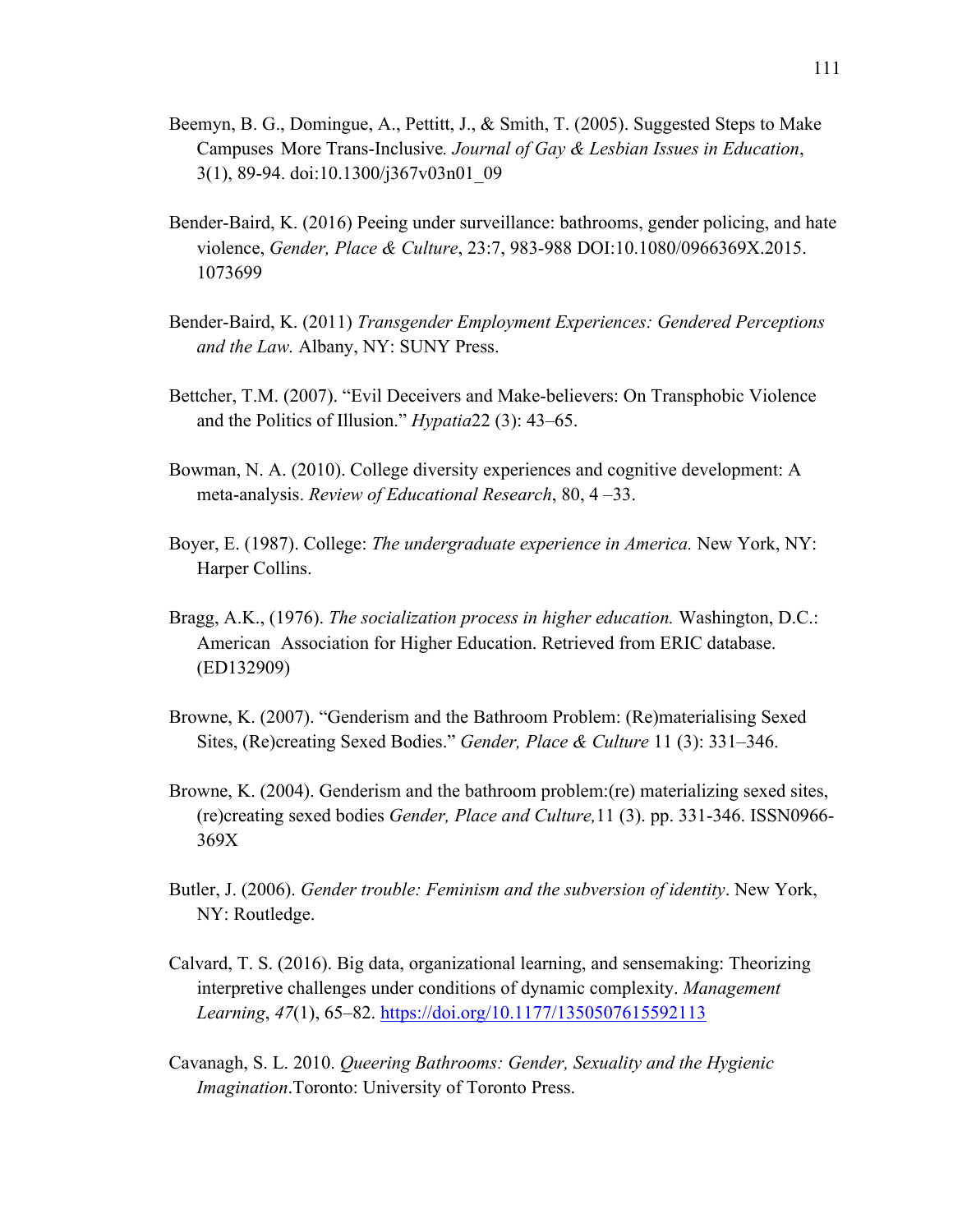- Chang, M. J. (2002). The impact of an undergraduate diversity course requirement on students' racial views and attitudes. *The Journal of General Education, 51,*21–42.
- Colby, A., Beaumont, E., Ehrlich, T., & Corngold, J. (2007). *Educating for democracy: Preparing undergraduates for responsible political engagement.* San Francisco, CA: Jossey-Bass.
- Colby, A., Ehrlich, T., Beaumont, E., & Stephens, J. (2003). *Educating citizens: Preparing America's undergraduates for lives of moral and civic responsibility.* San Francisco, CA: Jossey-Bass.
- Degn, L. (2016). Academic sensemaking and behavioural responses exploring how academics perceive and respond to identity threats in times of turmoil. *Studies in Higher Education,43*(2), 305-321. doi:10.1080/03075079.2016.1168796
- Denson, N. (2009). Do curricular and cocurricular diversity activities influence racial bias? A meta-analysis. *Review of Educational Research, 79,* 805– 838.
- Devor, H. (1989) *Gender Blending: Confronting the Limits of Duality*. Bloomington: Indiana University Press.
- Dey, E. L., & Associates (Antonaros, M., Ott, M., Barnhardt, C., & Holsapple, M.). (2010*). Engaging diverse viewpoints: What is the campus climate for perspectivetaking?* Washington, DC: Association of American Colleges and Universities.
- Doran, W. & Specht, P. (2018, October 01). LGBT North Carolinians can challenge ban on cities' pro-transgender bathroom laws. *News Observer.* Retrieved March 23, 2019 from https://www.newsobserver.com/news/politicsgovernment/article219310085.html
- Drew, J. (2018, June 26). North Carolina's transgender rights battle isn't over. *USA Today.* Retrieved March 23, 2019 from https://www.usatoday.com/story/news/ nation/2018/06/25/north-carolina-bathroom-bill-transgender/729791002/
- Dutton, J. E., and J. M. Dukerich. 1991. "Keeping an Eye on the Mirror: Image and Identity in Organizational Adaptation." The Academy of Management Journal 34 (3): 517–54.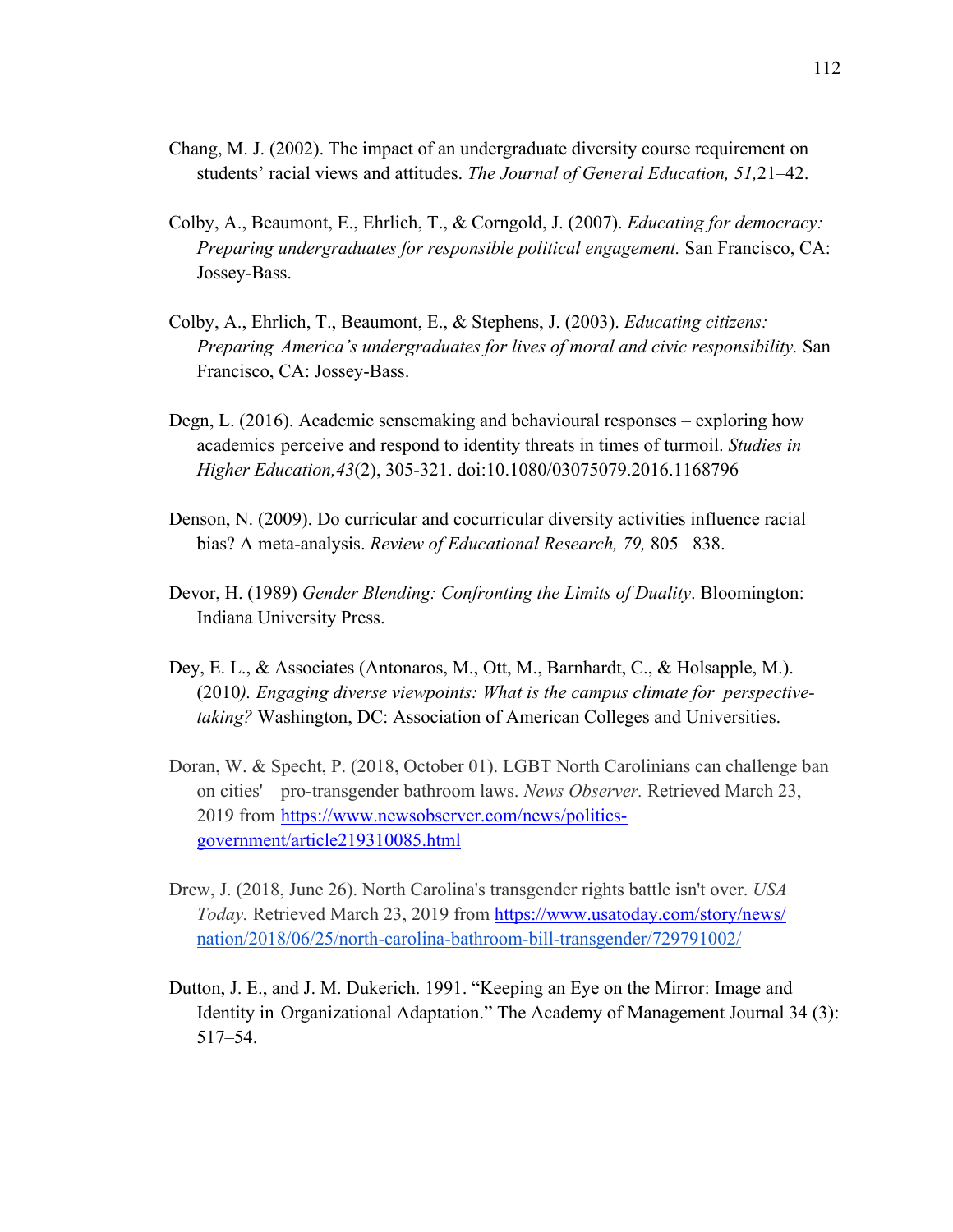- Edvardsson, B., Tronvoll, B., & Gruber, T. (2011). Expanding understanding of service exchange and value co-creation: a social construction approach*. Journal of The Academy of Marketing Science*, 39(2), 327-339. doi:10.1007/s11747-010-0200-y
- Enago Academy. (2018, September 03). What are the Preferred Gender-Neutral Pronouns in Academic Writing? *Enago Academy*. Retrieved June 6, 2019, from https://www. enago.com/academy/what-are-the-preferred-gender-pronouns-in-academic-writing/
- Endo, J. J., & Harpel, R. L. (1982). The effect of student-faculty interaction on students' educational outcomes. *Research in Higher Education*, 16, 115–138.
- Engberg, M. E. (2007). Educating the workforce for the 21st century: A crossdisciplinary analysis of the impact of the undergraduate experience on students' development of a pluralistic orientation. *Research in Higher Education, 48,* 283–317.
- Erbentraut, J. (2015, May 18). College Campuses Are More Trans-Inclusive Than Ever, But Still Have A Long Way to Go. *Huffington Post.* Retrieved March 22, 2018, from https://www.huffingtonpost.com/2015/05/18/trans-friendlycolleges\_n\_7287702.html
- Evans, N. (2002) The impact of an LGBT safe zone project on campus climate. *Journal of College Student Development*, 43, 522-539.
- Fausset, R. (2017, October 19). Deal on North Carolina Bathroom Law Would Expand Transgender Protections. *New York Times.* Retrieved March 23, 2018 from https://www.nytimes.com/2017/10/18/us/north-carolina-bathroom-bill.html
- Foucault, M. (1977) *Discipline and Punish: The Birth of the Prison.* New York: Vintage Books.
- Fontana, A. & Frey, J. H. (2000). The interview: From structured questions to negotiated text. In Norman K. Denzin & Yvonne S. Lincoln (Eds.), *Handbook of qualitative research* (pp.645-672). Thousand Oaks, CA: Sage.
- Gardner, C. B. (1989). Analyzing Gender in Public Places: Rethinking Goffman's Vision of Everyday Life. *The American Sociologist* 20 (1): 43–56.
- Gioia, D. A., & Thomas, J.B. (1996). "Identity, Image, and Issue Interpretation: Sensemaking during Strategic Change in Academia." Administrative Science Quarterly 41 (3): 370–403.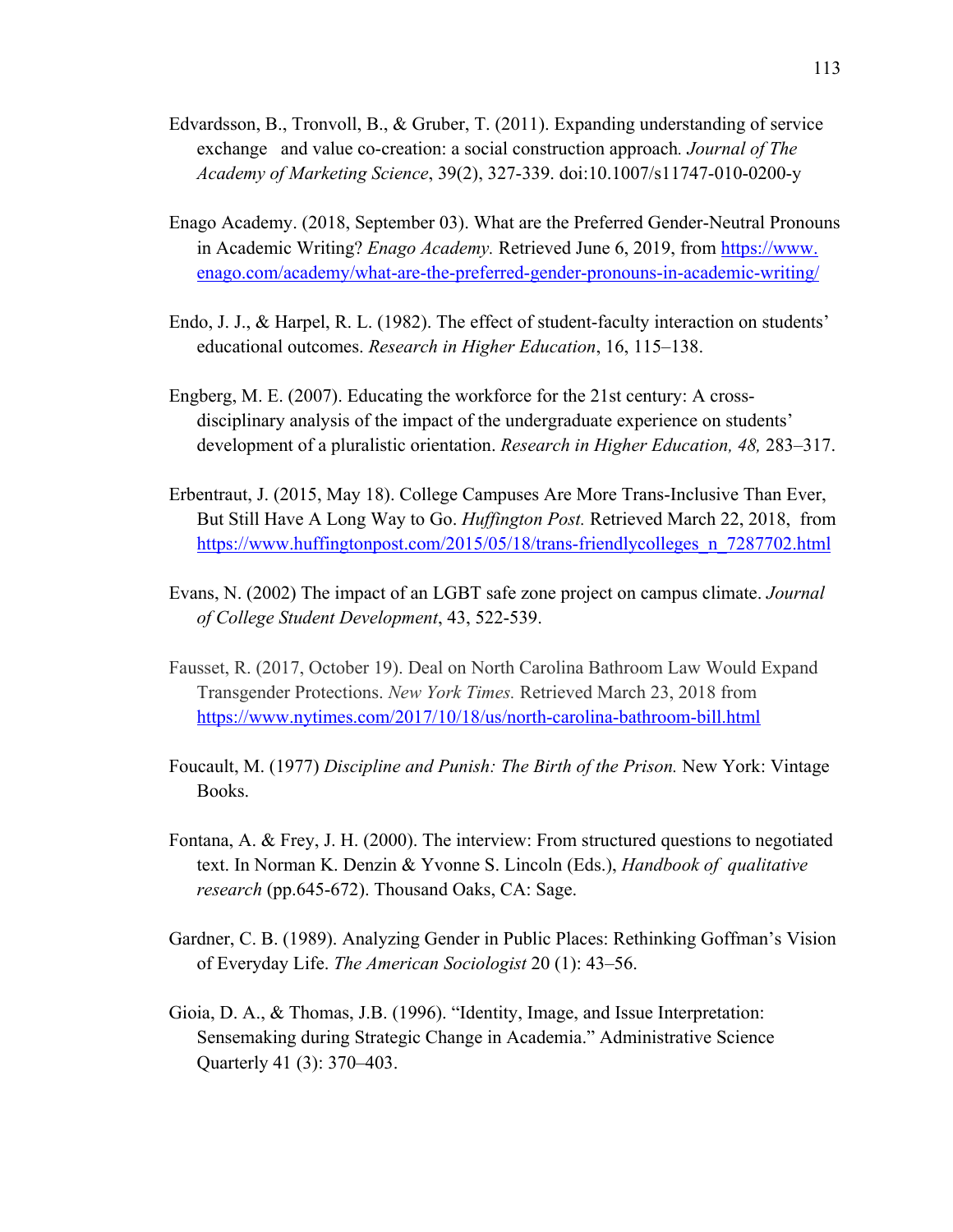- Gioia, D. A., Schultz, M., & Corley, K.G. (2000). "Organizational Identity, Image, and Adaptive Instability." Academy of Management Review 25 (1): 63–81.
- Gioia, D. A., Thomas, J. B., Clark, S. M., & Chittipeddi, K. (1994). Symbolism and Strategic Change in Academia: The Dynamics of Sensemaking and Influence. *Organization Science,5*(3), 363-383. doi:10.1287/orsc.5.3.363
- Grant, J. M., Mottet, L. A., Tanis, J., Harrison, J., Herman, J. L., & Kiesling, M. (2011). Injustice at Every Turn: A Report of the National Transgender Discrimination Survey (Rep.). Washington: *National Center for Transgender Equality and National Gay and Lesbian Task Force.* Retrieved http://www.thetaskforce.org /injustice-every-turnreport-national-transgender-discrimination-survey/
- Green, E. L., Benner, K., & Pear, R. (2018, October 21). 'Transgender' Could Be Defined Out of Existence Under Trump Administration. *New York Times.* Retrieved March 29, 2018, from https://www.nytimes.com/2018/10/21/us/politics/ transgender-trumpadministration-sex-definition.html
- Grey, S. (2015, August 7). Subject-Verb Agreement and the Singular They. *Pilcrow Group Inc.* Retrieved from https://www.copyediting.com/subject-verb-agreementand-the-singular-they/#.WKirZ\_krK00
- Griffin, P., Lee, C., Waugh, J., & Beyer, C. (2004). Describing Roles that Gay-Straight Alliances Play in Schools*. Journal of Gay & Lesbian Issues in Education*, 1(3), 7-22. doi:10.1300/j367v01n03\_03
- Gurin, P., Dey, E. L., Hurtado, S., & Gurin, G. (2002). Diversity and higher education: Theory and impact on educational outcomes. *Harvard Educational Review, 72,* 330– 366.
- Gutmann, A. (1987). Unity and diversity in democratic multicultural education: Creative and destructive tensions. In J. A. Banks (Ed.), *Diversity and citizenship education: Global perspectives*(pp. 71–98). San Francisco CA: Jossey-Bass.
- Hatch, M. J., & Schultz, M. (2002). "The Dynamics of Organizational Identity." Human Relations 55 (8): 989–1018.
- Hamrick, F. A. (1998). Democratic citizenship and student activism. *Journal of College Student Development,* 39, 449–460.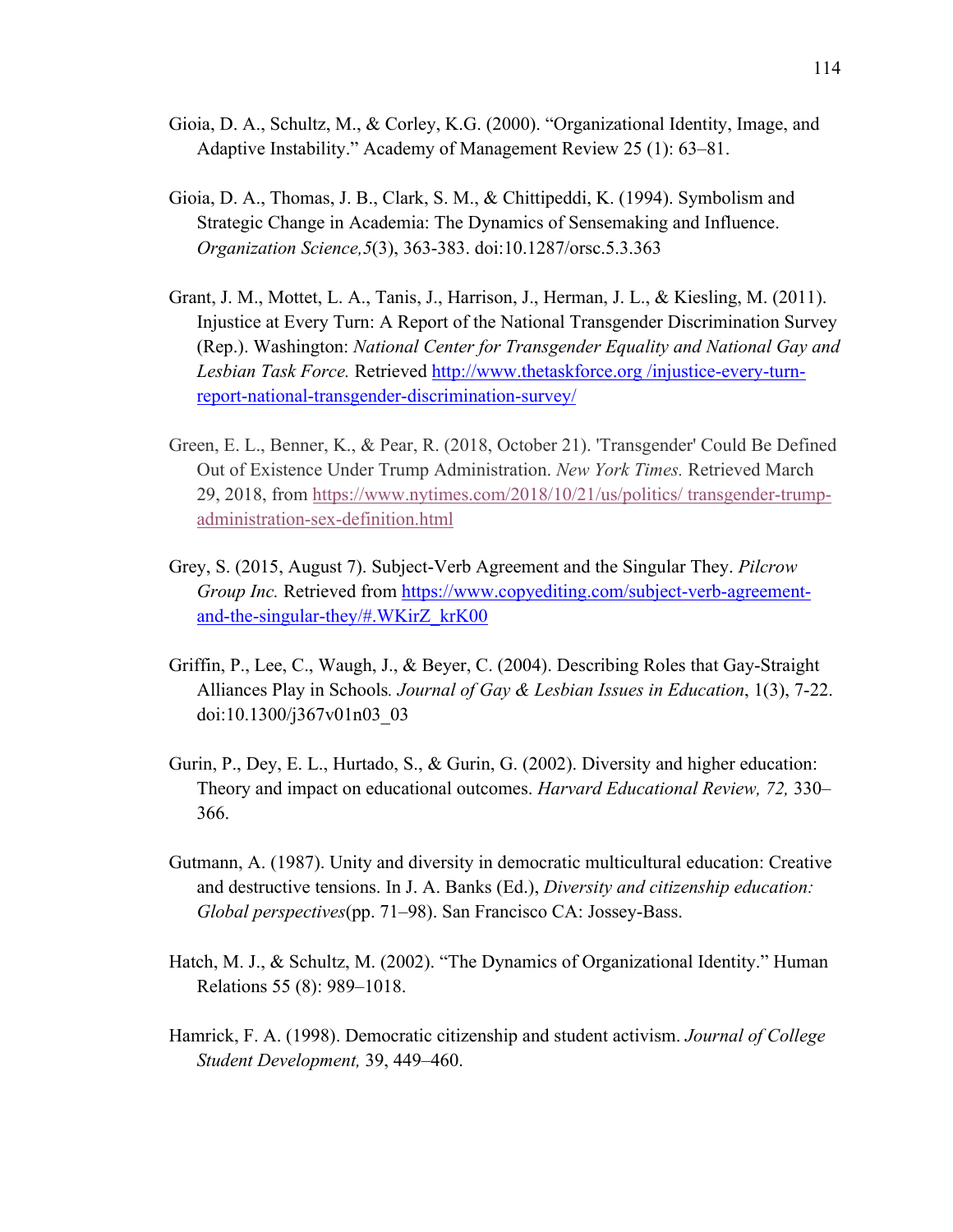- Harper, S. R., & Newman, C. B. (2016). Surprise, Sensemaking, and Success in the First College Year: Black Undergraduate Men's Academic Adjustment Experiences. *Teachers College Record*, *118*(6), 1–31. Retrieved from http://0search.ebscohost .com.libus.csd.mu.edu/login.aspx?direct=true&db=ehh&AN=115486898&site=edslive
- Henkel, M. 2005. "Academic Identity and Autonomy in a Changing Policy Environment. "Higher Education 49 (1–2): 155–76.
- Henkel, M. 2004. "Current Science Policies and Their Implications for the Formation and Maintenance of Academic Identity." Higher Education Policy 17 (2): 167–82.
- Heracleous, L. (2013). The Employment of Structuration Theory in Organizational Discourse. *Management Communication Quarterly*, 27(4), 599-606. doi:10.1177/0893318913504498
- Howard, K., & Stevens, A. (2000). *Out & about campus: Personal accounts by lesbian, gay, bisexual & transgender college students.* Los Angeles: Alyson Books.
- Hsieh, H., & Shannon, S. (2005). Three approaches to qualitative content analysis. *Qualitative Health Research*, 15(9), 1277-1288.
- Hurtado, S. (2007). Linking diversity with educational and civic missions of higher education. *The Review of Higher Education*, 30, 185–196.
- Jayakumar, U. M. (2008). Can higher education meet the needs of an increasingly diverse and global society? Campus diversity and cross-cultural workforce competencies. *Harvard Educational Review, 78,* 615–651.
- The Intersex Society of North America. (1993). Intersex Society of North America | A world free of shame, secrecy, and unwanted genital surgery. Retrieved from http://www.isna.org/
- Kirby, E. & Krone, K. (2002). "The Policy Exists but You Can't Really Use It": Communication and the Structuration of Work-Family Policies. *Journal of Applied Communication Research*. 30. 50-77. 10.1080/00909880216577.
- Keyton, J. (2015). *Communication Research: Asking Questions, Finding Answers* (4th ed.). New York, NY: McGraw-Hill Education.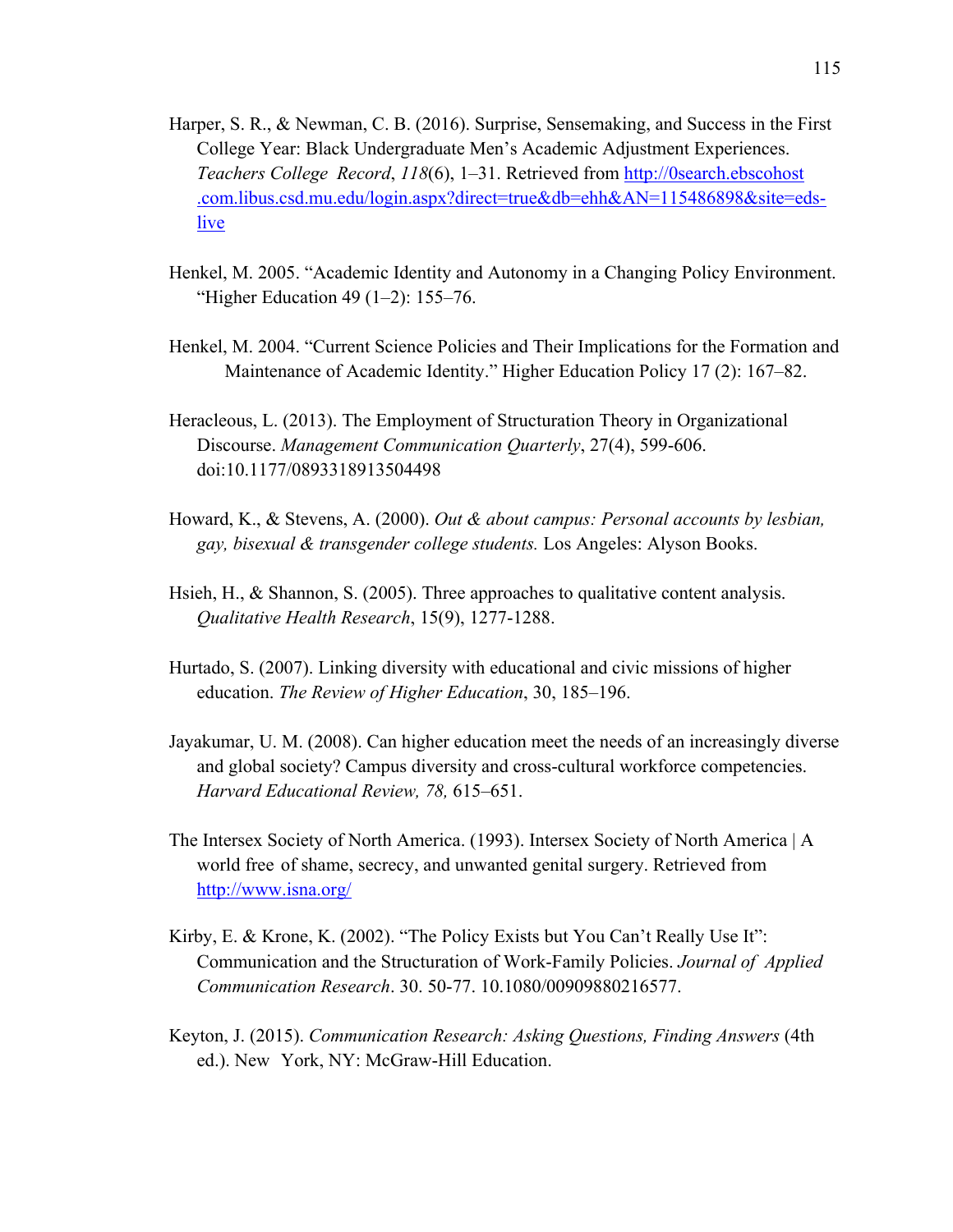- Kortegast, C. A. (2017). "But it's Not the Space that I Would Need": Narrative of LGBTQ Students' Experiences in Campus Housing. *Journal of College & University Student Housing*, 43(2), 58-71.
- Lang, S. (1999). Lesbians, men-women and two-spirits: Homosexuality and gender in Native American cultures. In E Blackwood & S. E. Wieringa, (Eds.),*Female desires: Same-sex relations and transgender practices across cultures (pp. 99-116). New* York: Columbia University Press
- Lesbian, Gay, Bisexual, Transgender Resource Center at University of Wisconsin-Milwaukee. (2019). Gender Pronouns. Retrieved June 6, 2019, from https://uwm.edu/lgbtrc/support/gender-pronouns/
- Littlejohn, S. W., Foss, K. A., & Oetzel, J. G. (2017). Theories of Human Communication (11th ed.). Long Grove, IL: Waveland Press, Inc.
- Luu, C. (2015, May 12). They're Here, They're Genderqueer, Get Used to Gender Neutral Pronouns. *JSTOR Daily.* Retrieved June 6, 2019, from https://daily.jstor. org/theyre-here-theyre-genderqueer-get-used-to-gender-neutral-pronouns/
- Macgillivray, I. K. (2007). "Gay-Straight Alliances: A handbook for students, educators, and parents". Binghamton, NY: Harrington Park Press.
- MacKenzie, G. (1994). *Transgender nation.* Bowling Green, OH: Bowling Green State University Popular Press
- Maitlis, S. & Christianson, M. (2014) Sensemaking in organizations: Taking stock and moving forward. *Academy of Management Annals* 8(1): 57–125.
- Mehta, C. (2015). Gender in Context: Considering Variability in Wood and Eagly's Traditions of Gender Identity. *Sex Roles*, *73*(11-12), 490. doi:10.1007/s11199-015- 0535-4
- Mills, J. H. (2003). *Making sense of Organizational Change.*New York: Routledge.
- Mills, J. H., Thurlow, A., & Mills, A.J., (2010). "Making Sense of Sensemaking: The Critical Sensemaking Approach." Qualitative Research in Organizations and Management: An International Journal 5 (2): 182–95.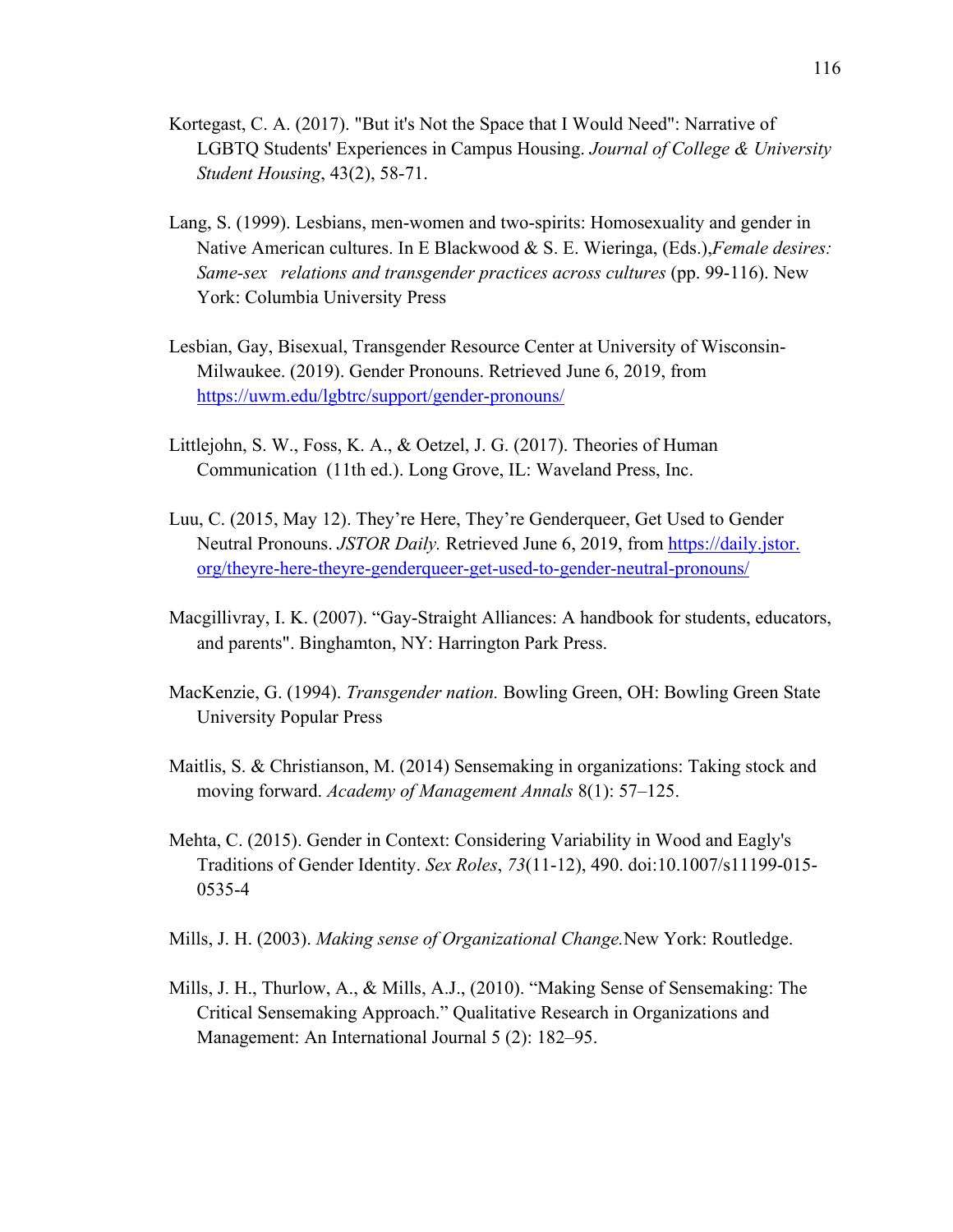- Moses, Y. T. (2017, January 30). Confronting the Trump Effect on Our Campuses. *Inside Higher Ed.* Retrieved March 25, 2018, from https://www.insidehighered.com/views/ 2017/01/30/four-areas-campuses-should-focus-encourage-diversity-and-inclusionover-next-four
- National Coalition of Anti-Violence Programs. (2014). *Lesbian, Gay, Bisexual, Transgender, Queer, and HIV-Affected Hate Violence in 2013.* http://www.avp. org/storage/documents/ 2013\_ncavp\_hvreport\_final.pdf.
- National Center for Transgender Equality. (2018, December 06). The Discrimination Administration. *National Center for Transgender Equality.* Retrieved March 25, 2019, from https://transequality.org/the-discrimination-administration
- Nelson Laird, T. F. (2005). College students' experiences with diversity and their effects on academic self-confidence, social agency, and disposition toward critical thinking. *Research in Higher Education, 46,* 365–387.
- Nicolazzo, Z. (2016). 'It's a hard line to walk': black non-binary trans\* collegians' perspectives on passing, realness, and trans\*-normativity. *International Journal of Qualitative Studies in Education.* 29. 1-16. 10.1080/09518398.2016.1201612.
- "They, pron., adj., adv., and n." *OED Online*, Oxford University Press, June 2017.
- Oltmann, S. (2016). Qualitative Interviews: A Methodological Discussion of the Interviewer and Respondent Contexts. Forum Qualitative Sozialforschung /Forum: Qualitative Social Research, 17(2). http://dx.doi.org/10.17169/fqs-17.2.2551
- Papisova, V. (2016, March 01). Here's What It Means When You Don't Identify as a Girl or a Boy. *Teen Vogue.* Retrieved February 25, 2018, from https://www.teenvogue. com/story/what-is-non-binary-gender
- Pascarella, E. T., & Terenzini, P. T. (2005*). How college affects students (Vol. 2): A third decade of research.* An Francisco, CA: Jossey-Bass.
- Pascarella, E. T., Edison, M., Nora, A., Hagedorn, L. S., & Terenzini, P. T. (1996). Influences on students' openness to diversity and challenge in the first year of college. *Journal of Higher Education*, 67, 174–195.
- Poynter, K. & Lewis, E. (2003) SAFE on campus assessment report. Durham, NC: Duke University, Center for LGBT Life.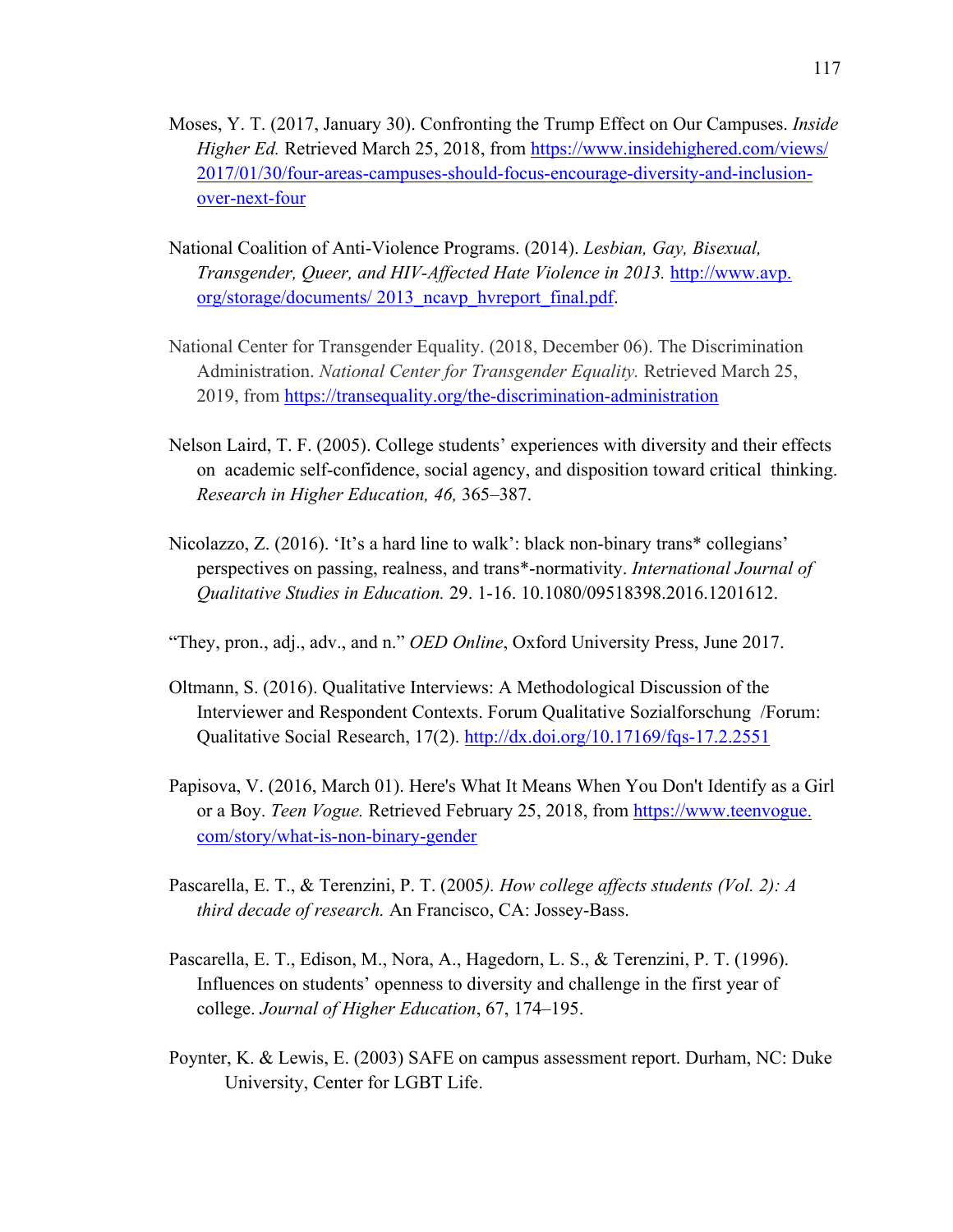- Purdue Writing Lab. (2019). Gendered Pronouns & Singular "They". *Purdue Writing Lab.* Retrieved June 6, 2019, from https://owl.purdue.edu/owl/general\_writing/ grammar/pronouns/gendered\_pronouns\_and\_singular\_they.html
- Ravasi, D., & Schultz, M. (2006). "Responding to Organizational Identity Threats: Exploring the Role of Organizational Culture." Academy of Management Journal 49 (3): 433–58.
- Reason, R. D., Cox, B. E., McIntosh, K., & Terenzini, P. T. (2010, November). *Promoting openness to diversity and challenge in the first year of college: A civic imperative*. Paper presented at the Annual Meeting of the Association for the Study of Higher Education, Indianapolis, IN.
- Reineck, K. (2017). Running from the gender police: reconceptualizing gender to ensure protection for non-binary people. *Michigan Journal of Gender & Law*, 24(2), 265- 322. Retrieved February 25, 2018, from https://repository.law.umich.edu/cgi/ viewcontent.cgi?article=1209&context=mjgl.
- Robertson, G. D. (2018, March 30). North Carolina 'Bathroom Bill' Saga Lingers in Election Year. *U.S. News.* Retrieved March 23, 2019 from https://www.usnews.com/ news/politics/articles/2018-03-30/north-carolina-bathroom-bill-saga-lingers-inelection-year
- Ryder, A. J., Reason, R. D., Mitchell, J. J., Gillon, K., & Hemer, K. M. (2015, October 5). Climate for Learning and Students' Openness to Diversity and Challenge: A Critical Role for Faculty. *Journal of Diversity in Higher Education.* Advance online publication.http://dx.doi.org/10.1037/a0039766
- Sampson, P.C. (2000). *Will participation in a gay/straight alliance mitigate risk behavior in gay and lesbian youth?* Salem, MA: Salem State College Dept. of Education.
- Sanjari, M., Bahramnezhad, F., Fomani, F. K., Shoghi, M., & Cheraghi, M. A. (2014, August 4). Ethical challenges of researchers in qualitative studies: The necessity to develop a specific guideline. *Journal of Medical Ethics and History of Medicine.* Retrieved April 31, 2018, from https://www.ncbi.nlm.nih.gov/pmc/articles/ PMC4263394/
- Savin-Williams, Ritch C. (2005). *The New Gay Teenage.* Cambridge, MA: Harvard University Press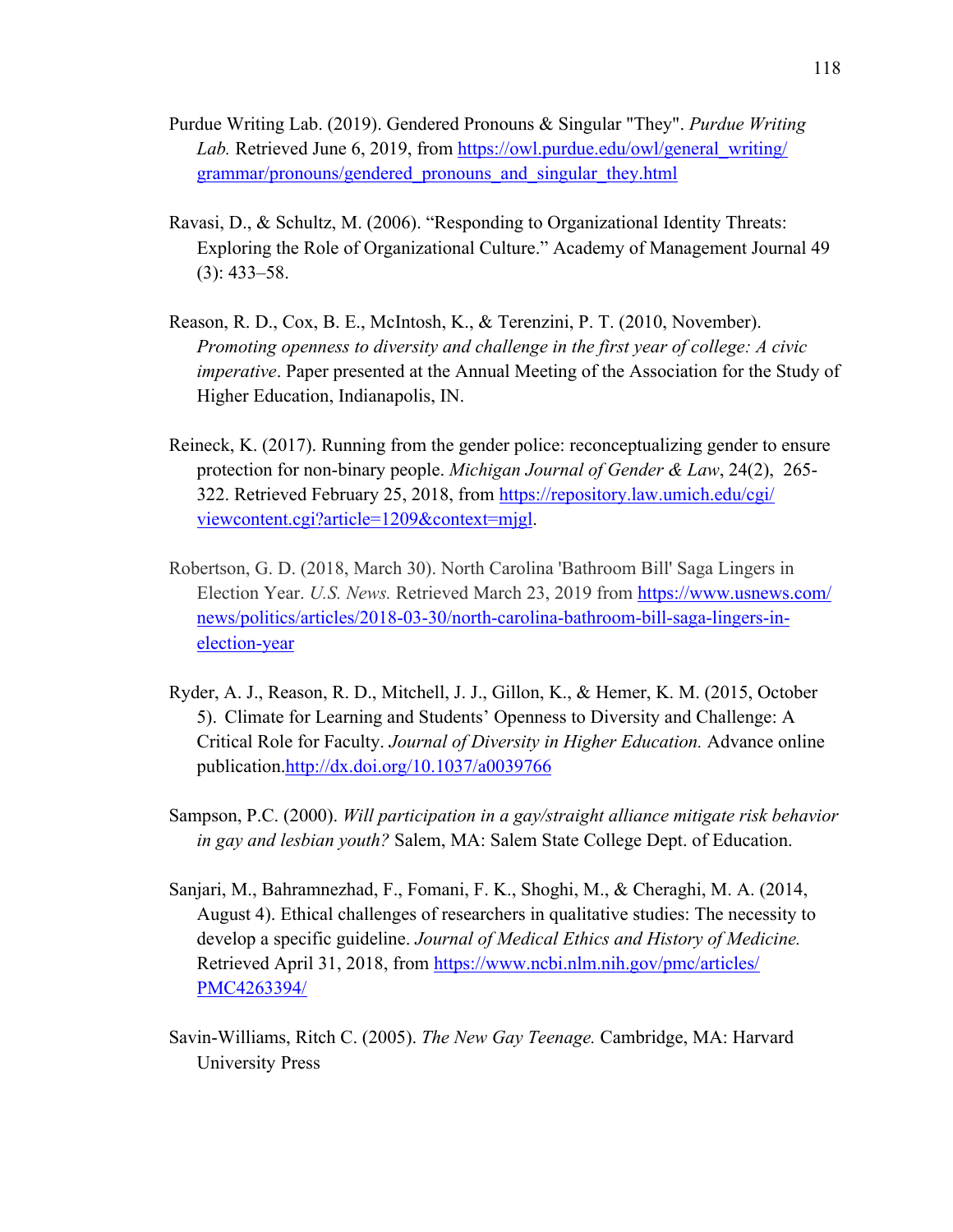- Scelfo, J. (2015, February 03). A University Recognizes a Third Gender: Neutral. *New York Times.* Retrieved June 6, 2019, from https://www.nytimes.com/2015/02/08/ education/edlife/a-university-recognizes-a-third-gender-neutral.html?  $r=0$
- Seelman, Kristie L. "Transgender Individuals' Access to College Housing and Bathrooms: Findings from the National Transgender Discrimination Survey." *Journal of Gay & Lesbian Social Services*, vol. 26, no. 2, Mar. 2014, pp. 186–206., doi:10.1080/10538720.2014.891091.
- Siewierska, A. (2013). Gender Distinctions in Independent Personal Pronouns. *The World Atlas of Language Structures Online.* Retrieved June 6, 2019, from https://wals.info /chapter/44.
- Smith D. (1997). Executive summary. Diversity Works: The emerging picture of how students benefit. (pp. V-VII) Washington, DC: *Association of American Colleges and Universities,*1997.
- Suchan, J. (2006). Changing Organizational Communication Practices and Norms: A Framework. Journal of Business & Technical Communication, 20(1), 5- 47.doi:10.1177/1050651905281038
- Thomas, N., & Levine, P. (2011). Deliberative democracy and higher education: Higher education's democratic mission. In J. Saltmarsh & M. Hartley (Eds.), *"To serve a larger purpose": Engagement for democracy and the transformation of higher education* (pp. 154–176). Philadelphia, PA: Temple University Press.
- van Wijk, C. H., & Finchilescu, G. (2008). Symbols of organizational culture: describing and prescribing gender integration of navy ships. *Journal of Gender Studies*, *17*(3), 237-249. doi:10.1080/09589230802204266
- Wald, C. (2019, February 20). Trump's Attacks on Trans, Intersex, and Gender Non-Conforming People are Unacceptable. *ACLU Illinois.* Retrieved March 23, 2019 from https://www.aclu-il.org/en/news/trumps-attacks-trans-intersex-and-gender-nonconforming-people-are-unacceptable
- Weick K. E., (1995) *Sensemaking in Organizations*. Thousand Oaks, CA: SAGE.
- Weick, K. E., Sutcliffe, K., & Obstfeld, D. (2005). "Organizing and the Process of Sensemaking." *Organization Science*16 (4): 409–21.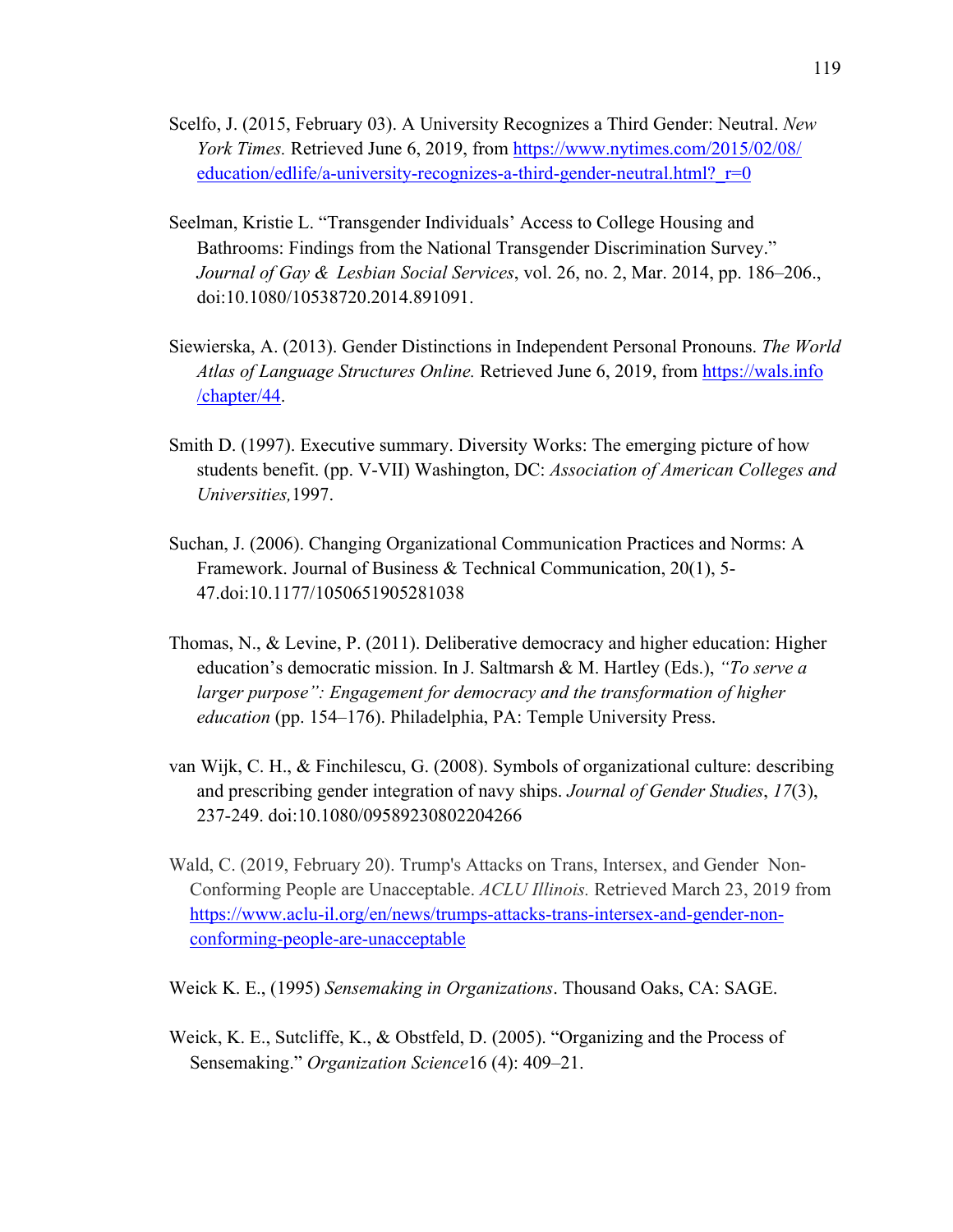- Weiss, S. (2018, February 20). 9 Things People Get Wrong About Being Non-Binary. *Teen Vogue.*Retrieved February 26, 2018, from https://www.teenvogue.com/story/9 things-people-get- wrong-about-being-non-binary#intcid=dt-recirc-cral2\_1
- Whitt, E. J., Edison, M. I., Pascarella, E. T., Terenzini, P. T., & Nora, A. (2001). Influences on student's openness to diversity and challenge in the second and third years of college. *Journal of Higher Education, 72,* 172–204.
- Wood, W., & Eagly, A. (2015). Two Traditions of Research on Gender Identity. *Sex Roles*, *73*(11-12), 461-473. doi:10.1007/s11199-015-0480-2
- Zuniga, Y., Williams, E. A., & Berger, J. B. (2005). Action-oriented democratic outcomes: The impact of student involvement with campus diversity. *Journal of College Student Development, 46,*660 – 678.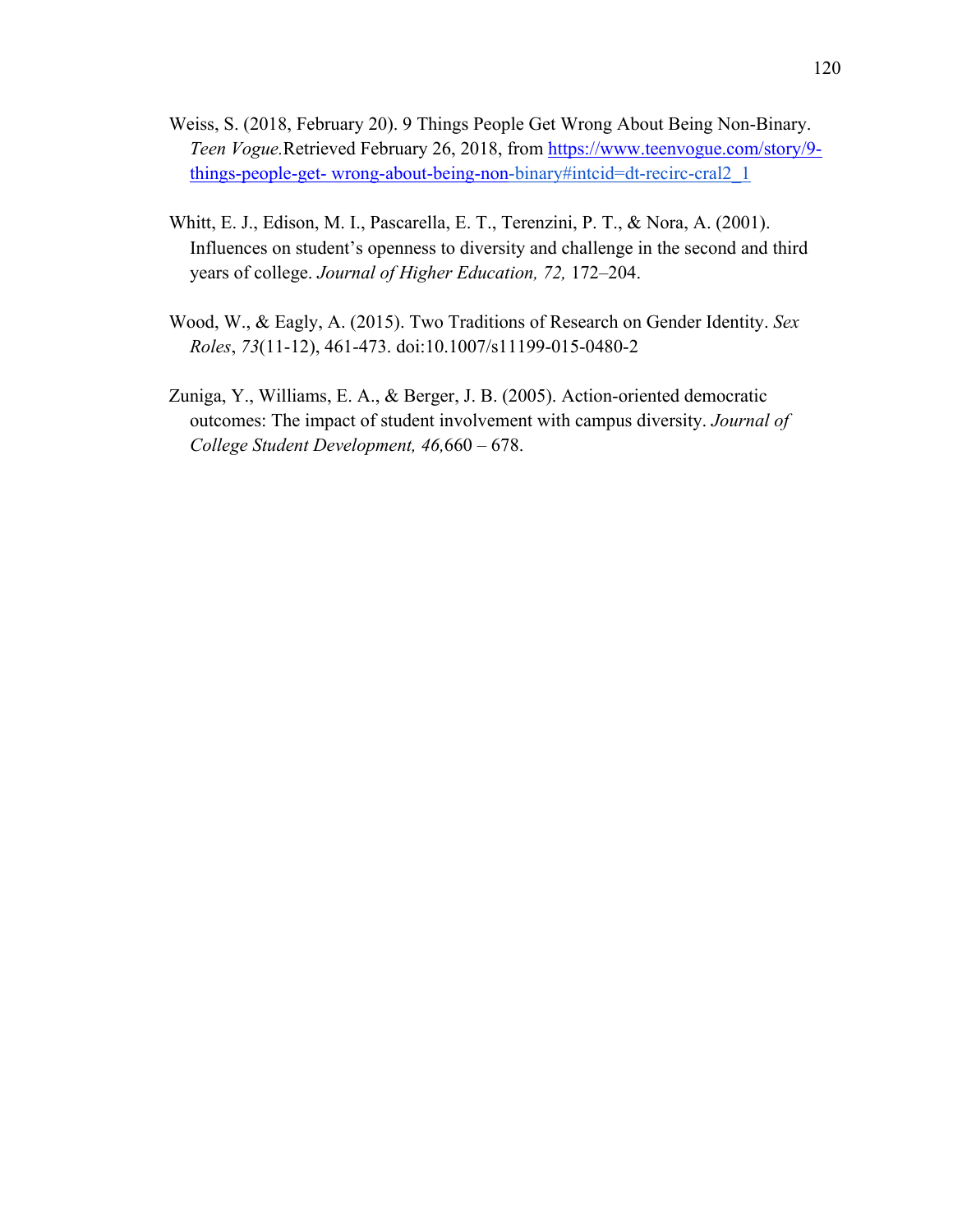## APPENDIX

# **Tactics to Create More Welcoming and Inclusive Spaces:**

Pronouns in Email Signatures:

*Have faculty and staff include their pronouns underneath their preferred name. This will help to start the conversation of how one may identify and give a passive way for individuals to share how the identify in a non-threatening way and without fear of seeing a negative reaction from someone.* 

For example: Joseph "Joe" Smith, PhD He/His/Him Department of Physics - Chair & Associate Professor Office #: 303-987-2321

National Organizations of Inclusion and Diversity:

*Below is a list of national organizations who may be contacted for resources or trainings regarding the specific topics of inclusion and diversity. This list is only a sample of some organizations that exist and can be used to help find more resources to help institutions find the right training or resources for their campus culture and needs when addressing these topic areas.* 

- 1. American Association for Access, Equity and Diversity (https://www.aaaed.org/aaaed/about.asp)
- 2. Diversity Toolkit: A Guide to Discussing Identity, Power and Privilege (https://msw.usc.edu/mswusc-blog/diversity-workshop-guide-to-discussingidentity-power-and-privilege/)
- 3. E-Cornell University (E-Cornell University)
- 4. EDIT Media (https://www.editmedia.org)
- 5. GLAAD (https://www.glaad.org/resources)
- 6. National Diversity Council (http://www.nationaldiversitycouncil.org)
- 7. National Association of Diversity Officers in Higher Education (https://www.nadohe.org)
- 8. Race Equity Tools (http://www.racialequitytools.org/act/strategies/organizationalchange-processes)
- 9. Race Forward (https://www.raceforward.org)
- 10. Unconscious Bias Training (http://www.knowledgestart.com/?gclid=CjwKCAjwmfkBRBBEiwA966fZI\_mxJ9iaVSVz5GiDSa1WT\_xsBG4t5lvtVIVRrDcS0dGE\_s TnKirdhoCfJ4QAvD\_BwE)
- 11. Vision Training (mentioned by one of the participants in the study) (https://www.visions-inc.org/workshops-training.html)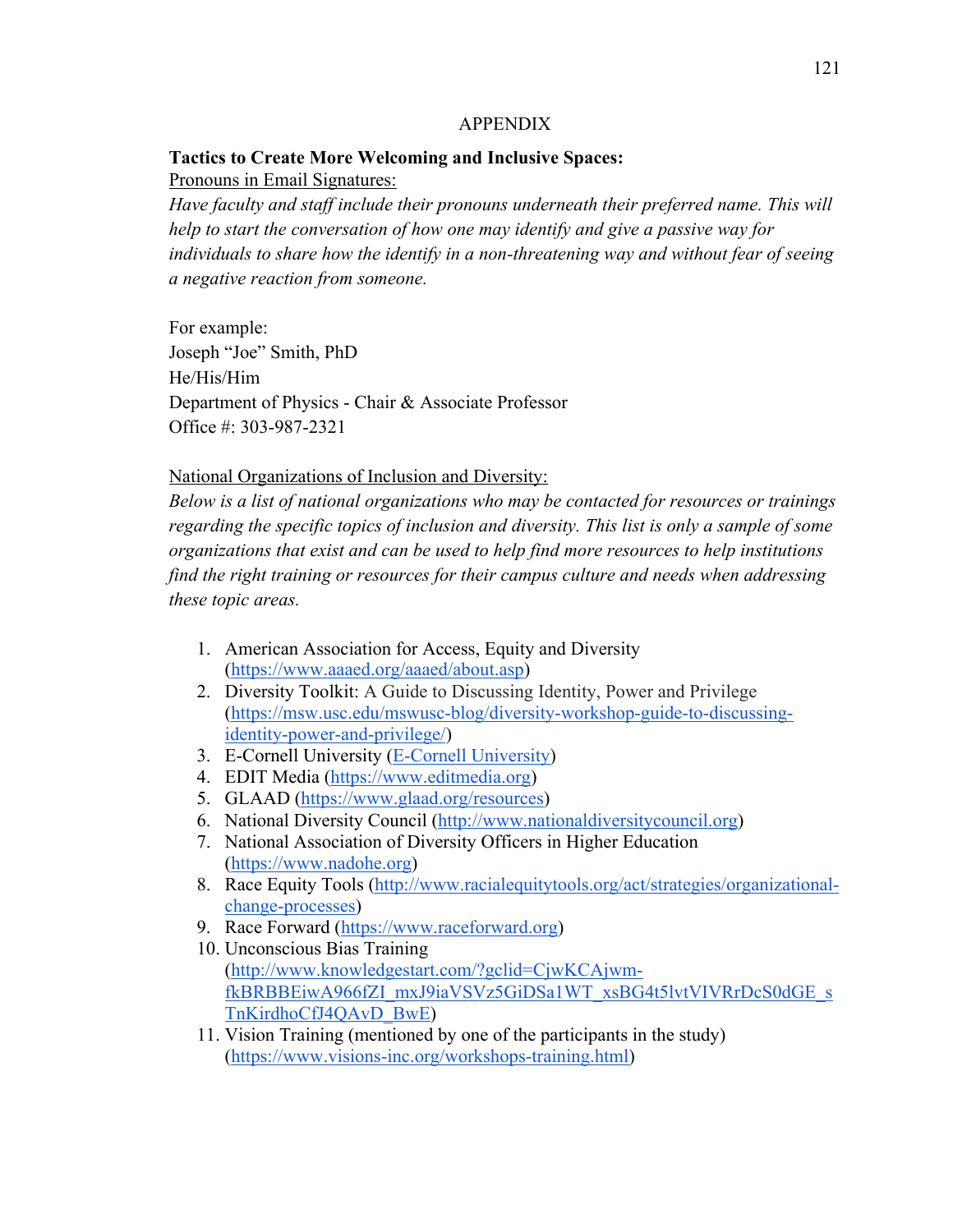## **Inclusive Statement in Syllabi:**

*Below is a sample of a statement that could be put into instructors' syllabi to inform their students of their support of all identities.* 

# *Stance on Inclusion of All Identities:*

*It is a class expectation that every student in this course is treated with respect and dignity, no matter how they identify. This includes gender identity, race, religion, sexual orientation, socioeconomic status, etc. We are all valued and respected members of this class, but also members of the campus community. As an instructor, I am a resource and here to offer support to all identities. Please contact me if you are struggling or needing additional support. I am one of many campus resources and can connect you with other resources to ensure your needs and identity are recognized and supported. Such resources include: (add institution's resources that exist).* 

# **Class Introductions - Incorporating Pronouns:**

*On the first day of the semester or quarter, have all students go around and share their name, the pronouns they prefer to be called by, hometown, major, etc. Prior to starting, list out the various pronoun options that are available, to offer suggestions (he/his/him, she/hers/her, they/them/their/theirs/themself, sie/hir/hir/hirs/hirself, zie/zir/zirs/zirself) and explain These examples came from the LGBT Resource Center at University of Southern California (https://lgbtrc.usc.edu/trans/transgender/pronouns/). Check with your school's diversity and inclusion or gender resource centers for updates or changes.*

*After writing the pronouns on the board, share how important it is to be aware of how people identify and how it is a sign of respect:*

**Instructor:** Part of the mission of our college is to ensure everyone feels a sense of belonging and recognized on campus, regardless of how they identify. On the board, there are a variety of different pronouns that anyone may identify with. Being aware of what pronouns one may prefer is crucial to helping us all be a part of making this an inclusive and welcoming classroom environment. As we go around the room, please tell me your name, your preferred pronouns, hometown, and major. (*Continue by first answering the questions that were asked for students, then have students share.*)

*Share how the role of identity of individuals affects your course topics/content. Discuss with students (or colleagues prior to first class).*

## **Faculty and Staff Discussion on Inclusion and Diverse Identities:**

Questions to Pose to Faculty and Staff at Department/College Meetings:

1. What do we know about our institution's stance on inclusion and diversity?